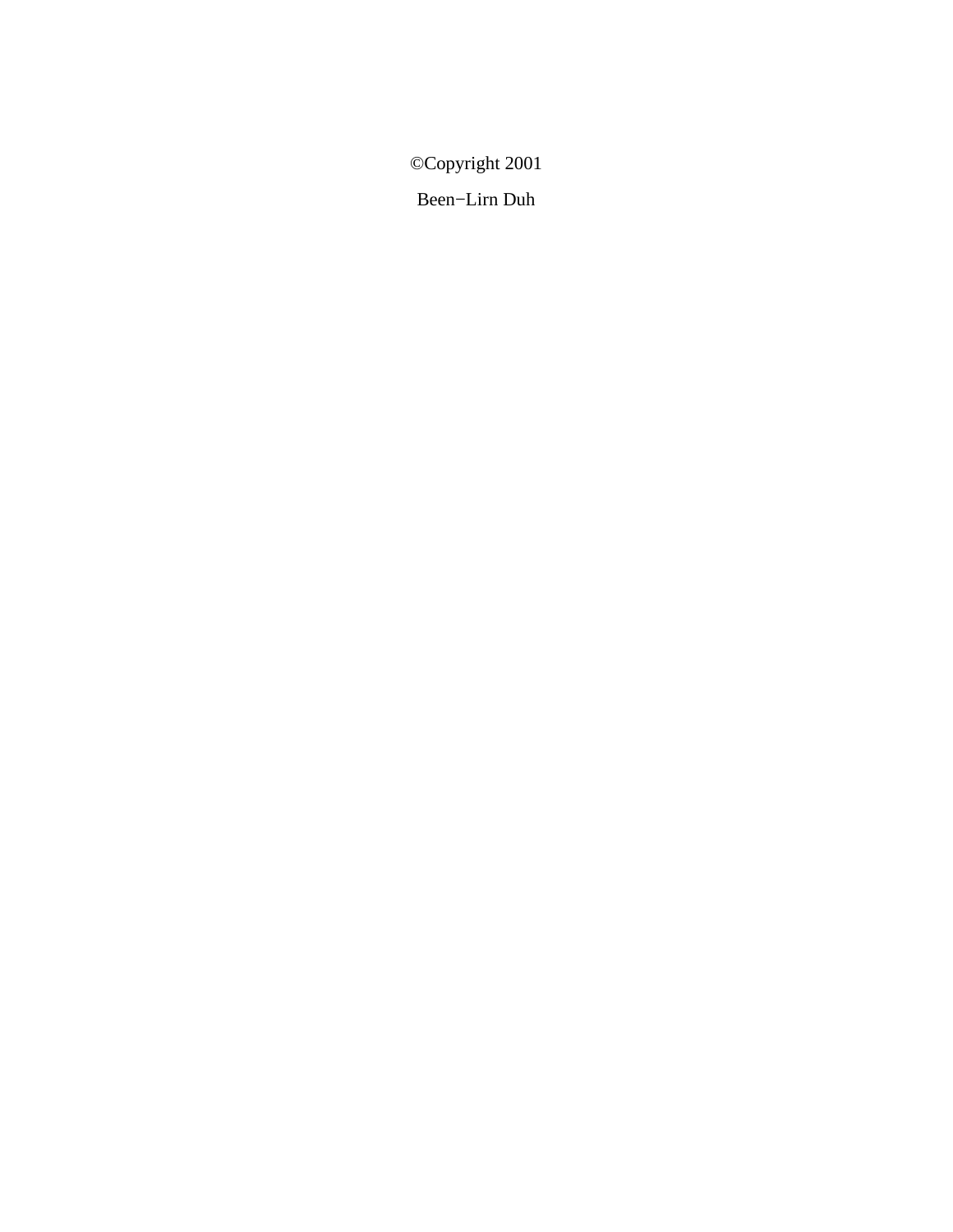# Use of an Independent Visual Background to Alleviate Simulator Sickness in the Virtual Environments that Employ Wide−Field Displays

By

Been−Lirn Duh

A dissertation submitted in partial fulfillment of the requirements for the degree

of

Doctor of Philosophy

University of Washington

2001

Program Authorized to Offer Degree: Industrial Engineering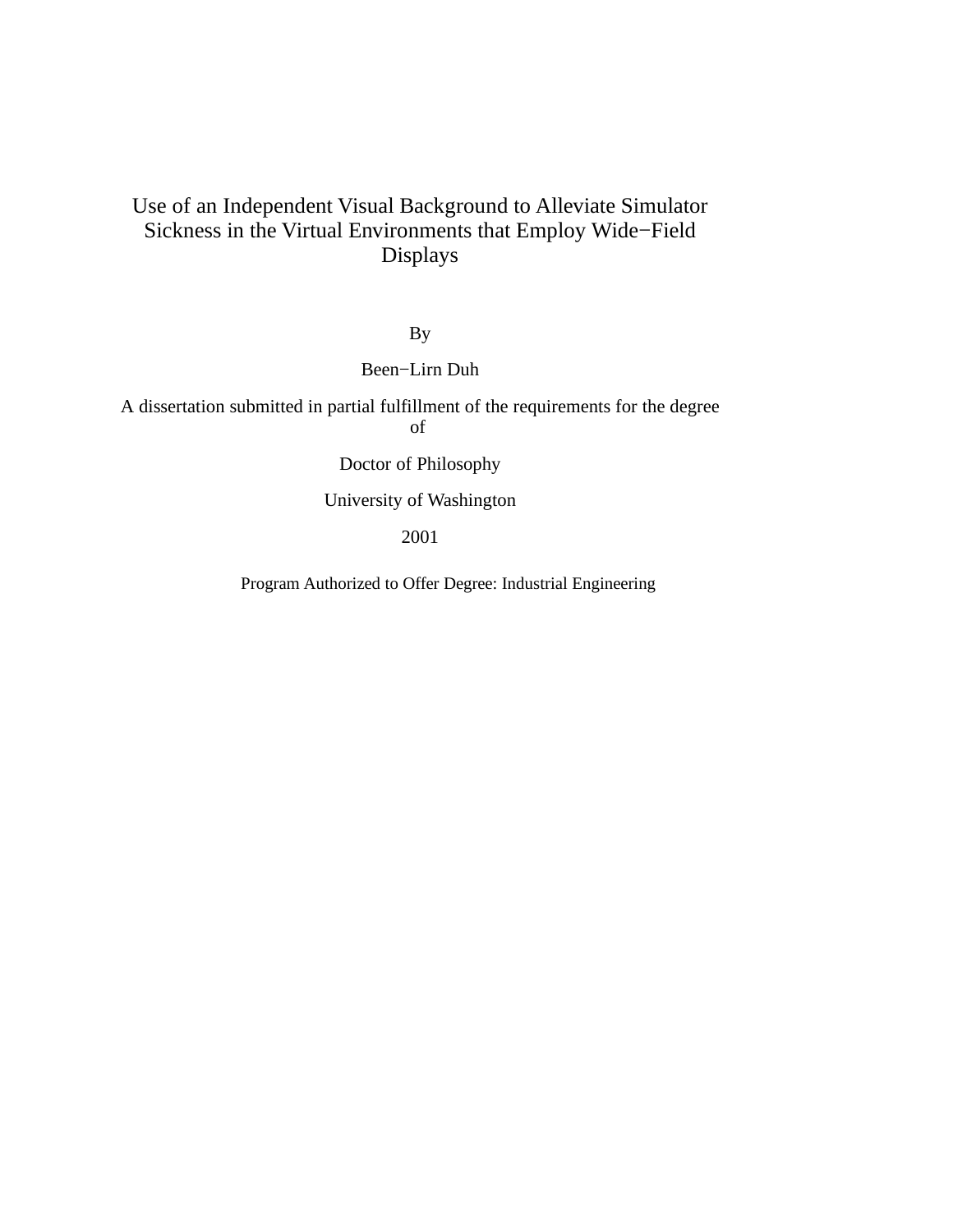#### University of Washington Graduate School

This is to certify that I have examined this copy of a doctoral dissertation by

#### Been−Lirn Duh

And have found that it is complete and satisfactory in all respects, and that any and all revisions required by the final examining committee have been made.

Chair of Supervisory Committee:

Thomas A. Furness

Reading committee:

Earl B. Hunt

Kailash C Kapur

Donald E. Parker

Date: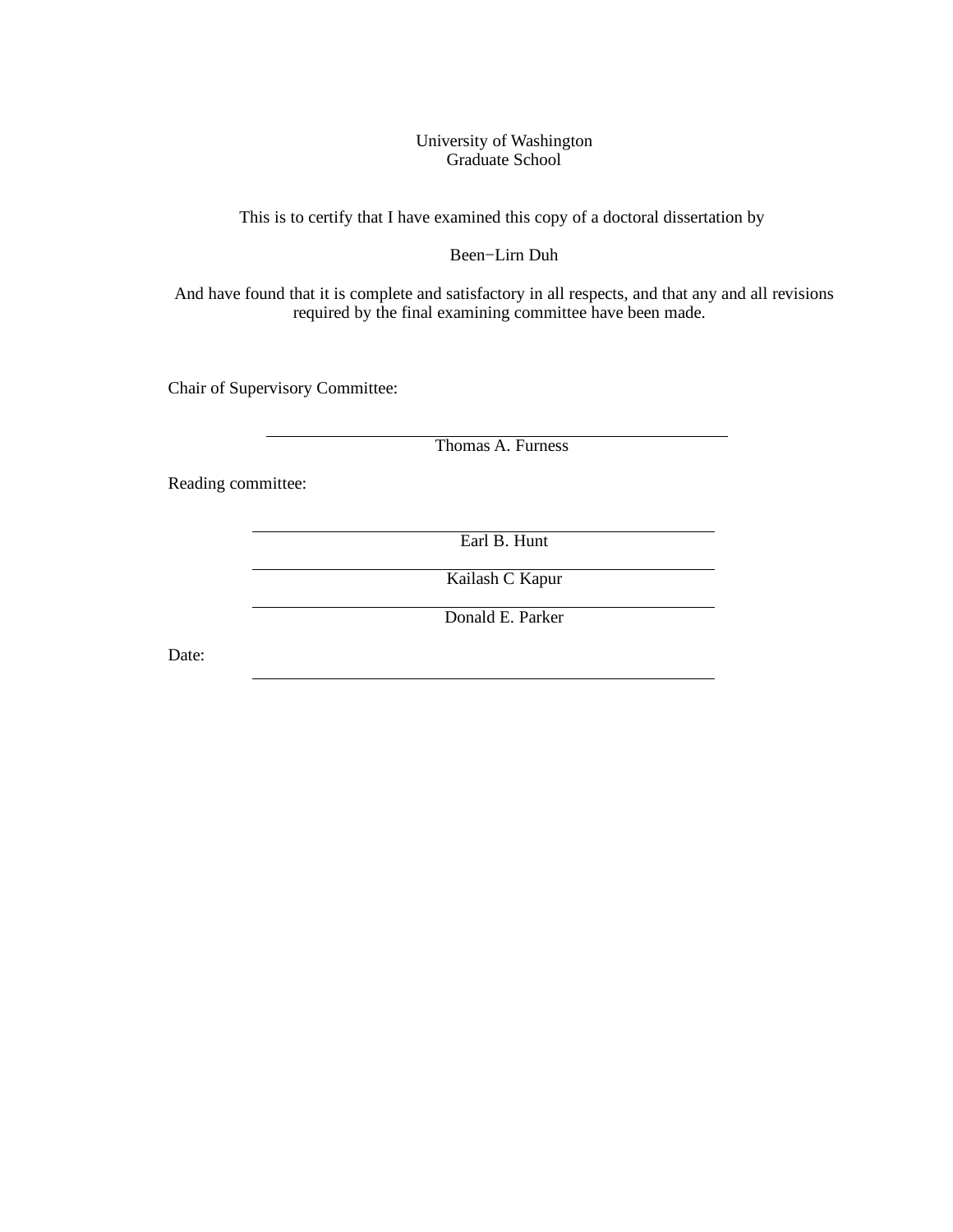In presenting this dissertation in partial fulfillment of the requirements for the Doctoral degree at the University of Washington, I agree that the Library shall make its copies freely available for inspection. I further agree that extensive coping of the dissertation is allowable only for scholarly purposes, consistent with "fair use" as prescribed in the U.S. Copyright Law. Requests for coping or reproduction of this dissertation may be referred to Bell and Howell Information and Learning, 300North Zeeb Road, Ann Arbor, MI 48106−1346, to whom the author has granted "the right to reproduce and sell (a) copies of the manuscript in microform and/or (b) printed copies of the manuscript made from microform.

Signature\_\_\_\_\_\_\_\_\_\_\_\_\_\_\_\_\_\_\_\_\_\_\_\_\_\_\_\_\_\_\_

Date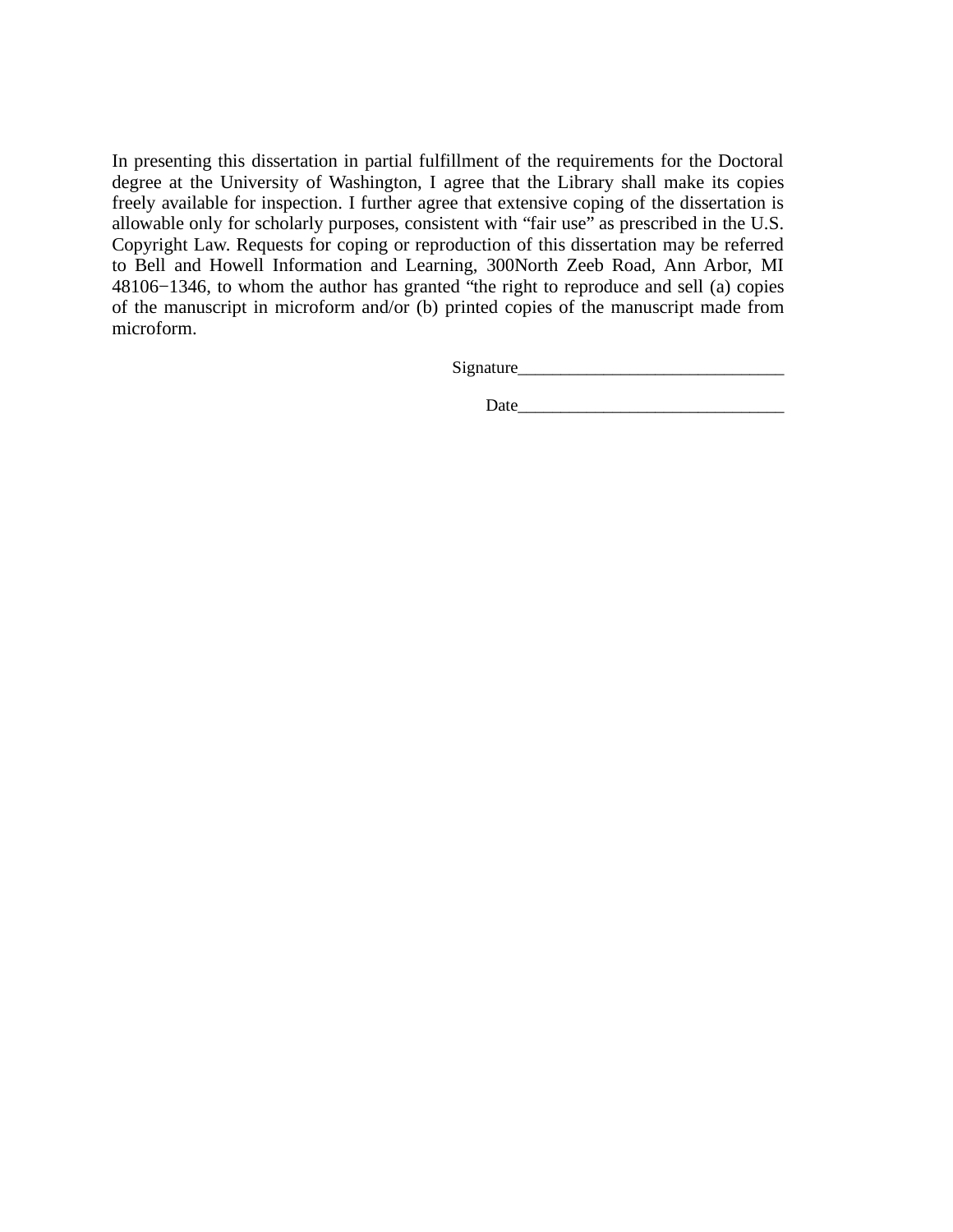#### University of Washington

#### Abstract

#### Use of an Independent Visual Background to Alleviate Simulator Sickness in the Virtual Environments that Employ Wide−Field Displays

#### Been−Lirn Duh

### Chair of the Supervisory Committee: Professor Thomas A. Furness, Department of Industrial Engineering

Simulator sickness (or so−called Cybersickness) has been a significant problem since the development of virtual reality systems. Numerous studies have investigated this problem. However, there is currently no accepted solution. This dissertation addresses development of a possible approach to alleviate simulator sickness. Prior work has suggested the method of inserting an inertially−matched reference visual background grid into a visual scene as an intervention against simulator sickness, but little work has been done to evaluate or optimize such method. This dissertation describes a series of human factors studies to examine and optimize such an "independent visual background" (IVB). Four major components are included. The first part provides a background regarding simulator sickness. The second part examines the dynamics of sensory conflict theory which has been widely accepted as a model of simulator sickness. In this regard we identified and verified a motion frequency where the summed response from the visual and inertial self−motion systems was greatest. We also investigated the effects of field−of−view of the display. The third part explores the possible characteristics of the IVB including spatial, polarity, temporal and stereographic properties of the visual display. As a means of determining subjects' reactions to moving visual stimuli, postural stability, was measured. Postural stability has been proposed as an objective measurement for simulator sickness. The fourth part explores ways that the IVB may reduce subjects' simulator sickness symptoms during the virtual environment exposure. We also consider the relationship between sense of presence and simulator sickness. We conclude that the IVB could be a useful procedure to alleviate simulator sickness and recommend future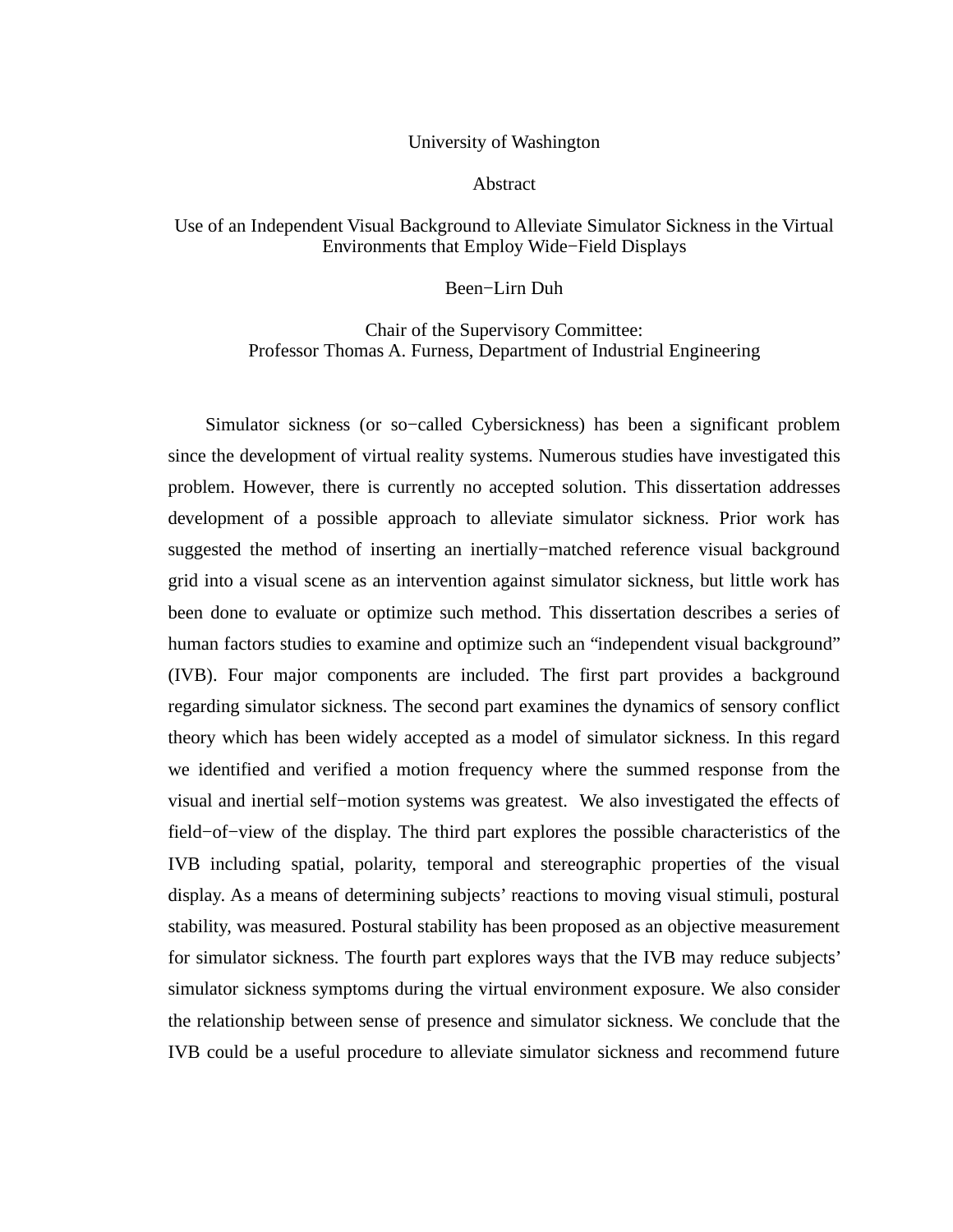experiments regarding how the IVB should be presented to enhance users' task performance and cognitive function.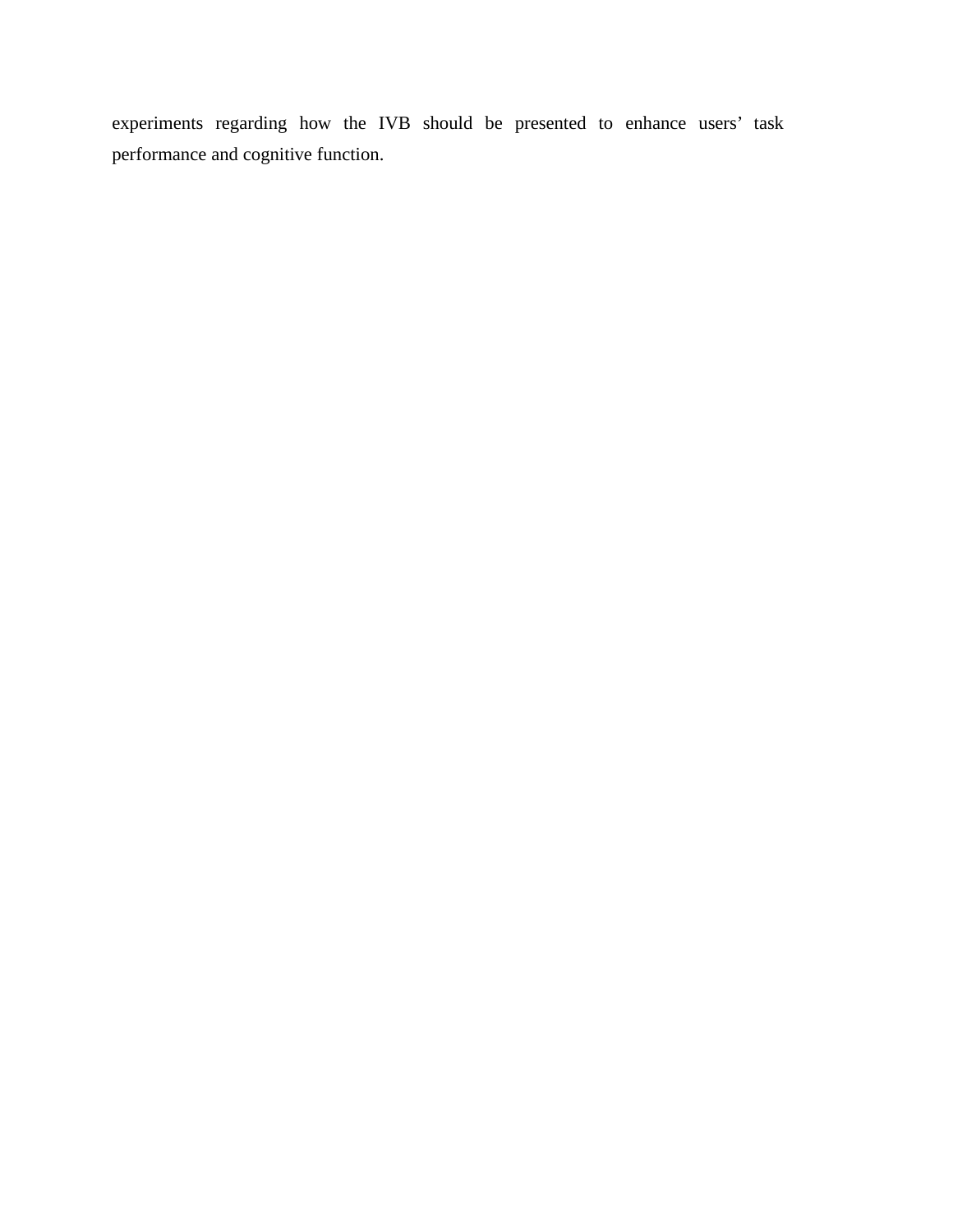# **Table of Contents**

| List of Figures                                                           | iii |
|---------------------------------------------------------------------------|-----|
| List of Tables                                                            | v   |
| Abbreviations                                                             | vi  |
| Chapter 1: Introduction                                                   | 1   |
| <b>Chapter 2: Simulator Sickness</b>                                      | 3   |
|                                                                           |     |
|                                                                           |     |
|                                                                           |     |
|                                                                           |     |
|                                                                           |     |
|                                                                           |     |
|                                                                           |     |
|                                                                           |     |
|                                                                           |     |
|                                                                           |     |
| Chapter 3: Part I: The Dynamics of Sensory Conflict Theory                | 24  |
|                                                                           |     |
|                                                                           |     |
|                                                                           |     |
|                                                                           |     |
|                                                                           |     |
|                                                                           |     |
|                                                                           |     |
|                                                                           |     |
| Chapter 4: Part II: Intervention: The Independent Visual Background (IVB) | 53  |
|                                                                           |     |
|                                                                           |     |
|                                                                           |     |
|                                                                           |     |
|                                                                           |     |
|                                                                           |     |
|                                                                           |     |
|                                                                           |     |
| Chapter 5: Part III: Independent Visual Background and Presence           | 79  |
|                                                                           |     |
|                                                                           |     |
|                                                                           |     |
|                                                                           |     |
|                                                                           |     |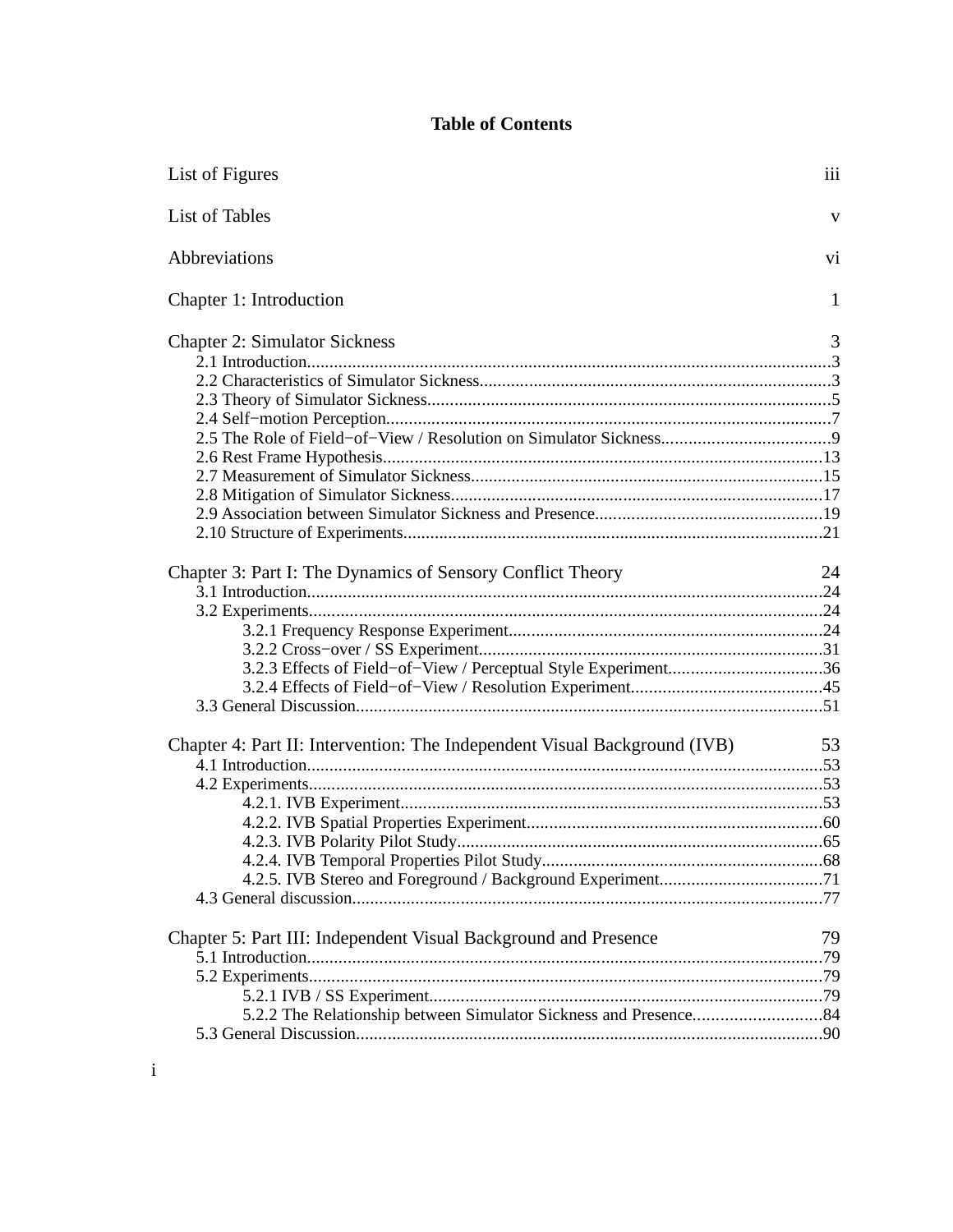| Chapter 6: Summary and Conclusions                                                    | 92  |
|---------------------------------------------------------------------------------------|-----|
| References                                                                            | 95  |
| Appendix A: Simulator Sickness Questionnaire                                          | 105 |
| Appendix B: E2i Questionnaire                                                         | 106 |
| Appendix C: Experimental Procedures for E2i Data collection<br><b>List of Figures</b> | 107 |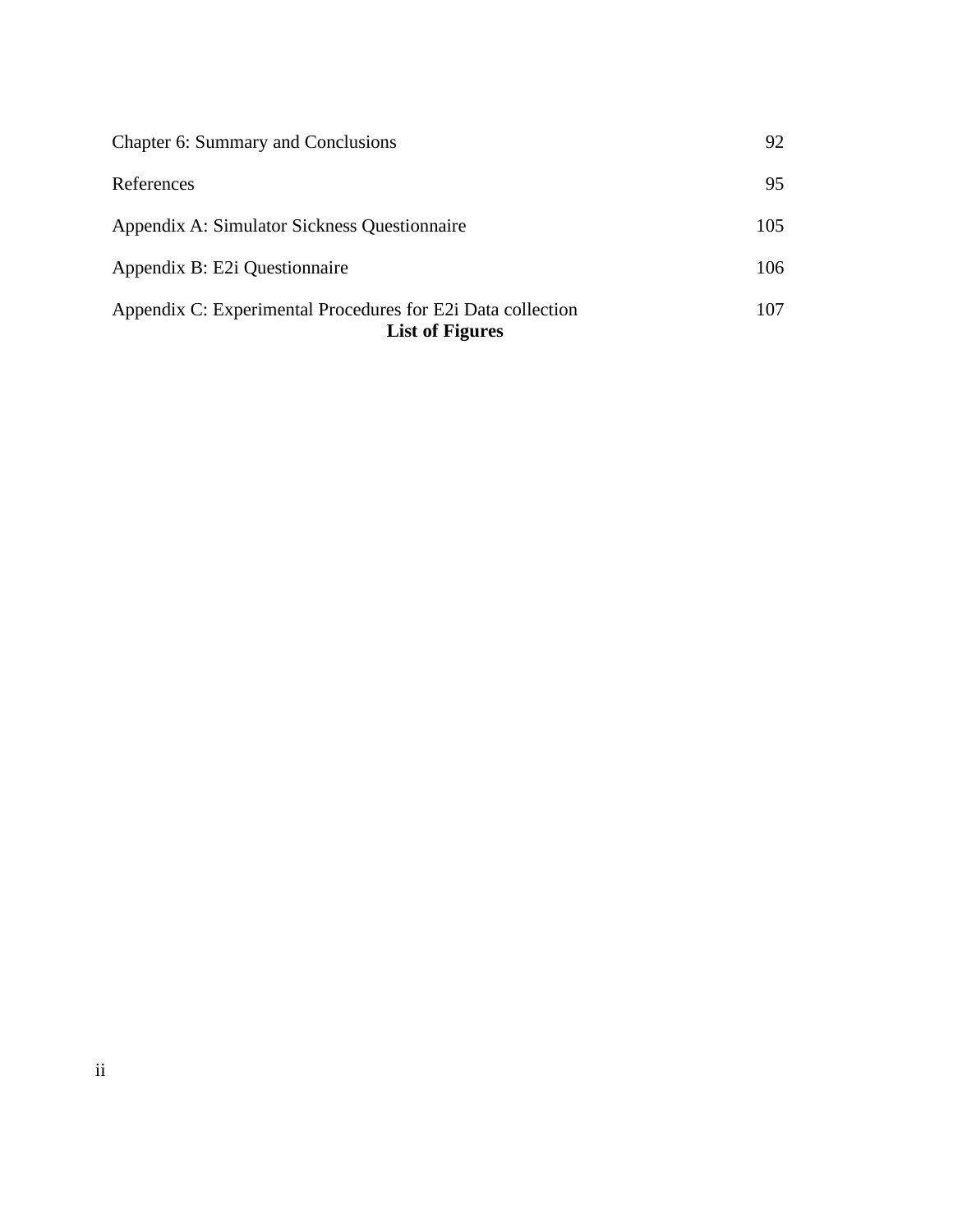# Figure Number Page

| Figure 3-4: Self-motion System Frequency Response - Combined Data31                   |
|---------------------------------------------------------------------------------------|
|                                                                                       |
| Figure 3-6: Phase Relationship between the Self-motion Cues from the Visual and       |
| .34                                                                                   |
| Figure 3-7: Total SSQ Scores for Low Frequency Chair / Scene Oscillation and High     |
| Frequency Out-of-phase Oscillation as a Function of Trial Pair for One Subject35      |
| Figure 3–8: Experiment Stimulus for Effects of FOV Experiment38                       |
| Figure 3-9: Standardized Rating and Dispersion as a Function of Field-of-View for     |
|                                                                                       |
| Figure 3-10: Standardized dispersion as a Function of Field-of-View - Best-Fitting    |
|                                                                                       |
| Figure 3–11: Experiment Stimulus for Effects of FOV / Resolution Experiment46         |
| Figure 3–12: Standardized Rating and Dispersion as a Function of Field–of–View for    |
|                                                                                       |
| Figure 4-1: Standardized Rating and Dispersion as a Function of Field-of-View for     |
|                                                                                       |
| Figure 4-2: Standardized Dispersion after Combining the IVB data57                    |
| Figure 4–3: Standardized Dispersion Data for IVB Spatial Properties Experiments63     |
| Figure 4–4: Standardized Dispersion Data for Low Luminance and High Luminance IVB     |
| .                                                                                     |
| Figure 4-5: Standardized Rating Data for Low Luminance and High Luminance IVB         |
|                                                                                       |
| Figure 4-6: Standardized Dispersion and Rating Data for IVB Temporal Properties       |
|                                                                                       |
| Figure 4-7: Standardized Dispersion and Rating Data for Dim and Bright Luminance. .74 |
|                                                                                       |
|                                                                                       |
| Figure 5–3: Scatterplot with Nonparametric Smoothing Density Estimation of SSQ with   |
|                                                                                       |
| Figure 5-4: Scatterplot with Nonparametric Smoothing Density Estimation of SSQ with   |
| Presence and Enjoyment Scores in Stereo Condition across All Fields-of-Views88        |
| Figure 5–5: Scatterplot with Nonparametric Smoothing Density Estimation of SSQ with   |
| Presence and Enjoyment Scores in Non-Stereo Condition across All Field-of-Views89     |
| Figure 5–6: Scatterplot with Nonparametric Smoothing Density Estimation of SSQ with   |
| Presence and Enjoyment Scores in Wide Fields-of-View across All Stereo Conditions. 89 |
| Figure 5–7: Scatterplot with Nonparametric Smoothing Density Estimation of SSQ with   |
|                                                                                       |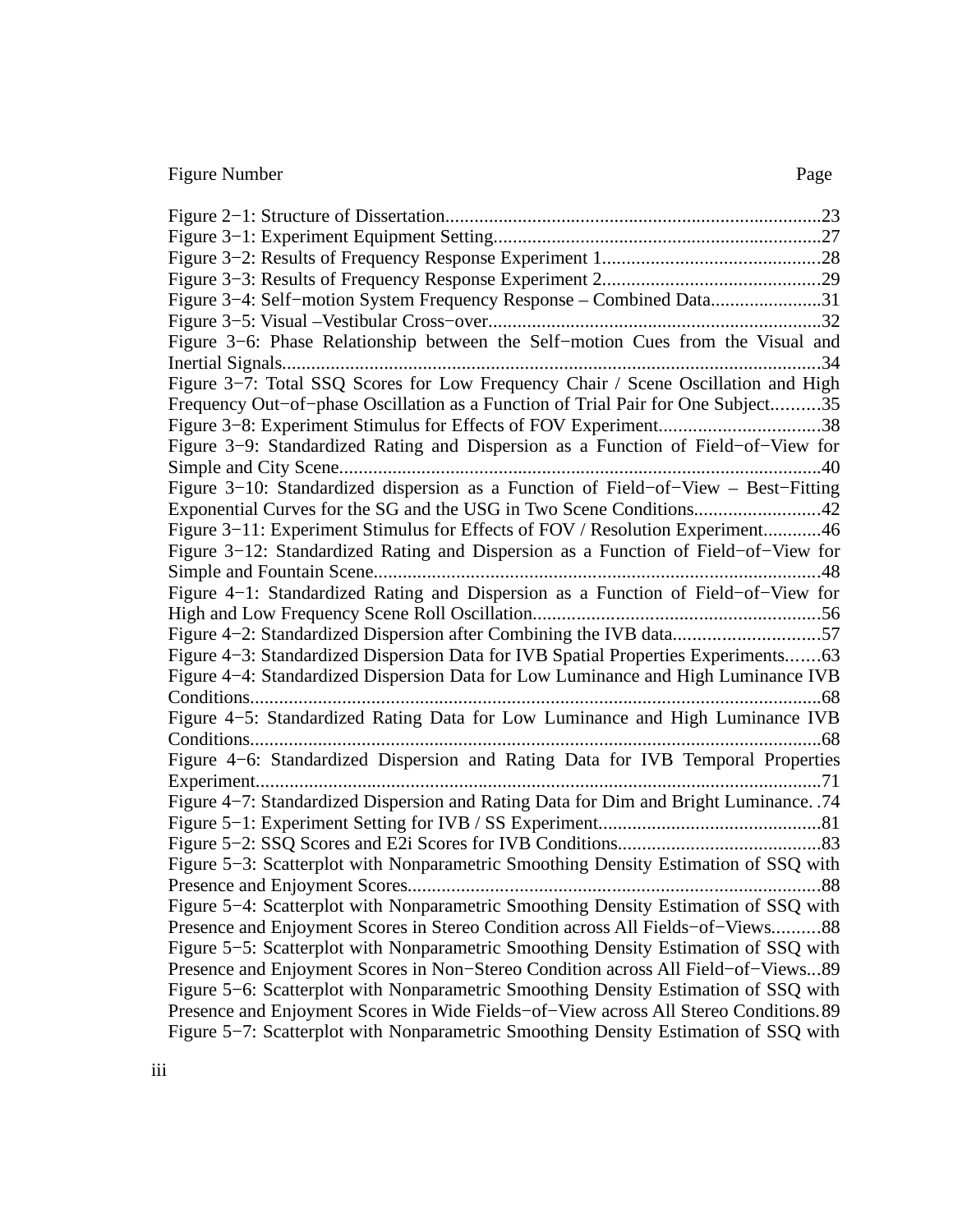|  |  |  |  |  | Presence and Enjoyment Scores in Narrow Fields-of-View across All Stereo Conditions |
|--|--|--|--|--|-------------------------------------------------------------------------------------|
|  |  |  |  |  |                                                                                     |

## **List of Tables**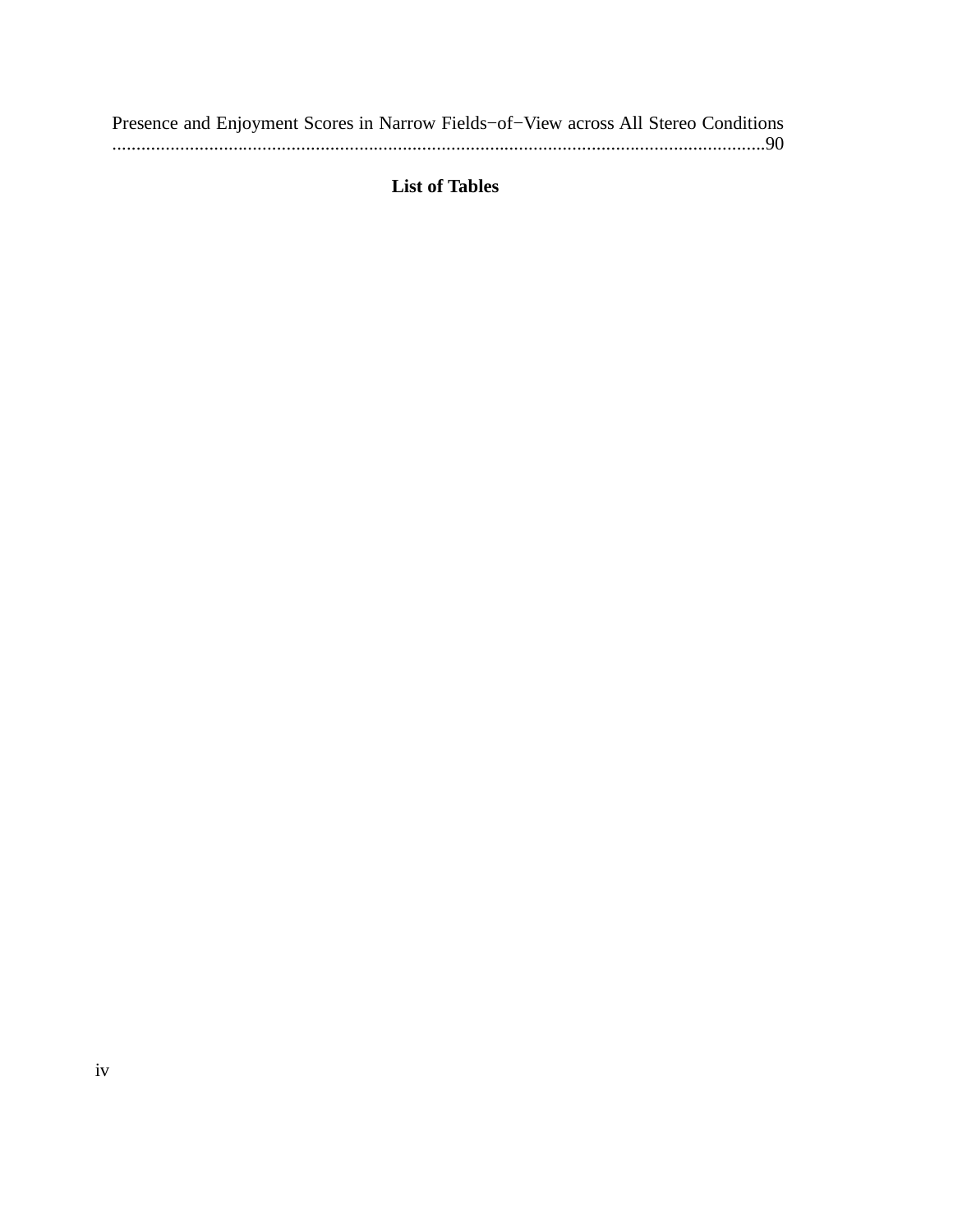# Table Number Page

| Table 4–1: Mean of Standardized Scores for Two Different Frequencies in the IVB and |  |
|-------------------------------------------------------------------------------------|--|
|                                                                                     |  |
| Table 5–1: Pearson correlation Table of SSQ, E2i, Presence and Enjoyment scores86   |  |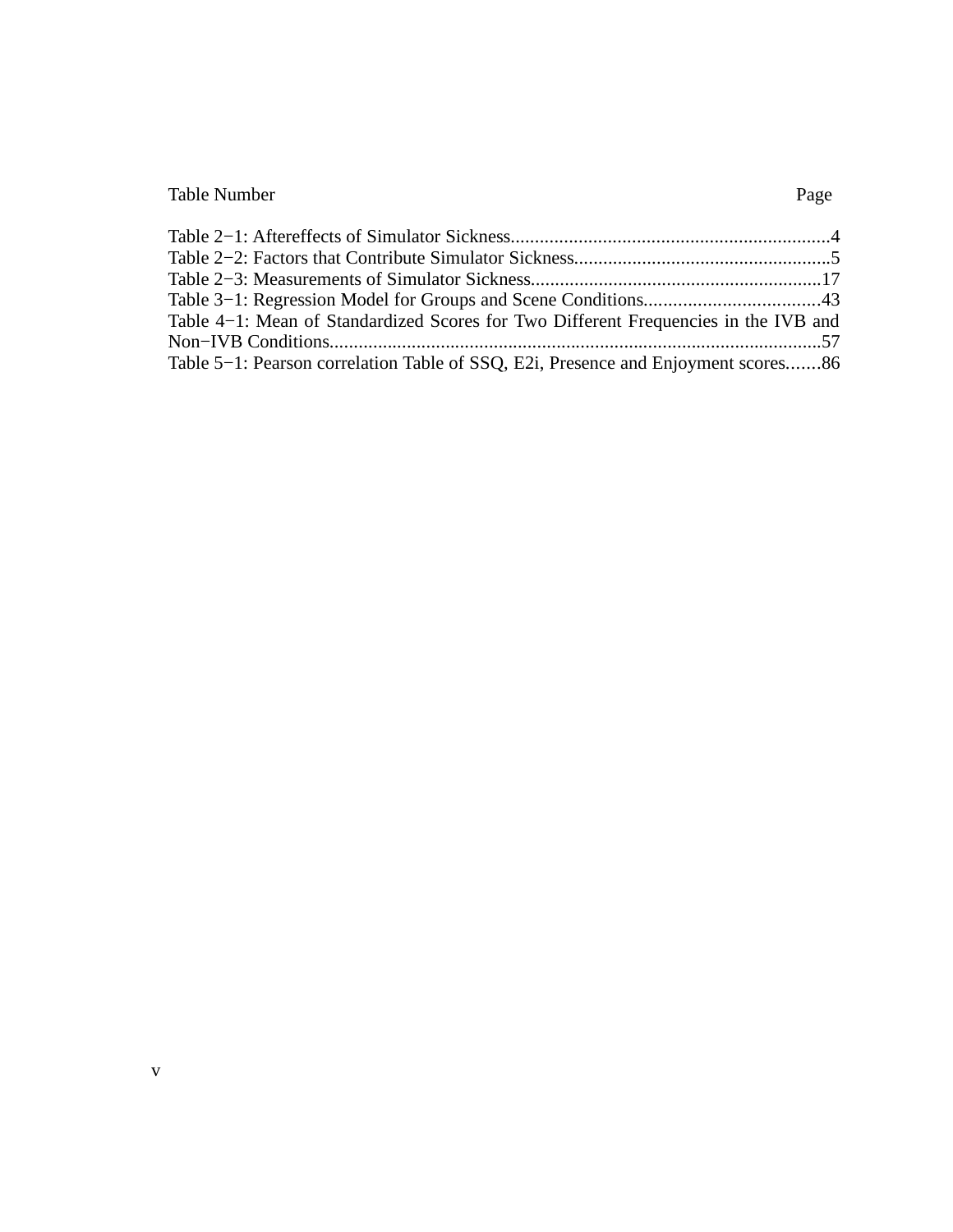## **Abbreviations**

**E2i**: Engagement, Enjoyment index questionnaire **FOV**: Field−of−view **HITL**: Human Interface Technology Laboratory **HMD**: Head−mounted display **Hz**: Hertz **SS**: Simulator sickness **SSQ**: Simulator sickness questionnaire **UW**: University of Washington **VE**: Virtual environment **VR**: Virtual reality **IVB**: Independent visual background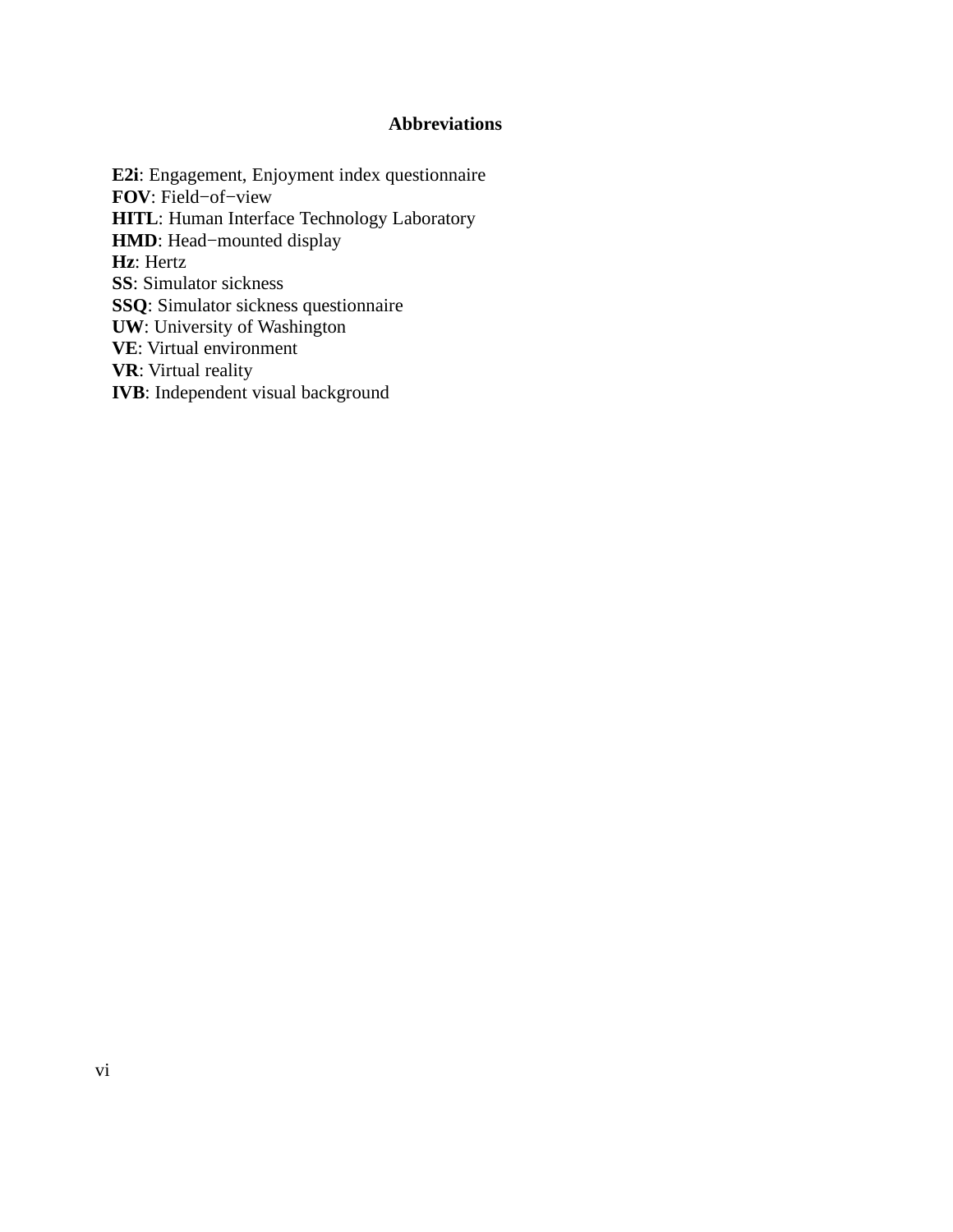#### **Acknowledgements**

It has been a long time since I started to study in doctoral program. Finally, it is the end of this journey. Without help from many people, I could not have finished the work. I would like to thank those people who helped me, encouraged me and gave a hand during the journey.

I would like to thank those professors on my committee: Prof. Thomas Furness, my advisor, Prof. Earl Hunt, Prof. Kailash Kapur, Prof. Donald Parker and Prof. Randy Chin. They gave me several important ideas during my defense to make this dissertation better. Prof. Thomas Furness is the one who led me to virtual reality area. He taught me not only through the extensive experience and knowledge in virtual reality field, also through his ability to interact with students. I truly appreciate Prof. Donald Parker. He not only helped me academically, but also in daily living such as improving my English. Prof. Earl Hunt is a humorous and knowledgeable elder statesman. I was inspired by his cogent criticisms and comments. I thank him for carefully reading my dissertation draft and going through it with me. Special thanks to Prof. Kalish Kapur. He helped me when I had a hard time during the second year of my studies. Being his teaching assistant, I learned how to manage a course, deal with students and get great teaching experiences. Prof. Robert Kenyon, He gave me lots of ides and provided his virtual reality and perception area expertise.

I would also thank my colleagues in Kodak project, Habib Abi−Rached, James Lin and Cameron Lee for their help dealing with experiments, equipment building and CONTRIBUTING new ideas. Of course, without Eastman Kodak Company's grant, I could not finish all the work. East man Kodak Company, scientists Jim Stephen and Mike Miller reviewed my work periodically and gave me helpful advice. Technicians in HIT lab, Konrad Shroder AND Chris Airola helped me deal with computer problems.

I also thank my parents and family −− without their support and encouragement I could not have given full attention in my studies. They always supported me when I meet troubles.

For me, this is not the end, just another new start!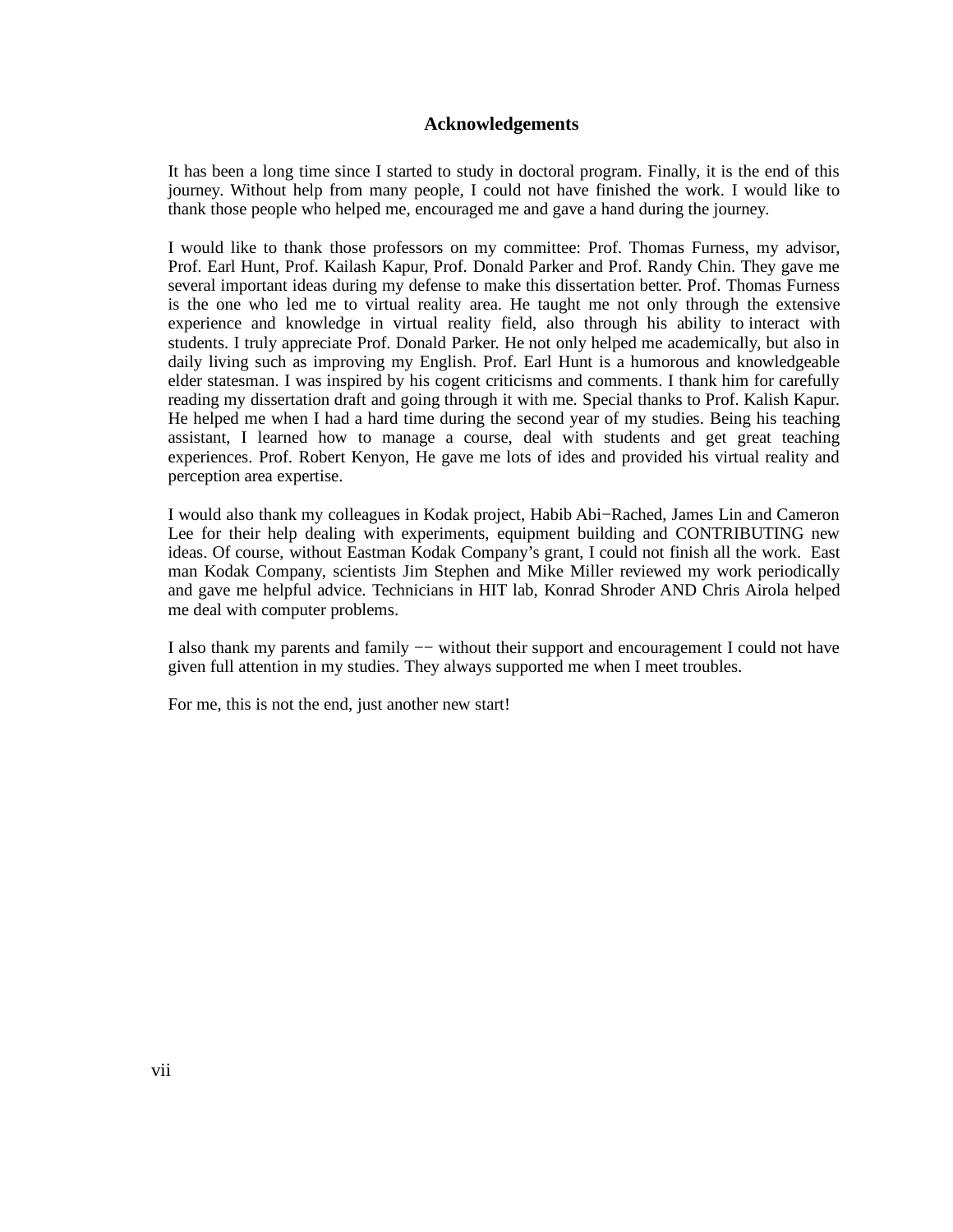# **Dedication**

To my parents,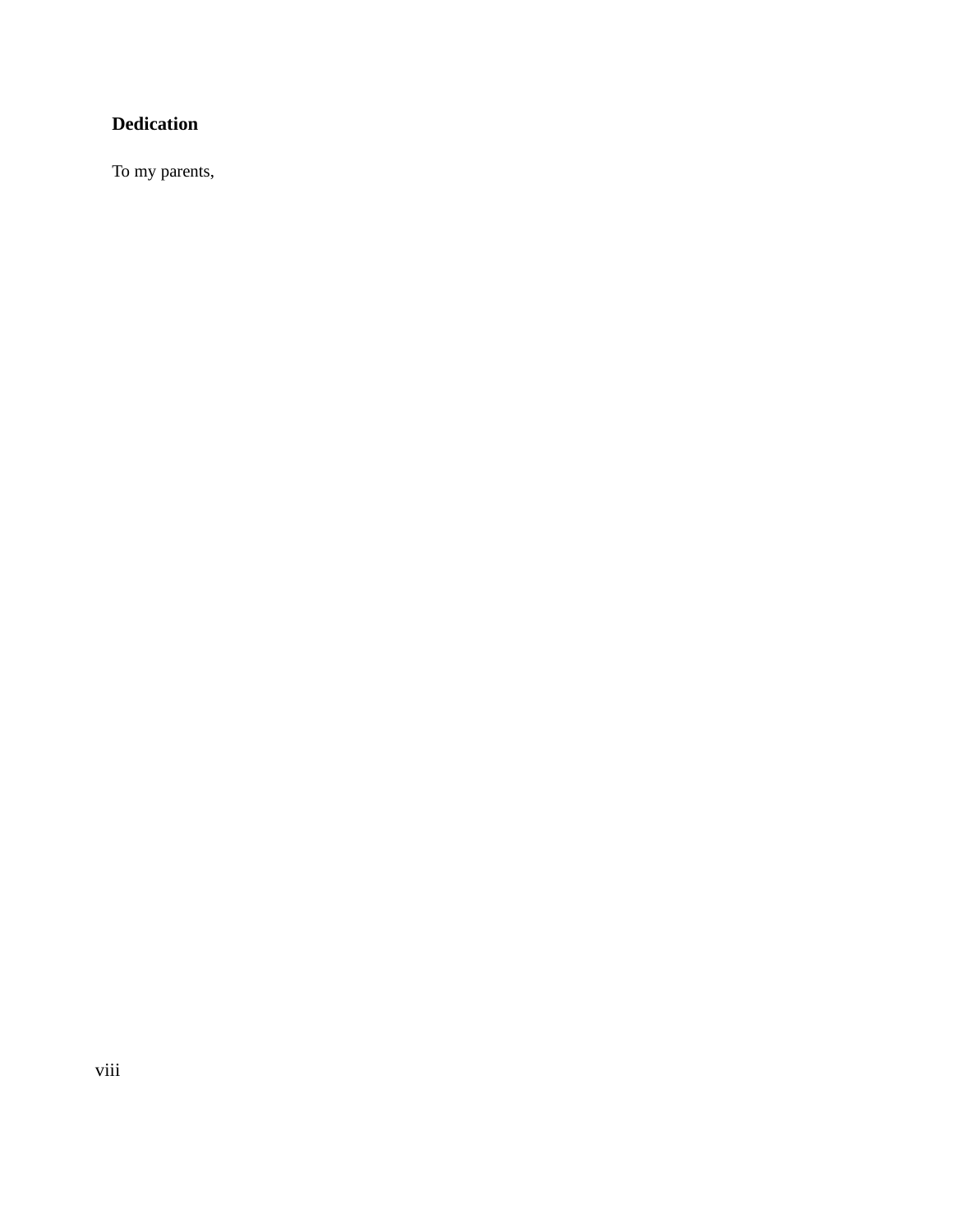#### **Chapter 1. Introduction**

Virtual reality (VR) / virtual environment (VE) technology has been under development for over 30 years and was an especially 'hot' research topic during the 1990s. Hundreds of applications employing these technologies can be found in clinical treatment, military training, education, manufacturing, etc. VR was seen as a way of exposing people to immersive 3D environments that afforded natural and intuitive coupling of sensory and psychomotor functions at a fraction of the cost of conventional simulators. Despite the attractiveness of these innovative and advanced interfaces, some people were affected adversely by exposure to these synthetic environments. One of these effects was akin to motion sickness or simulator sickness (SS) / VE sickness, or so− called cybersickness (Stanney and Salvendy, 1998; McCauley and Sharkey, 1992). Unfortunately, procedures to alleviate SS / VE sickness have been of limited value (LaViola Jr, 2000). Stanney and Salvendy (1998) posed important questions related to SS / VE sickness that require answers: how can aftereffects be characterized? How should they be measured and managed? How can prolonged exposure to VE systems be obtained and what are the effects on task performance? This dissertation investigates the dynamics of SS to discover the possible ways to predict the incidence of SS / VE sickness, and then, following the 'rest frame hypothesis' proposed by Prothero (1998), attempts to develop and explore effective ways to alleviate simulator sickness. The dissertation includes three parts. The first part reviews the literature and relevant theories. The second part discusses the dynamics of sensory conflict theory, which is the widely accepted explanation of SS / VE sickness. This section includes consideration of the frequency cross−over response and the effects of field−of−view (FOV) in an immersive environment. The third part explores the characteristics of an intervention – the independent visual background (IVB). The discussion concludes with recommendations for future research.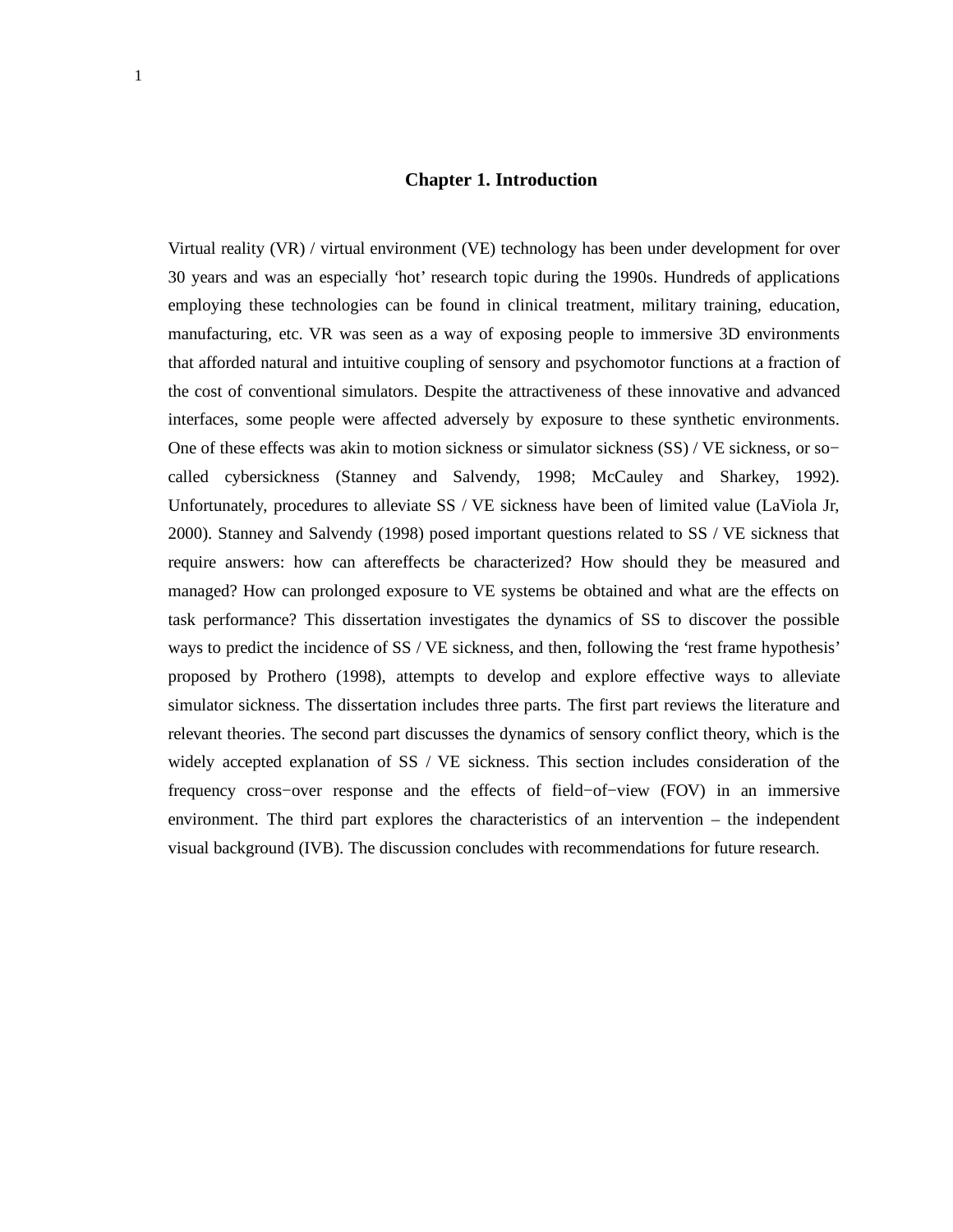#### **Chapter 2. Simulator Sickness**

#### **2.1 Introduction**

SS is expected to become increasingly troublesome as VE technology evolves (Stanney and Salvendy, 1998). As technology evolves to produce more realistic, compelling graphics, the problem of SS / VE sickness is expected to be exacerbated. The topic of SS / VE sickness also appears periodically on game sites and message boards. Interestingly, it is seldom addressed by the game industry (Howard, 2000). Some game developers have proposed a number of solutions; but many are contradictory. For example, some gamers decrease the picture resolution to increase frame rate while others try to increase the picture resolution to get better picture quality, because they think unrealistic−looking graphics is a cause of SS. In this section, we will discuss characteristics, measurements, and theories of SS.

#### **2.2 Characteristics of Simulator Sickness**

The symptoms of SS/ VE sickness are similar to motion sickness. There is a wide variety of simulator sickness symptoms that people report. Different people have different susceptibilities to SS. Common effects of simulator sickness include nausea, dizziness, sweating, disorientation and so on (see Table 2−1). Kennedy and Stanney (1997) analyzed eight different VE experiments whih using three different VEs presented on HMDs. They found that for VEs the relative magnitudes of symptom clusters were disorientation > nausea > oculomotor, whereas the relative magnitudes for flight simulator were oculomotor > nausea > disorientation. According to Regan and Price's (1994) study, the incidence rates of SS were 61 %. Out of 146 subjects, 89 subjects reported SS symptoms at some point during a 30 min post−exposure period in a flight simulator. Kennedy and Stanney (1997) found similar results. They found the incidence levels in early VE studies to be so high that only 5% to 10 % of users reported no symptoms. They also concluded that VE users report more sickness than flight simulator users and astronauts during space travel.

Several factors determine susceptibility to simulator sickness including individual differences, task factors and simulator factors. Identifying those factors is critical to reducing SS. Stanney and Salvendy (1998) suggest that the potential factors fall into three categories: human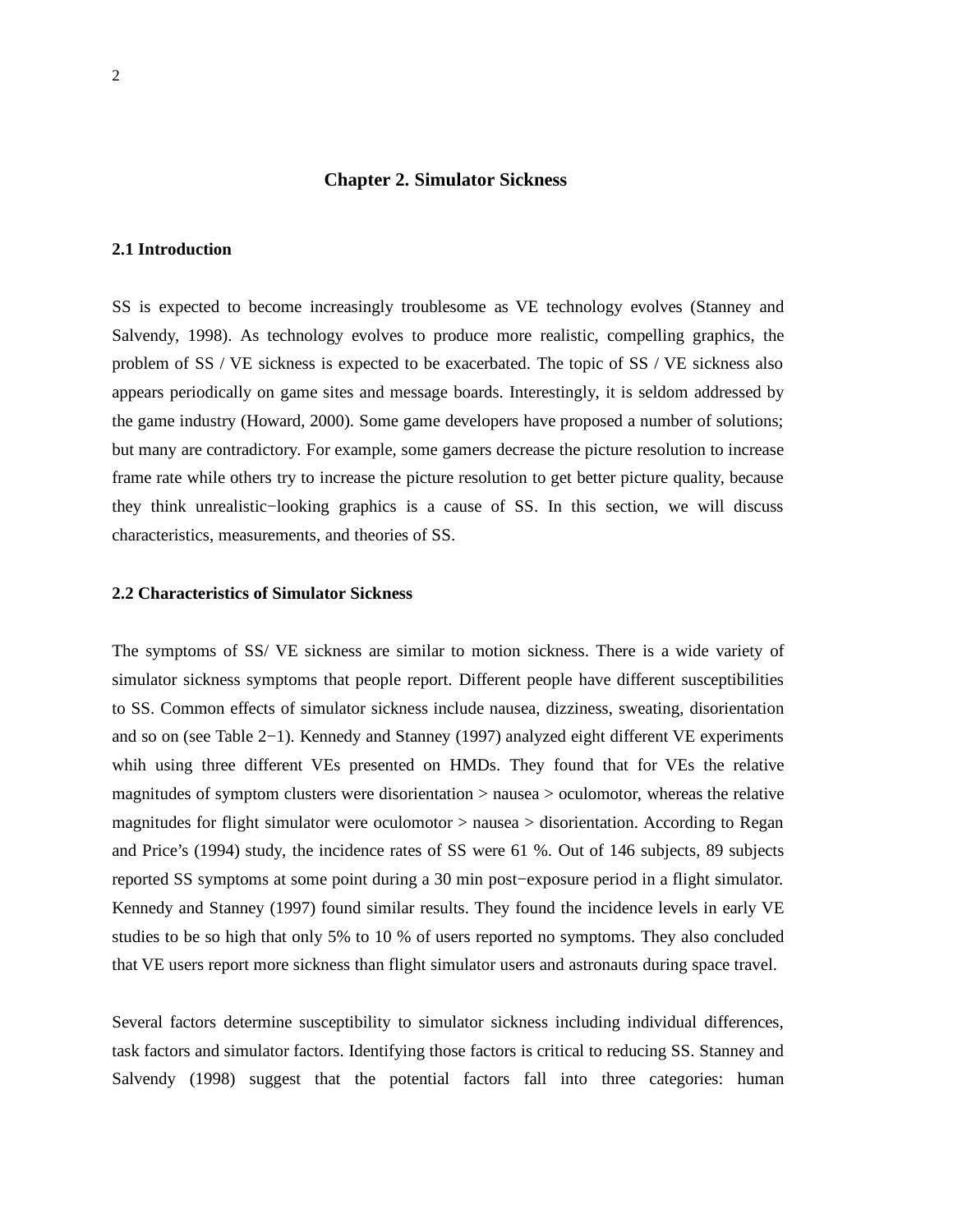| Table 2–1 Aftereffects of simulator sickness |                  |                   |  |
|----------------------------------------------|------------------|-------------------|--|
| Visual                                       | Mental           | Somatic           |  |
| <b>Blurred</b> vision                        | Disorientation   | Salivation        |  |
| Eye strain                                   | <b>Dizziness</b> | Sweaty palms      |  |
| Difficulty focusing                          | Discomfort       | Stomach awareness |  |
|                                              | Fatigue          | Nausea            |  |

characteristics, VR display characteristics and task characteristics (see Table 2−2).

The relationships between incidence, severity of motion sickness, and motion stimulus variables including frequency, magnitude, direction and duration have been addressed in numerous studies (Griffin, 1990). Because it is thought to be a prime cause of motion sickness in some ships, vertical oscillation has been extensively studied. For example, Lawther and Griffin (1987) found the highest incidence of vomiting during vertical oscillation at 0.03 to 0.5 Hz. The British Standard (1987) for vertical motion combines data from several studies and indicates that the motion sickness response peaks at about 0.2 Hz and falls off at frequencies above and below this value. Horizontal oscillation has also been addressed in several studies. Recently Golding, Finch and Stott (1997) reported that motion sickness decreased with increasing frequency above 0.35 Hz (the lowest frequency tested). However, the slope of the frequency by sickness curve was less steep than expected based on vertical oscillation data (\*).

| Human characteristics      | VR display characteristics | Task characteristics       |
|----------------------------|----------------------------|----------------------------|
| Age                        | Color                      | Degree of control          |
| Concentration              | Contrast                   | Duration                   |
| Race                       | Field-of-View              | Head movement              |
| Experience (in real world) | Motion platform            | <b>Sitting or Standing</b> |
| Experience (in simulator)  | Resolution                 |                            |
| Gender                     | Frame rate                 |                            |
| Expectation                | Luminance                  |                            |
| Motion sick history        | Dynamic range              |                            |

Table 2−2 Factors to contribute simulator sickness

\* British Standards Institution. Measurement and evaluation of human response to whole−body mechanical vibration and repeated shock, BS 6841. London: British Standards Institution, 1987.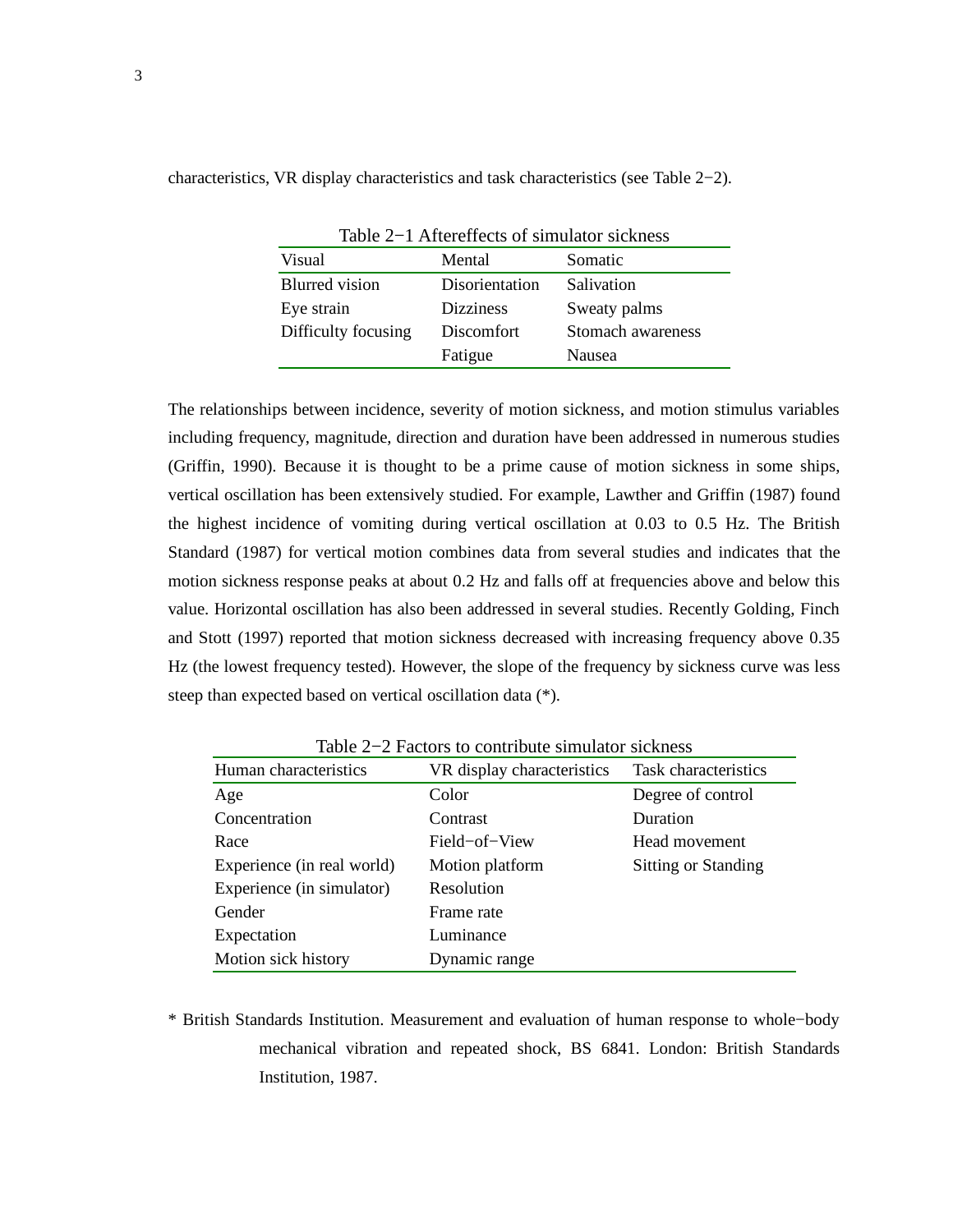#### **2.3 Theories of Simulator Sickness**

The exact causes of simulator sickness are not thoroughly understood (McCauley and Sharekey, 1992). The phenomenon of SS/ VE sickness is similar to motion sickness. Both simulator and VE sickness are thought to be caused, in part, by the same conditions that result in motion sickness. A well−known and widely accepted approach to explain these phenomena is the sensory conflict theory (Griffin, 1990, Reason, 1978, Reason and Brand, 1975). This theory suggests that simulator sickness arises from conflicts between the visual and inertial orientation and motion cues. Spatial orientation and perception of self−motion derive from visual and vestibular signals. (The vestibular receptors within the inner ear include 3 angular and 2 linear accelerometers / tilt detectors in each ear.) Following the sensory conflict theory, VR systems may provide visual motion cues, but no corresponding vestibular cues. Thus, cue conflicts may develop. If one is in a visual environment that evokes a strong feeling that one is moving, such as an IMAX theater, while the body is, in fact, stationary, one may experience SS. The sensory conflict theory provides one explanation for the occurrence of SS/ VE sickness. However, several investigators have noted problems with this theory (Stoffregen, Hettinger, Hass, Roe and Smart, 2000; LaViola Jr, 2000; Stoffregen and Riccio, 1991). It seems that sensory conflict does not reliably predict the severity of SS / VE sickness and which makes it difficult to develop interventions to alleviate SS / VE sickness.

As an alternative to the traditional sensory conflict approach, Riccio and Stoffregen (1991) proposed a "postural instability theory" to explain SS. Based on an ecological psychology perspective, they suggested that maintenance of postural stability is one of the major goals of animals. Animals tend to become sick in circumstances where they have not learned strategies to maintain their balance. Riccio and Stoffregen suggest that people in a simulator need to learn new 'patterns' to control their postural stability. Until this learning is complete, these people may experience SS. Recent data reported by Stoffregen, Hettinger, Haas and Smart (2000) and Stoffregen and Smart (1998) support this postural instability theory.

#### **2.4 Self−motion Systems**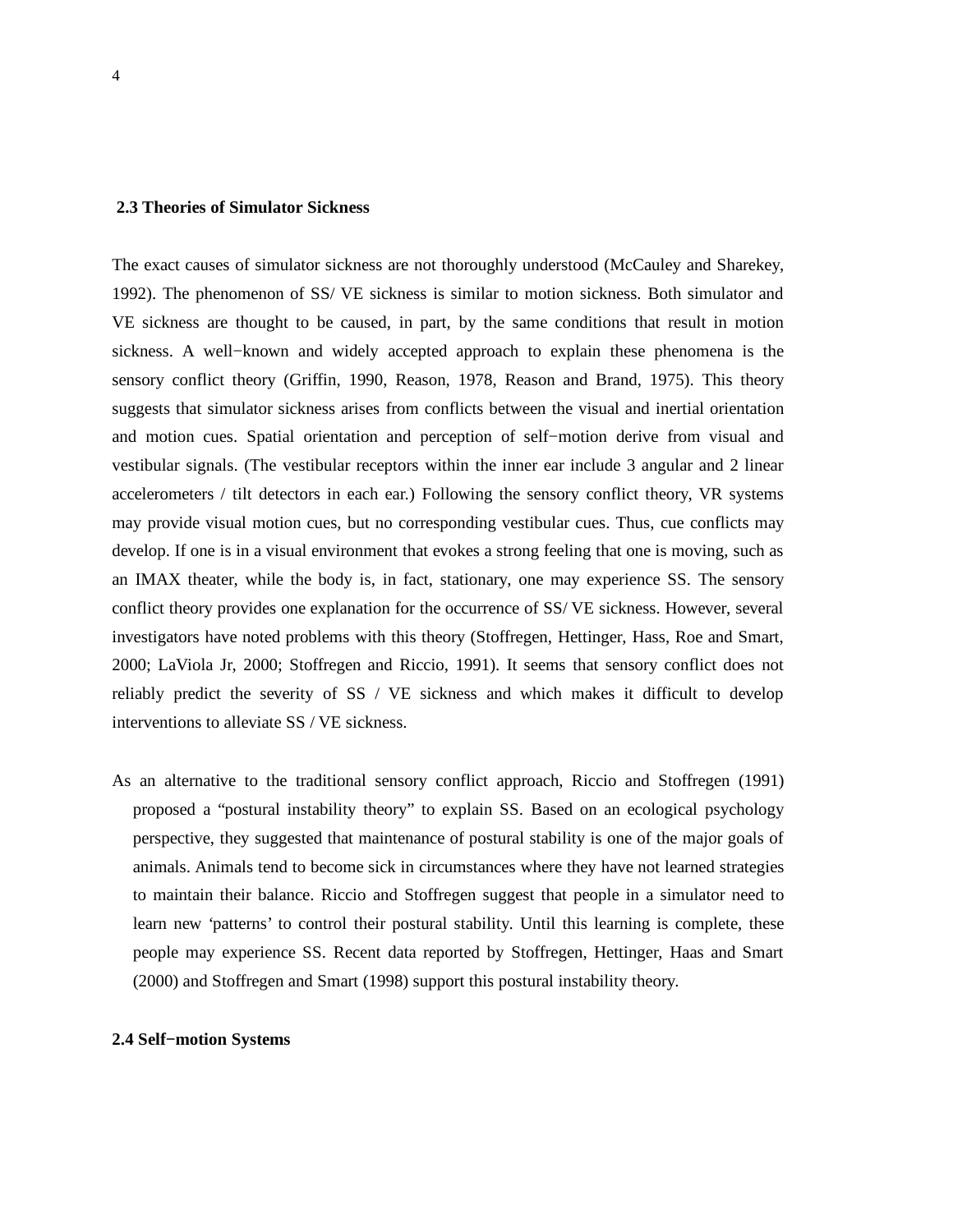Hettinger, Berbaum, Kennedy, Dunlap and Nolan (1990) have shown that vection, visually induced self−motion perception, is required for SS to occur. Perception of self−motion is mediated primarily by the visual and vestibular systems. Through their encounters with waterfalls and similar phenomena, early humans must have recognized that visual scene motion can evoke illusions of self−motion and self−orientation as well as postural disturbances and reflexive eye movements. Nearly everyone who drives a car reports that while waiting at a stop light they have braked sharply, only to realize that they were not moving; rather, the forward creep of an adjacent car evoked the illusion of backward motion. Similar phenomena were common in large, multi−track railroad stations in an earlier time.

Disturbances and illusions evoked by visual motion have been examined in numerous studies. Much of the earlier work has been reviewed by Dichgans and Brandt (1978) and Howard (1986). Subsequent research has addressed issues such as the region of the visual field most likely to evoke disturbance and the role of visual background versus foreground.

Observers placed inside a rotating optokinetic drum initially report that the drum is moving and that they are stationary. After periods of several seconds, observers report that they are moving and the drum is stationary. Latency of self−motion onset depends on numerous factors including visual scene velocity (Dichgans and Brandt, 1978; Wong and Frost, 1978). Self−motion can be evoked by constant velocity visual stimuli for periods ranging from minutes to hours, although "drop−outs" occasionally are reported. This illusory self−motion is the basis for many types of motion simulators (see Rolfe and Staples, 1986) as well as amusement park rides and games. The visual self−motion system can be described as a low−pass frequency filter. Effects associated with manipulation of visual motion frequency have been summarized by Berthoz, Lacour, Soechting and Vidal (1979). (See Figure. 3−4, Berthoz's data).

Inertial physical motion is sensed by the vestibular receptors in the inner ear. The semicircular canals, which can be modeled as integrating angular accelerometers, respond to rotational motion around the pitch, roll and yaw body axes. Translational motion as well as tilt with respect to gravity are sensed by the otolith receptors, which can be modeled as linear accelerometers. Vestibular receptors help control eye movements and posture and contribute to perception of self– orientation and self–motion.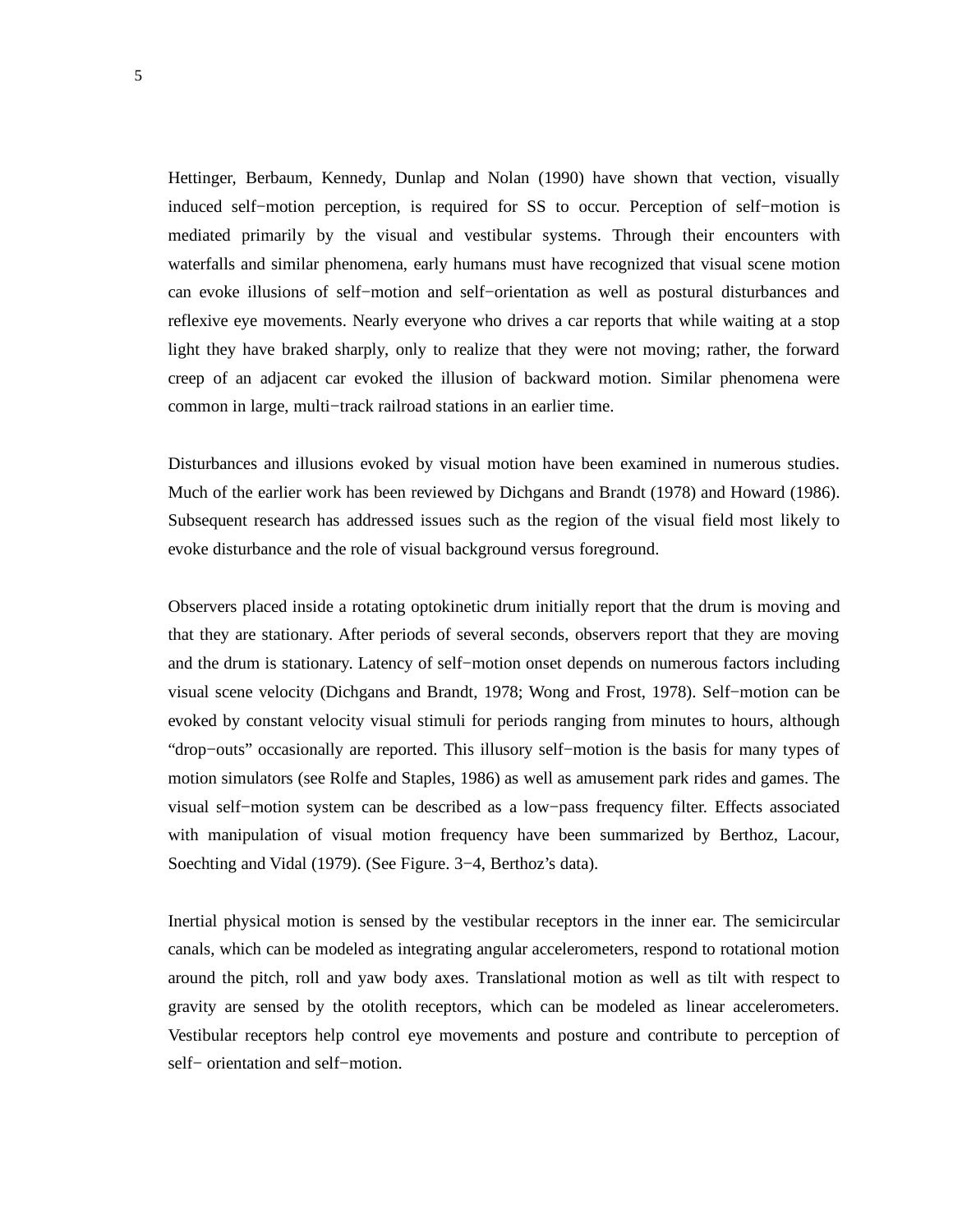Responses of the semicircular canals and the otolith receptors have been characterized in numerous studies (Grant and Best, 1987; Howard, 1986; Wilson and Melvill Jones, 1979). As for all biomechanical systems, output from the vestibular receptors varies with stimulus frequency. Because they behave as accelerometers, the vestibular receptors do not respond to constant velocity ("DC") motion. (Gravity can be described as a linear acceleration; therefore, the otolith receptors do respond continuously to sustained head tilt with respect to gravity.) Because they have mass components, there is an upper limit to the input frequencies that will evoke response from the vestibular receptors. Consequently, the receptors behave as band−pass frequency filters. Melvill Jones and Milsum (1965) summarized data from several experiments which indicate that the frequency range over which semicircular canal receptor responses exhibit unity gain (output equal input) is  $0.1 - 5.0$  Hz. However, for the stimulus frequencies used in the present dissertation, the semicircular canals may be described as high−pass frequency filters.

#### **2.5 The Role of FOV / Resolution on Simulator Sickness**

Effects of image quality variables such as FOV and resolution on SS have been examined by several investigators. Stanney and Salvendy (1998) proposed that FOV and display resolution may affect the usability of a display system and may correlate to motion sickness. Observers usually report higher incidence of SS with a wide FOV display than with a narrow FOV (Kennedy, Lilienthal, Berbaum, Berbaum, and McCauley, 1989). A wide FOV display provide greater stimulation to the peripheral retina leading to a feeling of immersion of the user in the virtual environment. Narrow FOVs may degrade the sense of presence (Prothero and Hoffman, 1995; Hettinger, Nolan, Kennedy, Berbaum, Schnitius and Edinger, 1987). DiZio and Lackner (1997) evaluated 21 subjects in two different FOV conditions. Subjects reported more motion sickness symptoms during 15 min exposures when using a wide FOV head−mounted−display (HMD) ( $138^\circ$  horizontal by  $110^\circ$  vertical) than when they were exposed to a FOV half as large.

FOV may also influence spatial awareness in VEs. Witmar, Bailely, & Knerr (1994) reported that when subjects moved through a VE, the limited FOV could cause frequent collisions with walls and doorways. Subjects apparently failed to detect VE features such as intersections between the walls and floor, etc. Kline and Witmer (1996) found that distance estimates were also affected by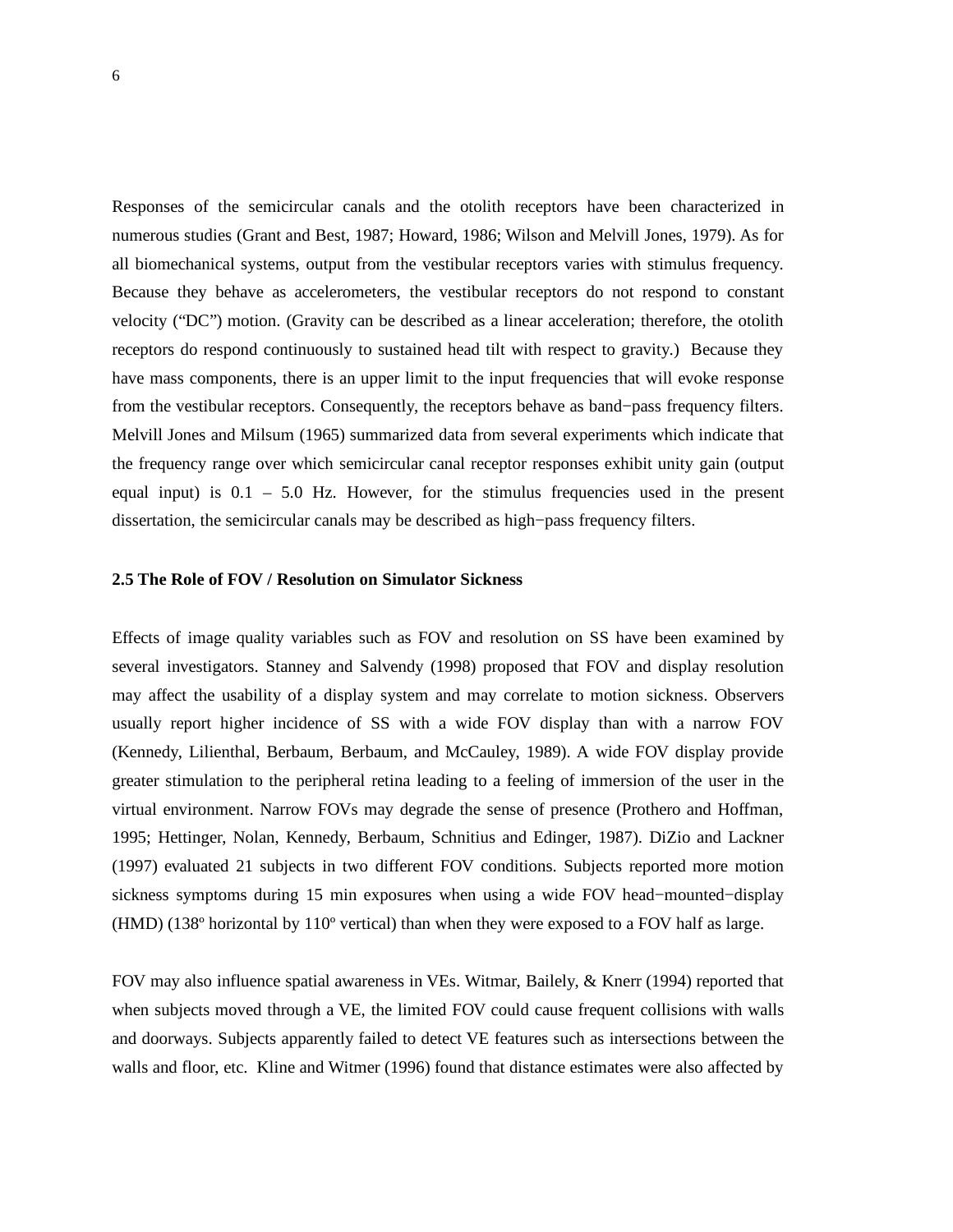FOV. They tested 12 different viewing distances in a VE (1−12 feet). Subjects overestimated distances when presented with a narrow FOV  $(60^\circ \text{ X } 38.5^\circ)$  and underestimated the same distances with a wide FOV (140º X 90º). Limited FOV interfered with development of spatial knowledge and increased navigational difficulties (Alfano and Michel, 1990). McCreary and Williges (1998) reported that when using an HMD, larger FOVs resulted in greater route and configuration knowledge while landmark knowledge was not significantly changed. Kenyon and Kneller (1993) examined a visual nulling task at five different FOVs (10<sup>o</sup>, 20<sup>o</sup>, 40<sup>o</sup>, 80<sup>o</sup> and 120<sup>o</sup>). They found that subjects' minimum RMS error occurred at the 80º FOV, not 120º FOV. Also subjects reported task difficulty greater at the 120º FOV than at the 80º. They suggested that subjects experienced stronger vection at this FOV, making the nulling task more difficult. Because large FOVs cover most of the peripheral regions of the retina, they may more effectively produce self−motion perception (Hettinger et al., 1987).

Determining the region of the retina most responsible for the perception of self−motion has been addressed by many researchers (see Wolpert, 1990). Initial reports indicated that stimulation of the peripheral areas of the retina was more effective in eliciting perception of self−motion than stimulation of more central areas (Dichgans & Brandt, 1978; Held, Dichgans, & Bauer, 1975).

These experiments led scientists to theorize that human vision is mediated by two functionally different systems. Leibowitz and Post (1982) extended the notion of "two modes of processing spatially distributed information" which was proposed by Held (1970) and others. The two modes of spatial processing described two different kinds of visual functions associated with different parts of the brain. One is the focal mode and the other is the ambient mode. The former was thought to be responsible for object recognition and identification and concerned with the 'what' question. The latter was thought to be responsible for spatial orientation, locomotion and posture and concerned with the 'where' question.

Several studies examined this theory. Brandt, Dichgans, and Koenig (1973) found that when the central retina was stimulated, self−motion was not experienced, but strong self−rotation was elicited when the peripheral retina was exposed to optical flow. Hulk and Rempt (1983) using sine−wave gratings of various widths, found that self−motion was most frequently reported at FOV eccentricities of 50° and 60° with the slower angular velocities  $10\%$  sec –  $15\%$  sec proving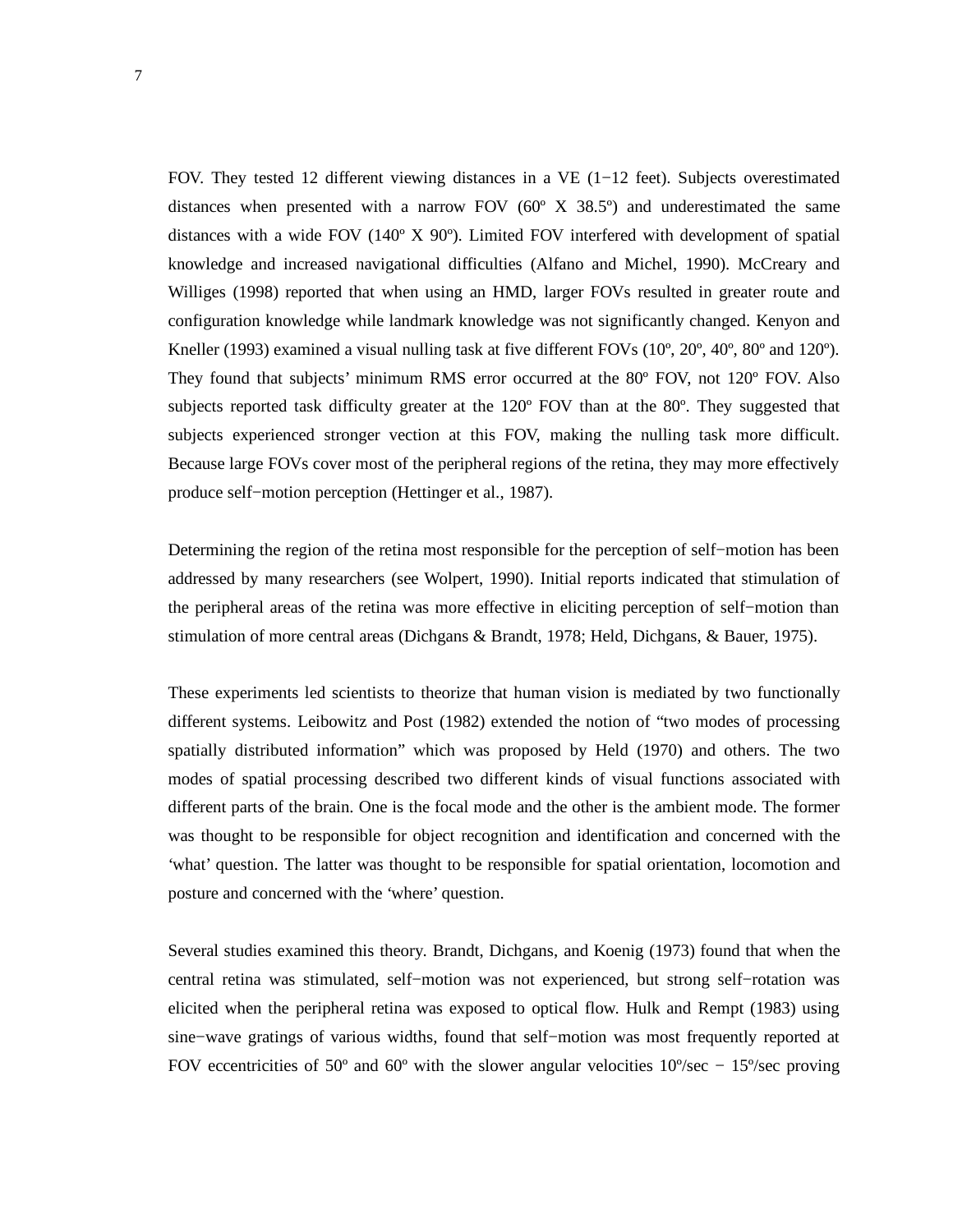most effective. Howard and Heckmann (1989) reported that when stimuli were presented in the peripheral visual field, self−motion experienced by the subject was stronger than when the stimuli were presented in the central visual field. However, vection was reduced when the central stimuli moved opposite the direction of the peripheral stimuli. Howard , Ohmi, Simpson, and Landolt (1987) studied the interaction between central−peripheral and far−near placement of two displays in generating circular−vection. They found that strong vection could be evoked by a centrally located moving pattern if that pattern was perceived as being more distant than a stationary surround. Vection appears to be strongly related to perceptual distinction between foreground and background.

Warren and Kurtz (1992) reviewed several experiments that contradicted Brandt's et al. (1973) peripheral dominance hypothesis – that peripheral vision is specialized for self−motion perception. Based on studies of perceived heading accuracy, Warren and Kurtz found that the periphery is less sensitive to radial optical flow than the central region. Even FOVs as small as 10°−25° evoked self−motion perception. Stoffregen (1985) reported that postural adjustments were evoked by either radial or parallel (lamellar) optical flow in the central visual field but only by lamellar flow in the periphery. Anderson and Braunstein (1985) found that with the displays subtending angle as small as 7.5°, subjects still reported vection and motion sickness. They suggested that the veridical representation of motion in depth might be the critical element in perceiving self−motion.

Pausch, Crea and Conway (1992) suggested that display FOV is one of several factors that may contribute to SS. Higher picture resolution and quality may allow more information be to presented in particular display areas. Higher resolution permits increased scene information and 'realism.' Welch, Blackmon, Liu, Mellers and Stark (1996) found that pictorial realism correlated with perceived sense of 'presence' a VE. However, it is difficult to evaluate effects of resolution and realism because of possible interactions with other display characteristics such as FOV.

Ziefle (1998) investigated effects of 3 different resolutions, using a cathode−ray−tube (CRT) display, on eye movements during a visual search task. Reaction times and fixation durations were increased in the low−resolution condition (62 dpi, 720 X 540 pixels) as compared with high−resolution (89 dpi, 1024 X 768 pixels) by 19% and 9.6% respectively. Gould, Alfaro, Finn,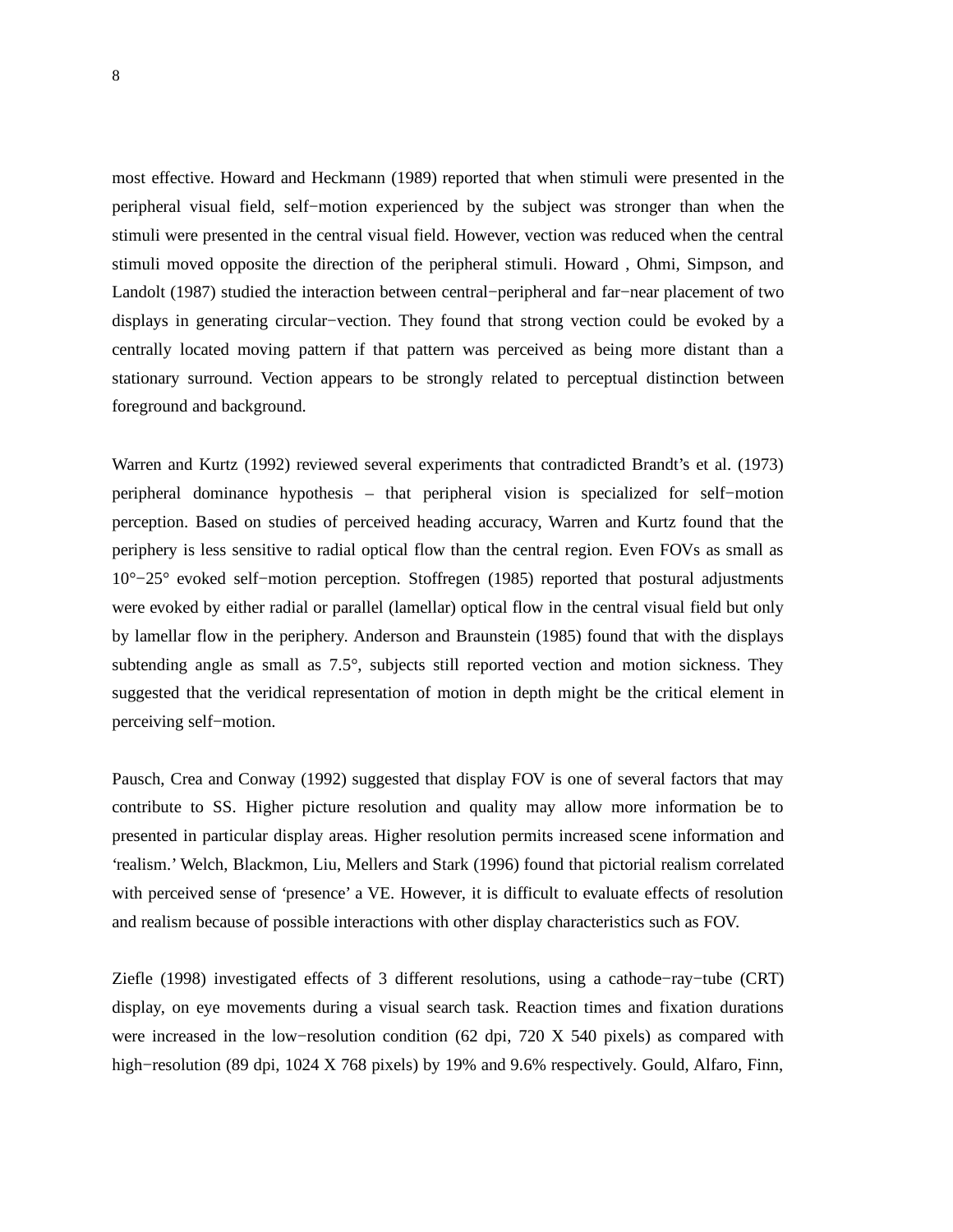Haupt and Minuto (1987) found that the higher the resolution of the display, the better the reading performance. Kline and Witmer (1996) studied effects of 3 texture resolutions (512 X 512 pixels, 16 X 16 pixels and no texture) and 2 texture types (rich, emergent and poor, non− emergent) on distance estimates. They found that fine texture resolution improved the accuracy of estimates for distances fewer than 6 feet when using a narrow FOV. They suggested that higher texture resolution might improve depth perception and distance estimation in a narrow FOV VE system. However, Watson, Walker, Hodegs and Worden (1997) investigated the relationship between visual search performance and resolution. They found that degrading visual complexity in the periphery did not significantly reduce performance.

#### **2.6 Rest Frame Hypothesis**

Prothero, Draper, Furness, Parker and Wells (1999) suggested that SS doesn't derive from conflicting motion cues per se but rather from conflicting rest frames implied by those cues. Their proposed 'rest frame hypothesis' derives from the observation that humans have a strong perception that some things are stationary. Humans tend to select certain things that are stationary to minimize mental calculations. This "rest frame hypothesis" suggests a procedure which uses visual background manipulation for alleviating simulator and VE sickness. The visual display presented in a VE can be divided into two components, one representing the "content" of the VE and the other matched to the observer's physical inertial environment. The latter may be labeled the IVB. If the reference frames implied by the IVB and the observer's inertial receptors are congruent, selection of a single rest frame should be easily accomplished and incidence of simulator / VE sickness should be reduced.

Prothero and his colleagues presented a circular vection stimulus that rotated in the yaw direction. It was shown for 3 to 4.5 min on a head−mounted−display (Virtual i/O i− glasses!, FOV 30º by 24º) that could be used either in the occluded or see−through mode. The vection stimulus appeared on a semi−transparent surface. For the IVB condition, the stationary laboratory wall was visible behind the stimulus. For the non−IVB condition, a mask was placed behind the display surface so the subject could not see the laboratory wall. In another experiment, they used a visual task to force the subject's attention to the visual foreground. They found in both experiments that subjects exhibited less postural disturbance and reported fewer SS symptoms in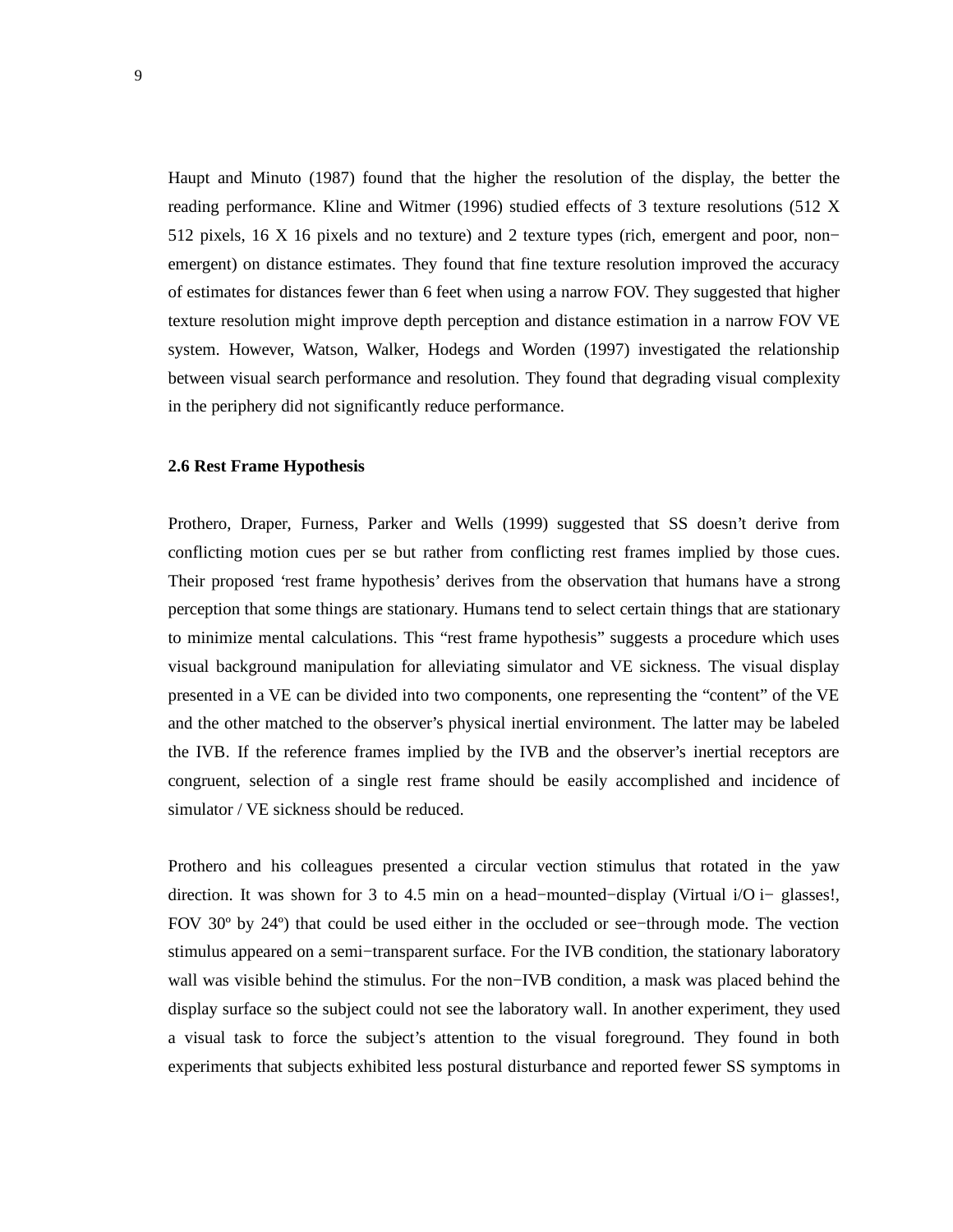conditions where they could see laboratory wall behind the see−through goggles on which a moving scene was displayed (IVB condition) than when the goggles were occluded (no−IVB condition).

Design of an IVB to alleviate simulator and VE sickness analogous to the laboratory walls in Prothero's experiment requires answers to several questions including the following: what are appropriate characteristics for an IVB? Can it be a simple grid? How noticeable must the IVB be relative to scene content? Where should it be located (peripherally versus centrally) in the visual field? Does it interfere with processing or enjoyment of VE scene content?

#### **2.7 Measurement of Simulator Sickness**

Based on work on sea and space sickness, there are several different ways to measure simulator sickness. One is subjective self−report of somatic conditions after exposure. Another is objective measurement of physiological responses evoked by stimulation of the vestibular, visual and proprioceptive systems.

The most commonly used subjective assessment tool is the Simulator Sickness Questionnaire (SSQ). It was originally devised to evaluate aircraft simulator systems (Kennedy, Lane, Berbaum and Lilienthal, 1993). SSQ lists 16 symptoms, which are rated by the subject on a 4−point scale. There are 3 subscales in this questionnaire: Nausea – general discomfort, sweating, nausea etc; Oculomotor – eyestrain, difficulty focusing, blurred vision etc; Disorientation – difficulty focusing, dizziness, vertigo. Kennedy et al. (1993) pointed out that subscale scores can provide diagnostic information as to the specific causes of the resulting sickness.

In addition to the subjective assessment tools, there are several objective assessment methods. Postural testing is one of them. Kennedy and Stanney (1996) have evaluated postural stability measures for assessing aftereffects from virtual environment exposure. They suggested that postural stability could be used to rate, and potentially to certify, levels of expected disturbance from different VE systems. Several studies indicate that balance disturbance correlates highly with SS, and that balance disturbance may be considered a surrogate for simulator sickness intensity. Cobb and Nichols (1998) examined 40 subjects who were exposed to 20 min of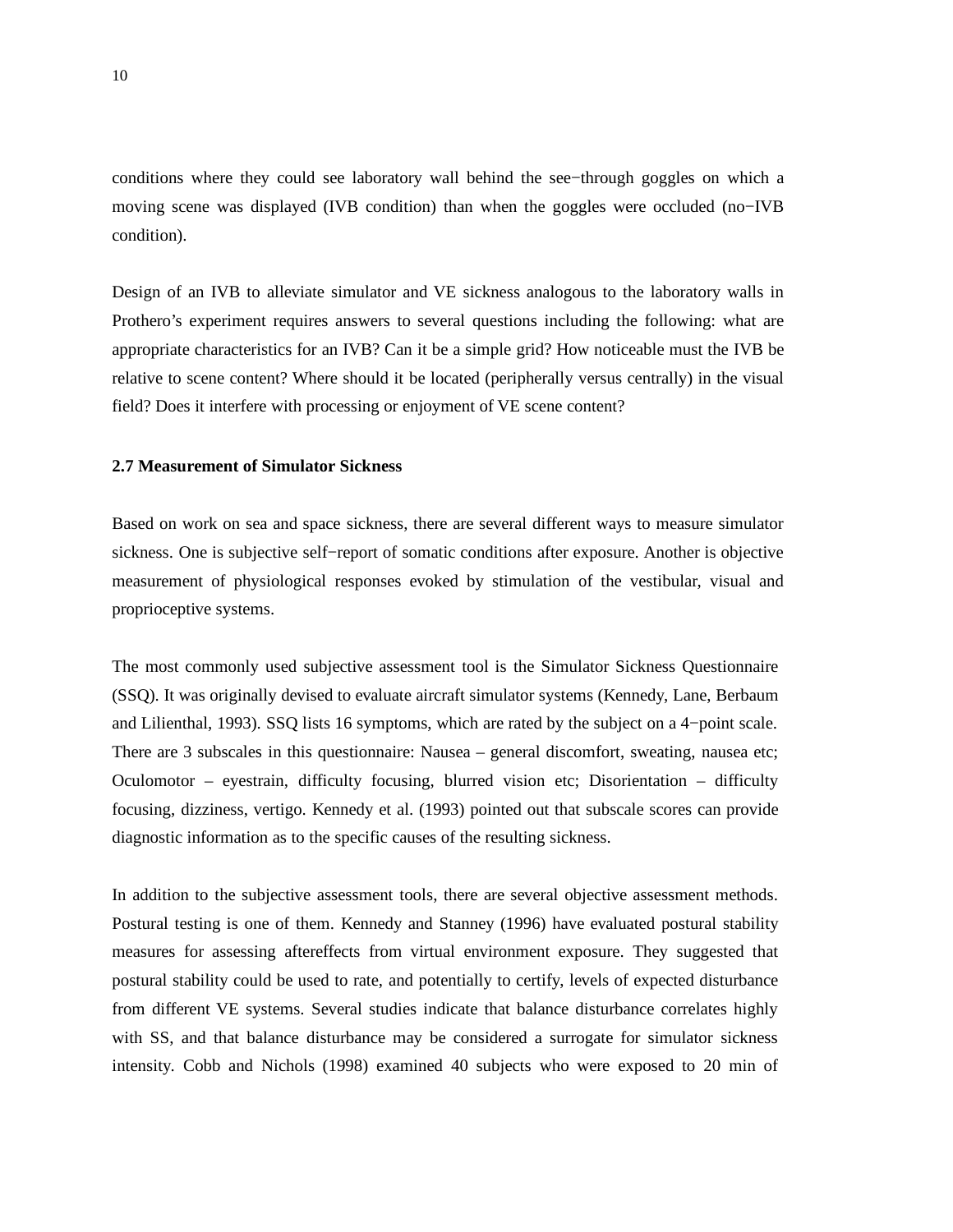immersion in an interactive virtual environment, with restricted user movement. They found that balance disturbances were strongly correlated with simulator sickness. Hamilton, Kantor and Magee (1989) reported similar results. Dizio and Lackner (1997) found a five fold increase in sway amplitude after 15 min of VE exposure relative to pre−exposure using a Kistler force platform and the standard Romberg posture. Recently Stoffregen et al. (2000) reported that head instability was significantly greater for subjects who subsequently became motion sick than for those who did not become sick.

Vestibulo−ocular reflex (VOR) changes have also been suggested as possible predictors of susceptibility to SS during VE exposure (Draper, 1998). In addition, Stanney, Kennedy, Drexler and Harm (1999) have developed a means of measuring changes in the kinesthetic position sense due to virtual environment exposure. Changes in EEG, salivary cortisol composition, heart rate levels and variability have also been used as objective measurements after exposure in VEs (Ramsey & Wilson, 1998). Table 2−3 shows the relevant research.

| Subjective                 | Objective                                                       |  |  |
|----------------------------|-----------------------------------------------------------------|--|--|
| SSQ (Kennedy et al., 1993) | Postural equilibrium (Cobb, 1999; Kennedy<br>and Stanney, 1996) |  |  |
| SS checklist (Cobb, 1999)  | VOR adaptation (Draper, 1998)                                   |  |  |
|                            | Proprioceptive perception (Stanney et al.,<br>1999)             |  |  |
|                            | Other physiological symptoms                                    |  |  |

Table 2−3 Measurements of simulator sickness

Although our ultimate purpose is to address SS in this dissertation, Part I and Part II experiments examined effects on balance. Reasons for using balance disturbance as the dependent variable include the following: First, as described above, research shows that balance disturbance has been suggested as a surrogate measure for simulator sickness intensity. Also postural disturbance has been proposed for evaluating VE systems (Stanney and Salvendy, 1998). Second, it is much easier to recruit subjects for an experiment on balance performance, which has few aftereffects, than for one on motion sickness, which often has substantial aftereffects. Consequently, this dissertation selected SSQ as subjective and postural stability as objective measurements.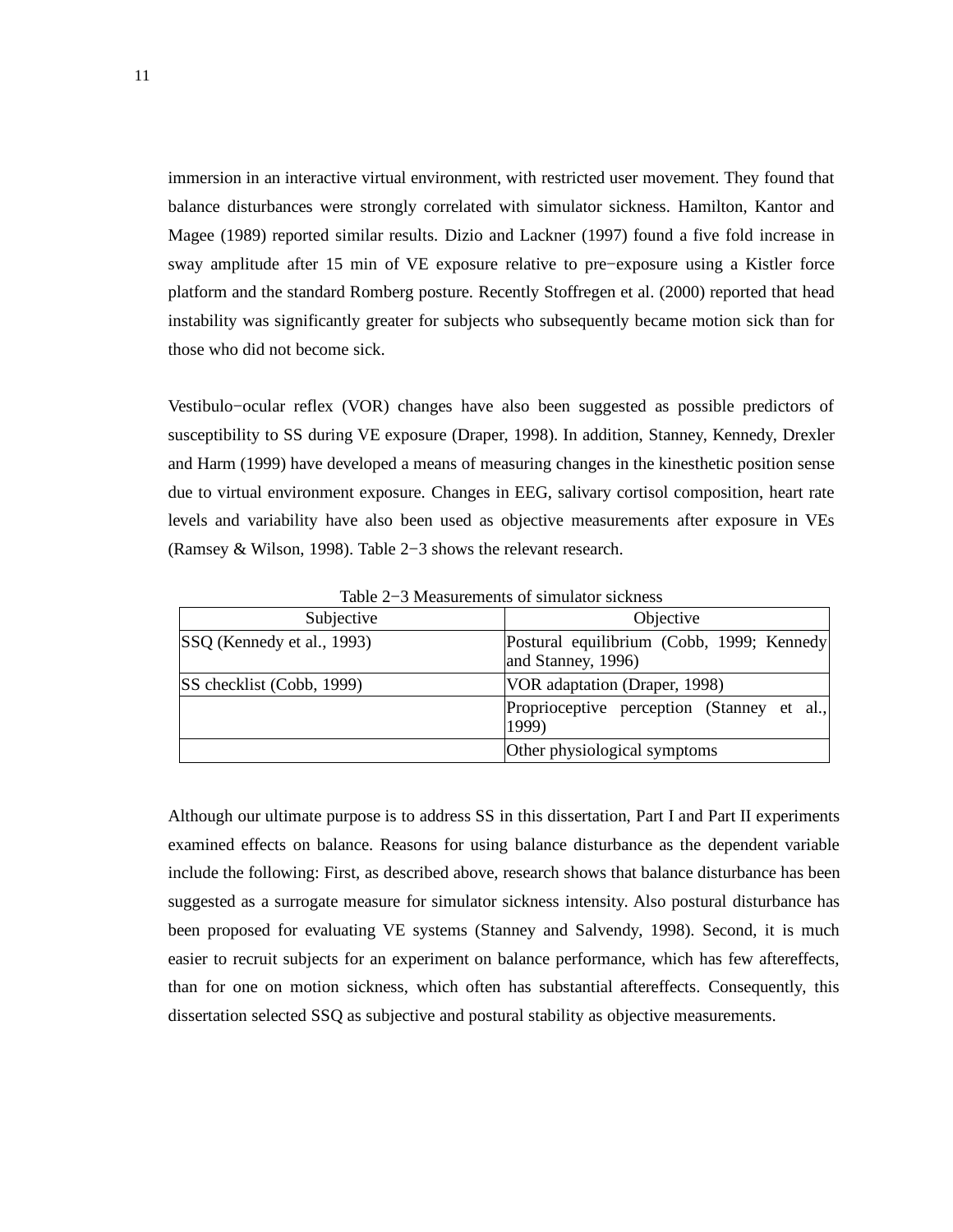#### **2.8. Mitigation of SS / VE Sickness**

Since the exact causes of simulator sickness are not thoroughly understood, it is difficult to apply a specific method to reduce simulator sickness. Even if we make a perfect virtual reality display, our eyes still may see a world that is moving in ways the body knows it is not. However, researchers have proposed several ways to alleviate simulator sickness. Dizio and Lackner (1997) proposed a method for alleviating motion sickness for an HMD−based virtual reality system. During head movements, if we can 'grey out' or blank the display above a threshold level of head velocity, the effect of visual update delays may be eliminated. Warren & Hannon (1998) suggested that reducing the spatial frequency content of the display and degrading the optic flow may reduce simulator sickness. Prothero (1998) proposed the 'rest frame hypothesis' as described in Section 2.6. He stated that if we can provide an "independent visual background" in the virtual environment so as to offer a rest frame, it may be a way to reduce simulator sickness.

Several additional procedures to mitigate SS have been proposed. Based on the observation that ocean and space travelers report reduced disturbance over time, sensory−motor adaptation is one of these. Kennedy and Fowlkes (1990) reported that subjects' symptoms of SS decreased with repeated VE exposures. Parker and Harm (1992) proposed that training operators to improve their mental rotation performance may increase their ability to adapt to the stimulus rearrangements produced by VEs. However, a problem with adaptation is that when VE−adapted subjects return to the normal world, they often experience re−adaptation disturbance. Postural control, hand−eye coordination and so on need re−adjustment. Anti−motion sickness drugs and biofeedback training also have been proposed to prevent SS symptoms. In the recent study, Stoffregen et al. (2000) proposed some suggestions for design and use of flight simulators. They suggested that on−line monitoring of users' postural control might be used to prevent sickness while allowing uninterrupted use of the system. However, these seem less applicable for casual, recreational use of VE.

#### **2.9 Association between Simulator Sickness and Presence**

The sense of 'presence' is one of the important factors for virtual environment design. Presence has been defined as the degree to which participants feel that they are somewhere other than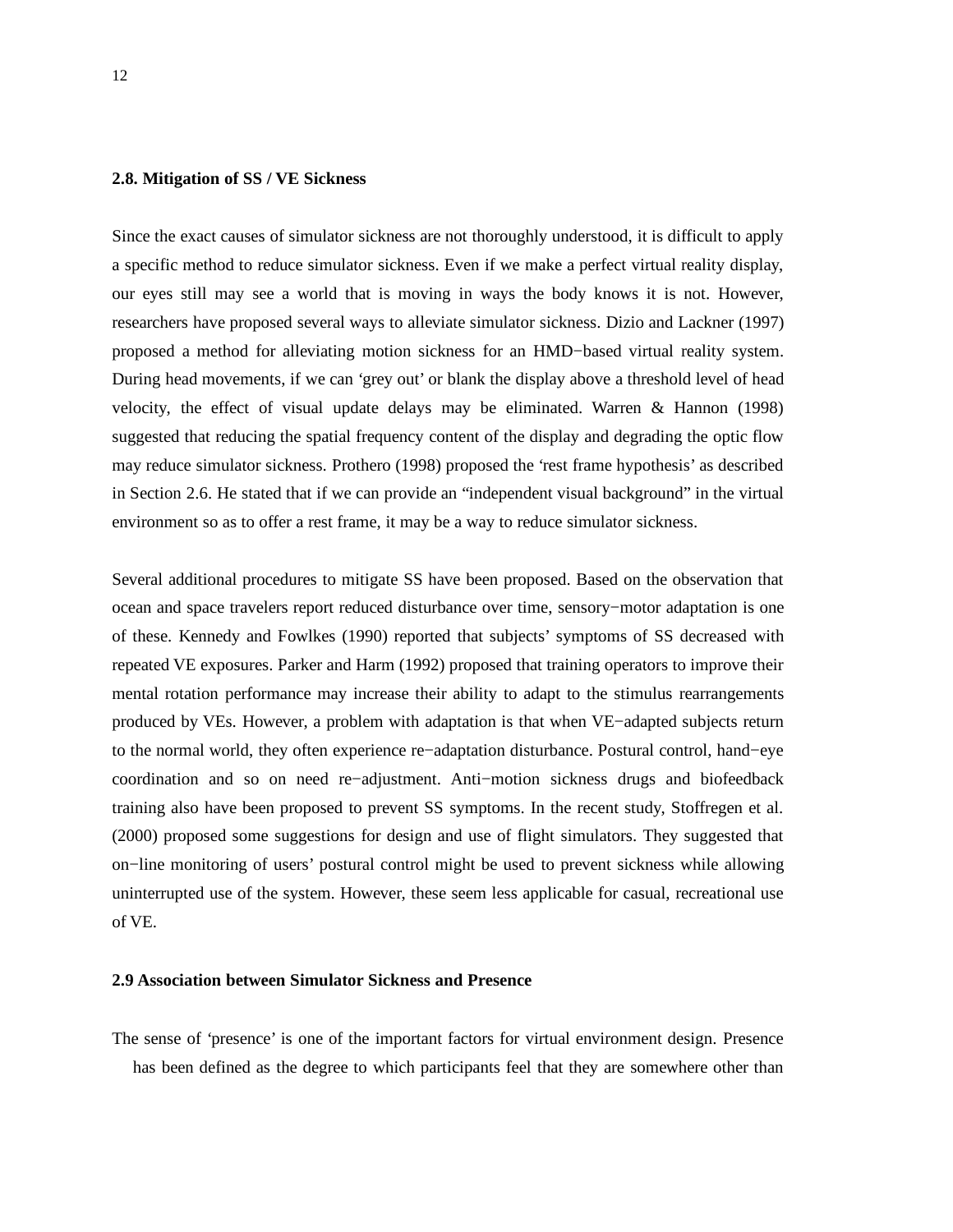where they are physically located when they experience the effects of a computer−generated simulator (see Bystrom, Barfield and Hendrix, 1999). Witmar and Singer (1998) defined presence as the subjective experience of being in one place or environment, even when one is physically situated in another. Although this topic has been widely discussed, there is no common agreement for the definition of presence (Stanney and Salvendy, 1998). Lack of an accepted definition affects the development and usage of presence measurements (see Witmer and Singer, 1998; Slater, 1999; Singer and Witmer, 1999; Usoh et al., 2000).

- Although there is no consensus regarding the definition of presence, researchers still try to develop methods to measure presence. Some subjective measurements have been suggested including rating scales, the method of paired comparisons, cross−modality matching (see Stanney and Salvendy, 1998) and analysis of essays written about the experience (Slater and Usoh, 1993). The Presence Questionnaire developed by Witmer and Singer (1998) and questionnaire developed by Slater et al. (1998) and Usoh et al. (1999) are widely used. Some objective measurements also have been used for evaluating presence such as physiological measurements. Stanney and Salvendy (1998) suggested that a problem for objective measurement is that the relation to presence may not be clear. For example, sweating may vary with the air conditioning in the experiment room rather than the exposure of virtual environment.
- Since the value of subjective measurement has been debated, some researchers are looking for better measurements. Task performance has been proposed as a good criteria for presence. One reason is that users who did better in a VE usually reported they had high presence (Welch, 1999). Nash, Edwards, Thompson and Barfield (2000) summarized performance metrics which have been used for accessing presence. However, the question remains, does the high presence contribute to high task performance? Welch (1999) suggested that it is very difficult to determine whether the relationship between task performance and presence is casual or correlational. It will depend on conducting unconfounded studies and identifying mediating variables. Nash et al. (2000) noted that the limiting or decreasing information available to the user in the VE may be different from similar limiting in the real world, which could result in lower presence and performance in the VE.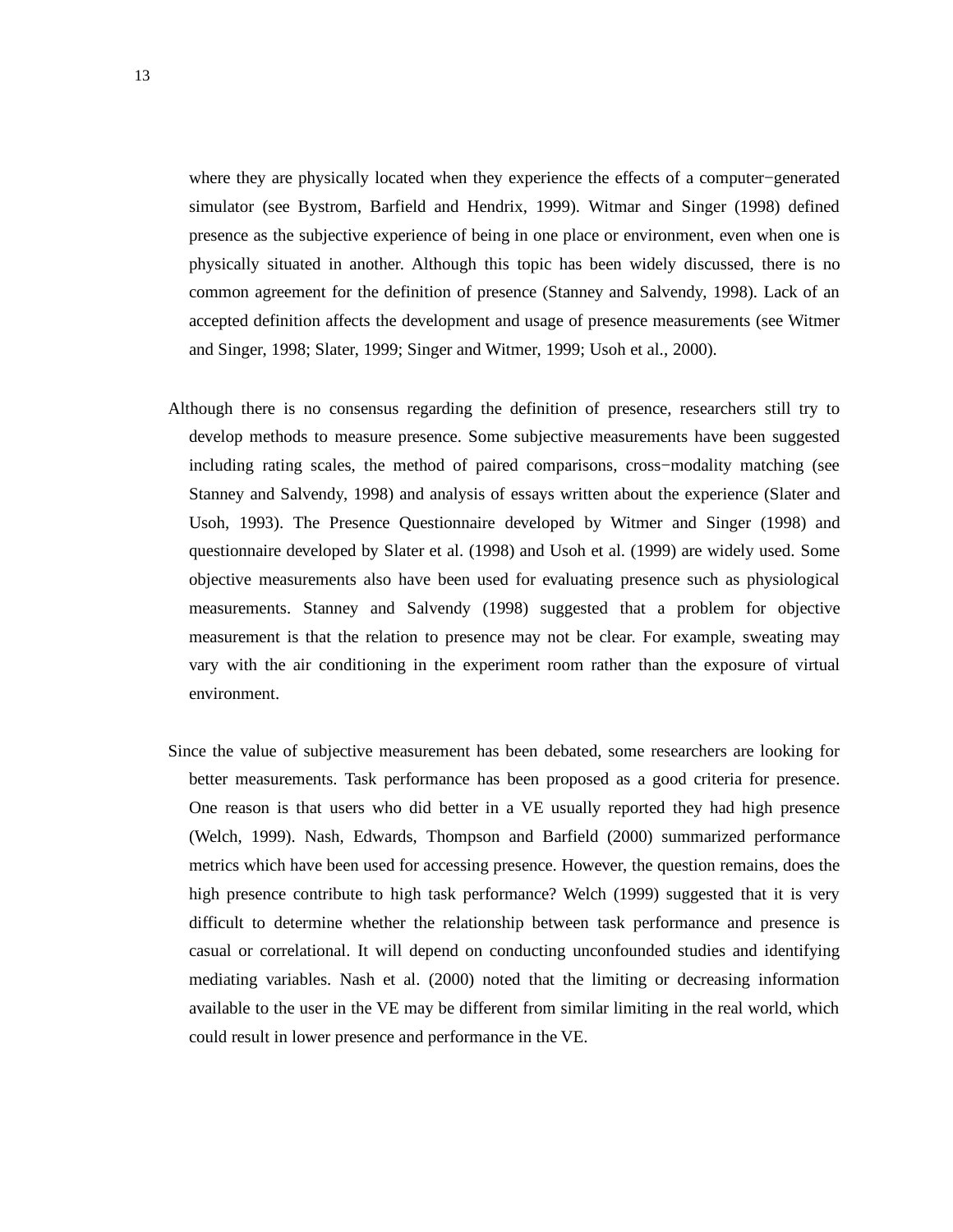What is the relationship between SS and presence? There is no generally accepted conclusion regarding this relationship. Some studies showed that they are positively correlated; other studies reported a negative correlation (see Stanney and Salvendy, 1998). Are there only two possible relationships? Maybe not. We know that users' experienced of SS varied with VE systems characteristics. Further, it is likely that the relationship between SS and presence also varies across time. Stanney and Salvendy (1998) suggested that both SS and presence may correlated with intervening variables such as vection. Wilson, Nichols and Haldane (1998) noted that enjoyment is one of the important variables correlated with presence.

#### **2.10. Structure of Experiments**

- The dissertation describes a series of human factors studies to investigate the effects of VE characteristics and wide FOV displays on SS, to explore possible procedures to alleviate SS, to attempt development of a surrogate SS measurement and to estimate the relationship between SS and presence. It includes 3 parts (see Figure 2−1).
- The first part addresses the dynamics of SS. The experiments we conducted were designed to refine the sensory conflict theory. While horizontal and vertical oscillation have been examined in numerous studies, we are unaware of studies that have addressed the motion sickness frequency response as a function of oscillation around the yaw axis in an upright observer. We tried to determine the effects of the frequency responses of our visual and inertial self−motion systems and to examine the hypothesis that conflicting visual and inertial motion cues at a "cross−over" frequency would be more likely to elicit sickness than conflicting cues at a higher frequency. Since the characteristics of a wide FOV display are important factors for vection research, we also examined the effects of FOV, scene content, and resolution. The findings from part I, suggest the basic mechanism of sensory conflict theory and the effects of wide FOV display. The second part of the dissertation identifies the effects of an IVB on balance disturbance and evaluated the properties of IVBs designed to reduce disturbances due to VE exposure. We tried to explore the spatial, polarity, temporal and stereographic properties of IVBs. The intent of the IVB research is to identify the possible characteristics of the IVB and to develop effective methods to reduce SS without interfering with a sense of presence and pleasure. The third part of this dissertation verifies the effects of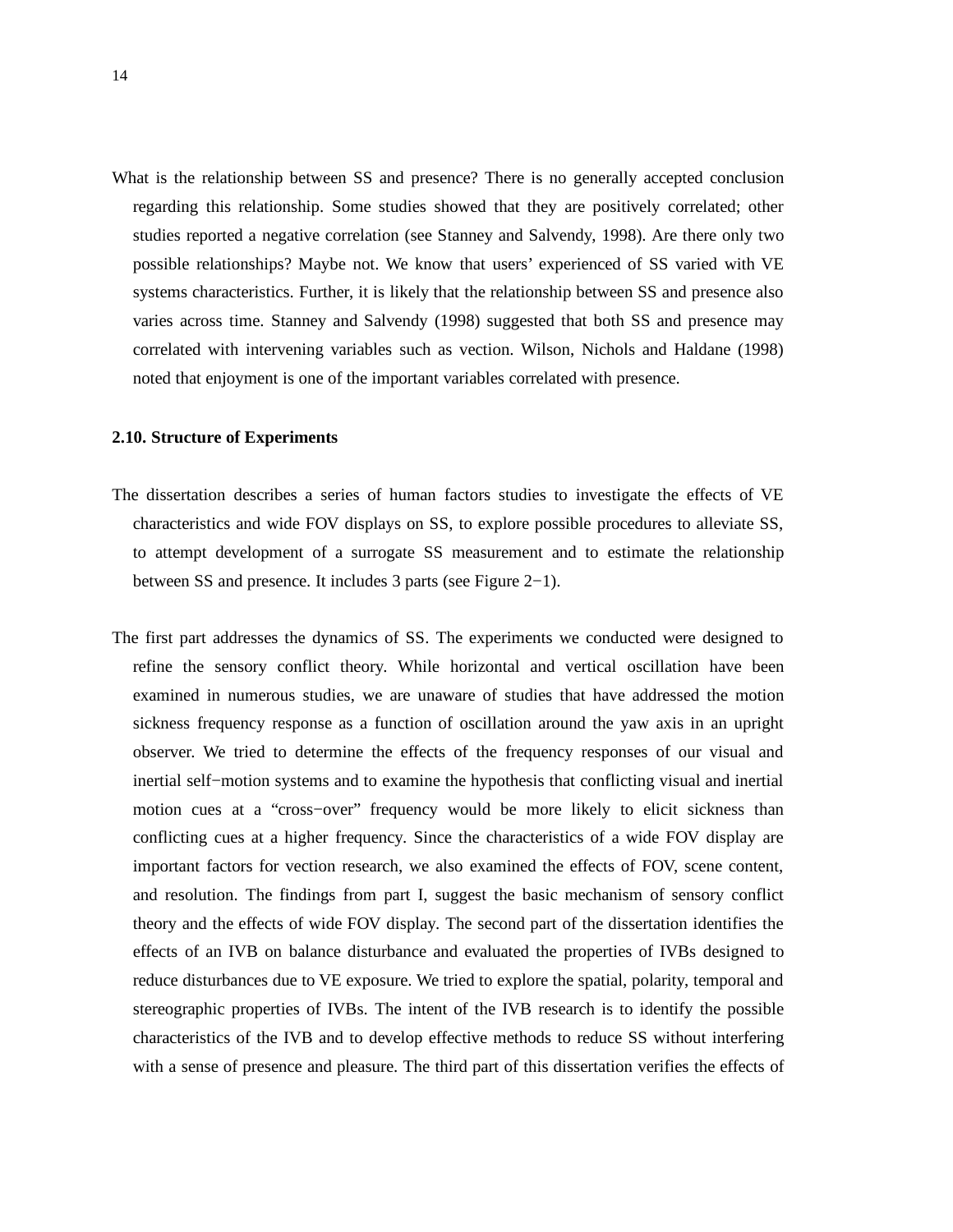an IVB on SS and explores the relationships among the SS, measurements of presence and the IVB. From the second part of the dissertation, we know that the IVB can reduce postural disturbance evoked by the scene motion, which we thought it might be the precursor of SS. The biggest question is can the IVB reduce SS during VE exposure? Also, we are interested in how the IVB interacts with subject's sense of presence, which is a critical factor for VE interface design.

- All three parts are connected by the experimental measurements. In the part I, we try to demonstrate that the postural stability might be a surrogate objective measurement for assessing SS. In the part II, we show that IVBs successfully reduce subjects' postural disturbance during roll axis scene oscillation in a wide FOV display. In the part III, we applied what we learned from parts I and II and then tested the IVB in a real driving simulator. Subjective measurement – the SSQ was used to verify the effect of an IVB.
- This dissertation starts from an understanding of SS characteristics and image quality issues in wide FOV displays, and then develops a solution, the IVB, for reducing effects of VE exposure. The dissertation examines characteristics of effective IVBs, verifies IVB effectiveness in a driving simulator, and explores relationships between SS and presence. Following review of previous research, postural stability and SSQ are chosen as objective and subjective measurements for the three parts.

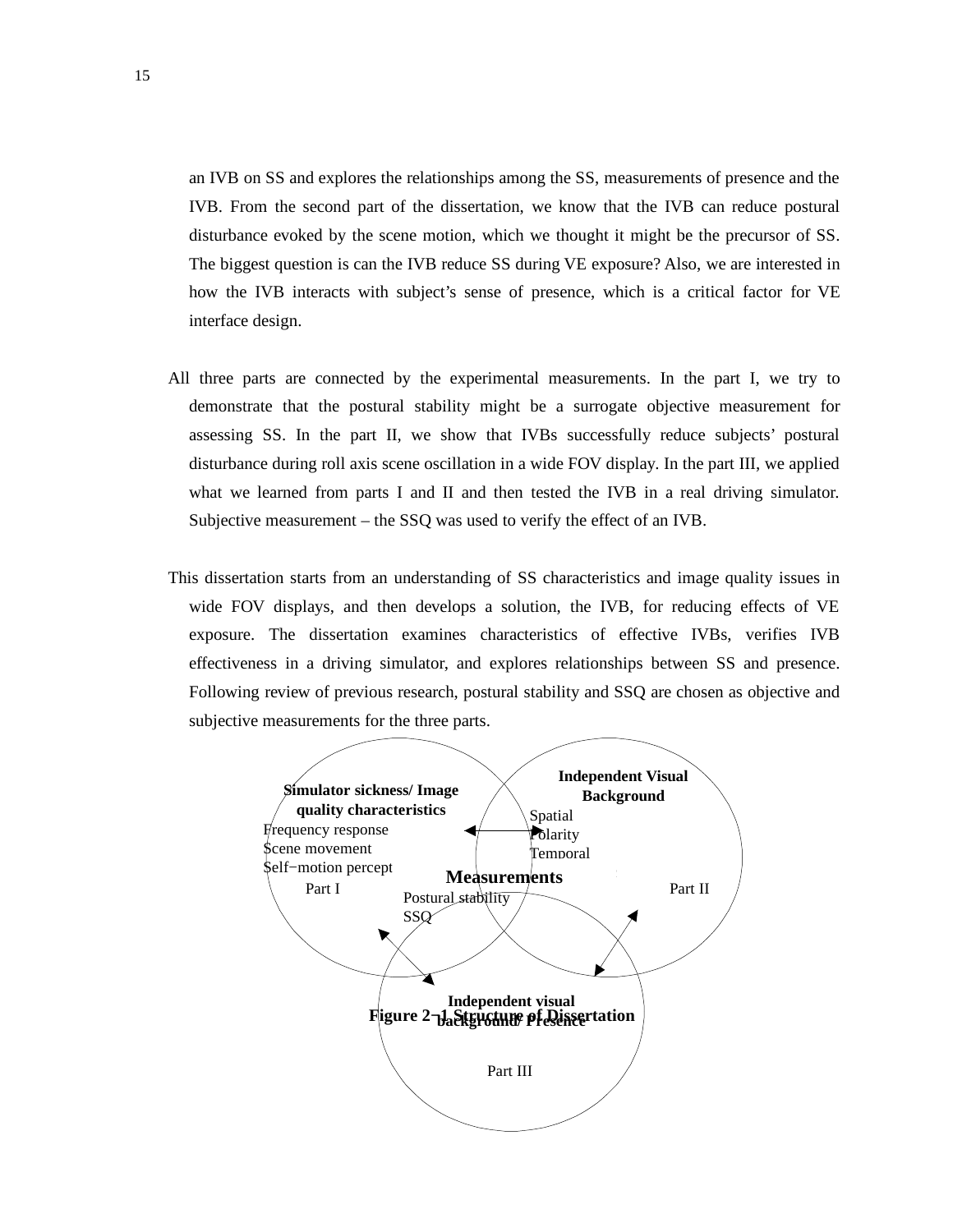#### **Chapter 3: Part I: The Dynamics of Sensory Conflict Theory**

#### **3.1 Introduction**

Following the discussion in Chapter 2, we know the causes of SS are not fully understood. In this Chapter we will explore the dynamic characteristics of SS including temporal frequency response, and the effects of FOV, and visual scene resolution. Four sections are in this Chapter. The frequency response experiment includes two studies that examined the frequency response of the visual self−motion system. Based on those results and data from other laboratories, we determined a motion frequency where the summed response of the visual and inertial self− motion systems was maximized. The cross−over frequency range experiment examined the hypothesis that conflicting visual and inertial motion cues at this lower "cross−over" frequency would be more likely to elicit sickness than conflicting cues at a higher frequency. The third section of this Chapter addresses the effects of FOV. We also found different perceptual styles among the people who behaved differently in our experiment. The final experiment examined the effects of FOV and resolution. Ultimately, these studies were intended to form the foundation of a broad effort to develop interventions to alleviate SS.

#### **3.2 Experiment**

#### **3.2.1 Frequency Response Experiment**

The specific purpose of the frequency response experiments was to determine the effects of frontal roll visual scene oscillation on balance. Our hypothesis is that the visual self−motion perception system response will be greater for lower scene movement frequencies than for higher ones.

#### **3.2.1.1 Method**

#### **3.2.1.1.1 Frequency Response Experiment 1**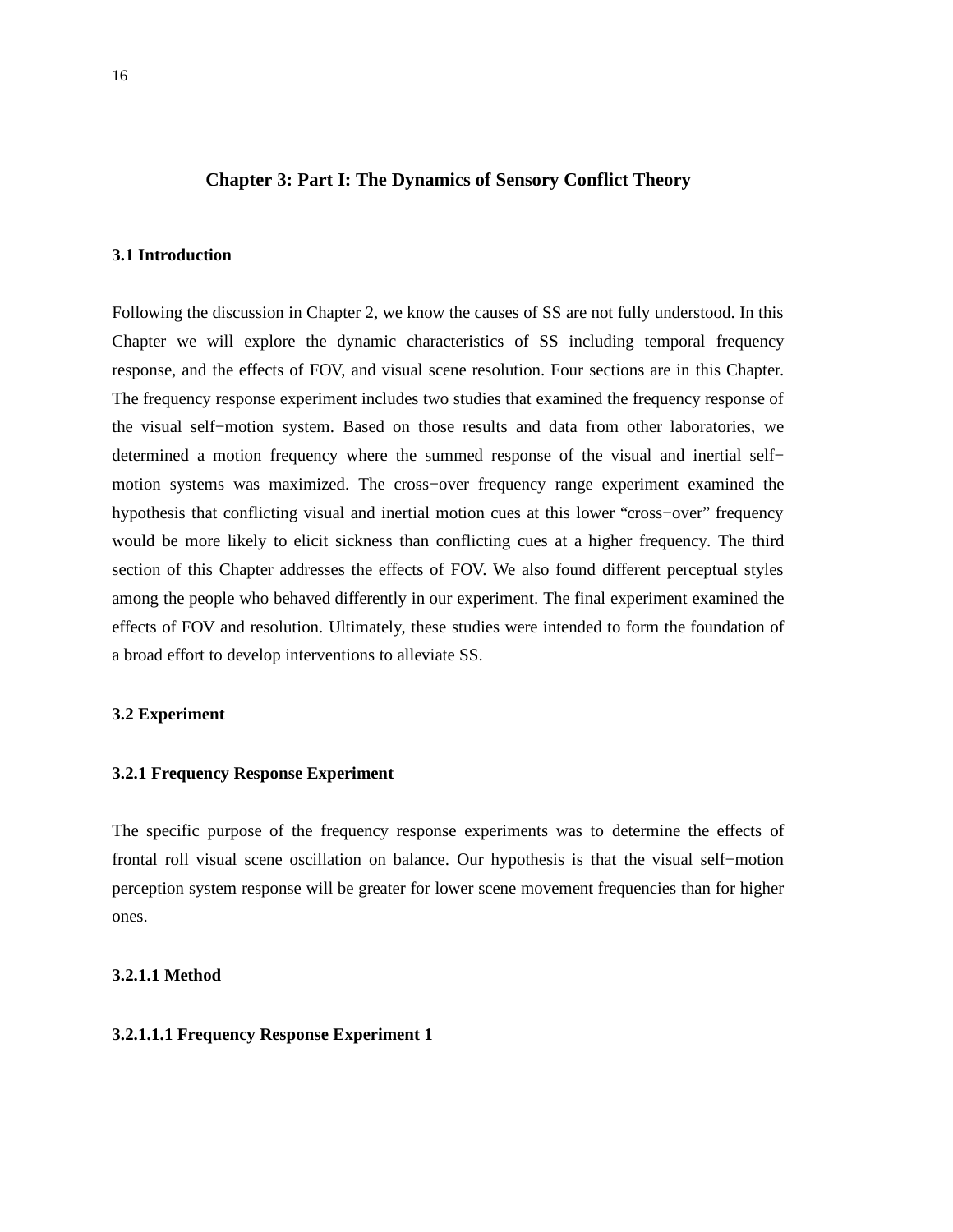*Participants*. 3 women and 8 men, ages 23 to 63, were recruited from the Human Interface Technology Laboratory subject pool. None reported a history of auditory disturbance, balance disorders, back problems, or high susceptibility to motion sickness. Subjects were paid \$15 / hour. The protocol was approved by the University of Washington Human Subjects Review Committee.

*Apparatus.* Visual scene motion was generated by WARP TV (Warp LTD). This procedure uses a table look−up procedure to access a series of digitized video images to simulate scene motion. The scene used was a waterfall on the island of Maui. The images were presented on a VR4 (Virtual Research System Inc.) head−mounted display (HMD) which has a nominal 48° x 36 FOV and 640 x 480 pixel resolution. Subjects stood on a Chattecx balance platform (Chattecx Corp.) that automatically determined dispersion around the center−of−balance based on signals generated by force plates on which the subjects stood. Dispersion is calculated by determining mean center−of−balance (COB) along the X and Y axes. The squared deviations of sampled points from the COBs are used to calculate a standard deviation – the dispersion index.

*Procedure.* Frontal visual scene roll oscillation was presented at 5 frequencies: 0.8, 0.4, 0.2, 0.1, 0.05 Hz. Peak scene velocity was constant across frequencies at approximately 70°/sec. Data were collected which the subjects with in a sharpened Rhomberg stance i.e., they stood on the balance platform one foot in front the other and with their arms crossed behind their backs. This stance is commonly used in vestibular research (Hamilton et al, 1989). The balance system collects data at a sampling rate of 100 Hz. One subject was unable to maintain the normal sharpened Rhomberg stance; for him the force plates were offset laterally 4 cm.

5 trials (replicates) were collected in each stimulus condition. 10 sec periods of baseline data, eyes closed in darkness, were collected before and after the visual stimulus trials. For the latter, the subjects looked at the moving scene for 10 sec while holding the support bars. This was done to allow the vection response to develop. The subjects then assumed the Rhomberg position, and attempted to stand steady during the 10 sec data collection. The subject's eyes were closed except during the visual stimulus trials. The order of roll oscillation frequencies was randomized across subjects.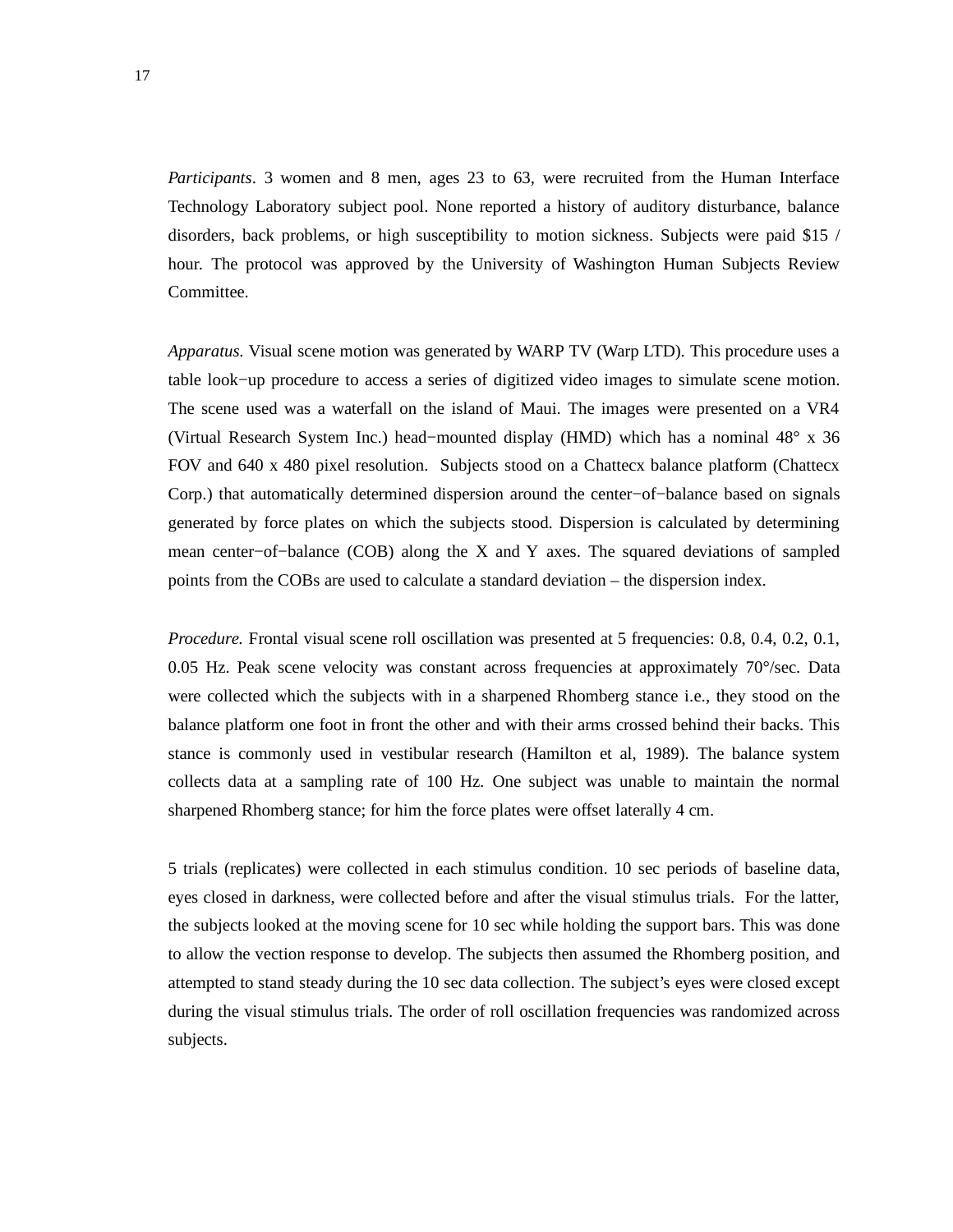The following data were collected for each trial: stance break (yes, no), latency to stance break (10 sec maximum), subjective difficulty rating (1−10 scale); dispersion of center−of−balance. A stance break occurred when subjects uncrossed their arms or moved their feet off the force plates. Difficulty ratings reflect subjects' perceptions of their difficulty in maintaining steady, upright posture.

#### **3.2.1.1.2 Frequency Response Experiment 2**

Experiment 1 was replicated with the following changes. The visual scene was a simple black and white radial pattern, similar to a propeller. This image was back−projected by a Boxlight video projector onto a 36 in diameter coated plastic dome. 9 subjects stood on the balance platform leaning forward so that their heads were in the dome. The FOV was about 180° x 180°. The experiments setting is shown as illustrated in Fig. 3−1. 4 women and 5 men, ages 20 to 30, participated in Experiment 2.



Figure 3−1. Experiment equipment setting

#### **3.2.1.2 Results – Frequency Response Experiment 1 and 2**

Because of large inter− and intra−subject variability, difficulty ratings and balance dispersion scores were 'standardized': each visual trial score was divided by the average baseline performance for that subject.

Figure 3−2. Frequency response experiment 1, effects of visual roll oscillation, for all the measures, subjects were least unstable during high frequency  $-0.8$  Hz roll oscillation and most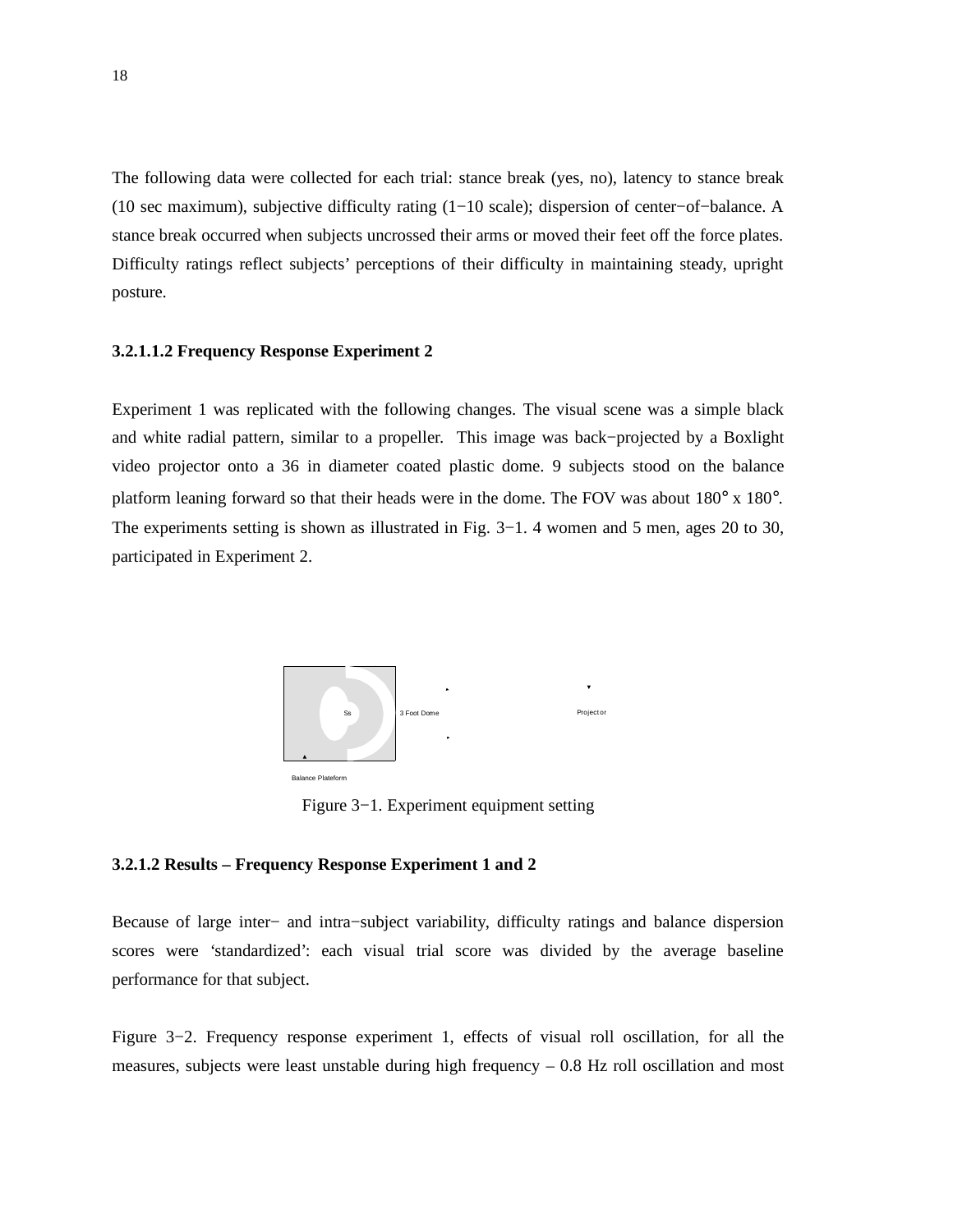

unstable during low frequency  $-0.5$  Hz oscillation

The results from Experiments 1 and 2, illustrated in Figure. 3−2 and 3−3, show that balance disturbance was inversely related to scene oscillation frequency. For all of the measures, the baseline data were essentially equivalent to the highest roll oscillation frequency − 0.8 Hz. For Experiment 1, increasing postural disturbance was recorded with decreasing frequency for difficulty rating (F [4,40]=3.29, p=0.02) and balance dispersion (F [4,40] = 5.34; p = 0.002). Equivalent results were obtained from Experiment 2 for difficulty rating (F [4,32]=3.457, p=0.019) and for balance dispersion (F [4,32]=6.277, p=0.001).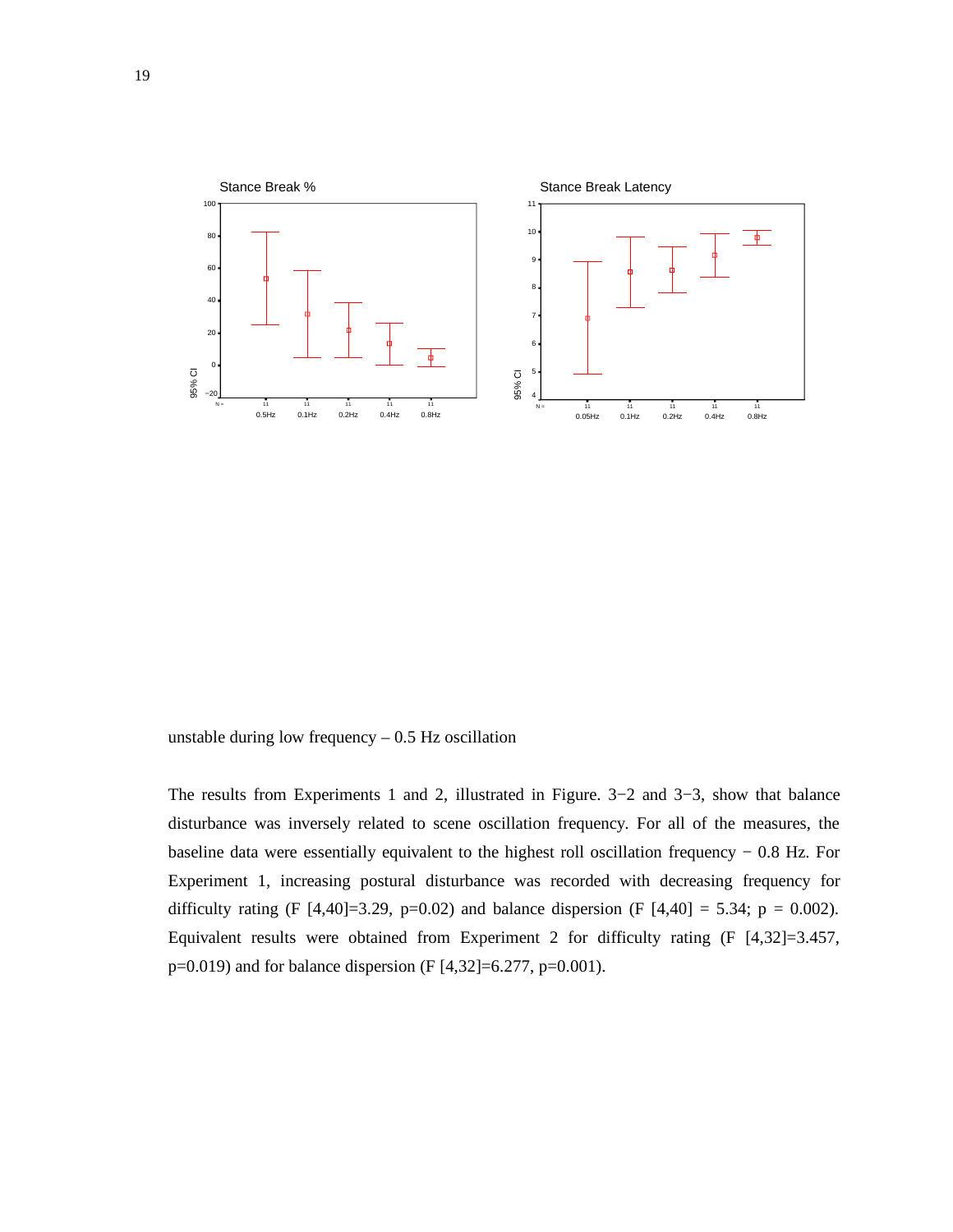Figure 3−3. Frequency response experiment 2 results of effects of visual roll oscillation.

#### **3.2.1.3 Discussion – Frequency Response Experiments 1 and 2**

Clear effects of visual scene motion frequency on balance were observed. The data were essentially equivalent across four dependent variables. The experimental result confirmed our hypothesis that the visual self−motion perception system response will be greater for lower scene movement frequencies than for higher ones. This supports conclusions by Cobb and Nichols (1998) and Hamilton, Kantor and Magee (1989) that the balance measurement procedure can be used in studies to address SS interventions.

High frequency (0.8 Hz) scene motion evoked little or no balance disturbance, which was surprising to most of the subjects. Low frequency motion  $(0.1 - 0.05 \text{ Hz})$  evoked much greater disturbance. The curves in Figures 3−2, 3−3 suggests that the visual self−motion system frequency response peaks below 0.07 Hz.

Figure 3−4 illustrates balance disturbance as a function of scene motion frequency. Difficulty rating and dispersion data from frequency response experiments 1 and 2 are plotted separately. These 4 data sets are combined in a HITL average curve. Figure 3−4 also illustrates the combined data from three studies that examined subjective sensations of self−motion (vection) elicited by horizontal or vertical linear oscillation summarized by Berthoz et al. (1979). With the exception of the difficulty rating data from frequency response experiment 1, the curves are quite similar.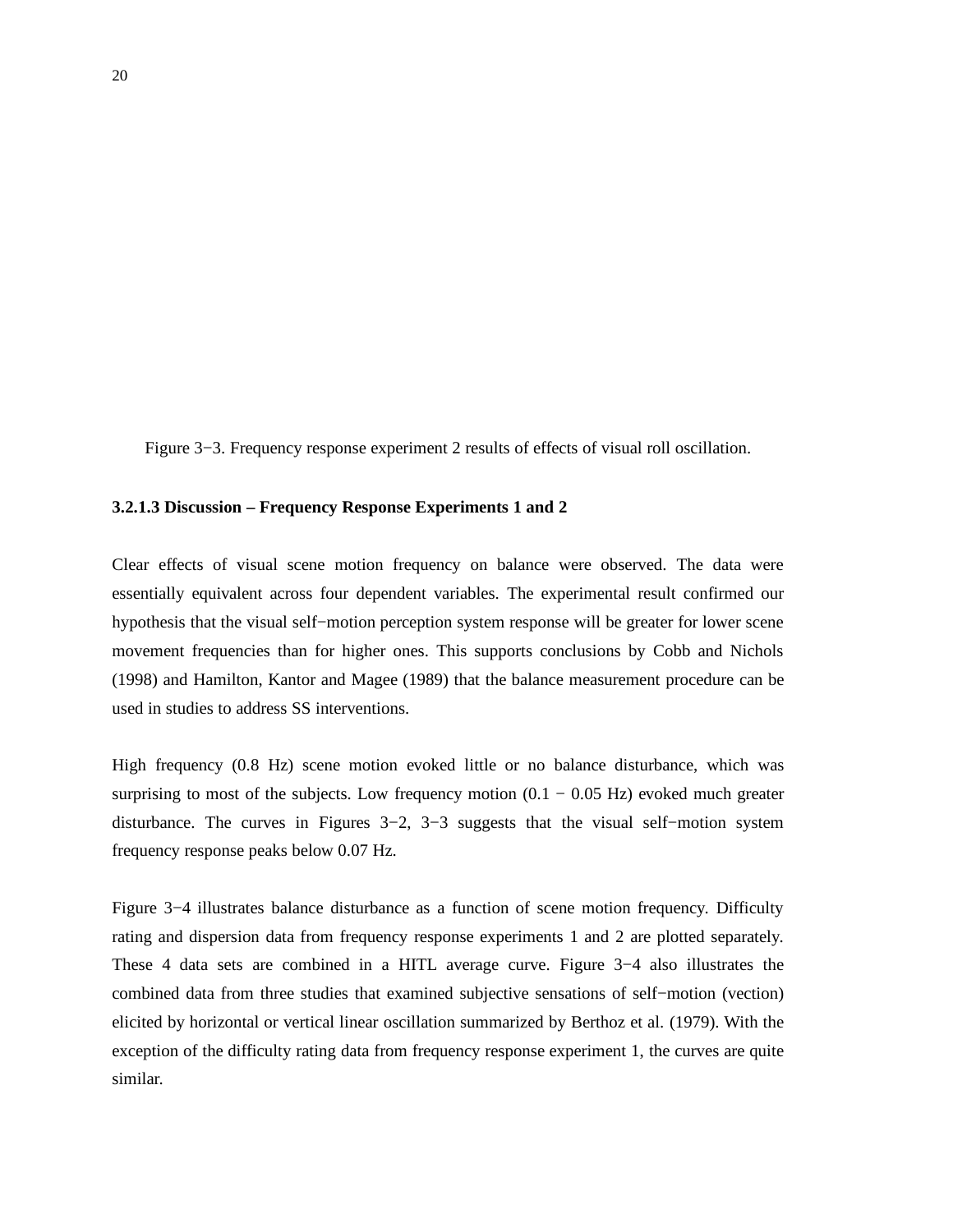

Figure 3−4. Self−motion system frequency response – combined data.

#### **3.2.2 Cross−over / SS Experiment**

As illustrated in Figure 3−4, the visual self−motion system exhibits low−pass filter characteristics. In Figure 3−5, data from the studies reported by Berthoz et al. (1979) are combined with the HITL average curve in a single visual self−motion frequency response curve. At frequencies below 5 Hz, the vestibular self−motion system operates as a high−pass filter. Widely cited data from Melvill Jones & Milsum (1965) are also plotted in Figure 3−5. The maximum overlap between the visual and vestibular self−motion systems appears to be around at about 0.07 Hz. Conflicting motion cues at this frequency should evoke SS.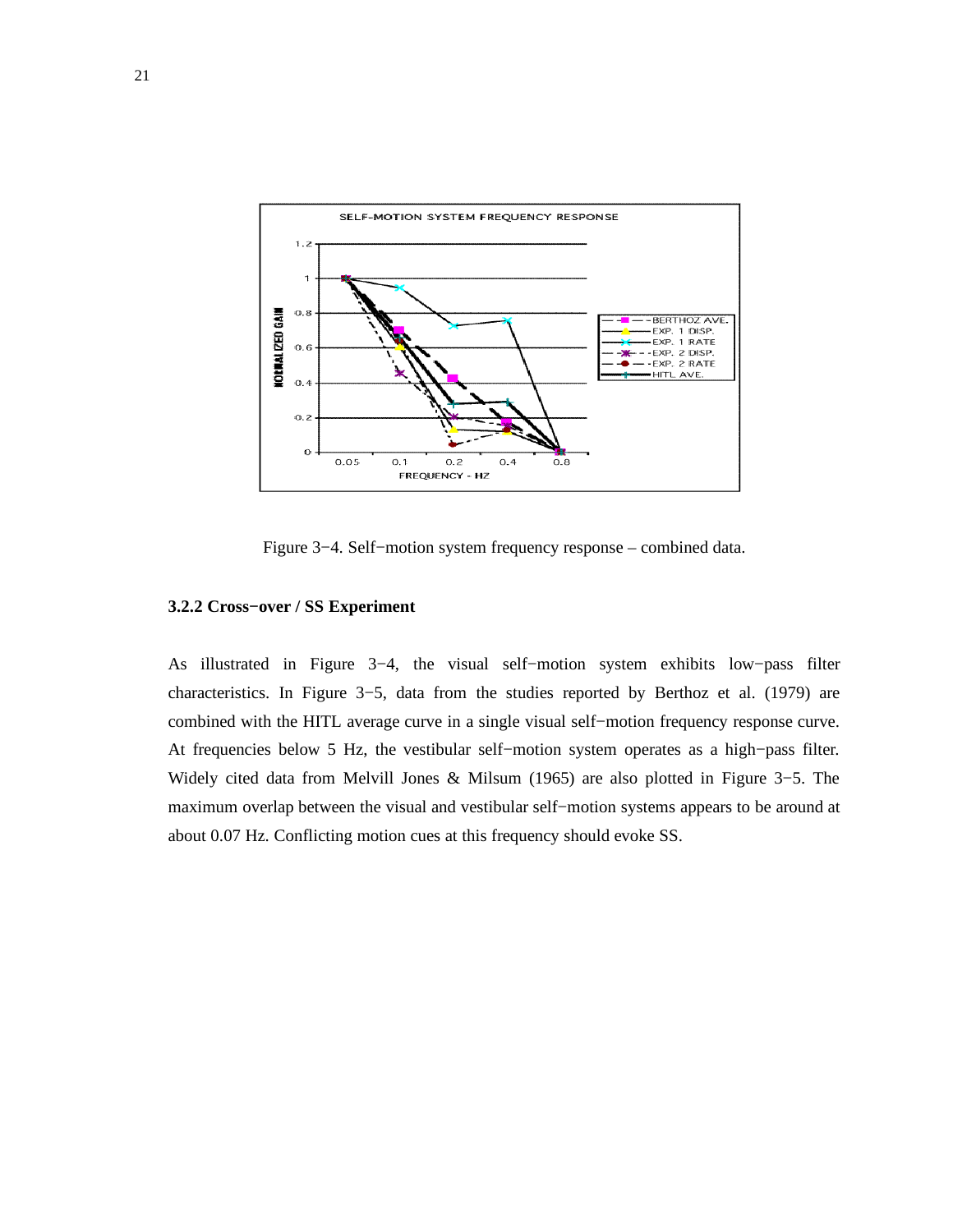

Figure 3−5. Visual−Vestibular Cross−Over. Squares: vestibular response (Melvill Jones & Milsum, 1965). Triangles: visual response −− combined data HITL and Berthoz et al. Maximum overlap appears be about 0.07 Hz.

The curves plotted in Figure 3−5 suggest that the visual self−motion frequency response crosses the vestibular self−motion response at 0.07 Hz; i.e., this is the frequency at which the summed gain from these systems is maximum and therefore has the potential to evoke the greatest conflict. Based on these data and the sensory conflict theory, we hypothesized that simulator sickness was most likely to be evoked by conflicting motion at the cross−over frequency. Specifically, we hypothesized that simulator sickness was more probable when conflicting visual and inertial motion signals were presented at about 0.07 Hz than when the conflicting signals were at a higher frequency. The purpose of cross−over frequency range experiment was to examine this hypothesis.

#### **3.2.2.1 Method**

*Subjects.* 10 subjects were recruited from the Human Interface Technology Laboratory subject pool. None reported a history of auditory disturbance or balance disorders. Subject who were moderately susceptible to motion sickness were sought. Subjects were paid \$15/ hour. The general protocol has been approved by the University of Washington Human Subjects Review Committee.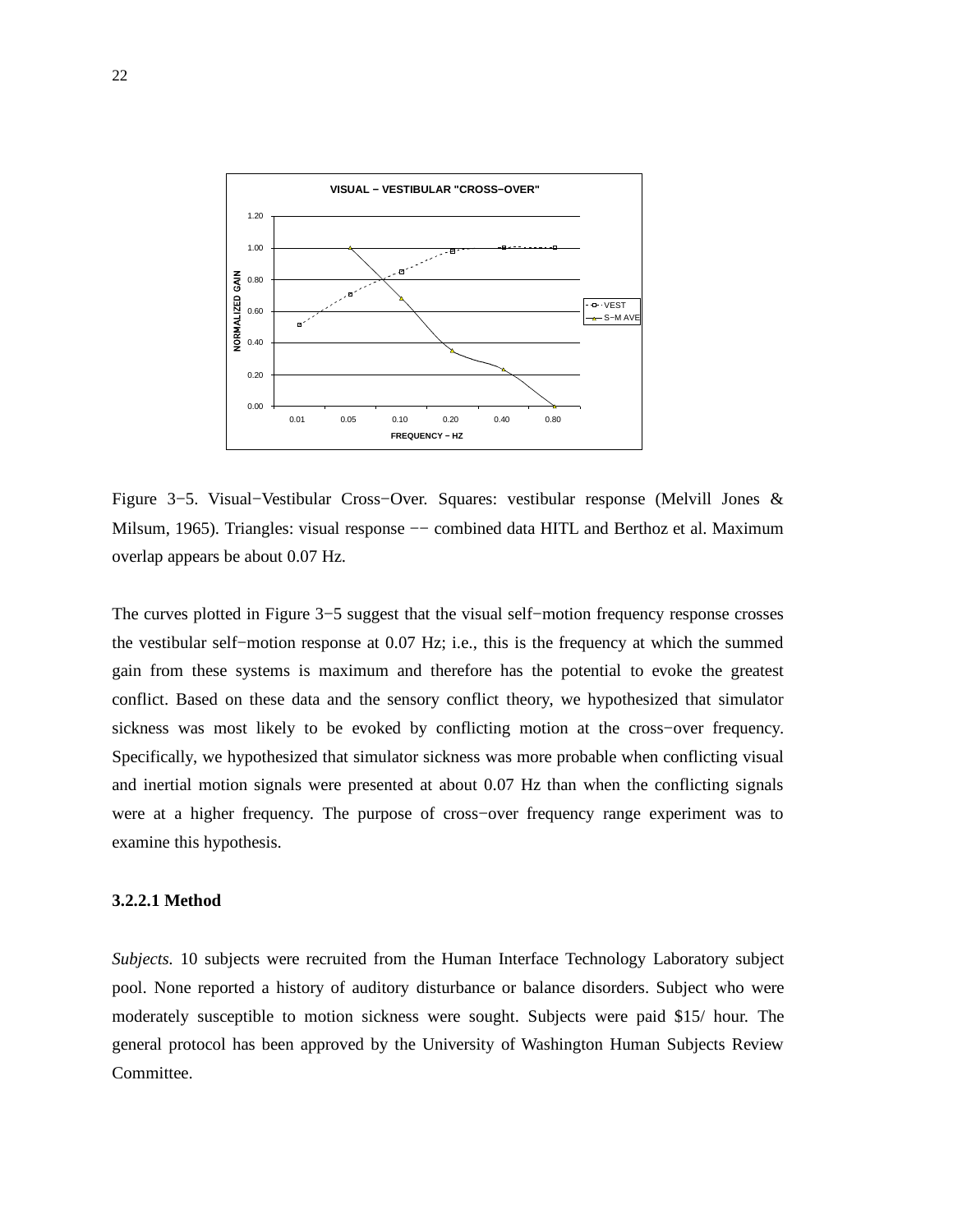*Apparatus.* Visual scene motion was generated at 75 frames/sec using a Pentium III 750Hz processor and a 3Dlabs GVX1 graphics card. The visual image consisted of alternating vertical black and white stripes that subtended angles of 10°. The images were presented on the VR4 Research HMD. The images were oscillated around the subject's yaw axis at low frequency (0.03 and 0.05 Hz) or high frequency (0.20 and 0.25 Hz). Peak image angular velocities were about 50°/sec. A 90 foot−pound rate table (Contraves−Goertz) was used to oscillate subjects around their yaw body axis. Peak angular velocity: chair about 60°/sec. Center of balance dispersion was determined using the Chattecx balance system as described in 3.2.1.1.

*Procedure.* Following a brief description of the experiment, which included a review of symptoms listed in the Simulator Sickness Questionnaire (SSQ) (Kennedy et al., 1993), subjects completed a consent form and received payment. To generate conflicting motion signals, visual and inertial oscillation was presented at slightly different frequencies. Consequently, the phase relationship between the self−motion cues from the visual and inertial signals changed continuously (see Figure 3−6).

Figure 3−6 Phase Relationship between the Self−motion Cues from the Visual and Inertial Signals

Each subject received a maximum of 20 trials alternating between low and high frequency. Low frequency trials were A1  $-$  chair 0.08 Hz, scene 0.03 Hz and A2  $-$  chair 0.07 Hz, scene 0.05. High frequency trials were B1 -- chair 0.20 Hz, scene 0.25 Hz and B2 -- chair 0.18 Hz and scene 0.20 Hz. Beat frequencies were 0.05 Hz for A1 and B1 and 0.02 Hz for A2 and B2.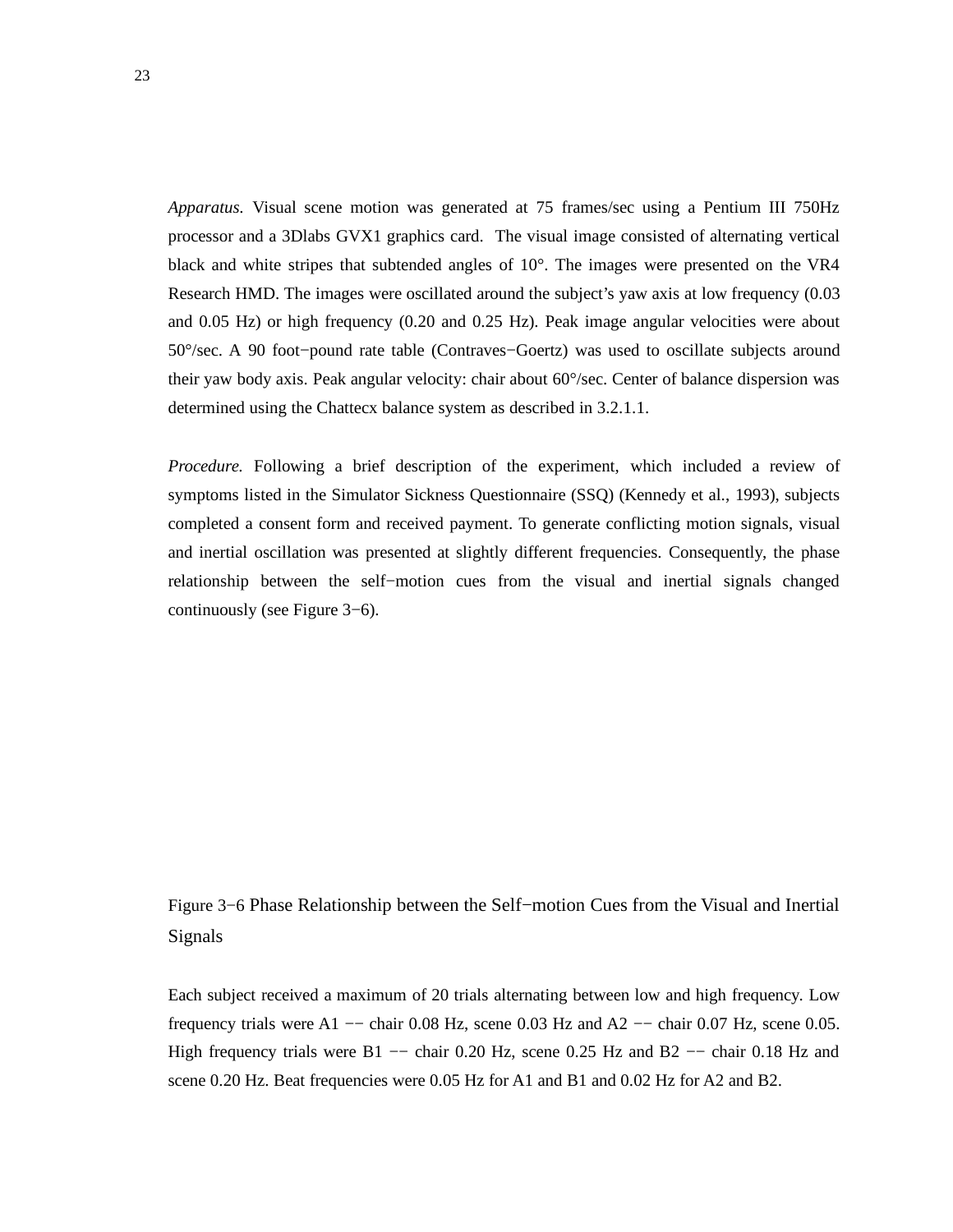The order of trials was counter−balanced within sets of 4 trials, always starting with low frequency. For example A1, B1, A2, B2, B2, A2, B1, A1, A1 .... The initial trial was always a low frequency so that SS carry−over from one trial to the next worked against our hypothesis.

Center of balance dispersion and SSQ symptoms were recorded before the experiment started as well as during and after each trial. The experiment was terminated if stomach awareness persisted for longer than 1 m following a trial, if moderate nausea was reported, or at the subject's request.

# **3.2.2.2 Results**

Useful data were obtained from 8 subjects. Figure. 3−7 illustrates data from a moderately susceptible subject who completed the full set of trials. Note that SS symptoms gradually increased across trials Note also that low frequency oscillation evoked more SS than high frequency oscillation.

Figure 3−7. Total SSQ Scores for low frequency chair / scene oscillation (dashed line) and high frequency out−of−phase oscillation (solid line) as a function of trial pair for one subject. The curves indicate that motion sickness accumulated across trials −− that there were carry−over effects. The curves gradually separate, which indicates that motion sickness was more severe following low frequency than high frequency trials.

SSQ values for "Nausea" and "Total Sickness" were calculated for each trial. Mean values for low frequency stimuli (A1 and A2) were greater than for high frequency stimuli (B1 and B2). Mean Total Sickness scores were significantly (t  $[1,7]= -2.33$ ; p = 0.012) larger for low frequency chair / scene oscillation (195.5) than for high frequency oscillation (128.8). Mean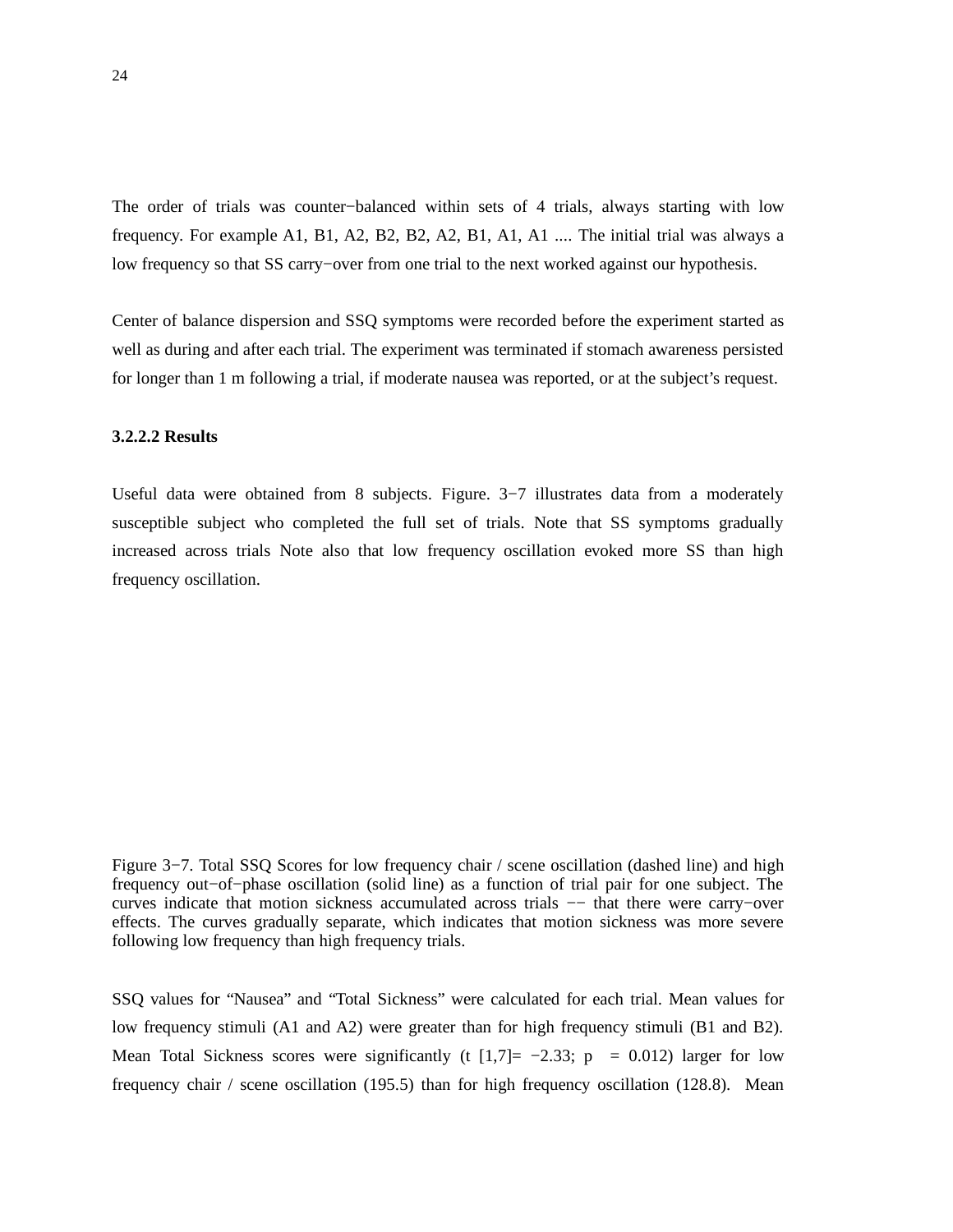Nausea scores also were significantly (t  $[1,7]= -2.68$ ; p = 0.014) larger for low frequency oscillation (22.0) than for high frequency oscillation (13.4).

## **3.2.2.3 Discussion**

The results from this experiment supported our hypothesis that simulator sickness may be most readily evoked by visual−inertial conflicts at the crossover frequency – the frequency where both the visual and the inertial self−motion systems are active. As predicted, subjects reported more motion sickness for low frequency conflicting motion stimuli than for higher frequency stimuli.

Reported differences in motion sickness evoked by low and high frequency conflicts were not large. It would be preferable to use a higher frequency conflict, 0.05 − 1.0 Hz, to compare with the low frequency one. We chose not to do so because high frequency motion overheats the rate table, which resulted in the expensive failure of the driver amplifier in a previous study.

## **3.2.3 Effects of FOV / Perceptual Style**

The following experiment examined the effects of FOV on balance. Our hypothesis is that scene movement will evoke more postural disturbance with large FOVs.

## **3.2.3.1 Method**

*Subjects.* 5 women and 5 men, ages 20 to 30, were recruited from the Human Interface Technology Laboratory subject pool. None reported a history of auditory disturbance, balance disorders, back problems, or high susceptibility to motion sickness. All subjects reported that they had normal or corrected vision. Subjects were paid \$10/ hour. The protocol was approved by the University of Washington Human Subjects Review Committee.

*Apparatus.* Visual scene motion was generated by computer software. This software accesses a series of digitized images to simulate scene motion. Two computer−generated scenes (city scene – Edmonds, WA and a simple scene − radial pattern) were used (see Figure 3−8). The images projected by a Box−Light projector (Box−Light, Inc.) were presented on a 3−foot dome, which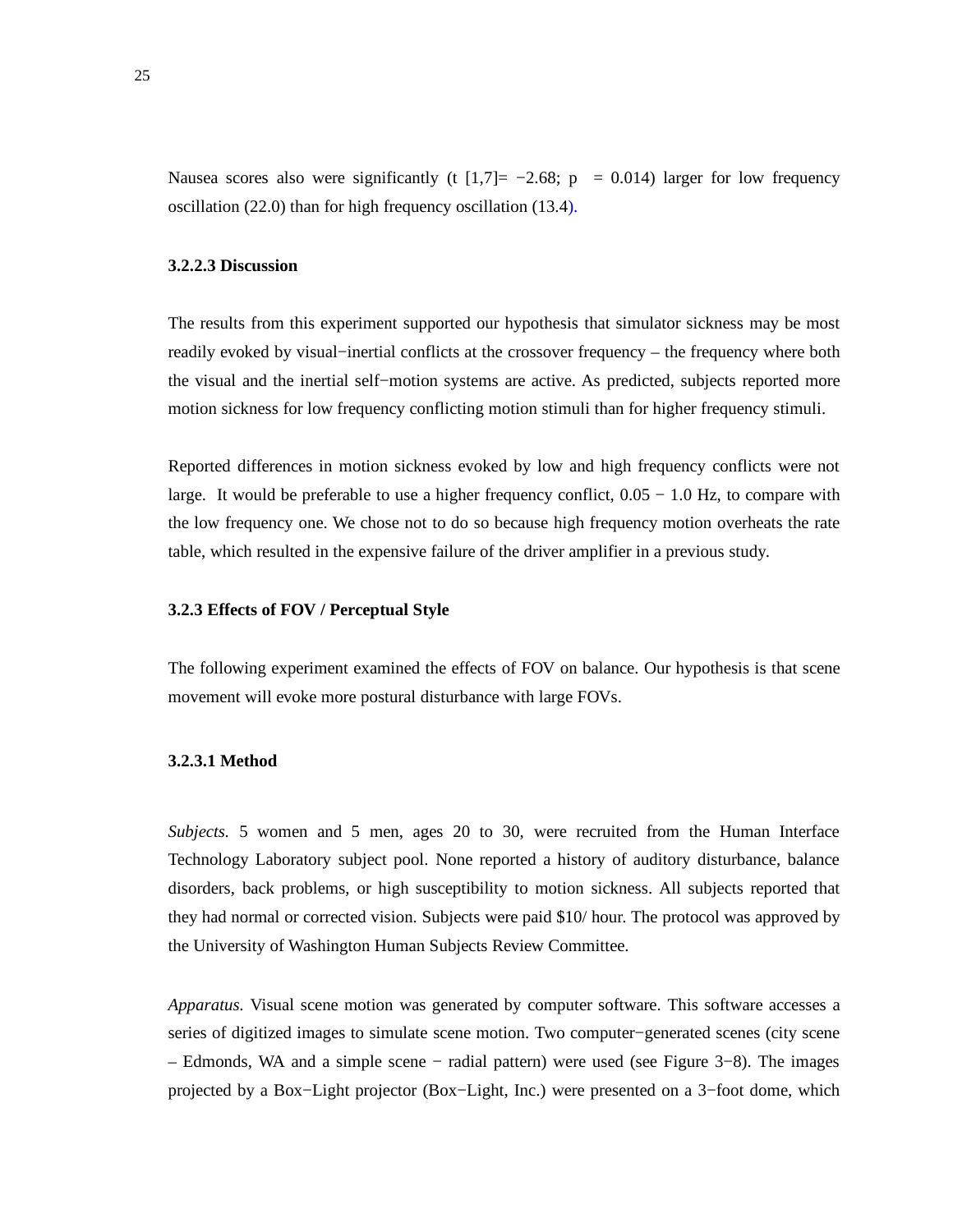has a nominal 180° x 180° FOV at a 640 x 480 pixel resolution. Subjects stood on a Chattecx balance platform (Chattecx Corp.)

Figure 3−8. Experiment Stimulus. The left shows the Edmond city scene. The right shows the simple radial pattern scene.

*Procedure.* Frontal visual scene roll oscillation was presented at a low frequency − 0.05 Hz (see Section 3.2.1 and 3.2.2). Peak scene angular velocity was constant at approximately 70°/sec. Scene update rate was approximately 40 frames/sec. Scenes were presented at 6 different of FOVs (+/−15º, +/−30º, +/−45º, +/−60º, +/−75º, +/−90º from the center of the visual field). Data were collected with the subjects in a sharpened Rhomberg stance. 4 trials (replicates) were collected in each stimulus condition. 10 sec periods of baseline data while viewing a static scene were collected before and after the moving scene trials. For the latter, the subjects looked at the moving scene for 10 sec while holding the support bars, assumed the Rhomberg position, and attempted to stand steady during the 10 sec data collection. The subjects also estimated the difficulty they experienced in maintaining their balance. Subjects' eyes were closed except during the visual stimulus trials. We determined all possible orders of experimental conditions and randomly choose a different order of FOV conditions for each subject. All subjects finished the simple scene condition first, then came back to finish the city scene condition one week later.

The following data were collected for each trial: stance break (yes, no); latency to stance break (10 sec maximum); subjective difficulty rating (1−10 scale); dispersion of center−of−balance. A stance break occurred when subjects uncrossed their arms or moved their feet off the force plates.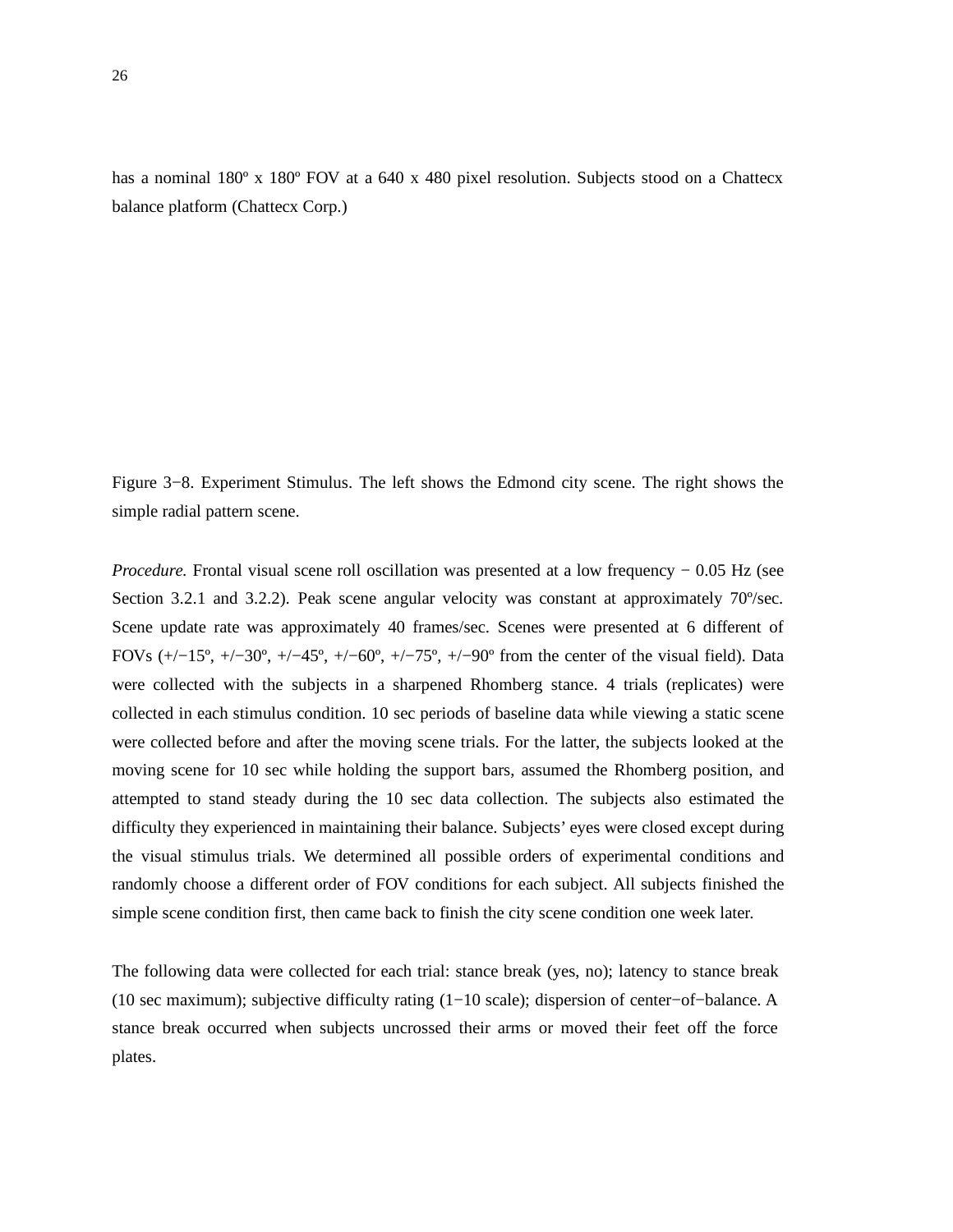Figure 3−9. Mean and standard error. Standardized rating and dispersions as a function of field of view for simple and city scene. (Note: to preserve readability of the error bars, mean data points for the FOV conditions are staggered.)

## **3.2.3.2 Results**

Results from this study are summarized in Figure 3−9. Subjects exhibited increased center−of− balance dispersion with increasing FOV for both the city and simple scenes. For the simple scene, there was a statistically significant main effect of FOV calculated using a repeated measures analysis of variance (ANOVA)  $[F(5,5)=9.367, p < 0.05]$ ; for the city scene, the FOV main effect was also significant  $[F(5,5)=7.72, p < 0.05]$ . There was a significant main effect of FOV for the rating data in the city scene condition  $[F(5,5)=9.801, p < 0.05]$ . Post hoc analysis of the simple scene data indicated that, except for the 30°−60° interval, all the intervals were significantly different. The largest difference was for the 120°–150° interval. For the city scene data, the 60°−90°, 90°−120° and 150°−180° intervals were significantly different; the largest difference was for the 90°−120° interval.

## **3.2.3.3 Discussion**

The experimental results supported our hypothesis. All the data showed the same trend – with increasing FOV, subjects exhibited more dispersion and reported more difficulty keeping their balance. For the city scene data, the dispersion increase for the 150°−180° interval was nearly as large as for the 90°−120° interval. Failure to observe 'saturation' at the extreme FOVs was surprising.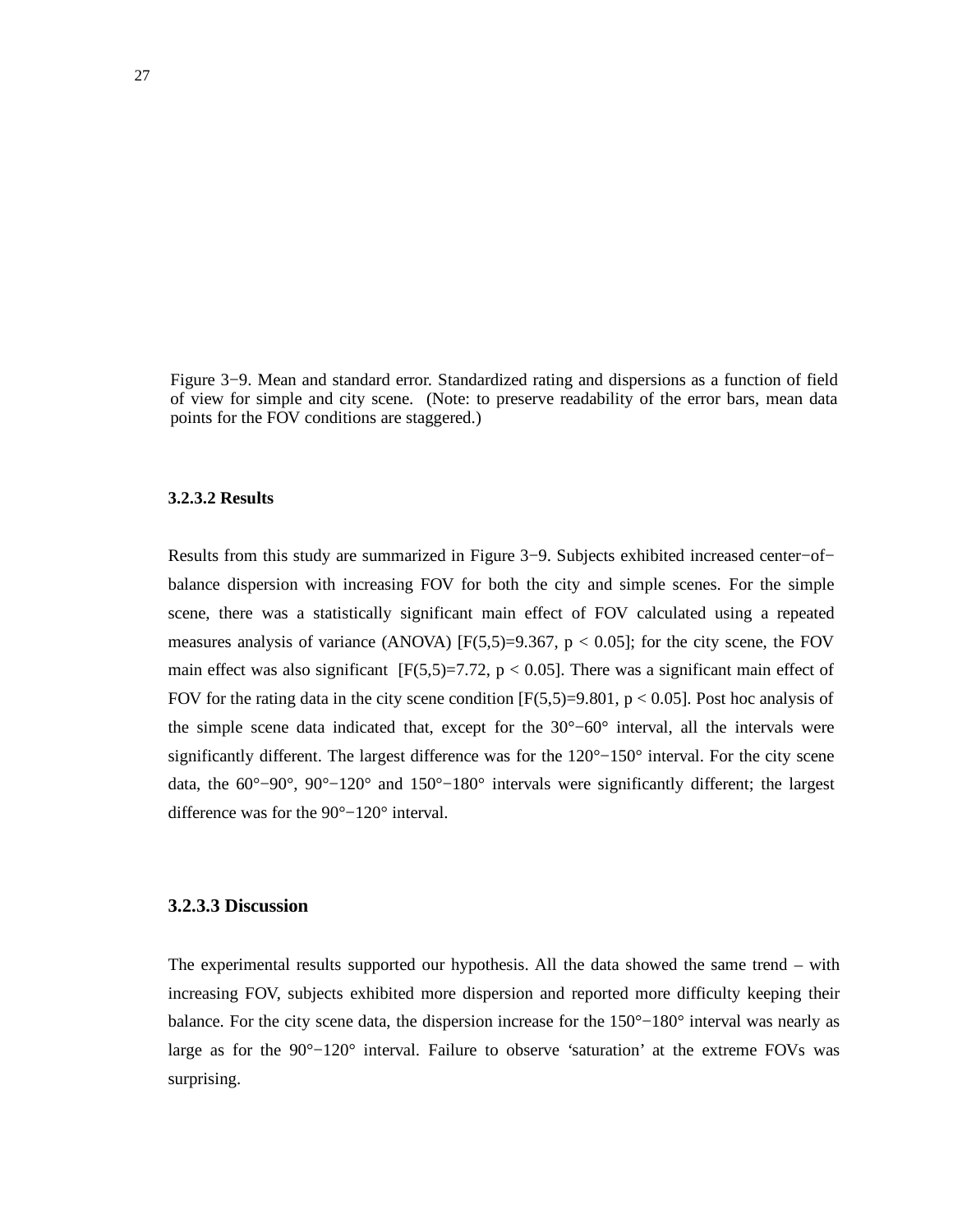With increasing FOV, subjects received more information from their peripheral visual field, which apparently caused greater postural disturbance. These findings support the assertion that wide FOVs cause greater self−motion perception. Regarding the scene conditions, it seems that different scenes had different effects on postural stability. Subjects exhibited more dispersion and more balance difficulty with the city scene than with the simple scene. However, there were no statistically significant differences between the simple and city scene conditions for either the standardized dispersion or rating data. This is consistent with Keshner and Kenyon's (2000) report of no effect of scene complexity in their study of body segment responses when viewing a running architecture scene on a field of random dots.

For some subjects, postural disturbance appeared to saturate by the 150º FOV. Based on individual dispersion data at 150º, we separated subjects into two groups – group1 was a stable group (SG, dispersion below the median), group2 was the unstable group (USG, dispersion above the median). If we plot the data as exponential curves, as shown in Figure 3−10, it is clear that the city scene evoked greater postural disturbance than the simple scene. The shapes of the curves for both the SG and USG groups are similar. The curves differ primarily in their lateral position along the FOV axis. In our experiment, the most significant difference between FOV intervals occurred between 120°−150° for the simple scene. However, with the city scene the most significant difference occurred between 90°−120°. It is possible that if we presented different scene content, subjects would behave differently.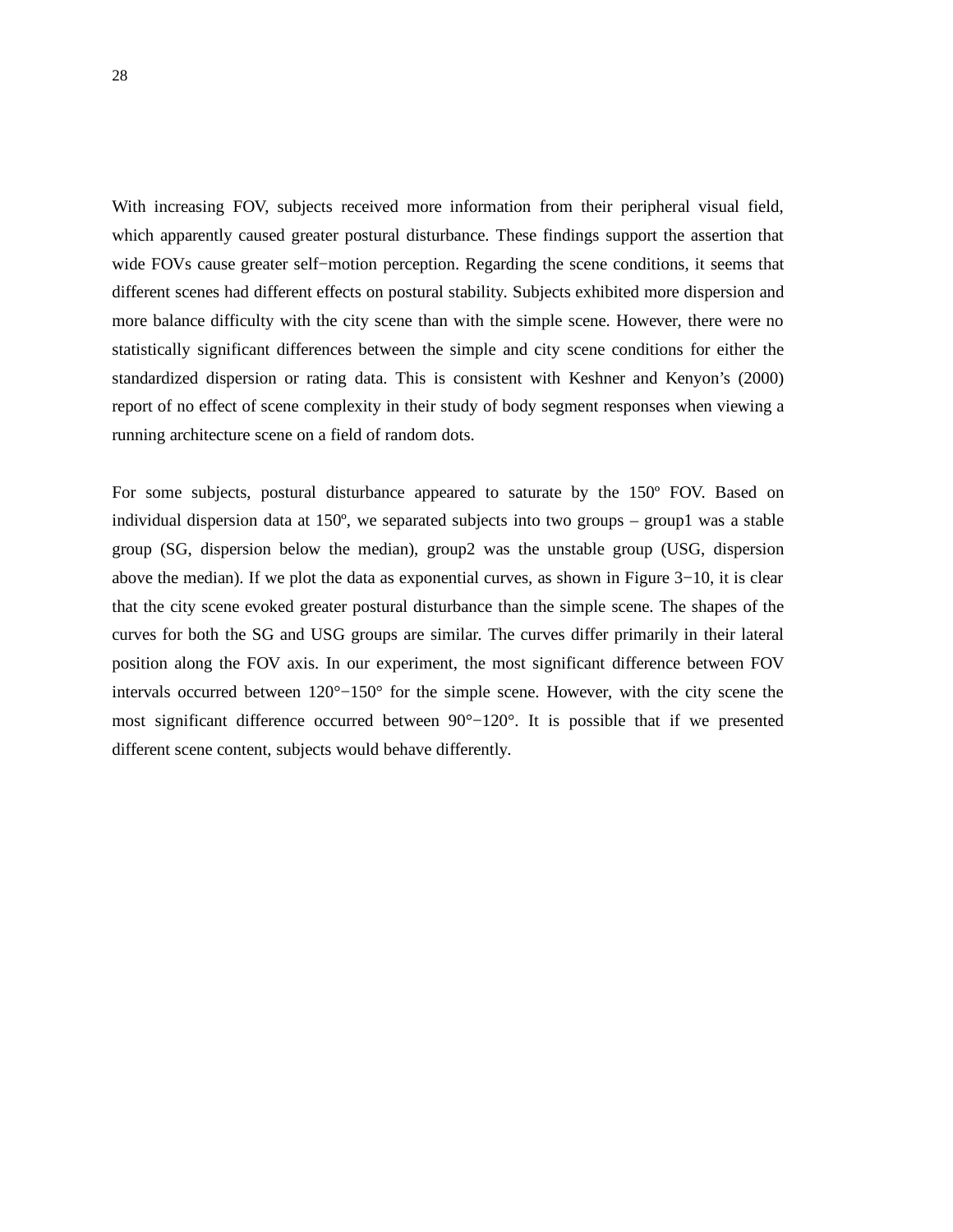Figure 3−10. Dispersion as a function of FOV − best−fitting exponential curves for the SG and the USG in two scene conditions.

Each exponential curve can be fit to a regression model. For simple/USG,  $y=0.010x+0.785$ ,  $R^2$ =0.825 (here y=ln[standardized dispersion], x=FOV); city/USG: y=0.009x+1.115, R<sup>2</sup>=0.630; simple/SG: y=0.008x+0.920, R<sup>2</sup>=0.716; for city/SG, y=0.008x+1.049, R<sup>2</sup>=0.689. (See Table 3– 1.) As can be seen, the coefficients for different scenes are similar but the intercepts are slightly different. For both slope and intercept regression coefficients, we examined mean differences between the city and the simple−radial scene conditions for the unstable group. Similar calculations were performed for the stable group. There were no statistically significant effects for either slope or intercept for simple/USG – city/USG (slope: t=−1.124, p=0.266; intercept: t=−1.797, p=0.078) and for simple/SG − city/SG (slope: t=0.43, p=0.669; intercept: t=−0.693, p=0.491). This suggests that both groups behaved similarly across scene conditions. There was also no statistically significant difference for city/USG − city/SG (slope: t=−0.275, p=0.784; intercept: t=0.766, p=0.447); but, for simple/USG – simple/SG there were significant differences for both slopes and intercepts (slope: t=−2.169, p=0.034; intercept: t=−2.166, p=0.037). This means that the SG and the USG behaved differently for the simple scene but not for the city scene.

Table 3–1. Regression model for groups and scene conditions. Y = ln (standardized dispersion),  $x=$  FOV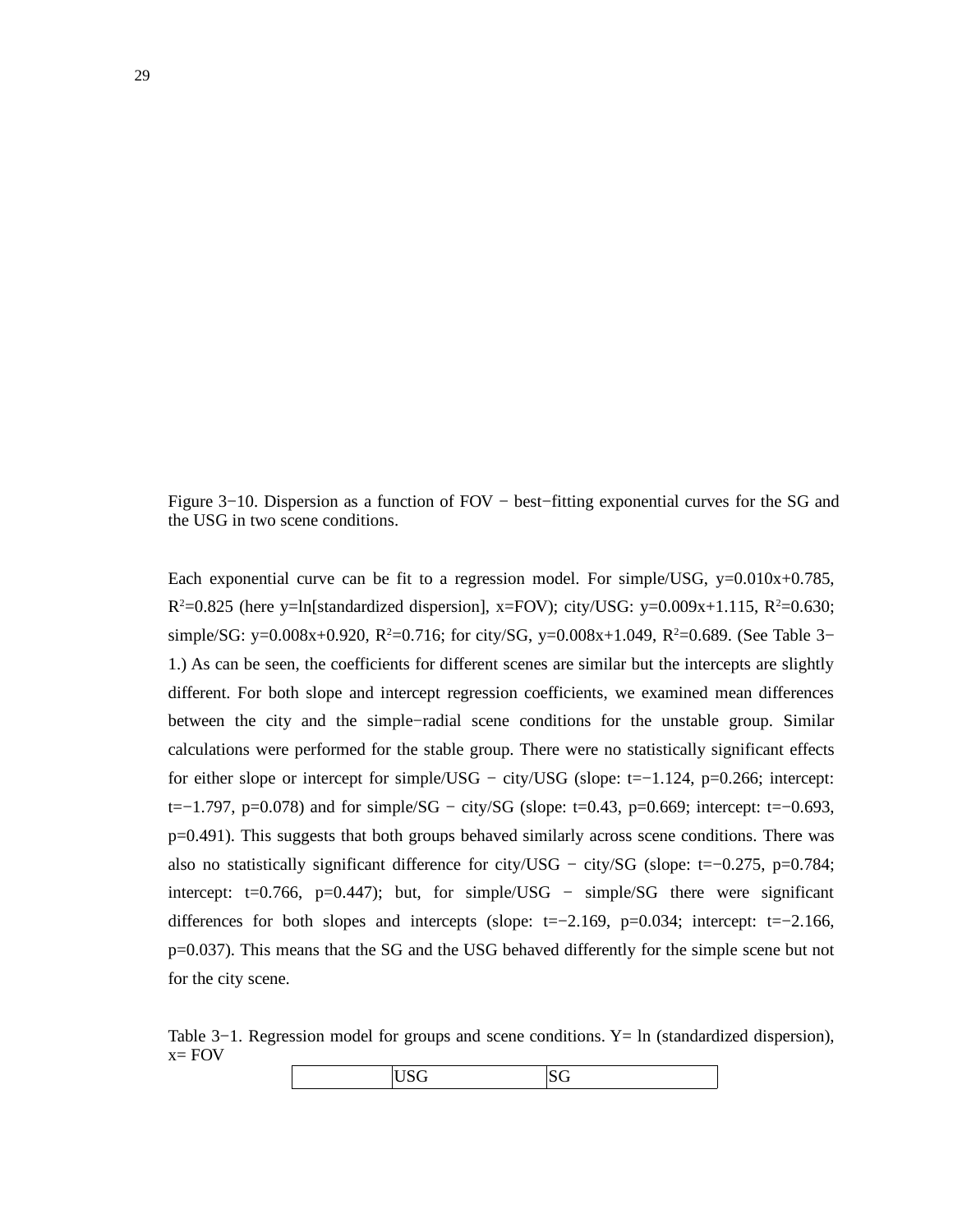| Simple | $ Y=0.010x+0.785$ | $Y=0.008x+0.920$ |
|--------|-------------------|------------------|
| City   | $Y=0.009x+1.115$  | $Y=0.008x+0.689$ |

It is interesting that the groups performed differently in the simple scene but not in the city scene. It is possible that the city scene provided more detailed horizontal and vertical cues than the simple scene. Apparently the city was more compelling; i.e., caused greater balance disturbance. This may explain why there was no difference between the USG and the SG for the city scene condition.

These results may also be related to so−called visual field dependent / visual field independent perceptual styles. Barrett, Thornton and Cabe (1968) examined the relationship between perceptual style and cue conflict. They found that field−dependent people experienced the most discomfort. Isableu, Ohlmann, Cremitux and Amblard. (1997) investigated the relationship between the perceptual style and postural control. They found that field−dependent people were less stable than field−independent people. The field−dependent people required dynamic visual cues to maintain their postural stability. In our experiment, the USG group exhibited larger balance disturbance than the SG group in the simple scene condition. The USG people may be more reliant on visual cues to maintain their balance. Individual differences in perceptual style may be important determinants of responses to scene content.

Why was the most significant FOV difference for the simple scene between  $120^{\circ}$  and  $150^{\circ}$ whereas the most significant difference for the city scene was between 90° and 120°? We suggest two possibilities. First, each eye has an individual FOV of 150° horizontally. The overlap region (binocular FOV) in the center averages 120° with 30°−35° monocular vision on each side. The combined horizontal FOV is 180°. The ideal display should have a total horizontal FOV of 180°, each eye having a 150° FOV, with binocular overlap of 120° FOV. Second, as suggested previously, the city scene provided more complex visual information and more meaningful objects. During post−experiment debriefing, subjects reported that they were more involved with the city scene. These considerations suggest the following question: would a *higher resolution* scene cause more disturbance than a *lower resolution* scene?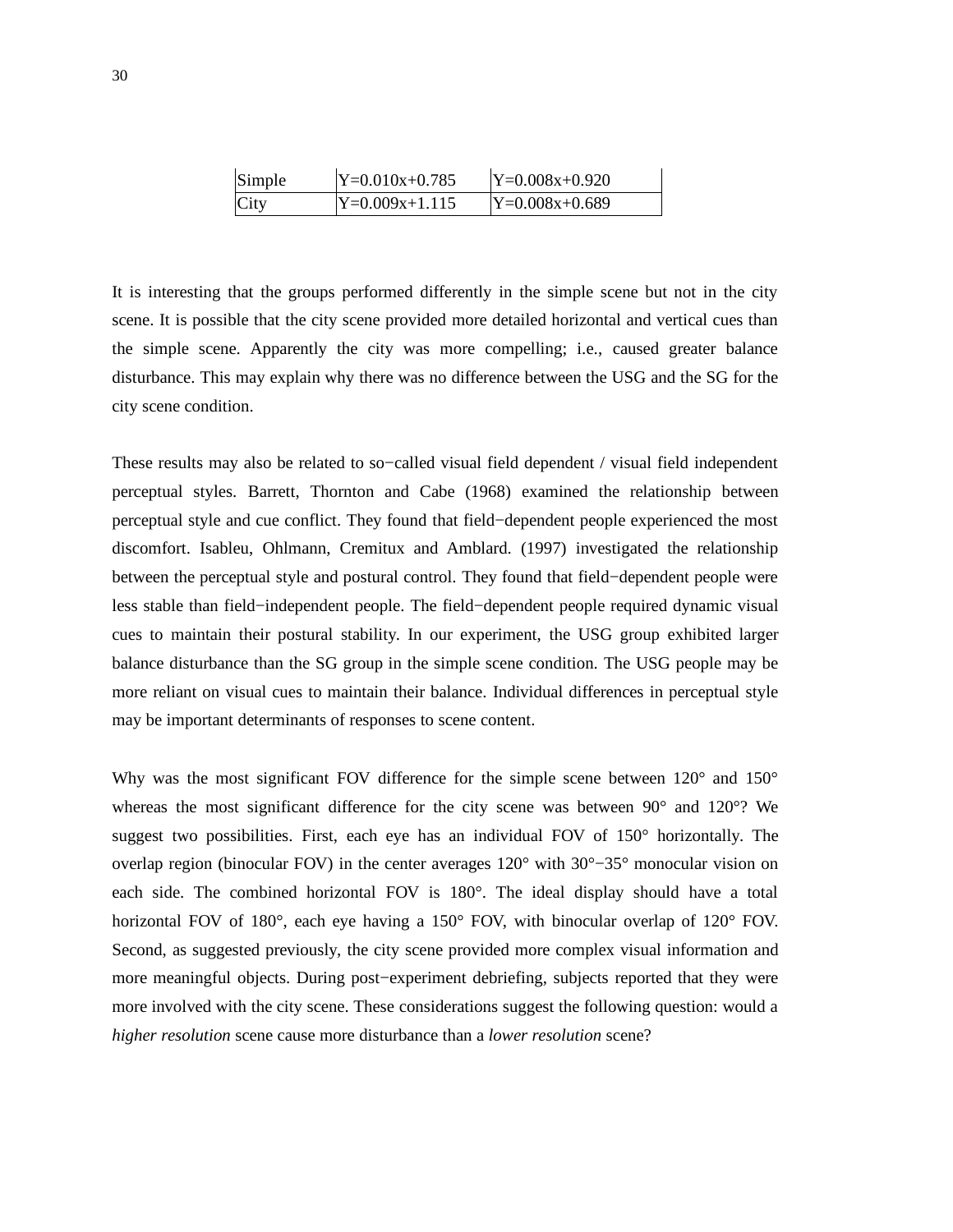The results from this experiment indicated that postural stability varied as a function of display FOV when watching a moving scene. Subjects exhibited more balance disturbance with increasing FOV. Scene content may influence self−motion perception and postural stability. This implies that when we present scenes with different contents, different levels of interactivity, and different resolutions in immersive environments, different FOVs may be required to achieve a minimum level of 'presence'. Future research will focus on interactions among resolution, FOV and scene content.

#### **3.2.4 Effects of FOV / Resolution**

Based on the FOV experiment described in Section 3.2.3, we concluded that further exploration of image resolution, FOV and scene content was appropriate. The purpose of this experiment is to examine relationships among these variables. Our hypothesis is that subjects will exhibit more postural disturbance with larger FOVs and higher scene resolution.

#### **3.2.4.1 Method**

*Subjects.*10 subjects (7 women and 3 men), ages 20 to 30, were recruited from the Human Interface Technology Laboratory subject pool. None reported a history of auditory disturbance, balance disorders, back problems, or high susceptibility to motion sickness. All subjects reported that they had normal or corrected vision. Subjects were paid \$10/hour. The protocol was approved by the University of Washington Human Subjects Review Committee.

*Apparatus.* Experiment setting the same as descried in Section 3.2.1.1.2. Visual scene motion was generated by computer software. Scene update rate was about 60 frames/sec. Two computer− generated scenes (fountain scene – University of Washington Fountain scene and simple scene – radial pattern) with two resolutions  $-600$  by 600 dpi and 256 by 256 dpi were used (see Figure 3−11). The back−projected images from a Kodak DL1100 projector (1024 x 768 pixel resolution − Kodak, Inc.) were presented on a 3−foot dome which has a nominal 180º x 180º FOV.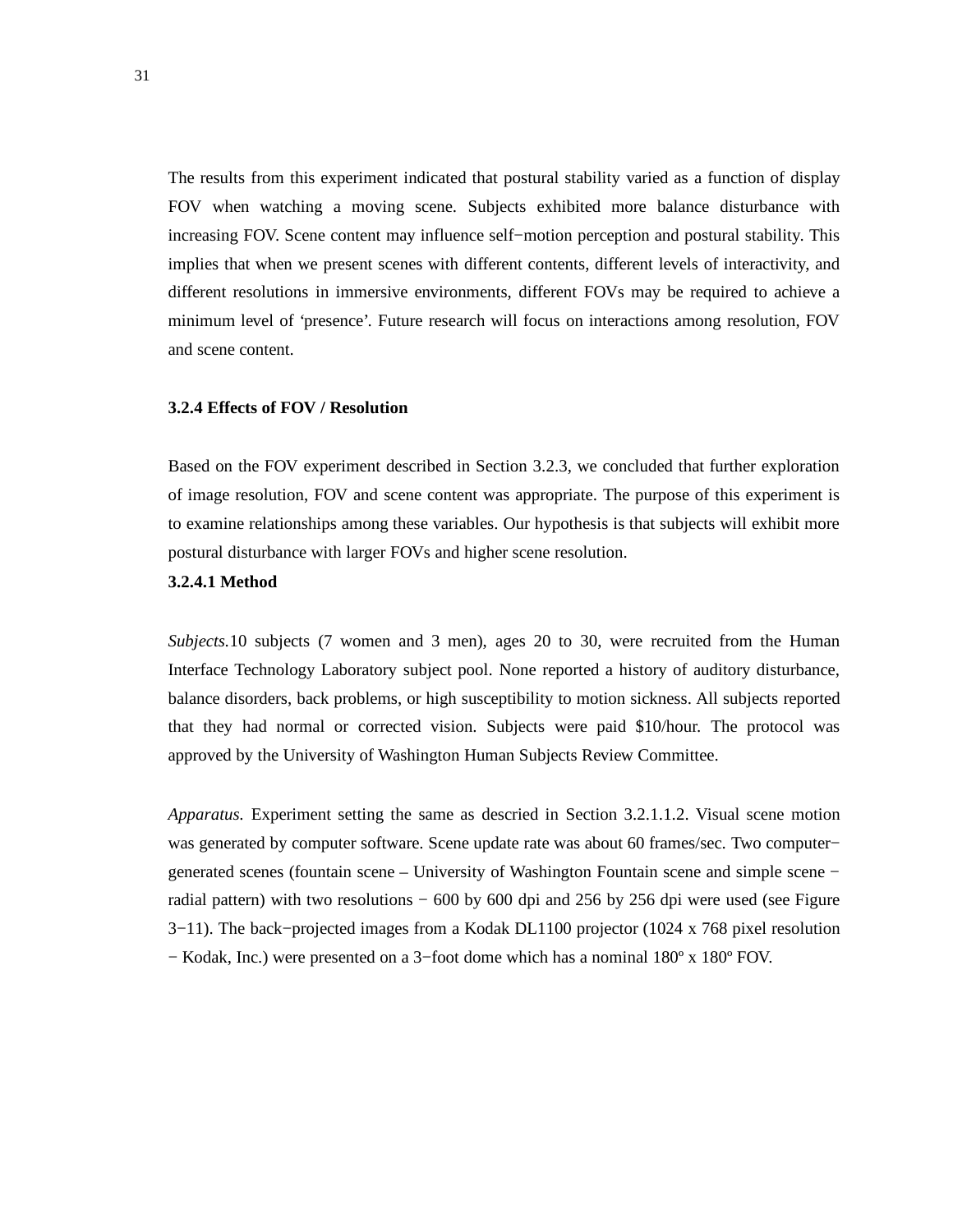Figure 3−11: Experiment Stimulus. High resolution (600 x 600 dpi) fountain scene, and simple radial pattern scene (600 x 600 dpi).

*Procedure* Frontal visual scene roll oscillation was presented at a low frequency − 0.05 Hz (see Section 3.2.1.). Peak scene angular velocity was constant at approximately  $70^{\circ}$  / sec. Three different scenes (600dpi fountain scene, 600dpi simple scene and 256 dpi fountain scene) were presented at six different of FOVs (+/−15º, 30º, 45º, 60º, 75º, 90º from the center of the visual field). Data were collected with the subjects in a sharpened Rhomberg stance. 4 trials (replicates) were collected in each stimulus condition. 10 sec periods of baseline data while viewing a static scene were collected before and after the visual stimulus trials. For the experimental conditions, the subjects looked at the moving scene for 10 sec while holding the support bars, assumed the Rhomberg position, and attempted to stand steady during the 10 sec data collection. The subject's eyes were closed except during the visual stimulus trials. The order of FOV conditions was partially counterbalanced across all subjects. To avoid fatigue and learning effects, the experiment conditions were presented in two sessions with a 3 day interval between sessions. The following data were collected for each trial: stance break (yes, no); latency to stance break (10 sec maximum); subjective difficulty rating (difficulty in maintaining the Rhomberg stance, 1−10 scale); dispersion of center−of−balance. A stance break occurred when subjects uncrossed their arms or moved their feet off the force plates.

## **3.2.4.2 Results**

Results from this experiment are summarized in Figure 3−12. Means for the dependent variables were calculated using repeated−measures ANOVA. For dispersion data, there was a statistically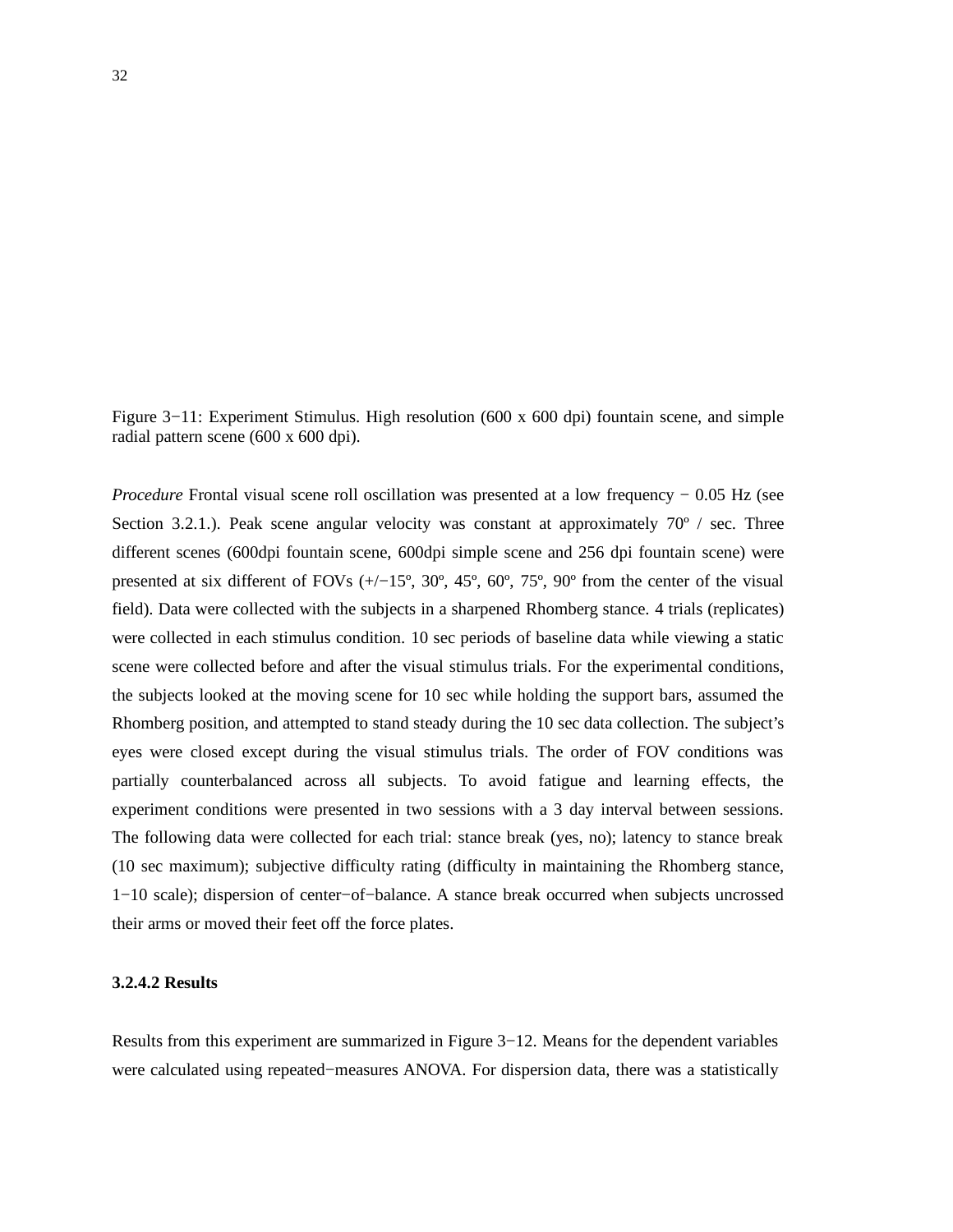significant main effect of scene  $[F(2,18)=61.978, p < 0.01]$ ; the main effect of FOV was also significant  $[F(5,45)=50.621, p<0.01]$  as was the interaction between scene and FOV  $[F(10,$ 90)=5.949, P<0.01]. Subjects responded differently to the different scenes; and, dispersion increased with increasing the FOV for all three scenes. Larger differences between scenes were obtained with the larger FOVs. For rating data, the main effects of scene, FOV and interaction were similar to those obtained using the dispersion data  $[(F(2,18)=35.597, P<0.01;$ F(5,45)=69.941, P<0.01; F(10,90)=2.058, P<0.05, respectively). Selected *post hoc* analysis of the dispersion data indicated differences between FOVs; for all intervals (30°−60°, 60°−90°, 90°–120°, 120°–150°, and 150°–180°). The largest difference was for 150°–180°. For the rating data, there were differences for 30°−60°, 60°−90°, 90°−120°, and 120°−150° intervals. The largest difference was for 90°−120°.

To examine further the effect of resolution, we compared the high−resolution and low− resolution fountain scenes across the FOV conditions. For the dispersion data, the main effect of resolution was significant  $[F(1,9)=60.010, p<0.01]$  as was the interaction between resolution and FOV [F(5,45)=6.116, P<0.01]. Subjects exhibited increased dispersion with increased the FOV and resolution. With increasing FOV, the disturbance differences between resolutions increased. For rating data, the main effects of resolution and FOV were also significant  $[F(1,9)=18.408,$ P<0.01; F(5,45])=65.530, P<0.01, respectively]. However, the interaction between resolution and FOV was not significant for rating data.

Figure 3−12. Mean and standard error. Standardized rating and dispersions as a function of field of view for the simple and fountain scenes. (Note: to preserve readability of the error bars, mean data points for the FOV conditions are staggered.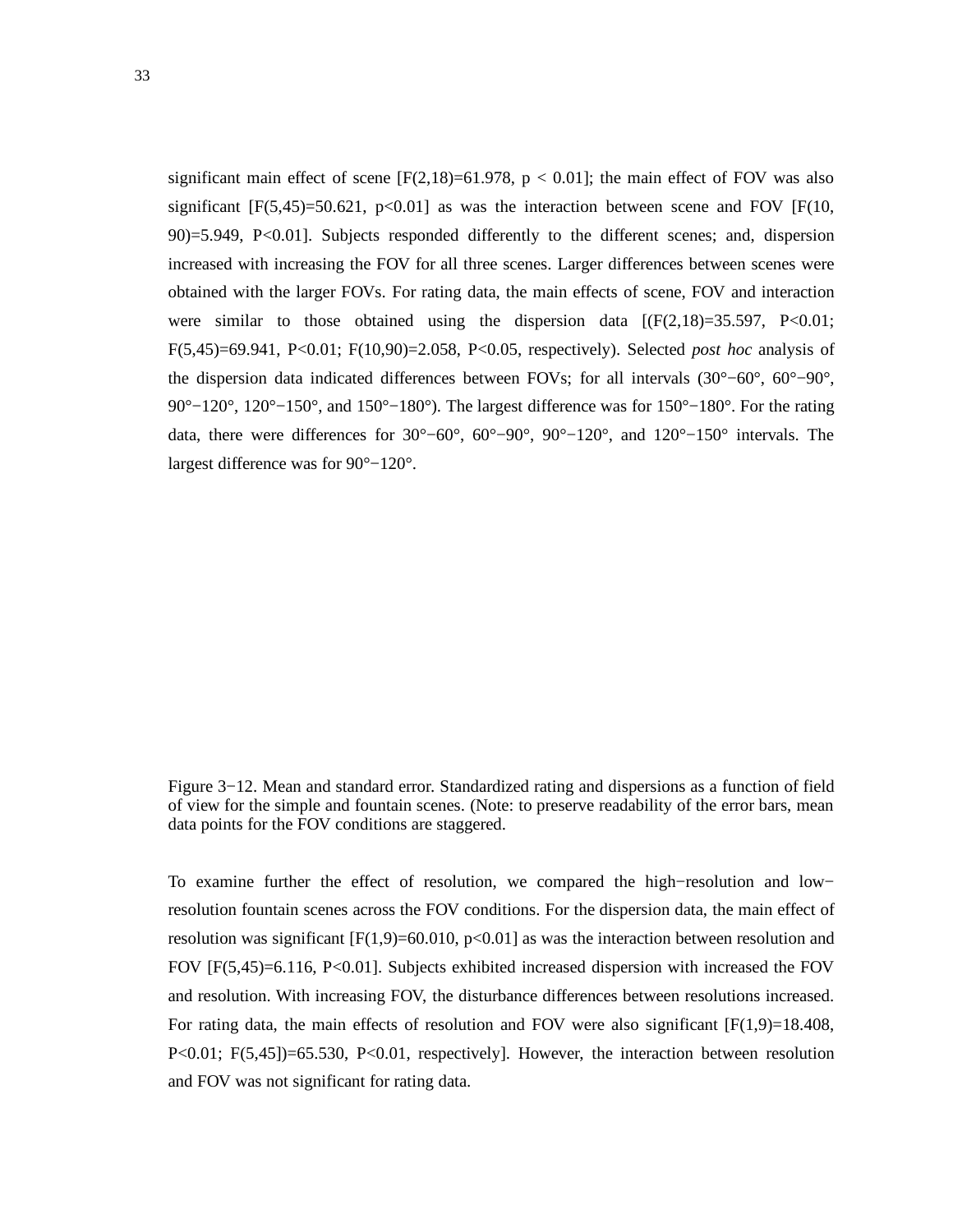To examine further the effect of scene content, we compared the high−resolution fountain and high−resolution simple radial pattern scene across FOV conditions. For dispersion data, the main effect of scene content was  $F(1,9)=72.065$ ,  $p<0.01$ ; the main effect of FOV was F(5,45)=48.695,  $p < 0.01$ ; and the interaction between resolution and FOV was F(5, 45)=10.000. P<0.01. Subjects increased dispersion with increasing the FOV and more complex scene content. With increasing FOV, the disturbance differences between different scenes increased as well. For rating data, the main effects of scene, FOV were also different  $[F(1,9)=56.911, P<0.01;$ F(5,45)=56.258, P<0.01, respectively]. However, the interaction between scene content and FOV for the rating data was not significant.

#### **3.2.4.3 Discussion**

The experimental results supported our hypothesis. All the data showed the same trend – with increasing FOV, subjects exhibited more dispersion and reported more difficulty keeping their balance. For the standardized dispersion data, failure to observe "saturation" at the extreme FOVs was surprising. Subjects'standardized dispersion continued to increase up to the largest FOV across all three scene conditions. With increasing FOV, subjects received more information from their peripheral visual field and, this peripheral stimulation apparently caused greater postural disturbance. These findings support previous assertions that wide FOV cause greater self−motion perception and postural disturbance. They also suggest that people in a totally immersive environment might report more SS and presence.

In contrast to the dispersion results, there is a 'plateau' in the difficulty rating data. The plateau occurred between 120° and 150° FOVs across the three scenes. Possible explanations for this include the following. First, the subjects' perceptual scale for difficulty rating may have "saturated." During post−experiment debriefings, several subjects reported that they could not tell the difference between 150° and 180° FOV conditions, that it was hard for them to maintain balance in both conditions. Second, the rating data may reveal a "ceiling effect." Subjects frequently fell in both the 150° and 180° FOV conditions. The highest rating scale value − "10" – was automatically assigned when subjects broke stance or fell.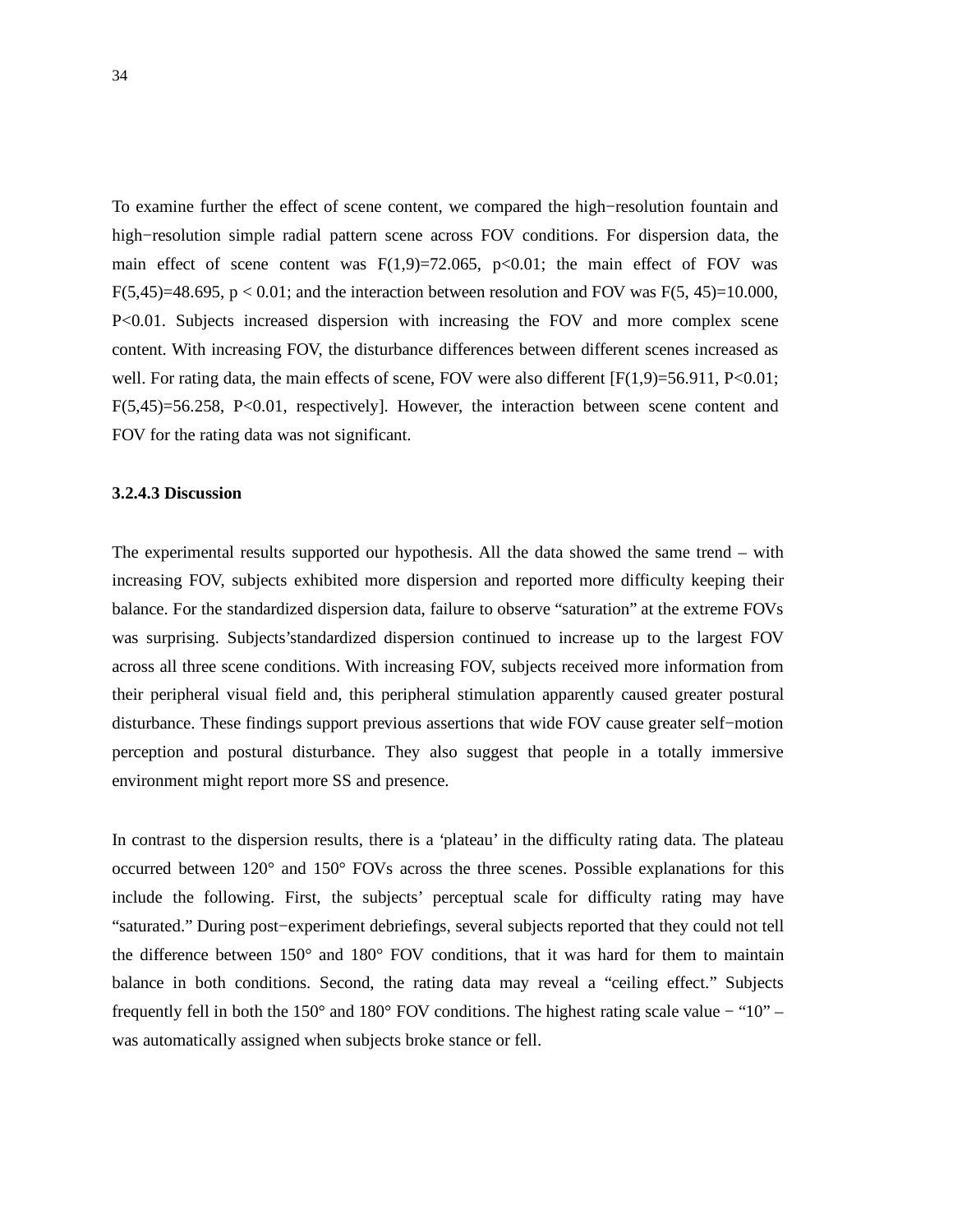Scene content and resolution also appear to be important variables. Subjects exhibited greater postural disturbance and reported more difficulty in maintaining upright posture with the fountain scene than the simple scene when both were presented at high resolution. The fountain scene provides more 2−D depth cues and more meaningful or polarizing information than the simple scene. Also, there was a significant interaction between FOV and scene content. Subjects exhibited small differences with narrow FOVs but large differences with wide FOVs.

Subjects also exhibited greater postural disturbance and reported more difficulty in maintaining upright posture with the high−resolution fountain scene than the low−resolution fountain scene. Dispersion differences between high− and low− resolution scenes in the wide FOV condition were larger than in narrow FOV condition. Apparently, the higher spatial frequencies in the high resolution scene conveyed a greater sense realism than the low resolution fountain scene. This supports previous research that resolution is an important issue, as noted in the Introduction.

#### **3.3 General Discussion**

SS is frequently reported with exposure to systems designed to simulate motion of the observer (Kennedy and Stanney, 1996; Stanney and Salvendy, 1998). In the frequency response experiments 1 and 2, we determined the effects of frontal roll visual scene oscillation on balance. From the cross−over frequency range response experiment, we found that SS may be most readily evoked by visual−inertial conflicts in the frequency range where both the visual and the inertial self−motion systems are active. One procedure to minimize SS may be to limit simulated motion in this frequency range. (The underlying conceptual framework is similar to the one suggested by von Gierke and Parker (1994) to account for the frequency range over which linear oscillation evokes motion sickness. see Section 2.7)

Clearly, visual scene motion evokes self−motion in the lower range of the frequency response of the vestibular self−motion system (see Figure 3−5.). Attenuation of simulated motion in this range may alleviate SS. This is similar to DiZio and Lackner's suggestion (1997) that the visual scene be defocused when head motion exceeded a threshold velocity. Following Prothero's (1998) rest frame hypothesis, we may wish to present the IVB only when the simulated motion is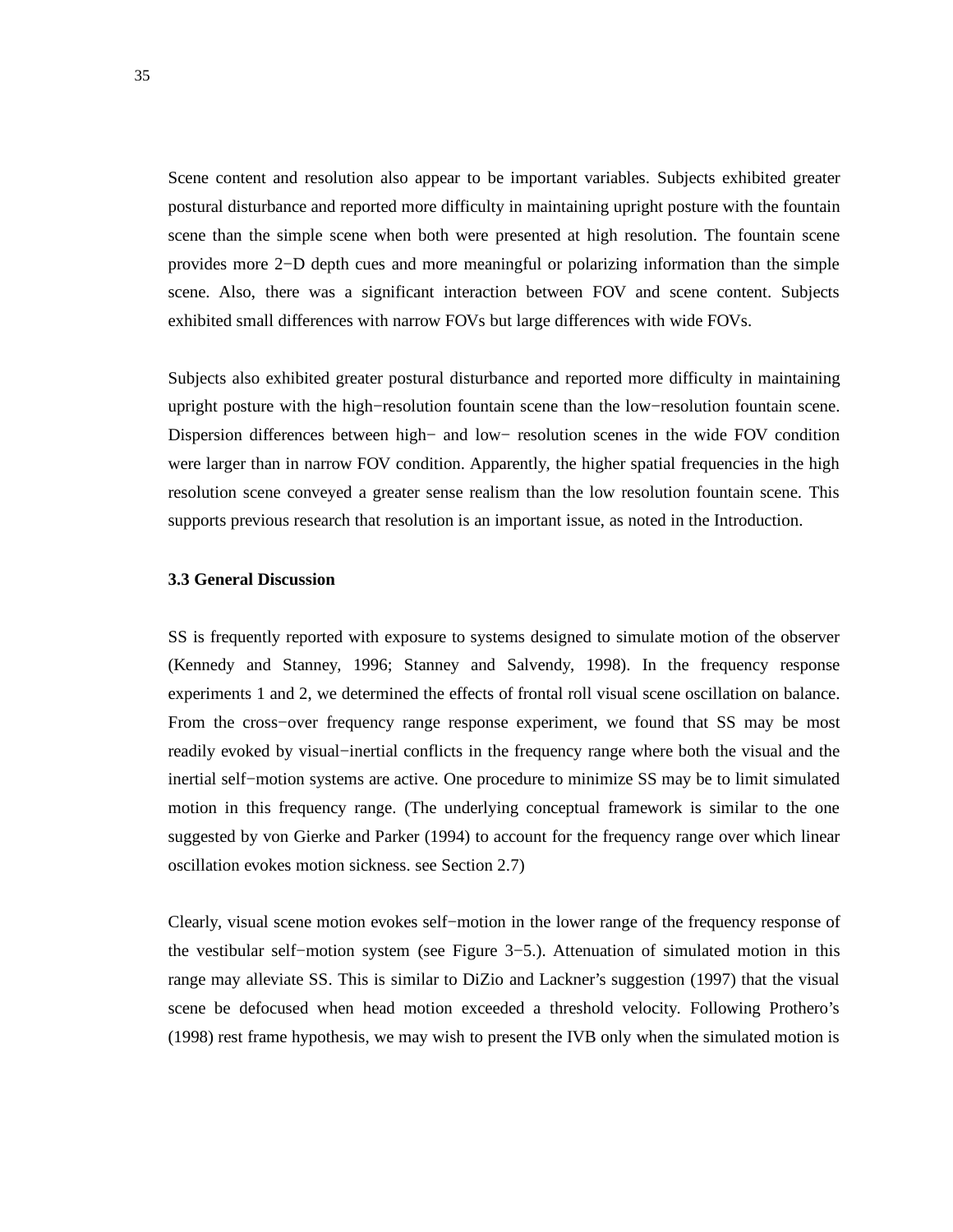in the low frequency / cross−over range. As noted in Section 2.6, several questions regarding the IVB need to be addressed. The second part of this dissertation will explore the properties of IVB.

As Experiments 3.2.3 and 3.2.4 indicate, small FOVs can evoke postural disturbance. Our results showed that even the 30° FOV evoked postural disturbance 1.2 times (Experiment 3.2.3) and 1.5 times (Experiment 3.2.4) (as large as the baseline condition for standardized dispersion and 1.8 times (Experiment 3.2.3) and 2 times (Experiment 3.2.4) more than baseline for standardized rating. Our data are consistent with Howard and Heckmann's (1989) results but not with those from the Brandt et al. (1973). Further experiments to reveal the differences in central and peripheral processing are required.

In summary, the results from experiments 3.2.3 and 3.2.4 indicated that postural stability varied as a function of display FOV, resolution and scene content. Subjects exhibited more balance disturbance with increasing FOVs, higher resolutions and more complex scene contents. This implies that when we present scenes with different contents, different levels of interactivity, and different resolutions in immersive environments, different FOVs may be required to achieve a minimum level of 'presence'. Future research will need to focus on relationships between independent variables including FOV, image resolution, scene content, and interactive control using presence and performance as dependent variables.

# **Chapter 4:**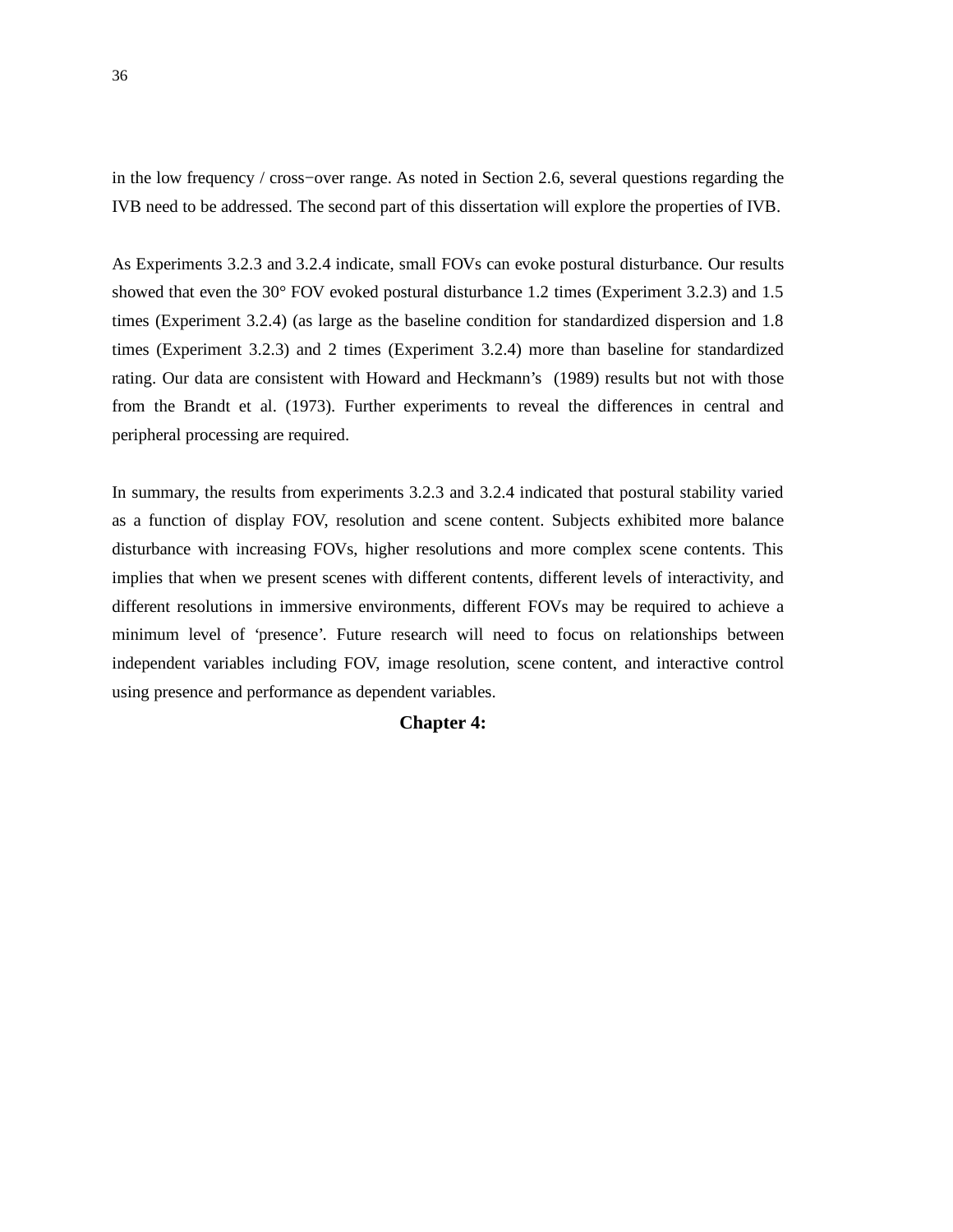## **Part II: Intervention: the Independent Visual Background (IVB)**

# **4.1 Introduction**

The five experiments that described in this section explored characteristics of the IVBs. The first experiment examined the effects of IVBs on balance. We found that an IVB can reduce postural disturbance, which is consistent Prothero's findings (1998). The second experiment examined the effect of IVBs at different locations in the visual field. Surprisingly, the experimental results were different from our expectations. Subjects exhibited less center−of−balance dispersion and lower subjective difficulty ratings in the total FOV and central field IVB (grid) conditions than in no− grid and peripheral field conditions. In the third to the fifth sections, we investigate the effects of IVB spectral, temporal and stereographic perspective properties on balance.

## **4.2 Experiment**

#### **4.2.1 IVB Experiment**

This experiment addressed the question: does an IVB reduce balance disturbance evoked by roll− axis visual scene motion? Our hypothesis is that IVB can reduce balance disturbance evoked by roll−axis visual scene motion.

# **4.2.1.1 Method**

*Subjects.* 3 women and 5 men, ages 10 to 63, were recruited from the Human Interface Technology Laboratory subject pool. None reported a history of auditory disturbance, balance disorders, back problems, or high susceptibility to motion sickness. All subjects reported they had normal or corrected vision. Subjects were paid \$10/hr. The protocol was approved by the University of Washington Human Subjects Review Committee.

*Apparatus.* Visual scene motion was generated by WARP TV (Warp LTD). WARP TV uses a table look−up procedure to access a series of digitized video images to simulate scene motion. The scene used was a cartoon scene that has two cartoon characters in a room. The images were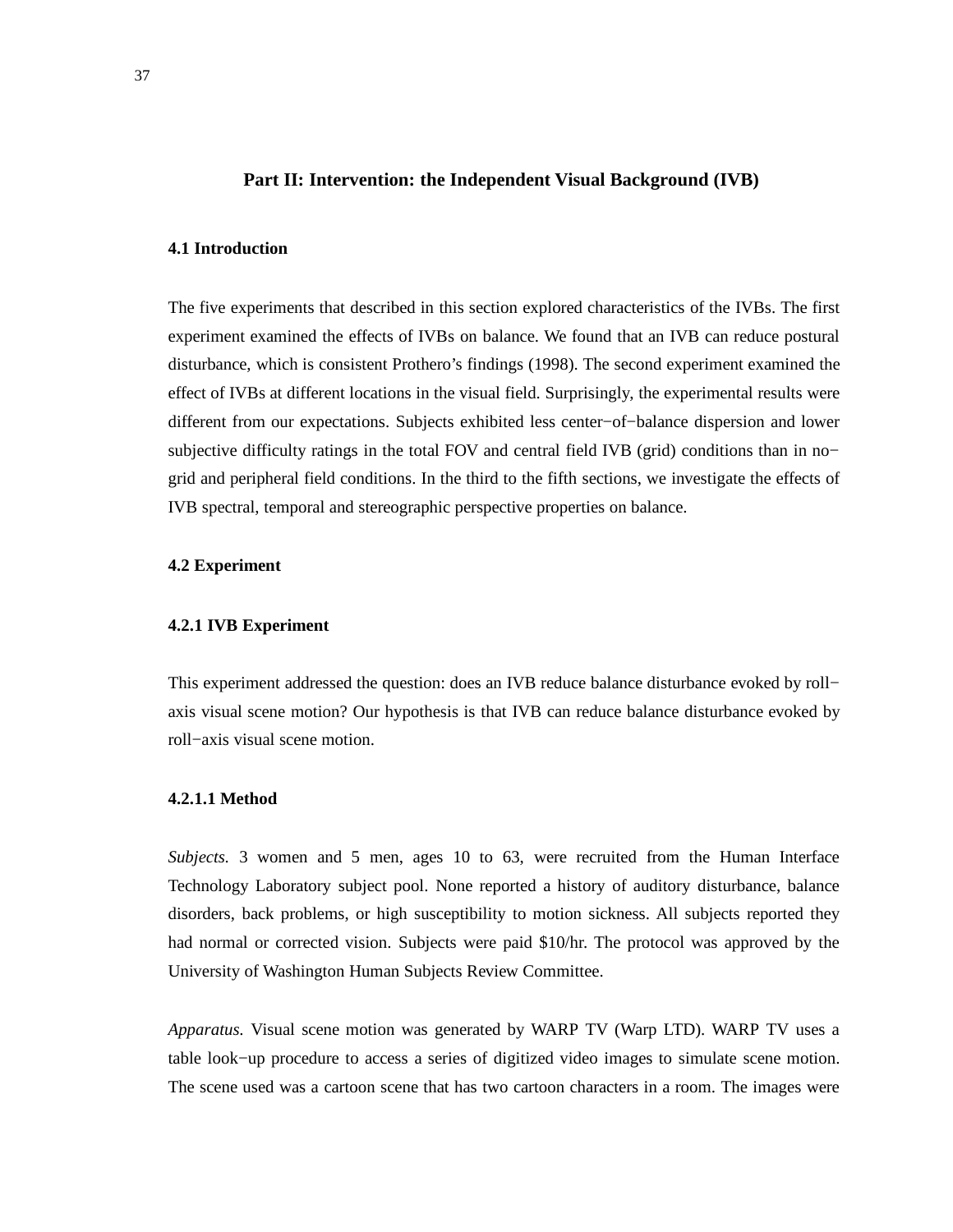projected by a Boxlight projector and presented on a 3−foot diameter translucent dome which has a nominal 180° x 180° FOV and 640 x 480 pixel resolution. The equipment setting is the same as described in Section 3.2.1.1.2. A white grid (spatial frequency − 5 cycles per radian) was presented using a Kodak slide projector (Eastman Kodak Inc.) The IVB was superimposed over the entire cartoon scene at two brightness levels – dim (subjects just able to detect the IVB) and bright (subjects easily able to detect the IVB). The projected grid did not move relative to the dome. Subjects stood on a Chattecx balance platform (Chattecx Corp.) that automatically calculated dispersion around their center−of−balance based on signals generated by force plates under their feet.

*Procedure.* Frontal visual scene roll oscillation was presented at a low frequency − 0.05 Hz and a high frequency − 0.8 Hz. Peak scene velocity was constant at approximately 70° /sec. Subjects could see the rotating scene and the grid simultaneously. Data were collected with the subjects in a sharpened Rhomberg stance. One subject was unable to maintain the normal sharpened Rhomberg stance; for him the force plates were offset laterally 4 cm.

3 levels of IVB luminance (no, dim, and bright) were crossed with 2 levels of roll oscillation frequency (0.05 Hz and 0.8 Hz); these constituted the 6 visual stimulus conditions. 4 trials (replicates) were collected in each stimulus condition. 10 sec periods of baseline data, eyes closed in darkness, were collected before and after the visual stimulus trials. For the latter, the subjects looked at the moving scene for 10 sec while holding the support bars, assumed the Rhomberg position, and attempted to stand steady during the 10 sec data collection. The subject's eyes were closed except during the visual stimulus trials. The order of scene roll oscillation frequencies was randomized across subjects. The order of visual conditions was partially counterbalanced across subjects. The following data were collected for each trial: stance break (yes, no), latency to stance break (10 sec maximum), subjective difficulty rating (1−10 scale); dispersion of center−of−balance. A stance break occurred when subjects uncrossed their arms or moved their feet off the force plates

# **4.2.1.2 Results**

Figure 4−1 summarizes the standardized scores across IVB luminance and roll oscillation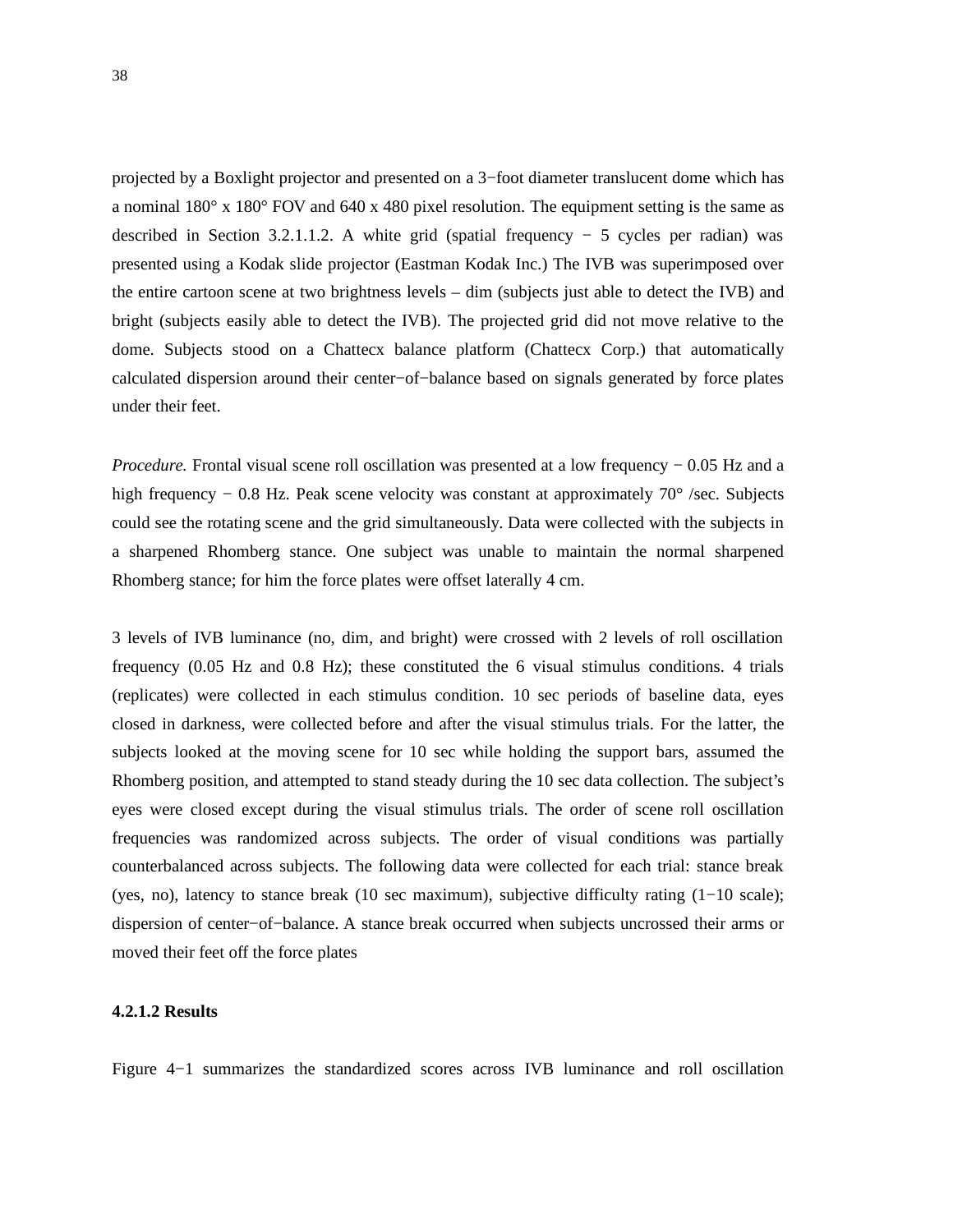frequency conditions. As shown in the standardized dispersion panel, subjects exhibited more disturbances in the no−IVB condition at the low frequency (0.05 Hz); however, there were no differences in disturbance as a function of IVB luminance during exposure to high frequency (0.8 Hz) scene motion. For standardized ratings (Figure 4−1, right panel), the results revealed the same trend; subjects reported more difficulty maintaining balance in the no−IVB condition during low frequency scene movement.

Figure 4−1. Mean and standard error. Standardized rating and dispersions as a function of IVB condition for high and low frequency scene roll oscillation. (Note: to preserve readability of the error bars, mean data points for the grid conditions are staggered.)

A repeated measures analysis of variance (ANOVA) of the dispersion data, indicated no statistically significant main effects of either the IVB or the frequency variables  $(F[2,14]=3.38;$  $F[1,7]=4.5$ ). However, there was a significant interaction between IVB and frequency  $(F[2,14]=4.29, p<0.05)$ ; for the rating data, there wasn't a statistically significant main effect of frequency  $(F[1,7]=0.016)$ ; However, there were statistically significant effects of IVB  $(F[2,14]=8.018, p<0.01)$  and the interaction between IVB and frequency  $(F[2,14]=4.005,$  $p<0.05$ ).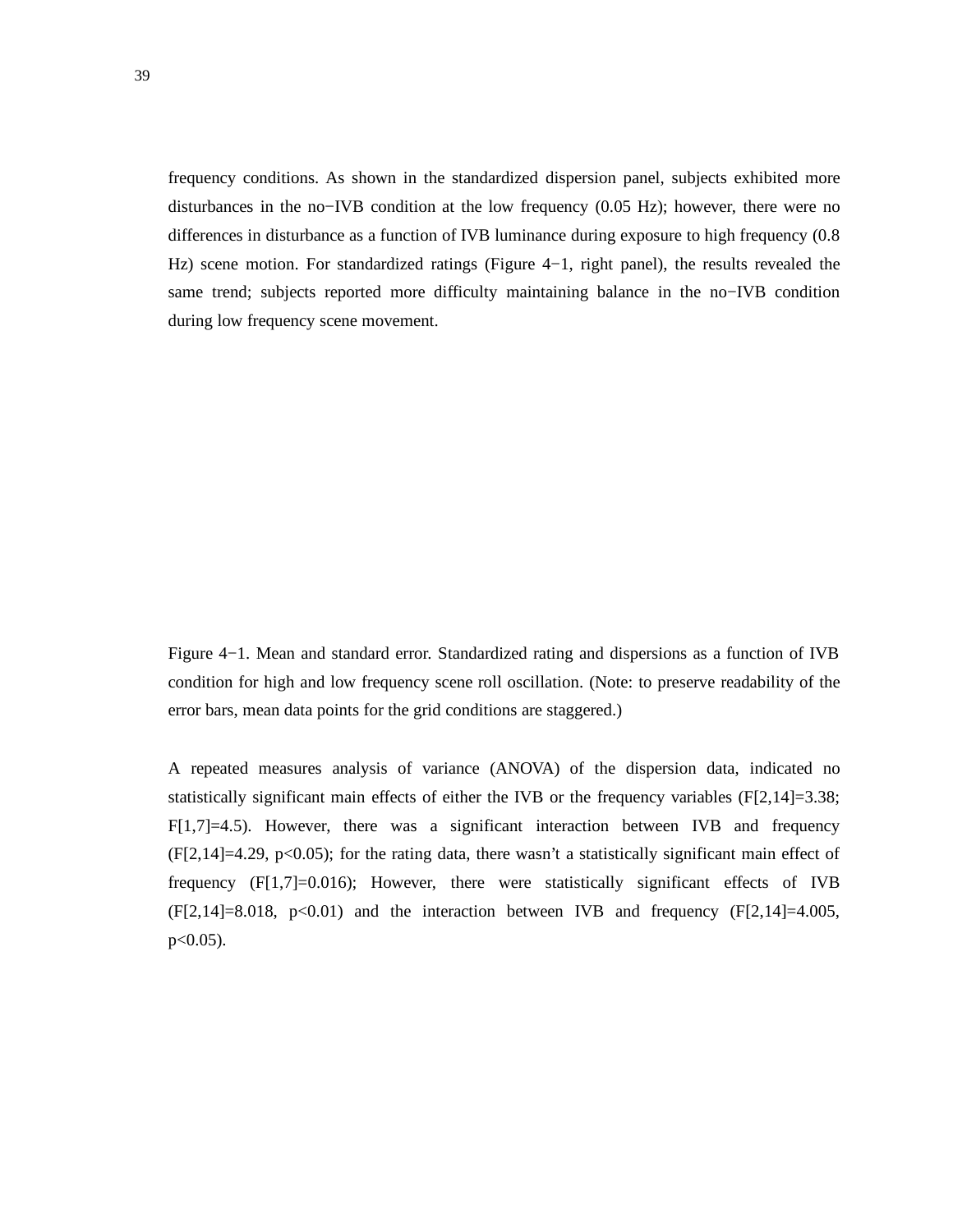Figure 4−2. Standardized dispersions after combining the IVB data. For low frequency scene motion, subjects exhibited more dispersion when no IVB was present. There was no difference in dispersion for high frequency scene movement, as expected.

For further analysis, data from the dim and bright IVB conditions were combined and compared with the no IVB condition. The results are shown in Table 4−1 and Figure 4−2.

| Table $4-1$ . Mean. Standardized scores for two different frequencies $(0.05 \text{ Hz}$ and $0.8 \text{ Hz})$ in the |  |  |  |  |  |
|-----------------------------------------------------------------------------------------------------------------------|--|--|--|--|--|
| IVB and no-IVB conditions.                                                                                            |  |  |  |  |  |

|              | $0.05$ Hz $0.8$ Hz |      |
|--------------|--------------------|------|
| Grid         | 0.74               | 0.63 |
| No-Grid 1.26 |                    | 0.63 |

Using repeated measures ANOVAs for the combined dispersion data, there were no statistically significant main effects of either the IVB or frequency variables (F[1,7]=3.434; F[1,7]=5.072). However, there was a significant interaction between IVB and frequency  $(F[1,7]=6.743, p<0.05)$ . For the rating data, there wasn't a statistically significant main effect of the frequency variable  $(F[1,7]=0.180)$ ; however, there were statistically significant effects of IVB  $(F[1,7]=11.766$ ,  $p<0.05$ ) and the interaction between IVB and frequency (F[1,7]=6.631,  $p<0.05$ ).

# **4.2.1.3. Discussion**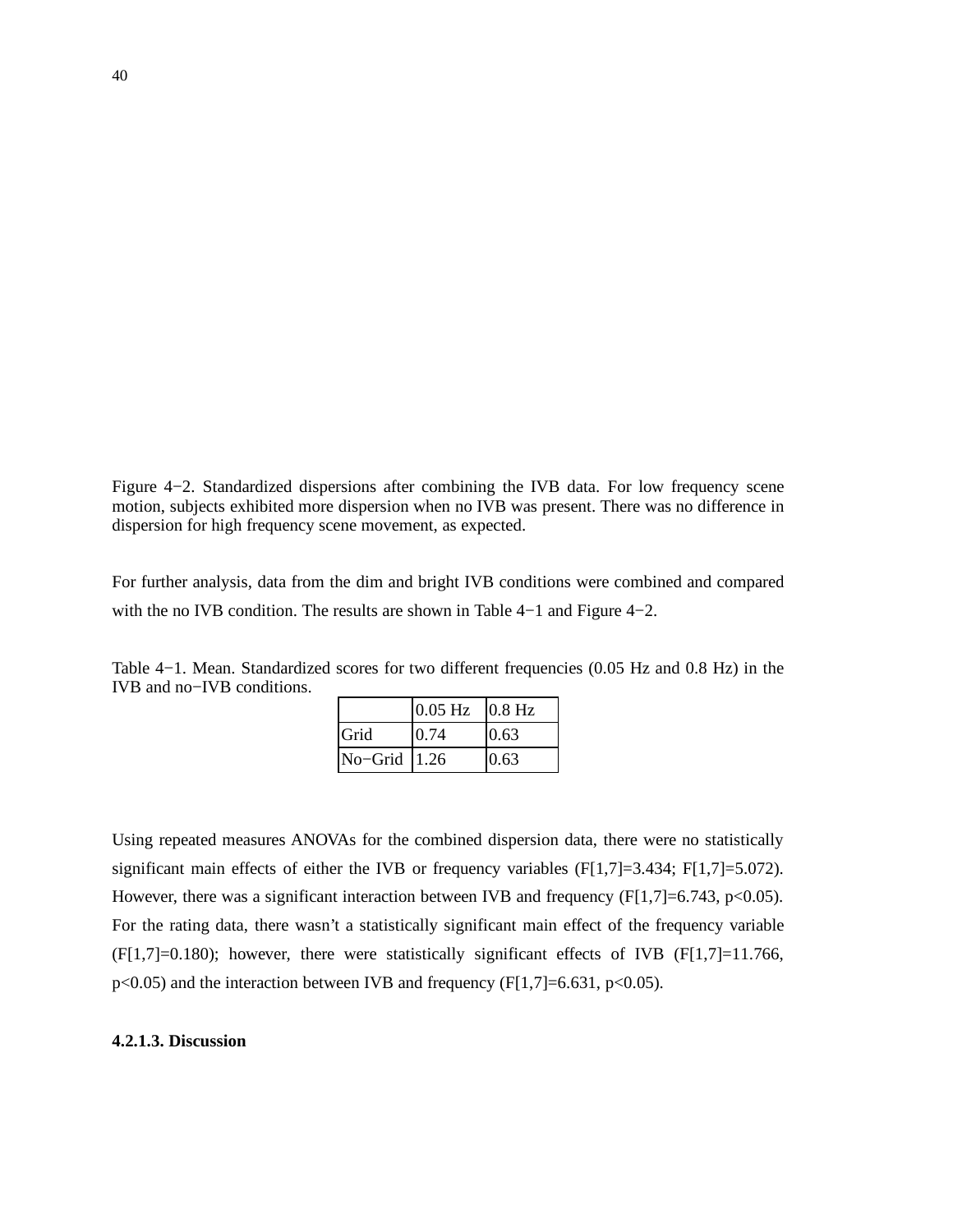Obviously, the IVB reduced balance disturbance for low frequency scene oscillation. This result supports our hypothesis and the suggestion that an IVB can be used in conditions where conflicting visual and inertial cues are likely to result in simulator or VE sickness.

Our data show that in the high frequency scene roll oscillation condition, there was little balance dispersion difference between the IVB and no−IVB conditions. However, in the low frequency condition, people reported more difficulty maintaining their balance and exhibited more dispersion. These results are reasonable. As noted previously, for high frequency scene motion (0.8 Hz), the low pass vection system is not activated; consequently, there is little or no balance disturbance. Little SS would be expected because there is no conflict between the visual and vestibular self−motion systems.

For low frequency (0.05 Hz) scene motion, the visual self−motion system is activated, which results in greater balance disturbance. SS would be expected because cues from the vestibular and visual systems are in conflict. However, when we provided an IVB, balance disturbance was dramatically reduced. We suggest the SS would also be reduced by this procedure (Kennedy and Stanney, 1996).

The suggestion that an IVB may reduce SS is consistent with anecdotal reports that users do not experience SS in augmented reality. In this case, the "real" part of the scene may provide an IVB.

Balance performance of subjects tended to be better in the bright IVB condition than in the dim condition during low frequency scene motion. This may reveal effects of attention or other cognitive factors. To address this issue, we asked whether the effects would differ if subjects focused on the scene or the IVB. In a preliminary study, we examined the balance performance of 3 subjects by presenting different instructions – "focus on the moving scene" or "focus on the IVB." People did better keeping their balance when focusing on the IVB (t=6.907, p<0.05). However, it was very difficult to verify that subjects actually focused on the scene or IVB during the experiment. IVB brightness may have influenced the ability of subjects to follow the instructions; i.e. the bright IVB may be easier to attend to.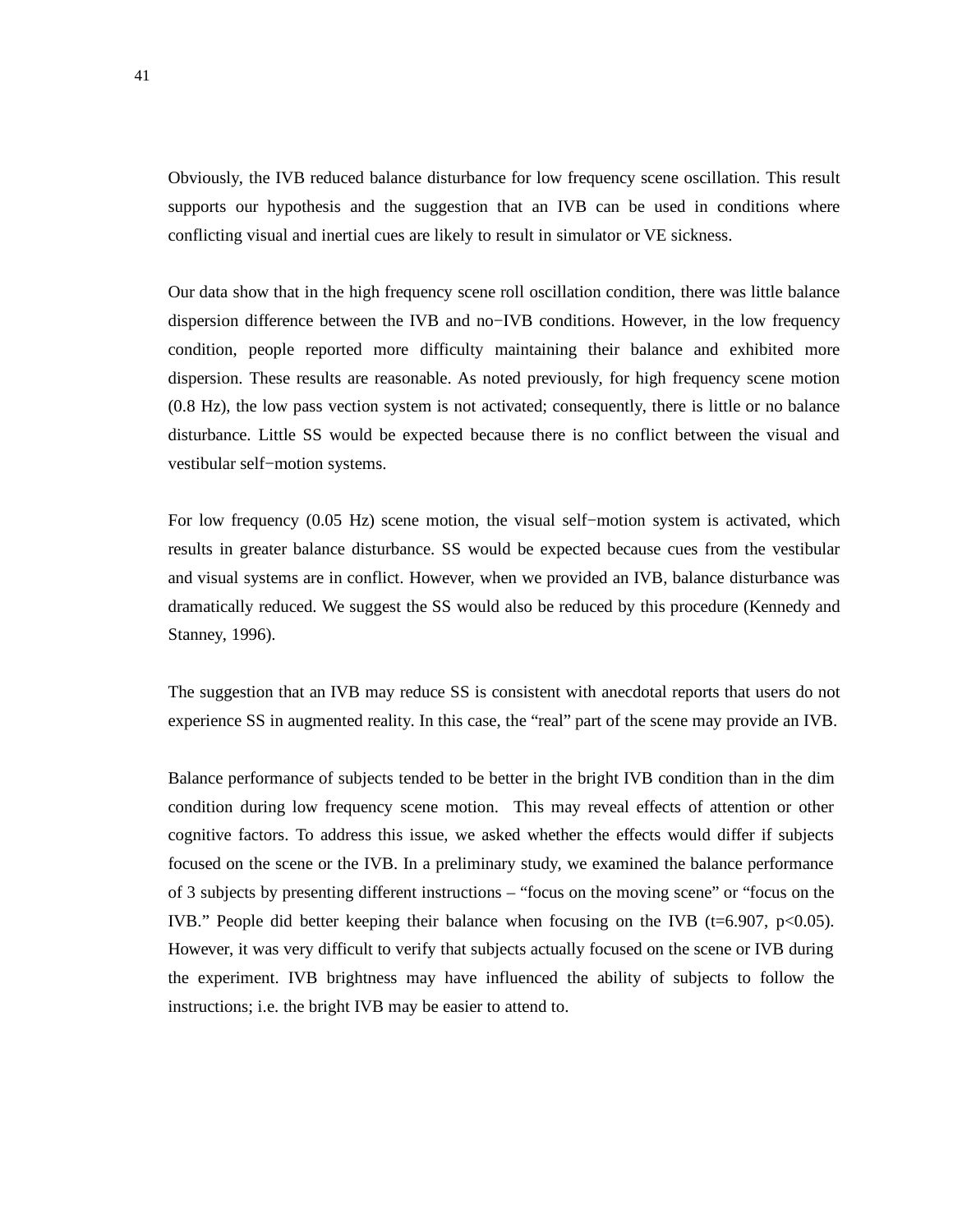There is one potential problem with using an IVB to alleviate SS. Since the IVB is presented with the scene content of interest, it may be an "intrusive stimulus". Users could reduced sense of sense of "presence" when an IVB is presented. To address this issue, we will be exploring procedures to make the IVB unnoticeable or even sub−threshold.

#### **4.2.2 IVB Spatial Properties Experiment**

This experiment was designed to address effects of IVB location in the visual field. Our hypothesis is that presenting the IVB in the peripheral visual field will be more effective for reducing postural disturbance.

### **4.2.2.1.1 Method – IVB Spatial Properties Experiment 1**

*Subjects*. 12 volunteers (6 women, 6 men) in experiment 1. Subjects were recruited from the Human Interface Technology Laboratory subject pool. None reported a history of auditory disturbance, balance disorders, back problems, or high susceptibility to motion sickness. All subjects reported that they had normal or corrected vision. Subjects were paid \$10/ hour. The protocol was approved by the University of Washington Human Subjects Review Committee.

*Apparatus*. Visual scene motion was generated by WARP TV, which uses a table look−up procedure to access a series of digitized video images to simulate scene motion. The scene was a store in which two cartoon characters are placed. The images were back−projected on a 3 foot dome using a Boxlight projector. The nominal field of view (FOV) was  $180^\circ \times 180^\circ$  with 640 x 480 pixel resolution. Subjects stood on a Chattecx balance platform (Chattecx Corp.) that automatically calculated dispersion around the center−of−balance based on signals generated by force plates under their feet.

*Procedure.* Frontal visual scene roll oscillation was presented at 0.05 Hz. Peak scene velocity was constant at approximately 70°/sec. An earth−fixed grid (5 lines per radian in experiment 1, 9 lines per radian in experiment 2) superimposed over the moving scene was presented over the entire scene, in the central visual field  $(+/-32^{\circ}$  from the center, and in the peripheral field (>47° from the center). For the peripheral visual field condition, the luminance of the peripheral grid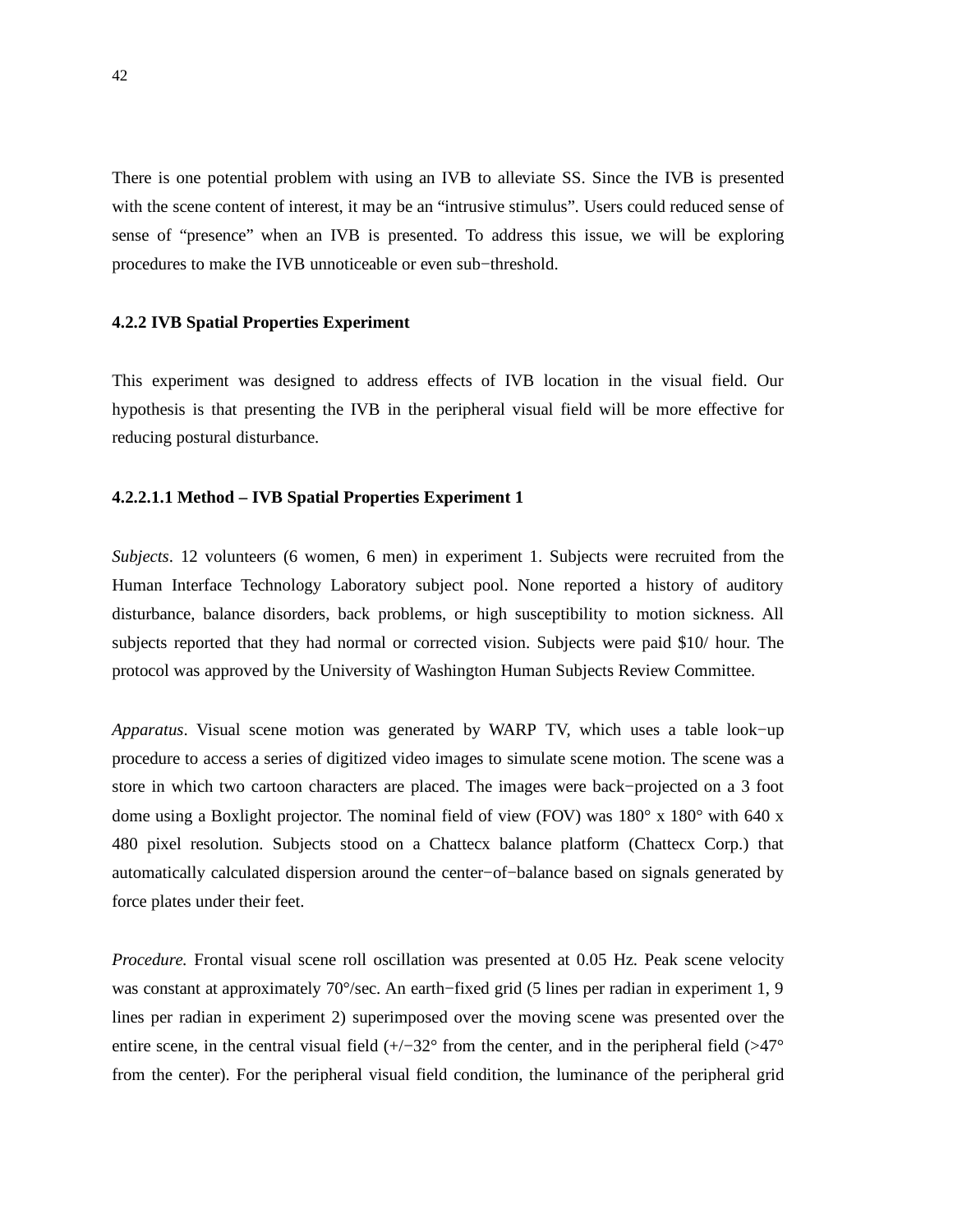was increased to be perceptually equal to that of the central grid. Data were collected with the subjects in a sharpened Rhomberg stance. 4 trials (replicates) were collected in each grid condition. 10−s periods of baseline data, eyes closed in darkness, were collected before and after the visual stimulus trials. For the latter, the subjects looked at the moving scene for 10 sec while holding the support bars, assumed the Rhomberg position, released the supporting bars and attempted to stand steady during the 10 sec data collection. The subject's eyes were closed except during the visual stimulus trials. The order of grid conditions was randomized (partially counterbalanced) across subjects. For each trial, center−of−balance dispersion was recorded and subjects rated their difficulty in maintaining balance (1−10 scale).

## **4.2.2.1.2 IVB Spatial Properties Experiment 2**

Experiment 1 was replicated with the following changes. The visual scene was a simple black and white radial pattern, similar to a propeller. This image was back−projected by a Kodak DL1100 projector (1024 x 768 pixel resolution − Kodak, Inc.) onto the dome. The 8 subjects (4 women, 4 men) who participated in Experiment 2 stood on the balance platform leaning forward so that their heads are in the dome and the visual scene can cover all the subjects' visual field. The FOV was about  $180^\circ$  x  $180^\circ$ .

#### **4.2.2.2 Results − IVB Spatial Properties Experiment 1 and 2**

Subjects exhibited the less center of balance dispersion and lower subjective difficulty ratings in total FOV and central field grid conditions than in no−grid and peripheral field conditions Because of the large inter− and intra− subject variability, difficulty ratings and balance and dispersion scores were 'standardized': each visual trial score was divided by the average baseline performance for that subject. The standardized dispersion results from experiment 1 and experiment 2 are summarized in Figures 4−3. Differences in standardized dispersion as a function of grid condition were statistically significant [Experiment 1:  $F(3, 33)=5.58$ , p<0.003;Experiment 2:  $F(3, 21)=12.284$ ,  $p<0.003$ . For Experiment 1 dispersion data, post hoc analysis showed that there were significant differences between the no−grid and all FOV grid conditions, all FOV grid and peripheral field grid conditions, and central field grid and no−grid conditions. For experiment 2 dispersion data, post hoc analysis showed that there were significant differences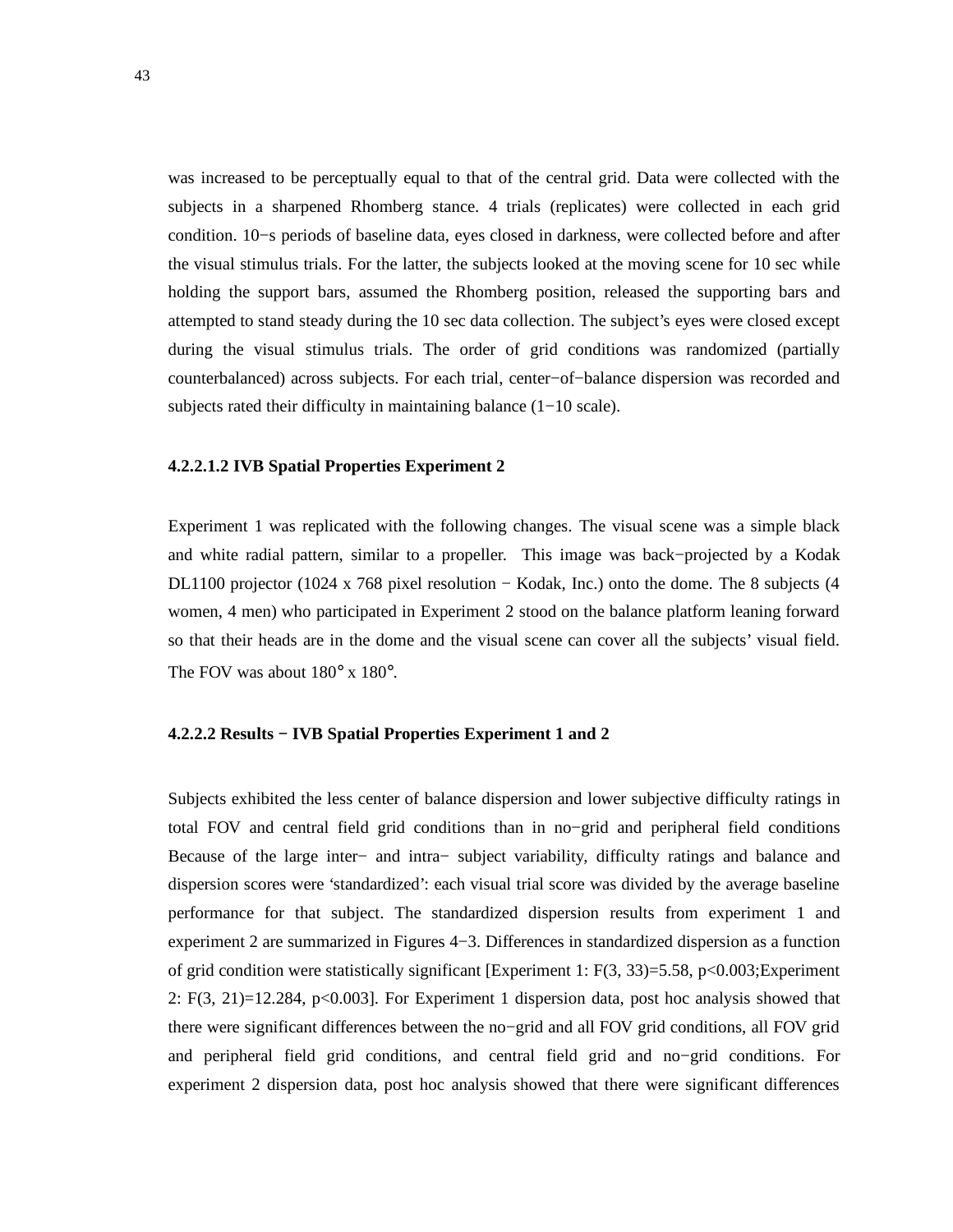between the no−grid and all FOV grid conditions, peripheral field grid and central field grid conditions and no−grid and central grid condition. For rating data, differences as a function of grid condition were also statistically significant [Experiment 1:  $F[3, 33] = 19.297$ ,  $p<0.001$ Experiment 2: F(3, 21)=12.461,  $p<0.000$ ]. For experiment 1, Post hoc analysis showed that all the conditions were significant different. For experiment 2, post hoc analysis indicated significant differences between no−grid and all FOV grid conditions, central grid and no grid and peripheral grid conditions, and no−grid conditions.



Figure 4−3. The left figure is dispersion data from experiment 1; the right figure is the dispersion data from experiment 2 (means and standard errors).

# **4.2.2.3 Discussion − IVB Spatial Properties Experiment 1 and 2**

The hypothesis, which was derived from the two visual processing modes model (see Section 2.5), was not supported. For alleviation of scene motion−induced balance disturbance, an IVB located in the visual periphery was less effective than one located in the central visual field.

The failure of this experiment to confirm expectations suggests that the central visual field may by more sensitive to orientation and motion signals than is suggested by the two−modes model. Perhaps the central and peripheral fields exhibit different signal processing capabilities.

Several recent studies have challenged the Dichgans and Brandt's (1978) "peripheral dominance hypothesis." Based on studies of perceived heading accuracy, Warren and Kurtz (1992)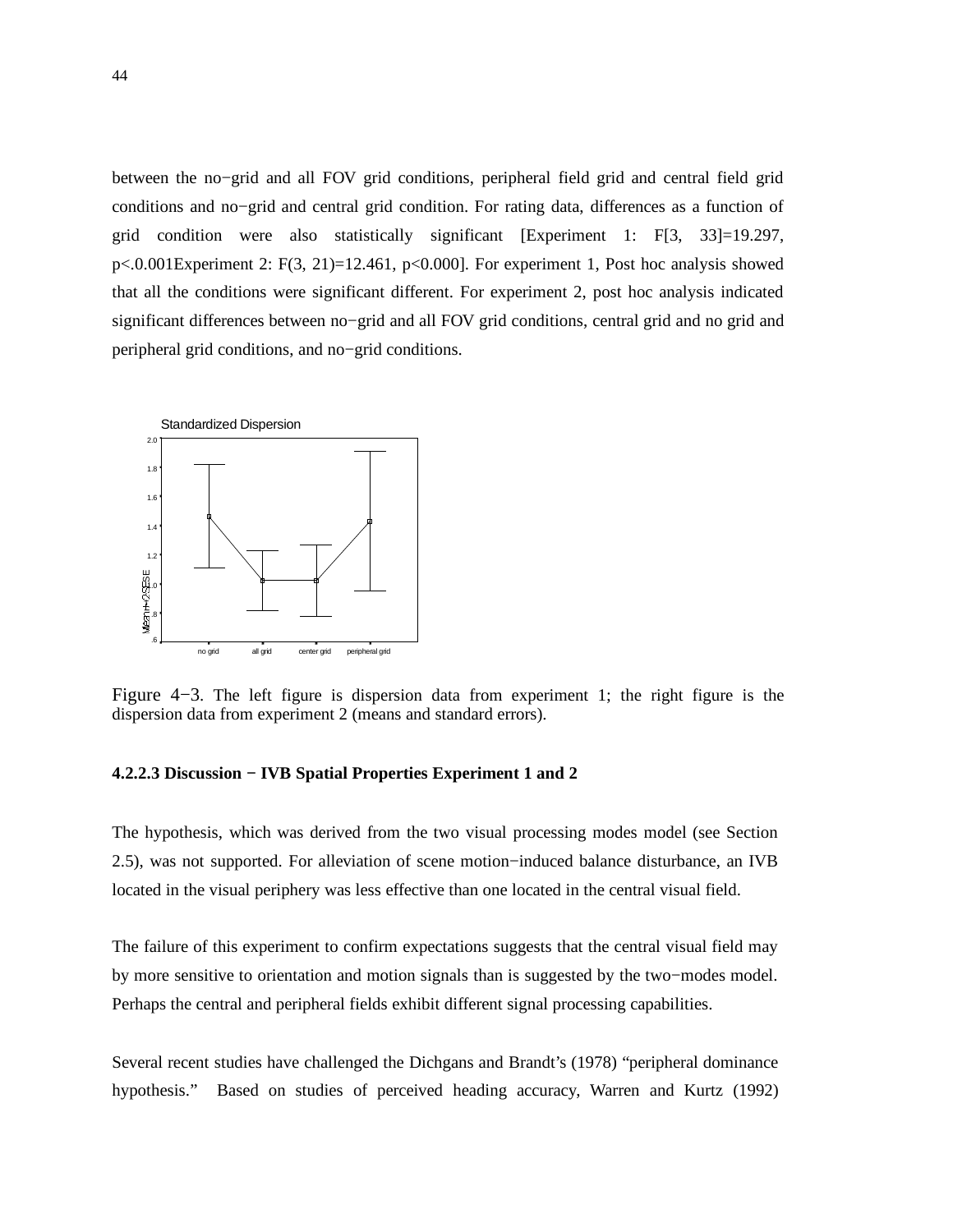suggested that periphery is less sensitive to radial optical flow than the central region. Stoffregen (1985) reported that postural adjustments were evoked by either radial or parallel (lamellar) optical flow in the central visual field but only by lamellar flow in the periphery. Further experiments will be required to determine whether the results from the present study reveal additional differences in central and peripheral processing.

Although our peripheral vision plays a special role in the perception of spatial orientation and motion, 'the rest frame' information may be processed by a different pathway. Our perceptual system might seek the rest frame from central visual field. Since our central vision is sensitive to object identification and discrimination, it may be easier to identify the IVB from cues presented to the central field. Possibly the central and peripheral regions differ in their ability to parse the moving scene and the static IVB. As above, further experiments are needed to examine these suggestions.

#### **4.2.3 IVB Polarity Pilot Study**

This purpose of this experiment was to examine how much IVB information is needed for reducing postural disturbance. Our hypothesis is that different types of IVBs can reduce postural instability evoked by scene motion.

#### **4.2.3.1 Method**

*Subjects.* 3 subjects were recruited from the Human Interface Technology Laboratory subject pool. None reported a history of auditory disturbance, balance disorders, back problems, or high susceptibility to motion sickness. All subjects reported they had normal or corrected vision. Subjects were paid \$10/hr. The protocol was approved by the University of Washington Human Subjects Review Committee.

*Apparatus.* Visual scene motion was generated by computer software. This software accesses a series of digitized images to simulate scene motion. A series of balloon scenes, which included different colors and numbers of balloons as presented. The images were projected by a Boxlight projector and presented on a 3−foot diameter translucent dome which has a nominal 180° x 180°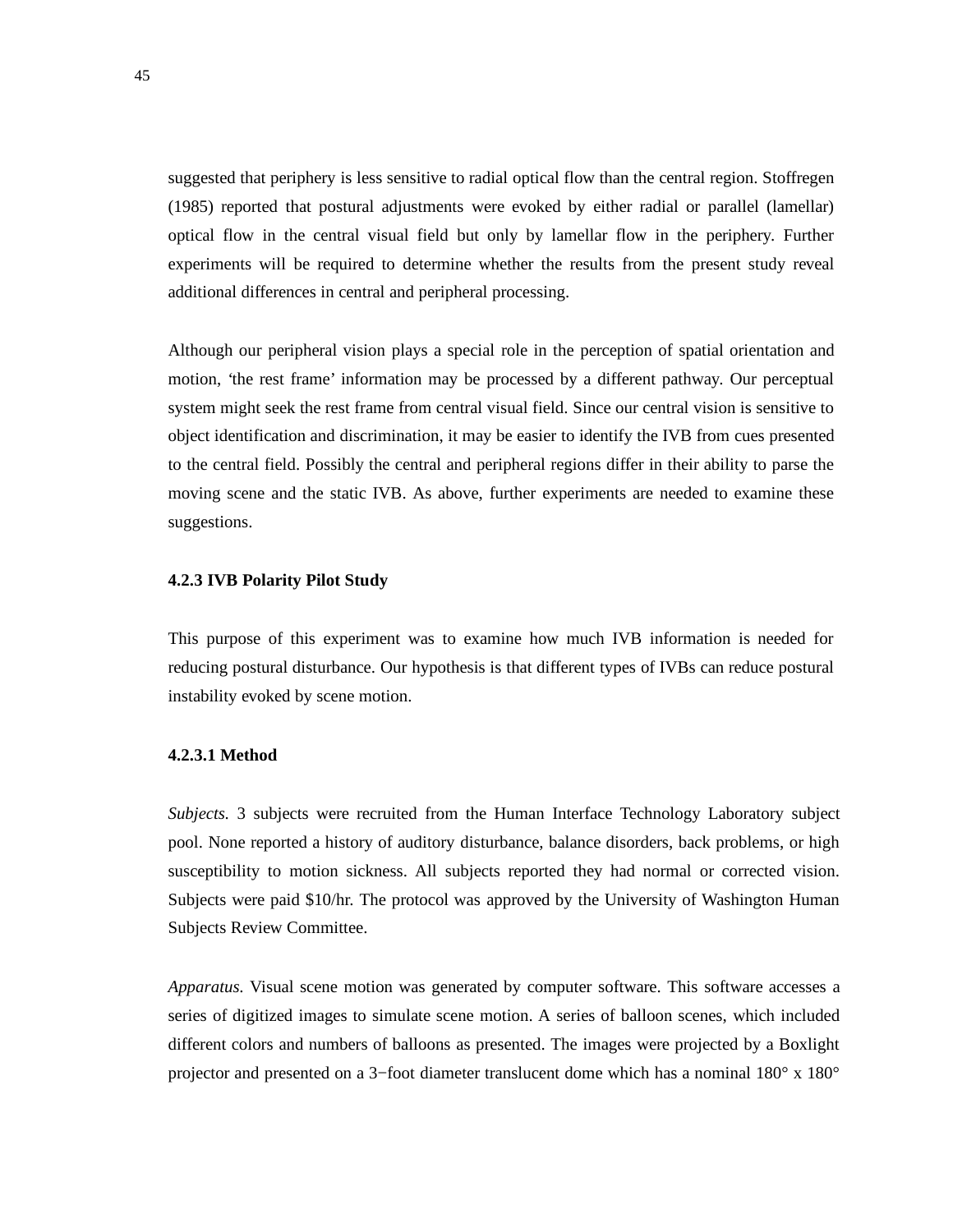FOV and 640 x 480 pixel resolution. The equipment setting is the same as section 3.2.1.1.2.

Three types of IVB (vertical, horizontal and crossed grid) and three numbers of lines (1, 2, 3, 10, 35) were projected on the entire cartoon scene at two brightness levels – dim (subjects just able to detect the IVB) and bright (subjects easily able to detect the IVB). Subjects stood on a Chattecx balance platform (Chattecx Corp.) that automatically calculated dispersion around their center−of−balance based on signals generated by force plates under their feet.

*Procedure.* Frontal visual scene roll oscillation was presented at a low frequency − 0.05. Peak scene velocity was constant at approximately 70°/sec. Subjects could see the rotating scene and the grid simultaneously. The number of balloons changed at 5 sec intervals. In order to force subject's attention to the moving display, the subject's were instructed to count counting the balloons. Data were collected with the subjects in a sharpened Rhomberg stance.

2 levels of IVB luminance (dim, and bright) and 5 levels of lines (1, 2, 3, 10, 30) were crossed with 3 levels of IVB (vertical, horizontal and cross); these constituted the 30 visual stimulus conditions. 4 trials (replicates) were collected in each stimulus condition. 10 sec periods of baseline data, eyes closed in darkness, were collected before and after the visual stimulus trials. For the latter, the subjects looked at the moving scene for 10 sec while holding the support bars, assumed the Rhomberg position, and attempted to stand steady during the 10 sec data collection. The subject's eyes were closed except during the visual stimulus trials. The order of scene roll oscillation frequencies was randomized across subjects. The order of visual conditions was partially counterbalanced across subjects. The following data were collected for each trial: stance break (yes, no), latency to stance break (10 sec maximum), subjective difficulty rating (1−10 scale); dispersion of center-of-balance. A stance break occurred when subjects uncrossed their arms or moved their feet off the force plates

#### **4.2.3.2 Results and Discussion**

The experimental results are shown in Figure 4−4, 4−5. It supported our hypothesis – different types of IVBs could reduce SS. Note that for both the dispersion and rating data, luminance could be a critical factor. Most of the high luminance IVB condition subjects exhibited less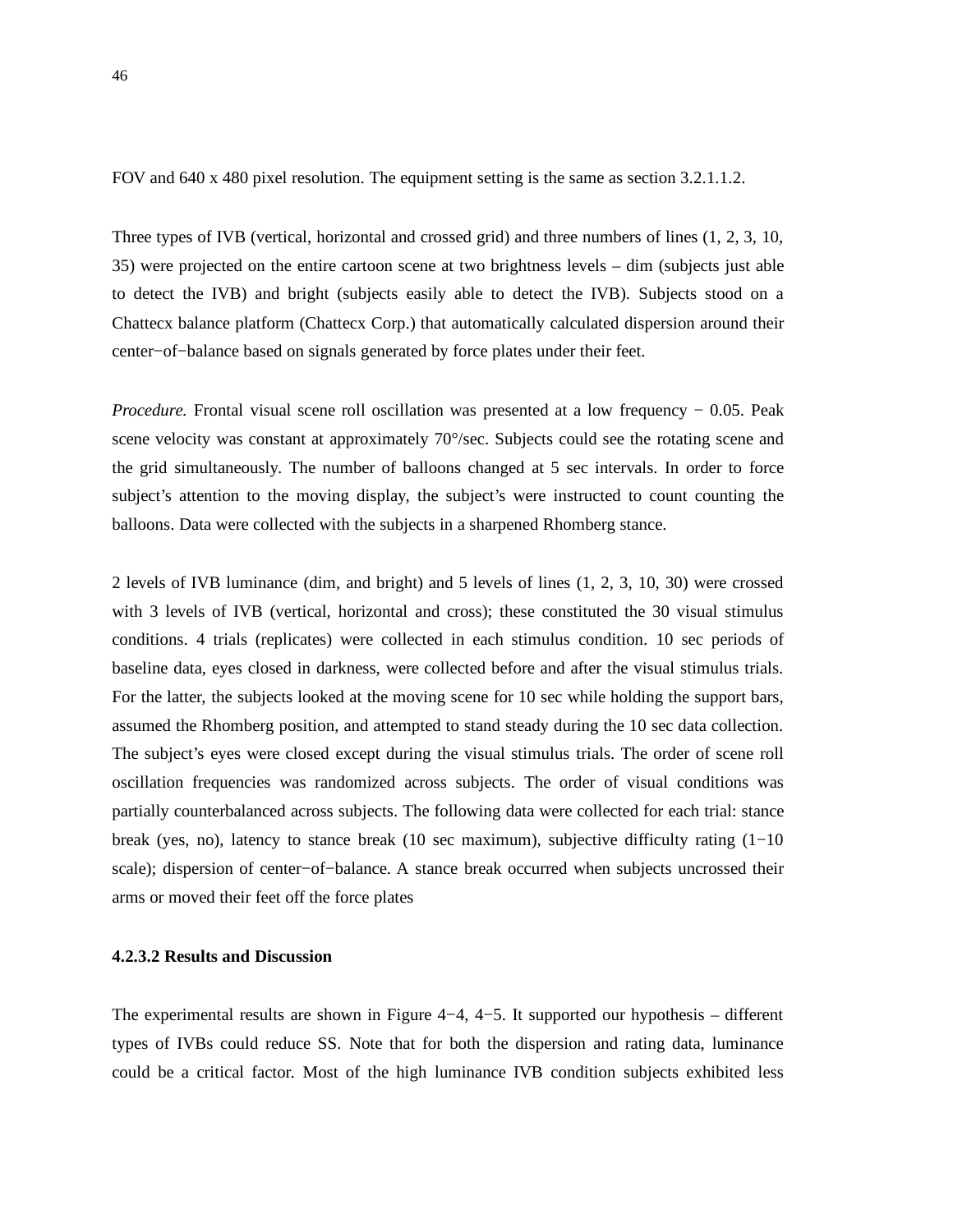postural disturbance then low luminance IVB conditions. For the horizontal and crossed lines, subjects' performance in 10 IVB condition was similar to the 35 lines conditions. For dispersion data, subjects' balance disturbance in high luminance conditions decreased as the number of IVB lines increased. Subjects' performance in horizontal and crossed line condition were similar. Vertical lines seemed not to help subject stabilize their posture. For rating data, in the high luminance IVB condition, subjects' difficulty ratings decreased with increased number of IVB lines. The same results were not found in the low luminance condition. Generally speaking, the experimental data support what we found from previous experiment. The crossed line IVB is apparently the best condition for helping people overcome postural disturbance. The vertical line IVB apparently did not help much. 10 lines of IVB gave the same results as 35 lines of IVB.



Figure 4−4 Standardized dispersion data for low luminance and high luminance IVB conditions.

Figure 4−5 Standardized rating data for low luminance and high luminance IVB conditions.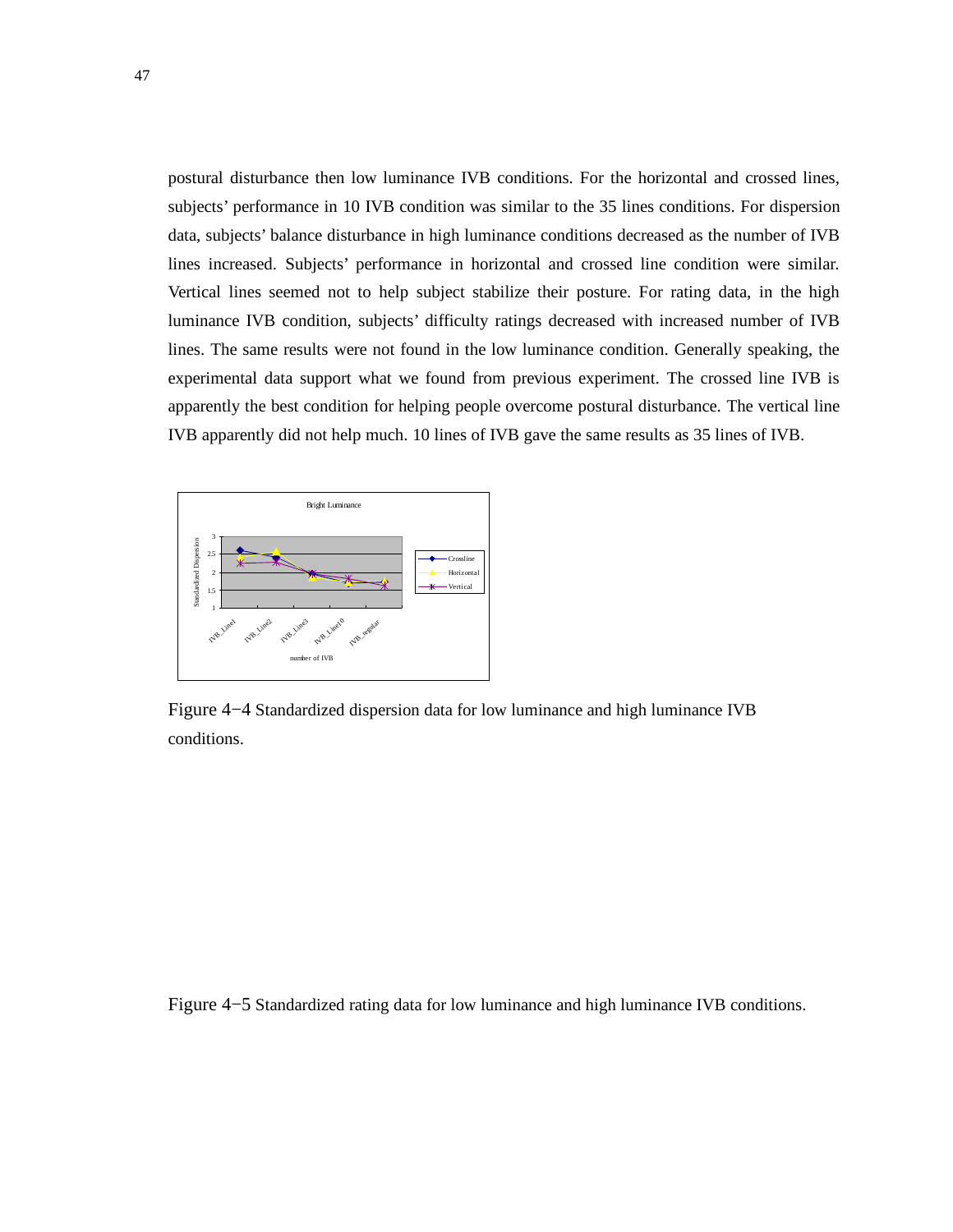## **4.2.4 IVB Temporal Properties Pilot Study**

The purpose of this experiment was to examine the effects of presenting the IVB intermittently rather than continuously. Our hypothesis is that there is no difference between intermittent and continuous IVBs for on reducing postural instability.

#### **4.2.4.1 Method**

*Subjects.* 3 subjects, were recruited from the Human Interface Technology Laboratory subject pool. None reported a history of auditory disturbance, balance disorders, back problems, or high susceptibility to motion sickness. All subjects reported they had normal or corrected vision. Subjects were paid \$10/hr. The protocol was approved by the University of Washington Human Subjects Review Committee.

*Apparatus.* Visual scene motion was generated by computer software. This software accesses a series of digitized images to simulate scene motion. The visual scene was a simple black and white radial pattern, similar to a propeller. ). The back−projected images from a Kodak DL1100 projector (1024 x 768 pixel resolution − Kodak, Inc.) were presented on a 3−foot dome which has a nominal  $180^\circ$  x  $180^\circ$  FOV. The equipment setting was the same as section 3.2.1.1.2.

Three durations of IVB (18ms, 36ms, constant) were projected over the entire cartoon scene at three brightness levels – dim (subjects just able to detect the IVB), bright (subjects easily able to detect the IVB) and medium ( luminance between dim and bright). Subjects stood on a Chattecx balance platform (Chattecx Corp.) that automatically calculated dispersion around their center− of−balance based on signals generated by force plates under their feet.

*Procedure.* Frontal visual scene roll oscillation was presented at a low frequency − 0.05. Peak scene velocity was constant at approximately 70°/sec. Subjects could see the rotating scene and the grid simultaneously. Data were collected with the subjects in a sharpened Rhomberg stance.

3 levels of IVB luminance (dim, medium and bright) were crossed with 3 durations of IVB (18ms, 38ms and constant); these constituted the 9 visual stimulus conditions. 4 trials (replicates)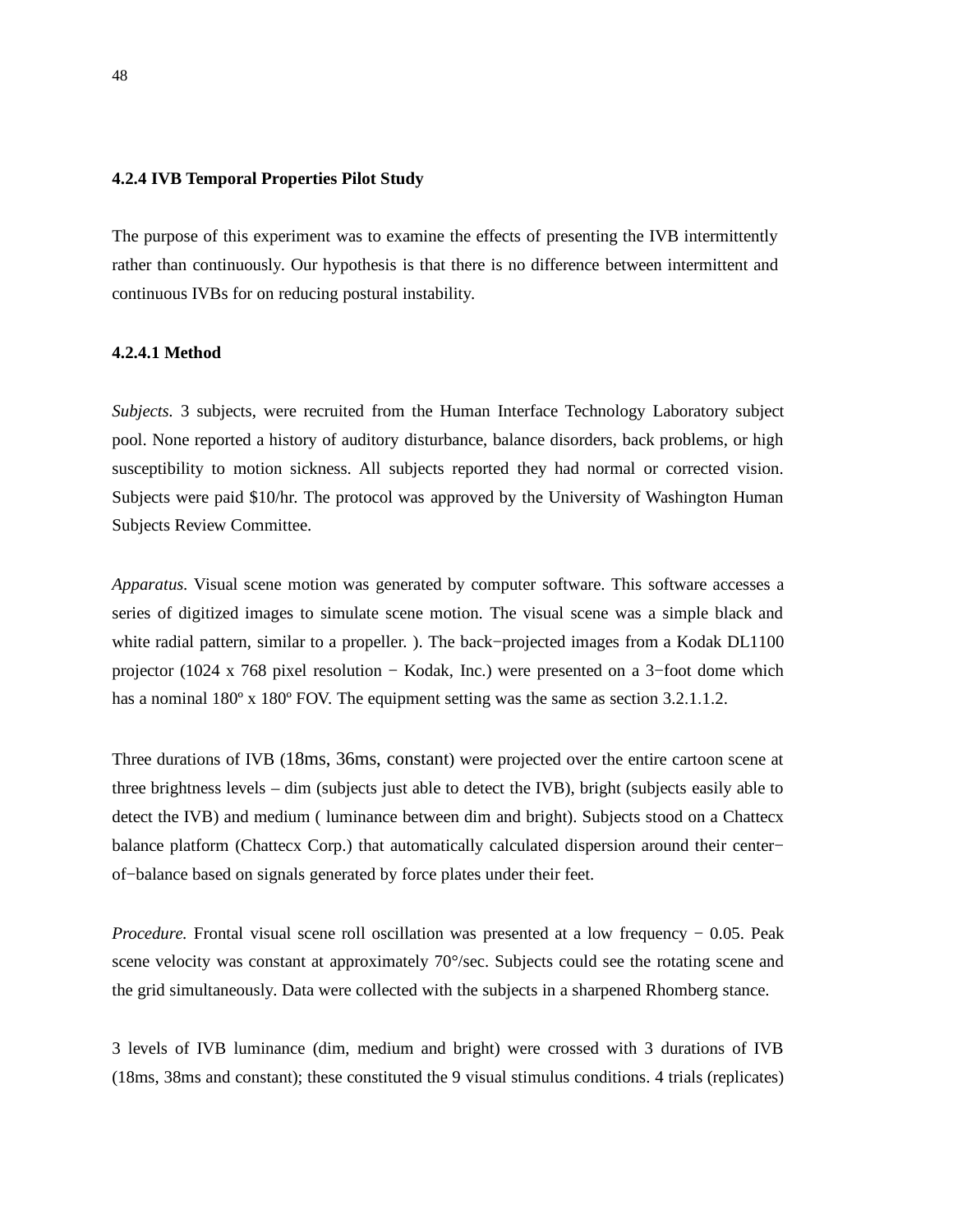were collected in each stimulus condition. 10 sec periods of baseline data, eyes closed in darkness, were collected before and after the visual stimulus trials. For the latter, the subjects looked at the moving scene for 10 sec while holding the support bars, assumed the Rhomberg position, and attempted to stand steady during the 10 sec data collection. The subject's eyes were closed except during the visual stimulus trials. The order of visual conditions was partially counterbalanced across subjects. The following data were collected for each trial: stance break (yes, no), latency to stance break (10 sec maximum), subjective difficulty rating (1−10 scale); dispersion of center−of−balance. A stance break occurred when subjects uncrossed their arms or moved their feet off the force plates

## **4.2.4.2 Results and Discussion**

The results are shown in figure 4−6 and consistent with our hypothesis. Both dispersion data and difficulty rating data show the subjects' performance in the constant IVB condition was better than in the other condition. With increasing the durations of IVB, subjects' balance performance improved. Subjects' performance in all the IVB conditions was better than in the no−IVB condition. The results are consistent with our previous findings. Luminance was a dominant factor.



Figure 4−6. The left diagram is standardized dispersion data and right diagram summarized standardized rating data.

#### **4.2.5 IVB Stereo and Foreground / Background Experiment**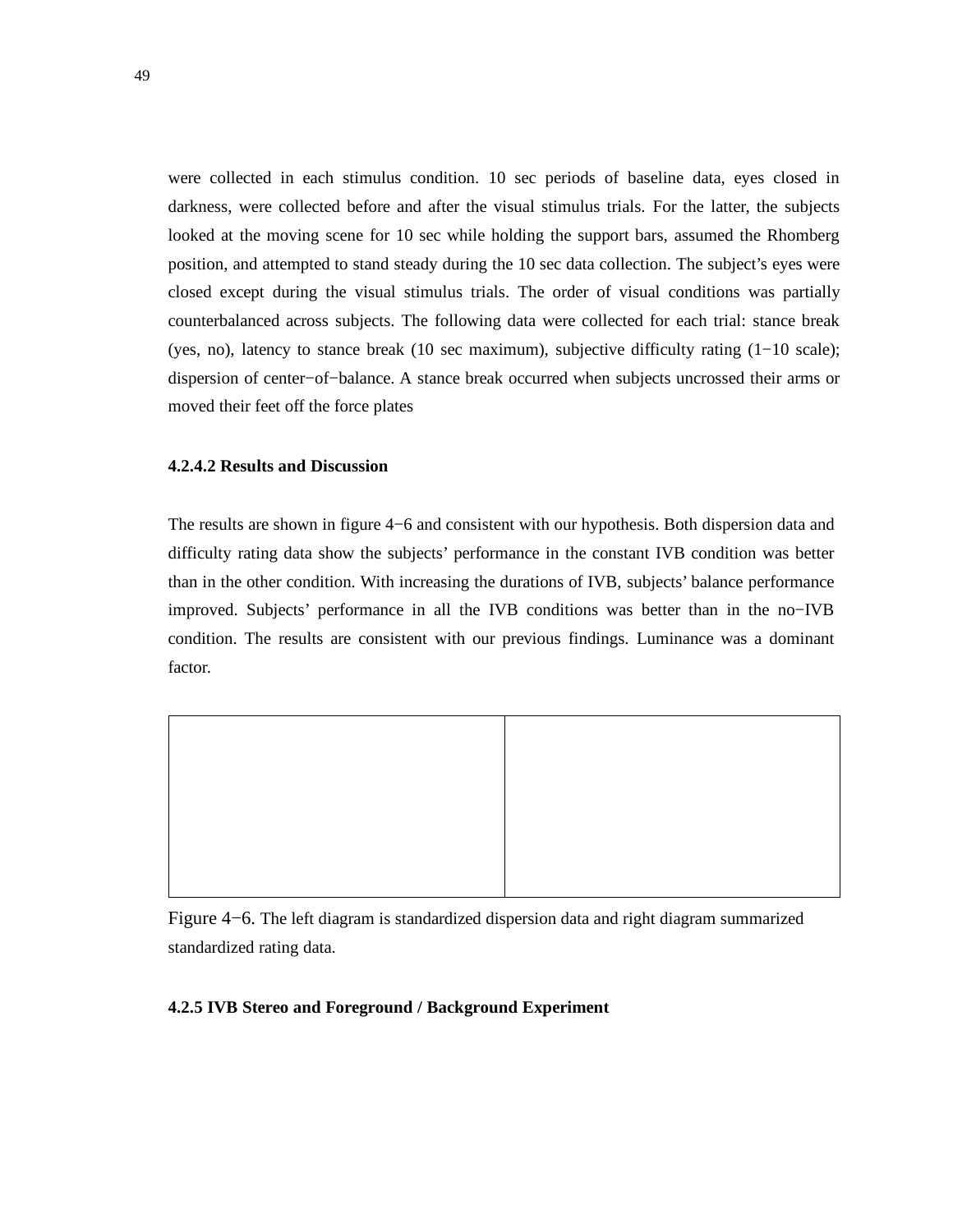The purpose of this experiments was to examine the effects on balance of foreground / background manipulation of the IVB in a stereographic display. Our hypothesis is that IVB located "behind" the scene will reduce postural instability more than one in front of the scene.

#### **4.2.5.1 Method**

*Subjects*. 9 subjects (5 women and 4 men), ages 20 to 31, were recruited from the Human Interface Technology Laboratory subject pool. None reported a history of auditory disturbance, balance disorders, or high susceptibility to motion sickness. All subjects reported that they had normal or corrected vision. Subjects were paid \$10/hour. The protocol was approved by the University of Washington Human Subjects Review Committee and complied fully with the Helsinki declaration on the use of human subjects.

*Apparatus.* Visual scene motion was generated by computer graphics. Scene update rate was about 60 frames per sec. The visual scene was a simple black and white radial pattern, similar to a propeller. The back−projected images from a Kodak DP1100 projector (1024 x 768 pixel resolution – Eastman Kodak, Inc.) were presented on a 3−foot coated dome which had a nominal 180º x 180º FOV. To perceive the scene in stereo, subjects wore a shutter glasses − CrystalEyes (StereoGraphics Corp.) to perceive stereo that alternatively masked the left and right lenses and stood on a Chattecx balance platform (Chattecx Corp.) that automatically calculated dispersion around the center−of−balance based on signals generated by force plates under their feet. The equipment setting is the same as section 3.2.1.1.2.

*Procedure* Frontal visual scene roll oscillation was presented at a low frequency − 0.05 Hz (see Section 3.2.1.). Peak scene angular velocity was approximately 70°/sec. The nominal distance from the subject's eye to the moving scene was 12". The IVB (a grid) was presented over the entire scene at 3 positions ("in front" – 6.8", barely in front, and behind –  $23$ " from observer's eye point) and at two brightness levels – dim (just detectable) and bright (easy to detect the grid). A no−IVB condition was used for comparison.

Data were collected with the subjects in a sharpened Rhomberg stance (Hamilton, Kantor, and Magee, 1989), subjects stood on the balance platform with one foot in front the other and with their arms crossed behind their backs, as described by Parker et al. (2001). The balance system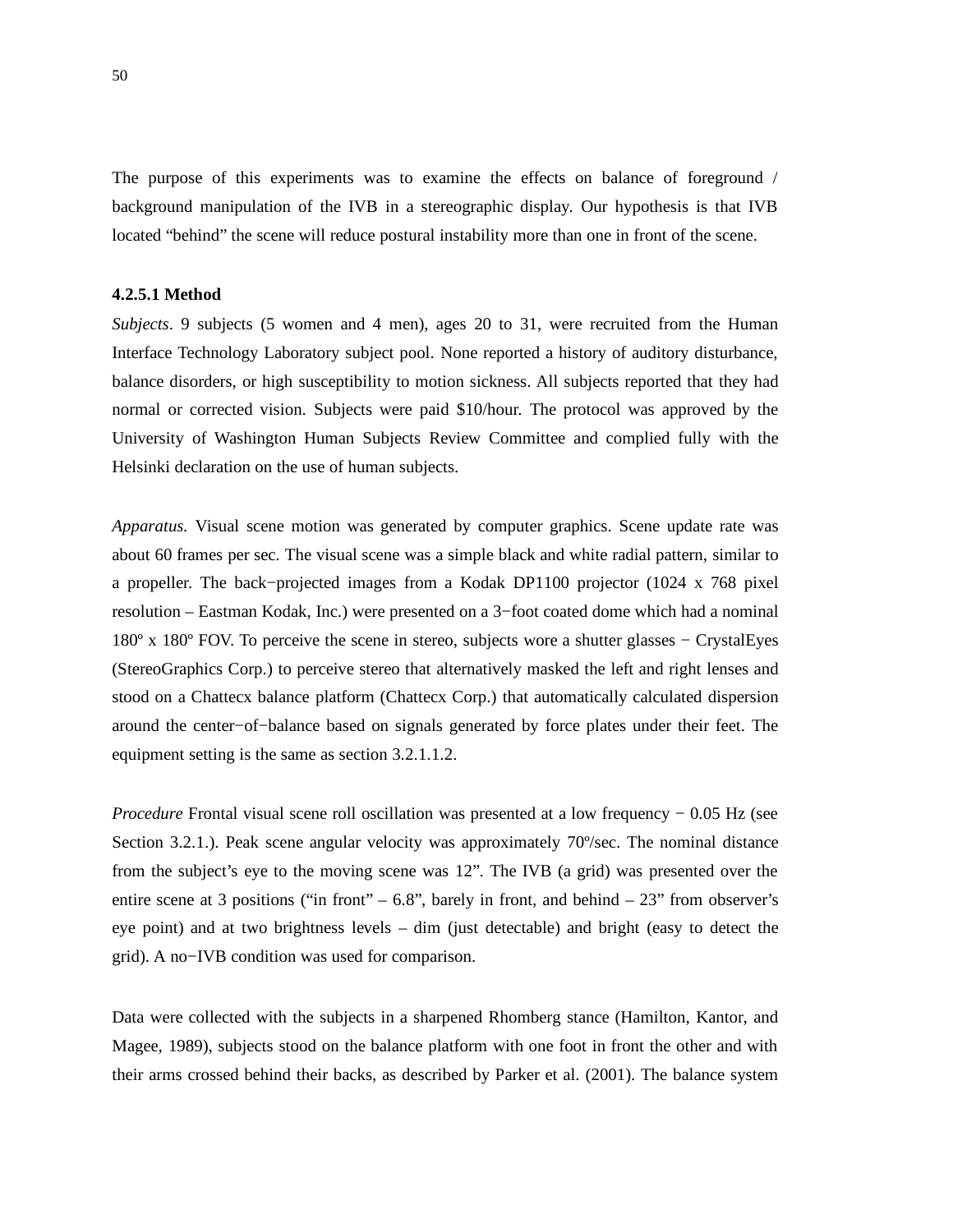collected data at a sampling rate of 100 Hz. 4 trials (replicates) were collected in each stimulus condition. 10 sec periods of baseline data while viewing a static scene were collected before and after the moving visual stimulus trials. For the experimental conditions, the subjects looked at the moving scene for 10 sec while holding the support bars, assumed the Rhomberg position, and attempted to stand steady during the 10 sec data collection. The subject's eyes were closed except during the visual stimulus trials. The order of IVB conditions was partially counterbalanced across subjects. The following data were collected for each trial: subjective difficulty rating (difficulty in maintaining the Rhomberg stance, 1−10 scale) and dispersion of center−of−balance

## **4.2.5.2 Results and Discussion**

The results, which are shown in figure 4−7, do not support our hypothesis. As shown in the standardized dispersion panel, subjects exhibited more disturbances in the no−IVB condition than the three IVB location conditions. There were no differences in dispersion as a function of IVB luminance. For standardized ratings (Figure 4−7, right panel), the results revealed the same trend; subjects reported more difficulty maintaining balance in the no−IVB condition.

A repeated measures analysis of variance (ANOVA) of the dispersion data indicated a statistically significant main effect of IVB condition (F  $[3, 24] = 12.111$ ,  $p < 0.01$ ). Subjects exhibited less dispersion in all the IVB location conditions than in the no−IVB condition. However, there were no significant differences between IVB locations; also, there was no difference in response between luminance levels  $(F [2, 16] = 1.136; F [1, 8] = 1.958)$ .

Figure 4−7. Mean and standard error. Standardized rating and dispersions for dim and bright luminance. (Note: to preserve readability of the error bars, mean data points for the FOV conditions are staggered.)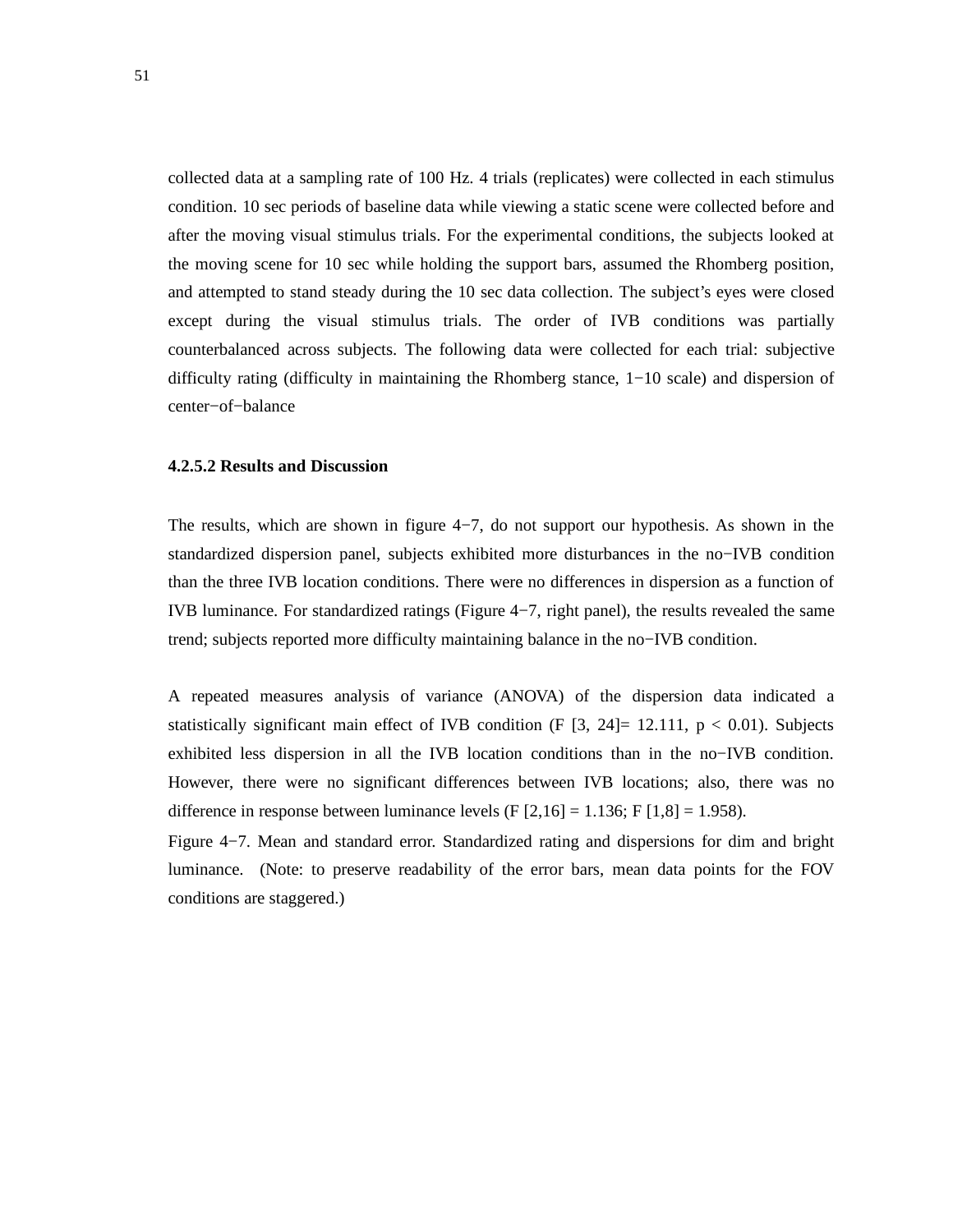Similar results can found in the difficulty rating data. There was a statistically significant main effect of IVB condition (F[3,24]=3.369, p<0.05). Subjects reported that it was more difficult to maintain their posture in the no−IVB condition than in the IVB conditions. There were no significant differences due to IVB location; but there was a significant main effect of luminance  $(F [1, 8] = 8.639, p < 0.05)$ 

The results showed that a stereo IVB reduced balance disturbance in a stereographic environment. This is consistent with previous findings (see Section 4.2.1, 4.2.2, 4.2.3, 4.2.4; Ohmi, Howard and Landolt, 1987; Brandt, Wist and Dichgans, 1975). Interestingly, compared to the Section 4.2.1, 4.2.2, 4.2.3, 4.2.4 data, subjects exhibited more dispersion and reported more difficulty maintaining their posture when exposed to 3D images than to 2D images. This suggests that stereographic displays may have a stronger effect on vection, which may imply a higher level of 'presence'.

This experiment result failed to observe effects due to location in depth of the IVB. Brandt et al. (1973) examined stationary and moving stimuli presented simultaneously at different distances from the observer. Self−motion perception was determined primarily by the background stimulus. They reported that circular vection was more inhibited by stationary bars located behind the moving display than when the stationary bars were seen in front of the moving display. They concluded that self−motion perception relies on background information, whereas the object−motion perception depends on foreground information.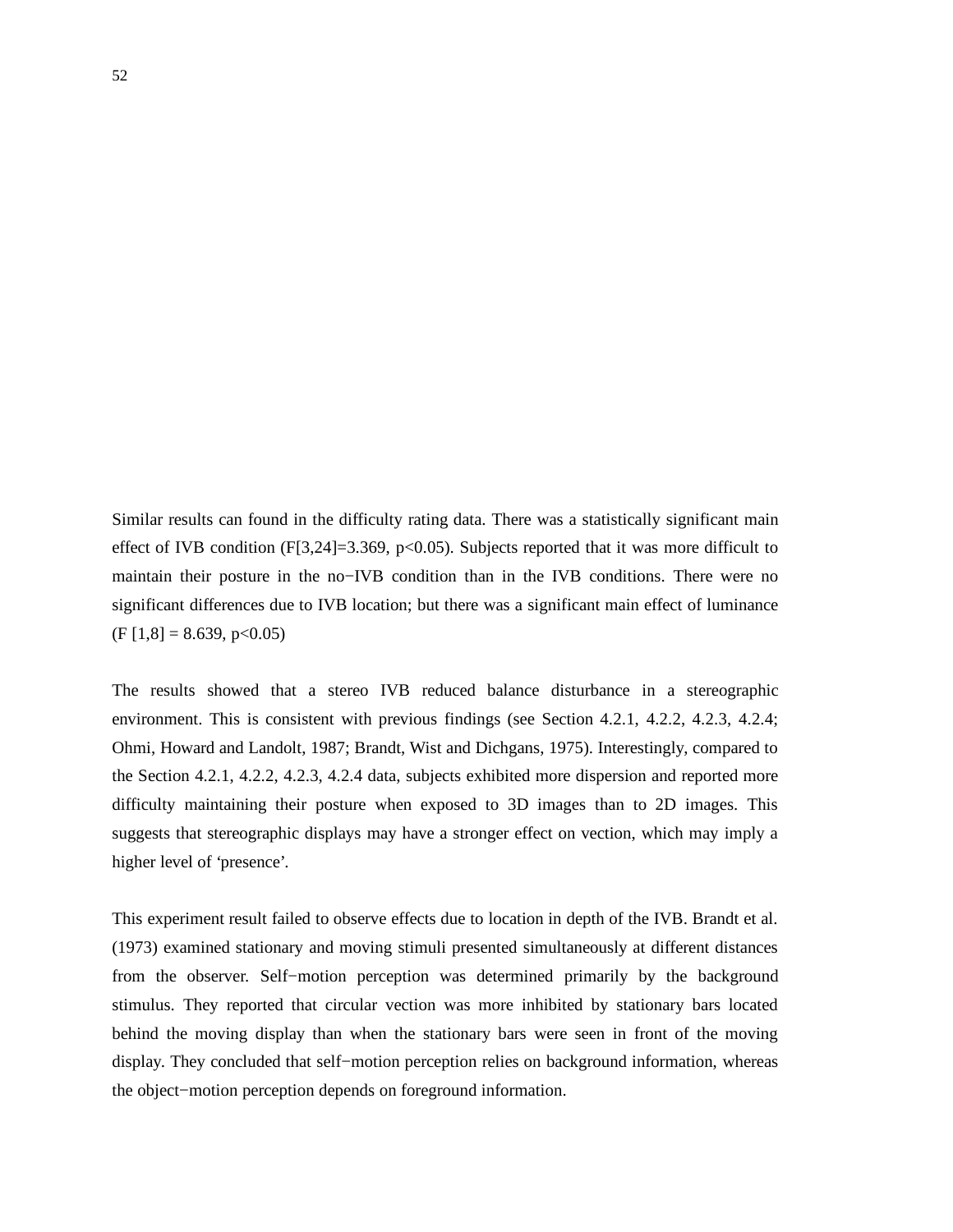Ohmi, Howard and Landolt (1987) proposed that vection is under the control of whichever of two similar displays is perceived as background. Physical depth cues were not the crucial factor determining vection; rather, vection was determined by the display component that was perceived as more distant, even when it is nearer. They found that subjects experienced no vection whenever the more distant display was stationary.

In our experiment, even though the IVB was placed at different locations in depth stereoscopically it is always perceived to be in the background. This probably was a consequence of instructing the subjects to focus on the moving scene, not the IVB. If the IVBs were perceived as background regardless of stereoscopic location, our failure to observe differences due to stereoscopic depth location is consistent with Ohmi and Howard's results.

The role of luminance is also interesting. The curves suggest that differences between dim and bright conditions increased as the function of IVB location distance for both the dispersion and the difficulty rating data. A possible explanation for this is that when IVB was presented "in front", both the bright and dim IVBs, were perceived as "fuzzy" because the subjects focused on the moving pattern. When the IVB was presented "behind", subjects could detect the differences in luminance because the image was no longer fuzzy.

The experimental results are encouraging. One potential problem with using an IVB to alleviate SS is that the IVB is presented with the scene content of interest. Consequently it may be an "intrusive stimulus"; i.e., users could have a reduced sense of "presence" when an IVB is present. As noted in Section 4.2.1 we need to explore procedures to make the IVB unnoticeable or even sub−threshold.

The results of this experiment revealed no differences due to IVB stereographic location. These results suggest that the intrusiveness of the IVB could be reduced by presenting it in front of the scene at a low luminance level.

## **4.3 General Discussion**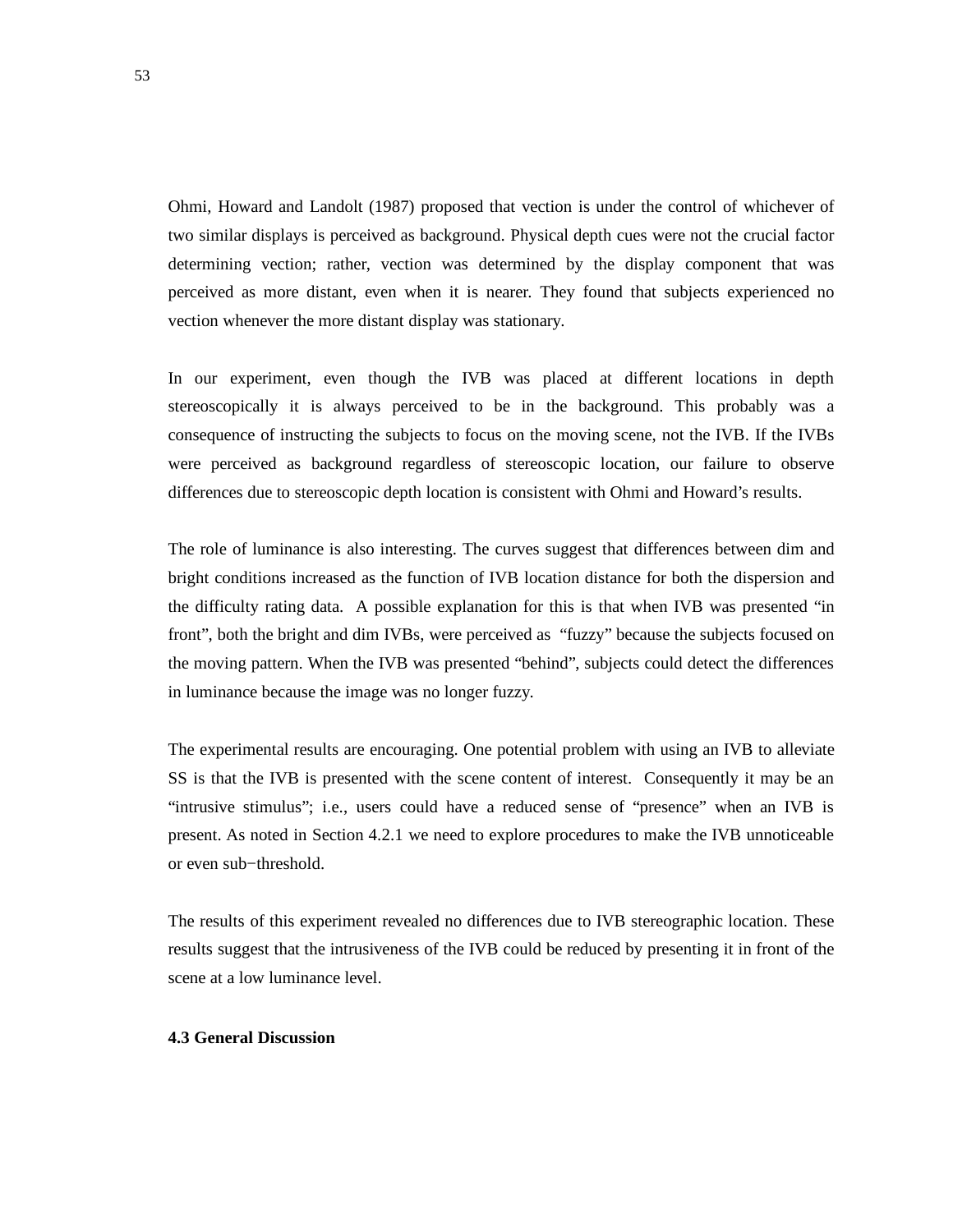From this series of IVB experiments, it is clear that an IVB can reduce postural disturbance evoked by scene motion. We conclude that IVBs could be a solution for reducing SS. The results indicate several IVB properties that are important for reducing postural disturbance. Most of experimental results confirmed our hypotheses, but some did not. In Section 4.2.2, we expected that the peripheral IVB would reduce SS and the central IVB would not be as effective as either the whole field or peripheral IVB. The results were opposite to our hypotheses. It could be that the cognitive information processing for postural stability is different from that for SS or other higher−level cognitive activities. Luminance seems to be a dominant factor. More visible IVBs are more effective for reducing postural disturbance because they can provide more stable visual information in a moving scene. As described in Section 4.2.3, we know that we do not need many IVB grid lines to achieve improved performance. Based on the polarity experiment, we suggest that 10 grid lines produce the same effects as 35 grid lines. Different types of IVBs could be useful. In the experiment, the effects of horizontal lines were similar to those of crossed lines. It is possible to use different styles of IVB to make it more natural, to fit into visual stimuli of the VE. The IVB temporal properties experiment told us that increasing duration of the IVB improves postural stability. Although the experimental result was not statistically significant, it may be possible to explore the optimal the IVB exposure and duration time to make it more subliminal. The IVB also worked in the stereo condition. It is surprising that there were no statistically significant differences between locations of the IVB in space even though subjects' preference is for presenting the IVB in the background of the visual scene. Our ultimate goal is to use IVBs to reduce SS / VE sickness in VEs. The experiments described above should help us to achieve this goal.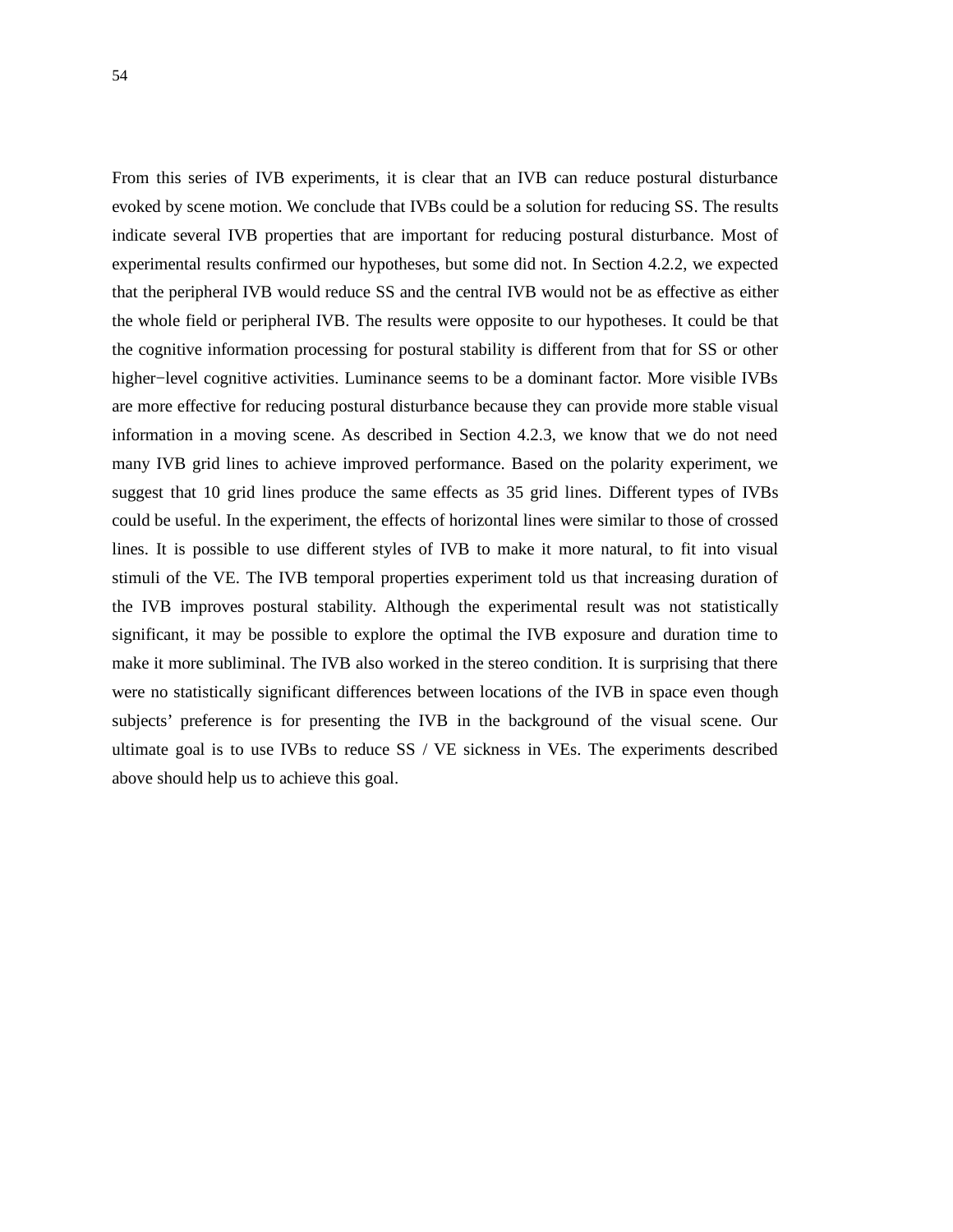## **Chapter 5. Part III: Independent Visual background and Presence**

# **5.1 Introduction**

Following the discussion from Chapter 2 (literature review), Chapter 3 (dynamics of sensory conflict theory) and Chapter 4 (independent visual background), we examined the effects of FOV, scene content, resolution and properties of IVBs on balance disturbance. We determined a motion frequency where the summed response of the visual and inertial self−motion systems was maximized and labeled this the "cross−over" frequency. We tested the hypothesis that conflicting visual and inertial motion cues at this cross−over frequency would be more likely to elicit SS / VE sickness. We also explored the IVB properties including location in the FOV, polarity stereographic location in depth and temporal duration. The big question is: does the IVB really reduce SS? Two sections are included in this Chapter. The IVB / SS experiment described in Section 5.2.1 investigated the effectiveness of an IVB in reducing SS. Section 5.2.2 describes the relationship between SS and presence base on our empirical data.

#### **5.2 Experiments**

#### **5.2.1 IVB/ SS Experiment**

The purpose of this experiment was to investigate the effects of an IVB on SS. Our hypothesis is that the IVB can reduce SS during VE exposure.

### **5.2.1.1 Methods**

*Subjects.* 7 women and 4 men, ages 18 to 32, were recruited from the Human Interface Technology Laboratory subject pool. None reported a history of auditory disturbance, balance disorders, back problems, or high susceptibility to motion sickness. All subjects reported they had normal or corrected vision. Subjects were paid \$15/hr. The protocol was approved by the University of Washington Human Subjects Review Committee.

*Apparatus*. We used a Real Drive driving simulator (Illusion Technologies International, Inc). It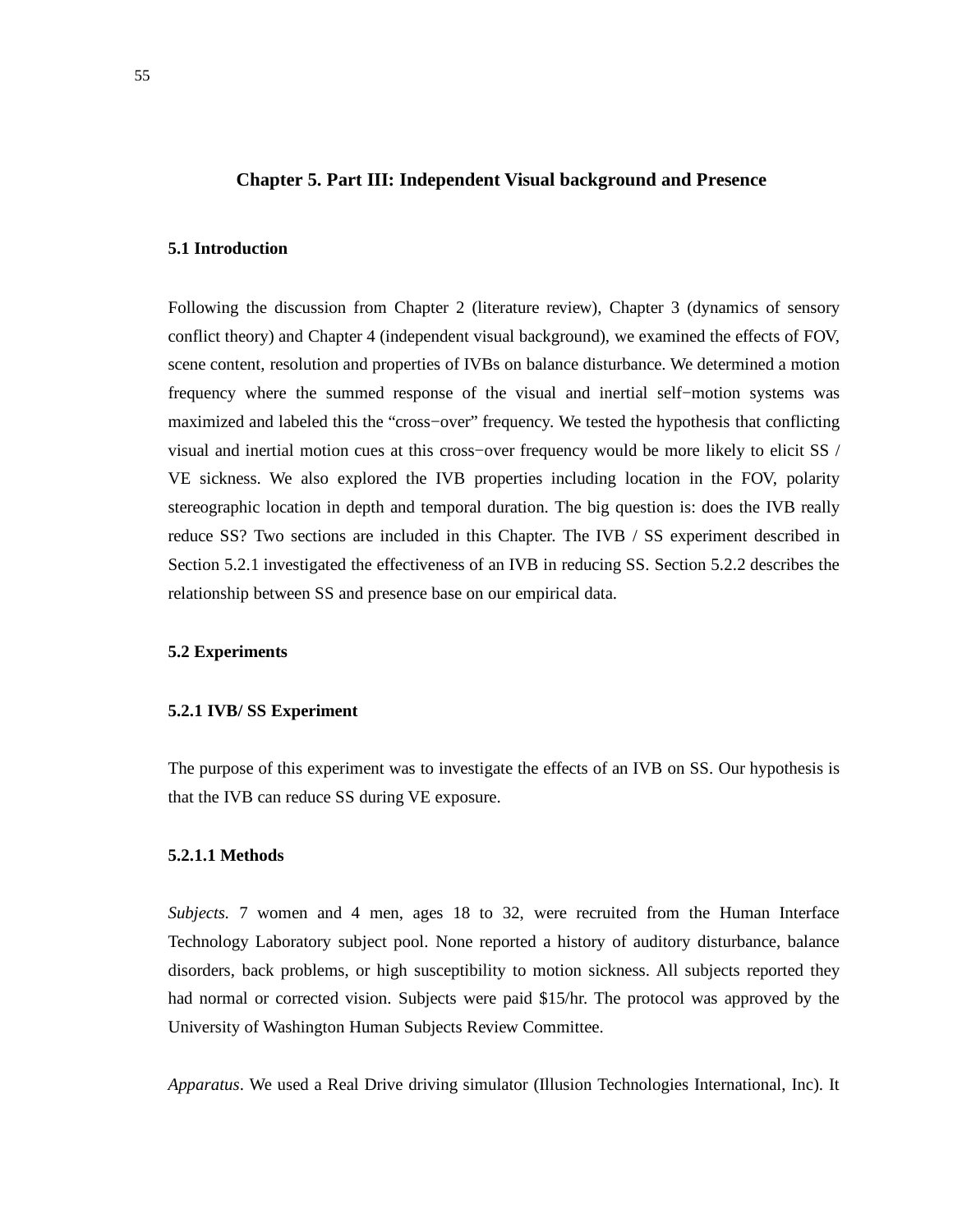includes a real Saturn car (General Motors Company), three 230 cm x 175 cm screens on which images from 3 800 x 600 pixel SONY (SuperData MultiScan Projector VPH1252Q) projectors are displayed. A virtual world (Crayolaland) was generated by CAVE library software (developed by EVL, University of Illinois at Chicago) using a Silicon Graphics Onyx2 rack. Crayolaland is a cartoon world that contains a cabin, pond, flowerbeds and a forest. The IVB which was a 35 by 8 grid comprised of white lines, was presented behind the rear edge of Crayolaland. The FOV is 180º. Subjects wore a shutter glasses − CrystalEyes (StereoGraphicsCorp.) and sat in the car. See Figure 5−1. The Simulator Sickness Questionnaire (SSQ) (Kennedy et al, 1993) was used to evaluate the simulator sickness symptoms. E2i (developed in Human Interface Technology Laboratory by Lin and Duh, 2001, see appendix B) was used to evaluate user's enjoyment and presence.

*Procedure*. 2 levels of IVB conditions (no, yes) were crossed with 2 levels of stereo conditions



Figure 5−1 Experiment Setting

(no binocular disparity, binocular disparity); these constituted the 4 visual stimulus conditions. Since we are not intended to make subject serious motion sick, subject sat in the car and saw a 2 min pre−recorded "movie" of simulated movement of the car through Crayolaland. The simulation included acceleration, de−acceleration, left, and right turns and speed changes. The purpose of the pre−recorded "movie" was to produce a provocative stimulus so that subject would develop moderate SS symptoms. The subject's eyes were closed except during the visual stimulus trials. Each subject experienced all of the visual stimulus conditions. Subjects were randomly assigned (without replacement) to 1 of the 24 possible orders of the 4 visual stimulus 3 wall display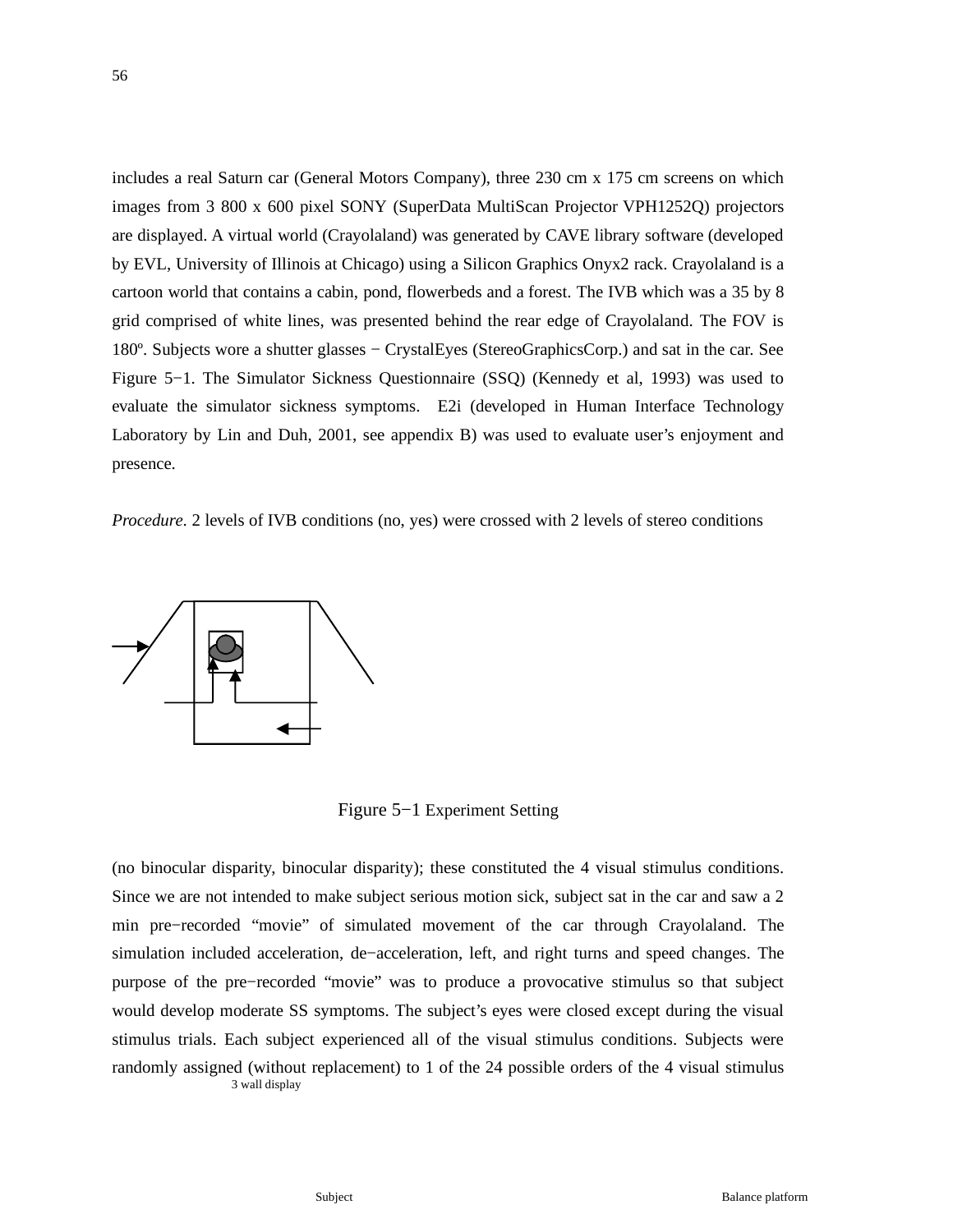conditions. After each exposure, the subjects completed the SSQ and E2i questionnaire. Between trials, subjects rested until they reported that they were fully recovered from previous condition.

To reduce the placebo and expectation effects, subjects were not told the real experimental purpose. They were told that they were participating a virtual environment experiment which was addressing Presence issue. Below is part of the instructions:

> "Welcome to the driving simulator! You are participating in a virtual environment experiment. We are investigating whether the virtual environment gives you a sense of presence, how strongly the virtual environment evokes a sense of "being there".

> This experiment includes 4 trials. After each trial, we will ask you several questions regarding your sense of presence. Since simulator sickness is a side−effect of exposure to virtual environments, we will also ask you to tell us about any simulator sickness symptoms"

## **5.2.1.2 Results and Discussion**

The experimental results supported our hypothesis and are shown in Figure 5−2. As shown in the SSQ score panel, subjects reported more SS symptoms in the no−IVB condition than the IVB condition. For the E2i score panel, subjects reported higher E2i scores when the IVB was present than in the no−IVB condition.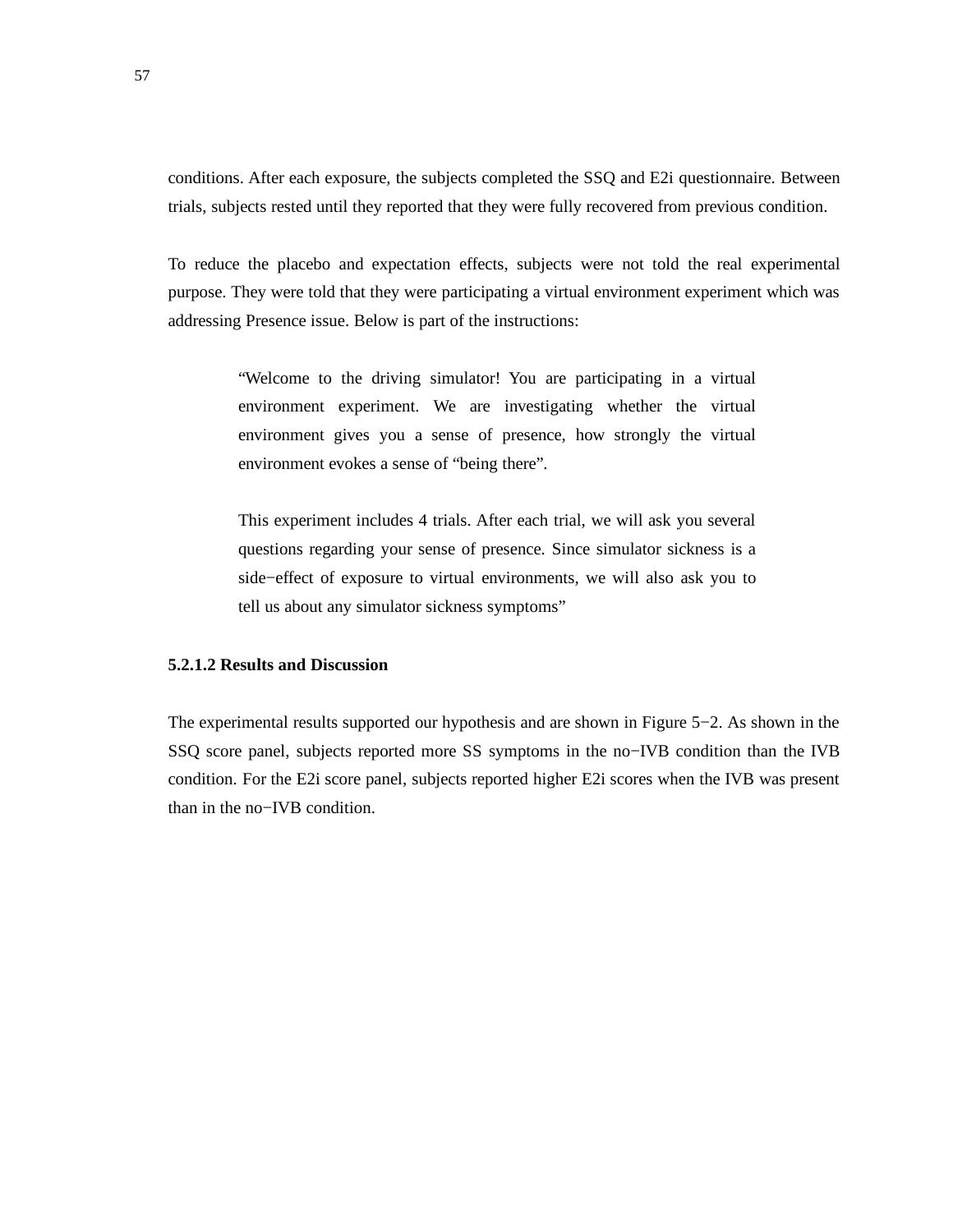Figure 5−2 Mean and standard error. SSQ score and E2i score for IVB condition. (Note: to preserve readability of the error bars, mean data points for the FOV conditions are staggered.)

A repeated measures analysis of variance (ANOVA) of the SSQ scores indicated a statistically significant main effect of IVB condition (F  $[1, 10] = 8.546$ , p < 0.015). Subjects exhibited less sickness in the IVB condition than in the no−IVB condition. However, there were no significant differences between stereo conditions; also, there was no effect due to the interaction between IVB and stereo conditions (F  $[1,10] = 3.611$ , p=0.087; F  $[1,10] = 0.418$ , p=0.533). For the E2i data, there were no statistically significant main effects of the IVB and stereo conditions or the interaction between IVB and stereo  $(F[1,10]=2.151, p=0.173; F[1,10]=0.466, p=0.510;$  $F[1,10] = 0.002$ , p=0.968).

The results showed that the IVB reduced simulator sickness in both stereo and non−stereo conditions. This result supports our hypothesis: the IVB can reduce simulator sickness. Also, it supports the suggestion that postural stability could be used as a criteria to assess SS.

One of the potential problems of presenting IVB, as was noted in Section 4.2.1.3, is that the IVB might disturb the sense of presence. The experimental results are encouraging. From the E2i data, presenting the IVB did not affect the user's presence and enjoyment. On the other hand, the E2i scores are even higher when the IVB presented. Perhaps the IVB reduced subjects' simulator sickness symptoms so that they felt more comfortable. During the post−experiment debriefing, subjects reported that they either do not notice when the IVB was presented or when they felt sick, they switched their attention to the IVB.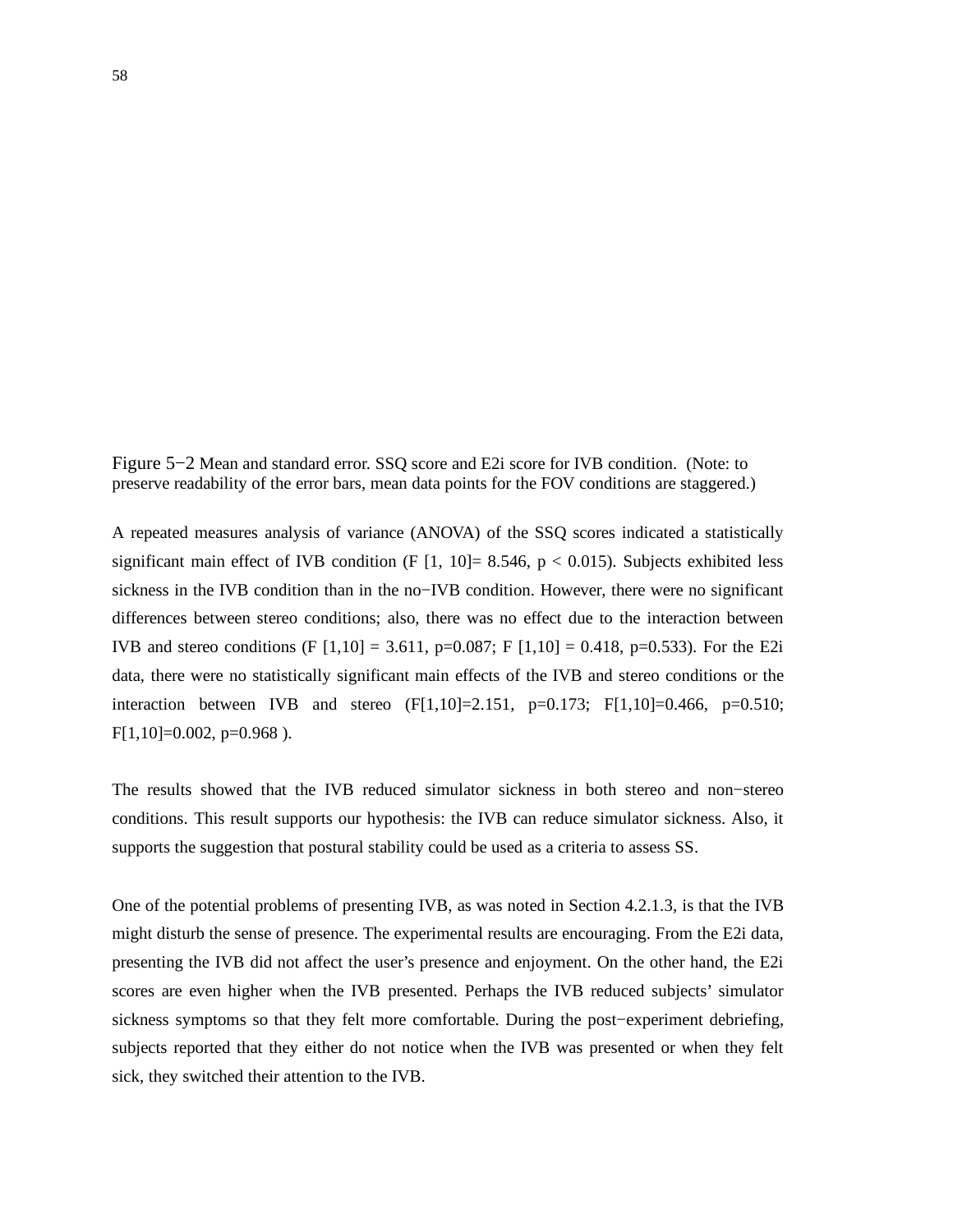In this experiment, the IVB was presented at the edge of the virtual world. Its image was located in the periphery of subject's visual field. As noted in Section 4.2.2, we found that when presented in the peripheral visual field, the effect of IVB was the same as in the no−IVB condition. That result is not consistent with the findings from this experiment. One possible explanation is that the information processing associated with simulator sickness is different from that for postural instability. Although postural instability is thought to be a pre−cursor of simulator sickness, it could be processed by different channels from simulator sickness.

### **5.2.2 The Relationship between Simulator Sickness and Presence**

Implementation of a useful IVB for regular use in simulators requires investigation of possible relationship between SS and presence. As noted in Section 2.9., there is no consistent relationship between SS and presence. In this section, we will explore the possible relationship between SS and presence based on the data collected in the driving simulator.

## **5.2.2.1. Method**

Data from the 11 subjects collected in the experiment reported in Section 5.2.1 were combined with the data from 20 subjects from other experiments. (see Appendix C). These experiment used the same apparatus as the experiment in Section 5.2.1.

### **5.2.2.2 Results and Discussion**

Table 5−1 presents the correlation coefficients relating SS, presence and enjoyment from the combined data. It summarizes there is a low non−significant negative correlation between E2i and SSQ scores. There is low non−significant positive correlation between presence and SSQ scores. However, there is a significant negative correlation between enjoyment and SSQ scores. The presence and enjoyment scores are significantly positively correlated with the E2i scores, as expected. This indicates that E2i questionnaire has high internal reliability.

The results are partly consistent with Nichols, Heldane and Wilson's (2000) findings. They used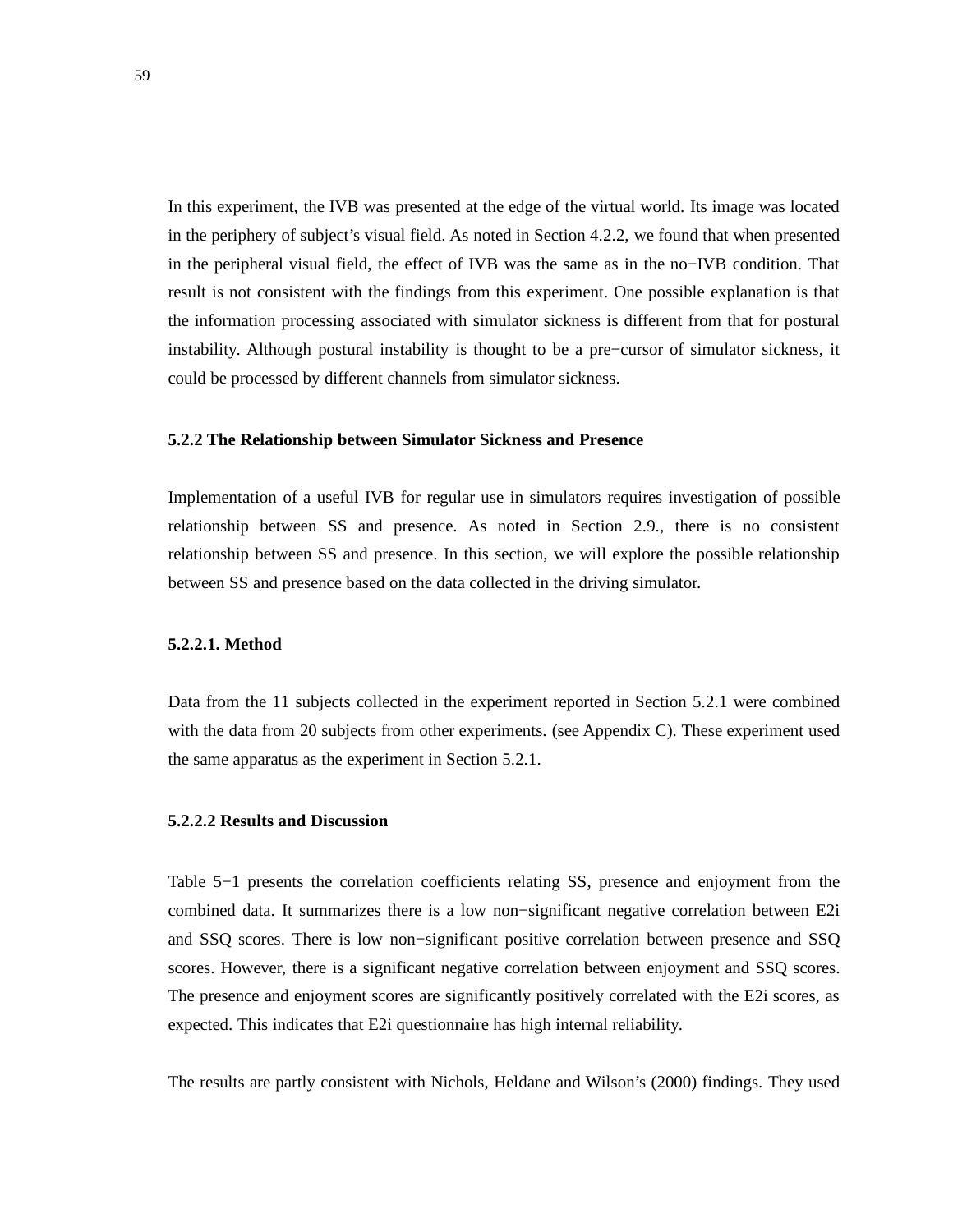an HMD, Presence Questionnaire (PQ) developed by Singer and Witmar (1998) and the SSQ from Kennedy et al. (1993) were used to investigate the relationship between SS and presence. 20 subjects were tested by Nichols et al. They found a significant negative correlation between SS and presence. Nichols (1999) also reported a negative correlation between enjoyment and SS.

|                       | SSQ score | E2i score | Presence score | Enjoyment score |
|-----------------------|-----------|-----------|----------------|-----------------|
| <b>SSQ</b> score      |           | $-.116$   | .156           | $-.399**$       |
| E <sub>2i</sub> score |           |           | $.830**$       | $.637**$        |
| Presence score        |           |           |                | .126            |
| Enjoyment score       |           |           |                |                 |

Table 5−1 Pearson correlation table of SSQ, E2i, presence and enjoyment score

 $*$  $p<0.01$ 

It is interesting that in our study the SSQ scores are positively correlated with the presence scores. This is different from some previous research (see Stanney and Salvendy , 1998) but consistent with Wilson, Nichols and Haldane's findings (1997). Welch (1997) also suggested that the greater the SS from a VE, the greater the increase in presence. Thus, what is the relationship between SS and presence? Stanney and Salvendy (1998) suggested that both SS and presence may correlated with intervening variables such as vection. Nichols, Haldane and Wilson (2000) agreed.

The combined data from 31 subjects who participated in 3 experiments were analyzed using a nonparametric smoothing density estimation method (see Bowman and Azalini, 1997; Simonoff, 1996). The results are shown in Figure 5−3, 5−4, 5−5, 5−6 and 5−7. As the figures indicate, there is no linear correlation between SSQ, presence and enjoyment scores. Regarding the relationship between enjoyment and SSQ scores, all of the figures show the same trend. For low SSQ values, SSQ and enjoyment appear to be positively correlated; however, with further increases in SSQ, enjoyment falls. Regarding the association between presence and SSQ scores in the wide FOV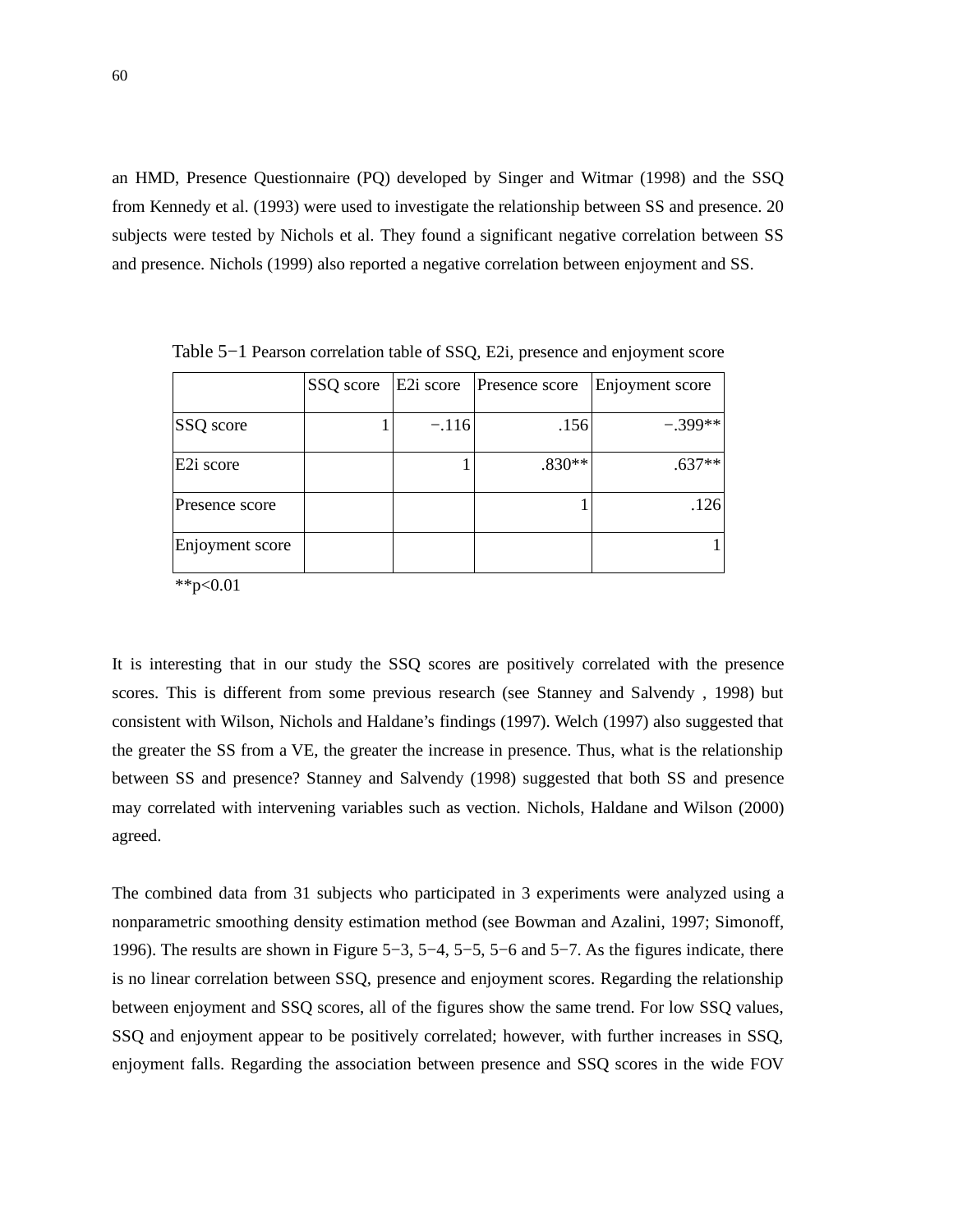and stereo conditions, the trends are less clear and appear to differ for the narrow FOV versus wide FOV conditions as well as across stereo versus non−stereo. That is an interesting finding and suggests several points. First, it indicates the information processing may differ across FOV and stereo conditions. This would be consistent with two visual processing modes model, discussed in Section 2.5. Secondly, the association between presence and SS can not be described as a simple linear correlation. It may involve modulating variables such as FOV and stereo. We need to explore further those intervening variables to confirm possible associations.

Figure 5−3 Scatterplot with nonparametric smoothing density estimation of SSQ with presence and enjoyment scores. (31 subjects, 124 observation points)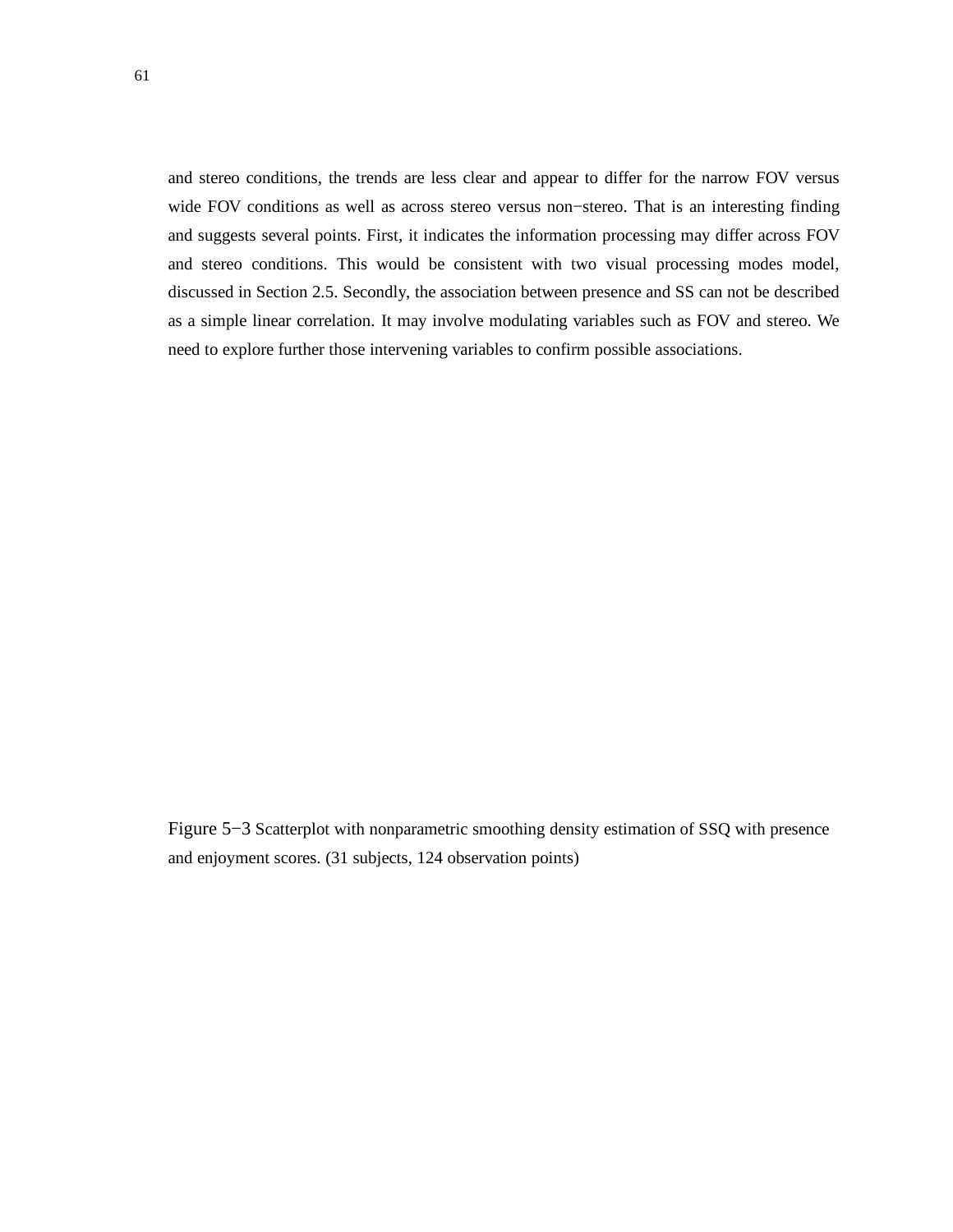Figure 5−4 Scatterplot with nonparametric smoothing density estimation of SSQ with presence and enjoyment scores in Stereo condition across all FOVS. (31 subjects, 82 observation points)

Figure 5−5 Scatterplot with nonparametric smoothing density estimation of SSQ with presence and enjoyment scores in non−Stereo condition across all FOVs. (31 subjects, 42 observation points)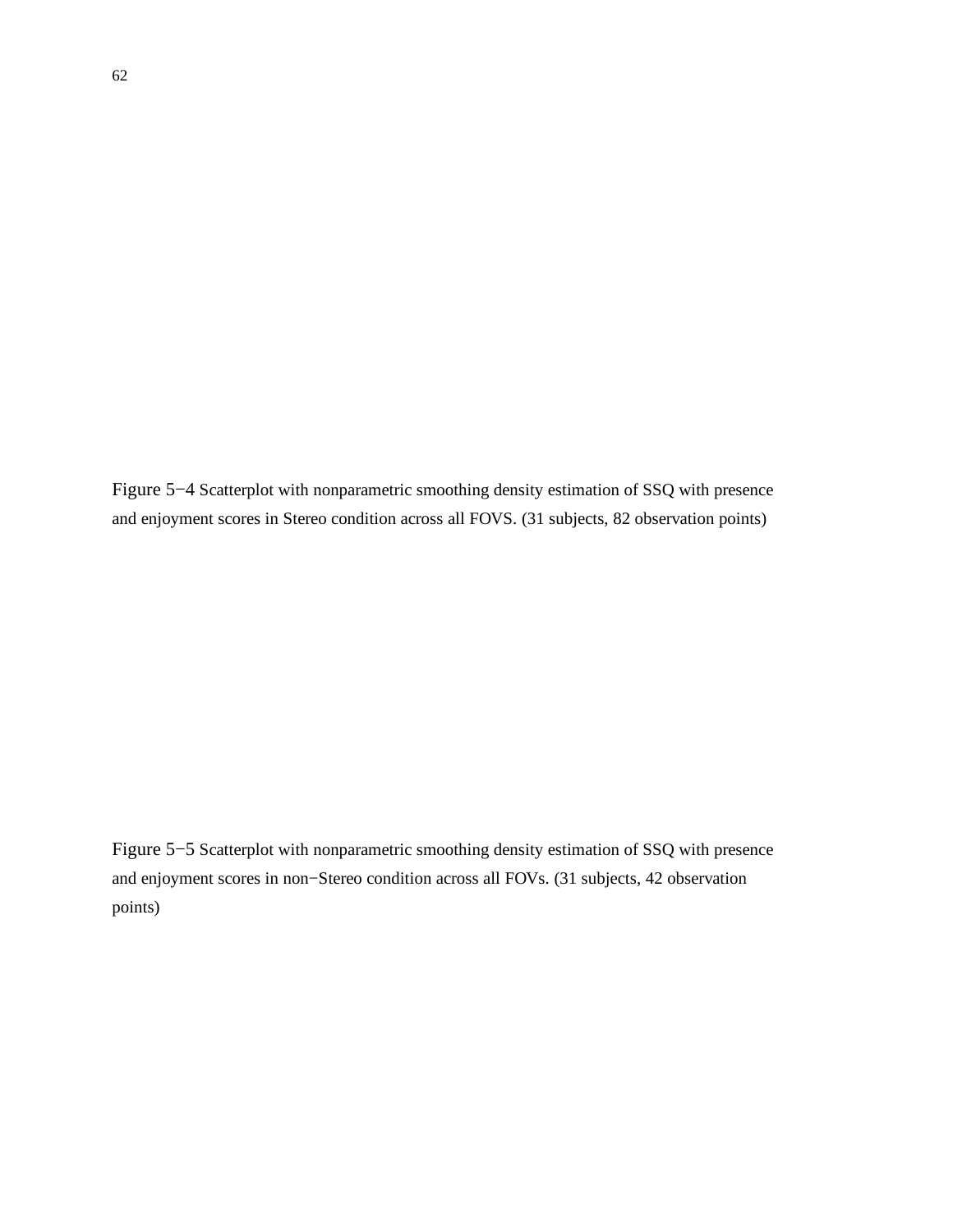Figure 5−6 Scatterplot with nonparametric smoothing density estimation of SSQ with presence and enjoyment scores in wide FOV condition (180° FOV). (31 subjects, 74 observation points)

Figure 5−7 Scatterplot with nonparametric smoothing density estimation of SSQ with presence and enjoyment scores in narrow FOV condition (60° FOV). (31 subjects, 30 observation points)

# **5.3 General Discussion**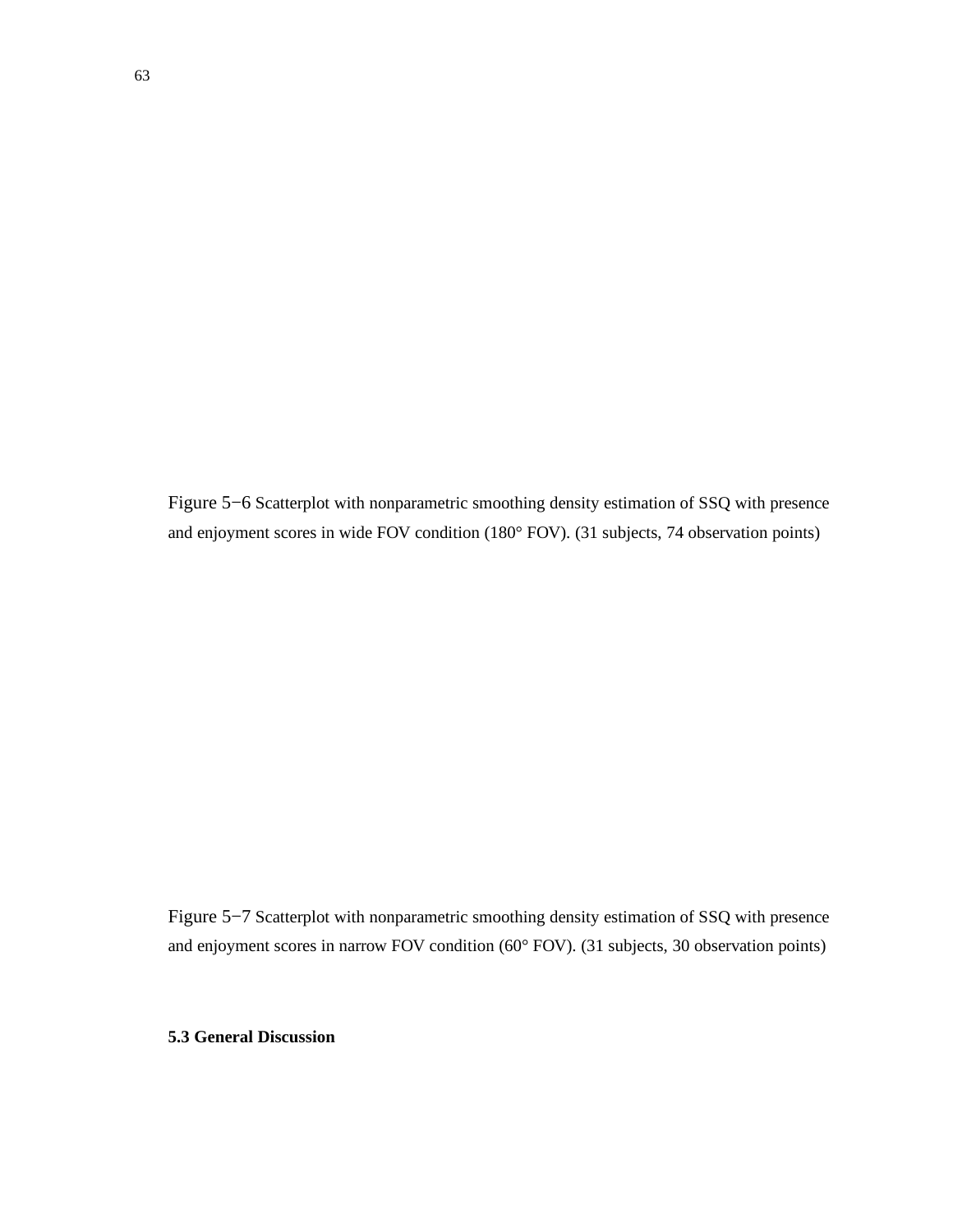From the IVB/SS experiment, we concluded that the IVB can reduce SS. Interestingly, presenting the IVB did not reduce subjects' reported presence. One possible reason is that the IVB reduced distraction associated with SS symptoms and subjective discomfort. Also, because we presented the IVB in the peripheral visual field, it was not easily detected when subjects traveled through the virtual environment and therefore did not distract the subjects' attention from the simulation.

The experimental results also showed that the possible relationship between SS, presence and enjoyment. They demonstrated that the associations among SS, presence and enojyment are non− linear and might involve two or three modulating variables. Perhaps the most interesting finding is that a little bit of SS may be associated with enjoyment; but, as SS increases, the VE experience becomes less enjoyable. This finding could be interpreted following the cognitive appraisal approach pioneered by Schachter (e.g.1968). Subjects are fairly easy to recruit for "virtual reality" experiments, especially for those using a driving simulator because they anticipate a pleasurable experience. Initial SS symptoms such as increased sweating could be interpreted as "I'm having a good time; I'm excited." As SS symptoms increase to include, burping, stomach awareness and nausea, the "I'm having a good time" interpretation becomes less tenable; enjoyment decreases.

The further experiments are needed to examine possible modulating variables and the role of cognitive appraisal.

# **Chapter**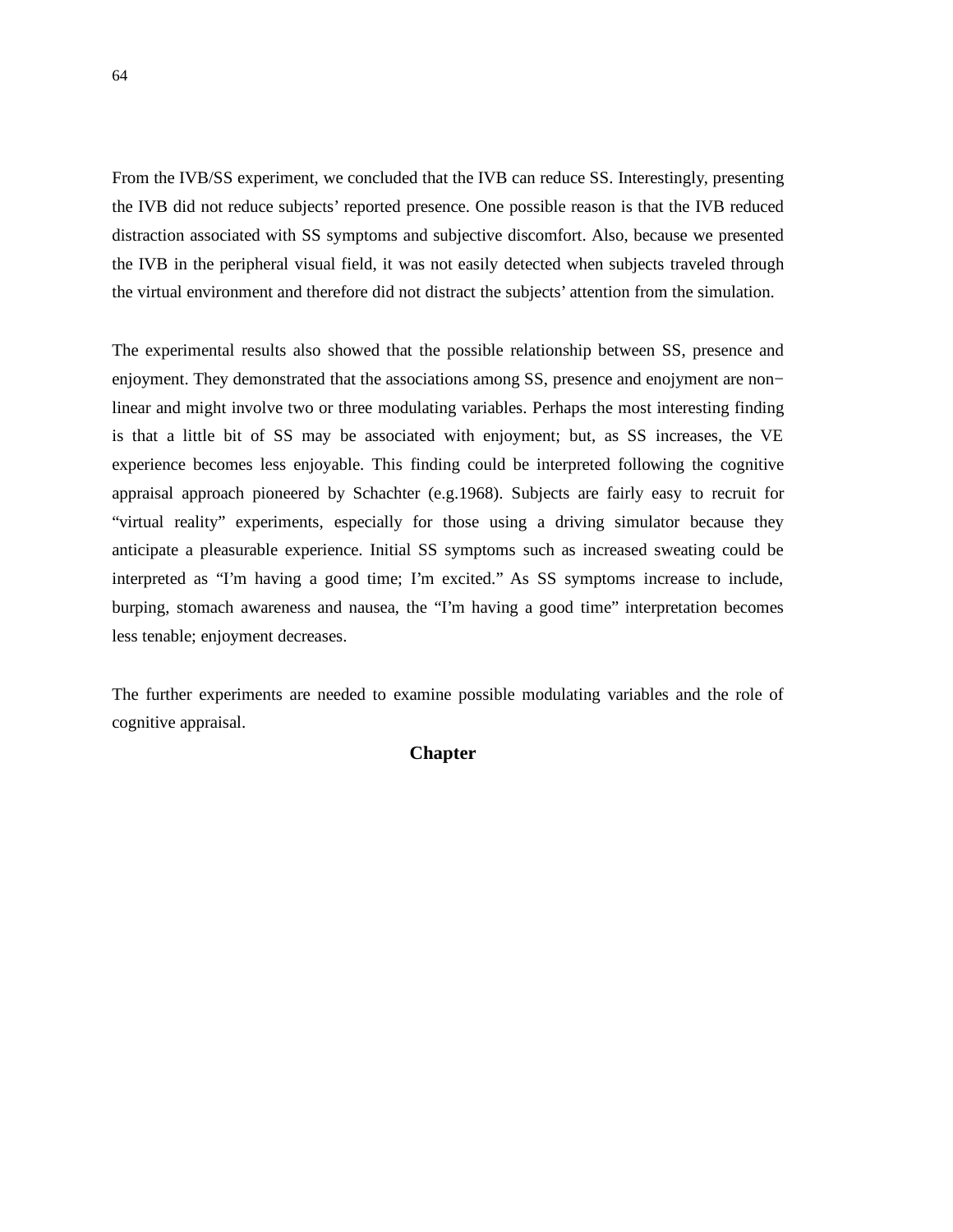## **6. Summary and Conclusions**

Following the experiments and discussions presented above, we determined that the visual− vestibular cross−over peak frequency is around 0.07 Hz in the roll axis and that conflicting visual and inertial self−motion cues at this frequency were more likely to evoke SS than conflicting cues at a higher frequency. We developed a procedure, the IVB, to reduce postural disturbances and explored several characteristics of effective IVBs including spatial, temporal, stereo and foreground / background properties. We demonstrated that the IVB also alleviated SS. Finally, we examined relationships between SS, presence and enjoyment and found that the presence of an IVB apparently did not decrease presence. However, a little bit of SS may correlate with the subjects' enjoyment of a VE.

Several of our experiments used postural stability as a surrogate measure for accessing the effects of various IVBs. In these studies, we evaluated subjects' postural instability during the experiment rather than measuring postural instability after the experiment exposure. In subsequent experiments, we successfully used the IVB to reduce SS. Postural instability could be a precursor of SS. Thus, using postural instability measurement would be a good way to address SS because it is convenient and yields results relatively quickly. However, the results of the IVB spatial properties experiment (Section 4.2.2.) showed somewhat different results from the IVB / SS experiment (Section 5.2.1). Section 4.2.2 told us that the peripheral IVB did not help subjects to stabilize their postural instability. On the other hand, we used an IVB presented in the peripheral visual field to reduce SS. One possible reason to explain this apparent difference is that although the postural instability could be the precursor of SS, information processing of SS and postural stability might be through different channels, In the future, we should explore more about the underlying mechanisms of postural instability and SS. Investigating the association of postural instability with other physiological measures such as EEG, EKG, GSR etc. may be a good approach.

FOV is a critical issue in the development of VR systems. Other image quality issues such as resolution also play an important role. From our experiments, we know that increasing FOV may increase presence. The drawback of increasing FOV is that SS may increase too. According to our experimental results, subjects did not show saturation in their presence reports for the widest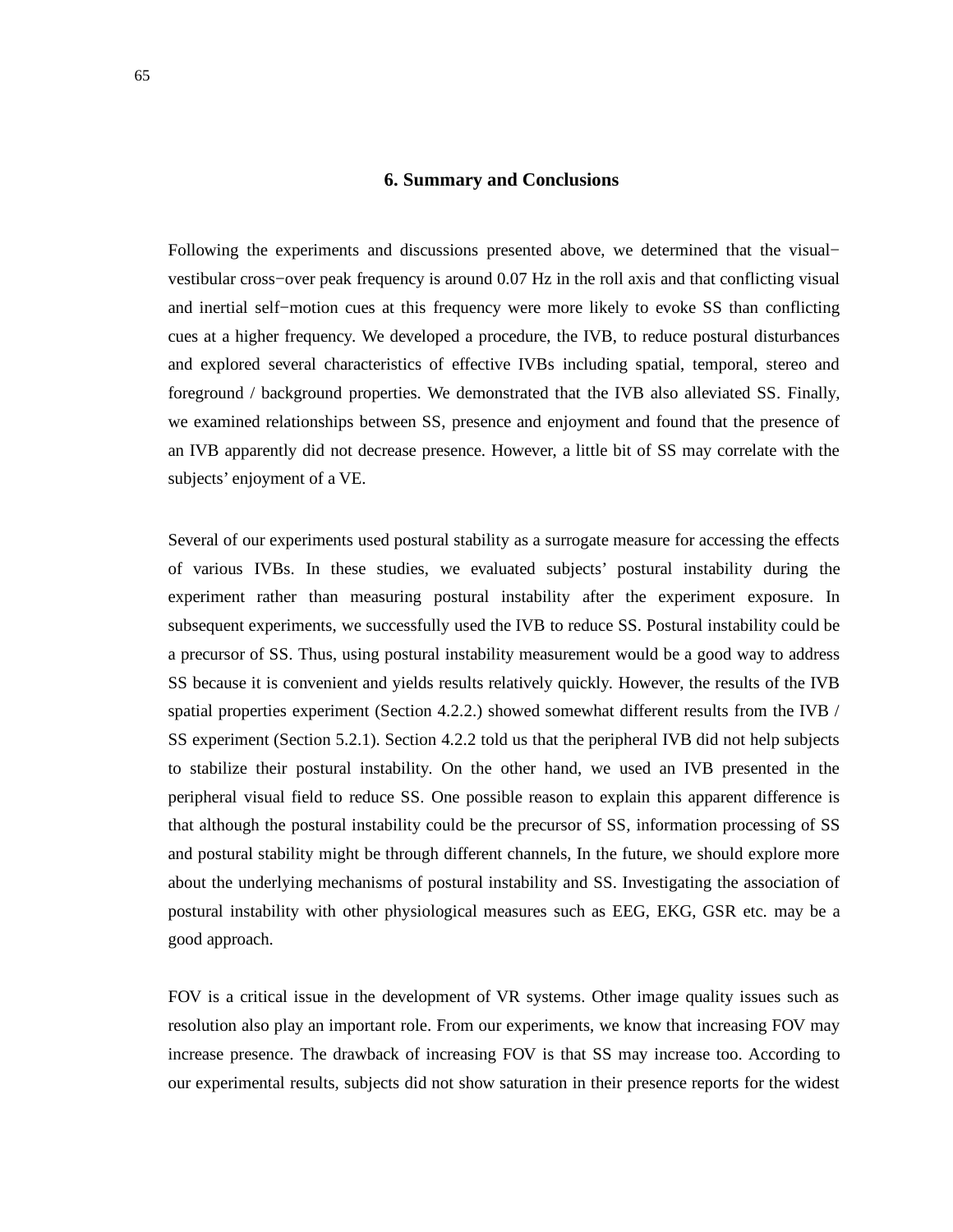FOVs we used. Also, as described in Section 3.2.3, the most significant FOV differences were between natural and simple scenes. We still need to know more about the FOV effects in different situations especially because the wide FOV display will become more popular.

For the future, it may be important to know the possible mechanism of information processing of vection with FOVs larger than 180º. This is an important topic for the VE industry. Differences between effects of vertical and horizontal FOV changes, which may be related to the distribution of our cone and rod receptor in the retina, could be a topic for future study. Determination of compromises between apparatus costs and customer requirements may be based on basic human factors studies such as these.

Our goal of developing SS mitigation is to maximize the sense of presence in VEs and minimize the side effects. The introduction of the IVB is the first step to reach this goal. As mentioned before, the potential problem with a grid IVB is that it may be an intrusive stimulus. It could reduce the user's sense of presence. Developing a robust, non−noticeable IVB will be an important topic for future investigation.

In this dissertation, Chapter 4 explored several characteristics of IVBs. A problem is that all the experiments used postural instability as the dependent measure. It would be appropriate to replicate those experiments using SS to confirm those findings. Also, investigating the user's performance, cognitive function and so on when the IVB is presented would also be an important topic for future studies.

Finally, we discussed relationships among enjoyment, presence and SS. We demonstrated that there are no simple linear correlations among those variables. The associations might be determined by several modulating variables such as stereo, FOV, or even individual differences between users. We noted that presence and SS are not simple issues because they involve not only by the attributes of the user, but also the characteristics of VE system. Future experiments will be needed to identify those variables and develop a model to help designers and engineers to develop better virtual interfaces.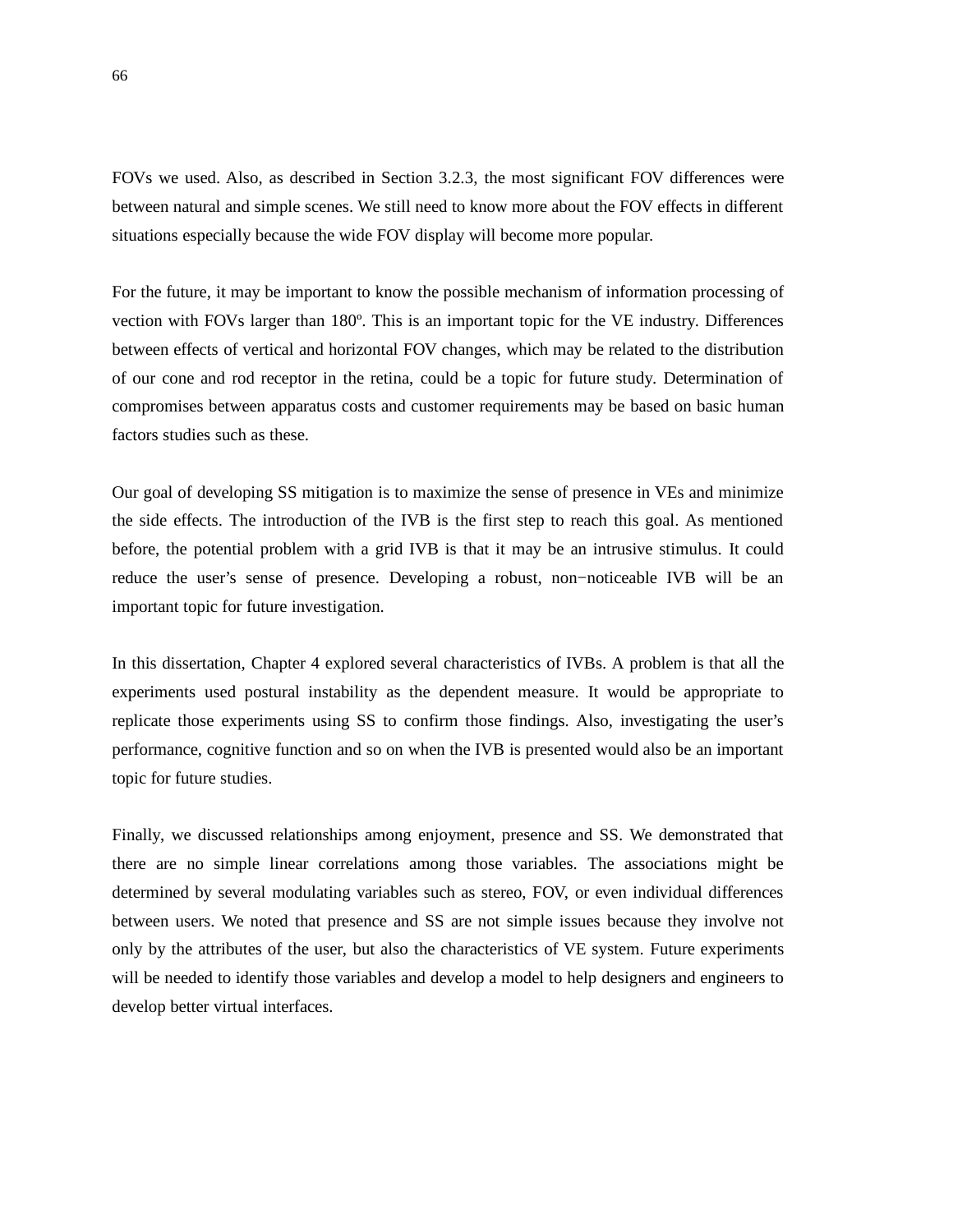# **Reference**

- Alfano, P., & Michel, G. (1990). Restricting the field−of−view: perceptual and performance effects. Perceptual and Motor Skills, 70, 35−45
- Anderson, G.L., & Braunstein, M.L. (1985). Induced self−motion in central vision. Journal of Experimental Psychology: Human Perception and Performance, 11 122−132
- Barrett, G.V., Thornton, C.L., and Cabe, P.A. (1968). Cue conflict related to perceptual style. Journal of Applied Psychology, 54(3), 258−264
- Berthoz, A., Lacour, M., Soechting, J.F. and Vidal, P.P. (1979). The role of vision in the control of posture during linear motion. Progress in Brain Research, 50, 197−209
- Bowman, A.W. & Azzalini A. (1997). Applied smoothing techniques for data analysis: the kernel approach with s−plus illustrations. NY: Oxford University Press
- Brandt, T., Dichgans, J., & Koenig, E. (1973). Differential effects of central versus peripheral vision on egocentric and exocentric motion perception. Experimental Brain Research, 16, 476−491
- Bystrom, K., Barfield, W. and Hendrix, C. (1999). A conceptual model of the sense of presence in virtual environments. Presence: Teleoperators and Virtual Environments, 8(2), 241− 244
- Cobb, S.V.G. (1999). Measurement of postural stability before and after immersion in a virtual environment. Applied Ergonomics, 30, 47−57
- Cobb, S.V.G. and Nichols, S.C., (1998). Static posture tests for the assessment of postural instability after virtual environment use. Brain Research Bulletin, 47(5), 459−464
- Dichgans J, and T. Brandt, (1978). Visual−vestibular interaction: Effects on self−motion perception and postural control. In Held, R., & Leibowitz, H.W. (Eds.), Handbook of sensory physiology (Vol. VIII). New York: Springer−Verlag, 755−804
- DiZio, P. and Lackner J.R. (1997). Circumventing side effects of immersive virtual environments, In M. Smith, G. Salvendy, and R. Koubek (Eds), Design of computing systems: Social and ergonomic considerations. Amsterdam: Elsevier, 893−896
- Draper, M. (1998). The adaptive effects of virtual interfaces: Vestibulo−ocular reflex and simulator sickness. Unpublished doctoral dissertation. University of Washington, Seattle.
- Golding JF, Finch MI, Stott JR. (1997). Frequency effect of 0.35−1.0 Hz horizontal translational oscillation on motion sickness and the somatogravic illusion. Aviation, Space, and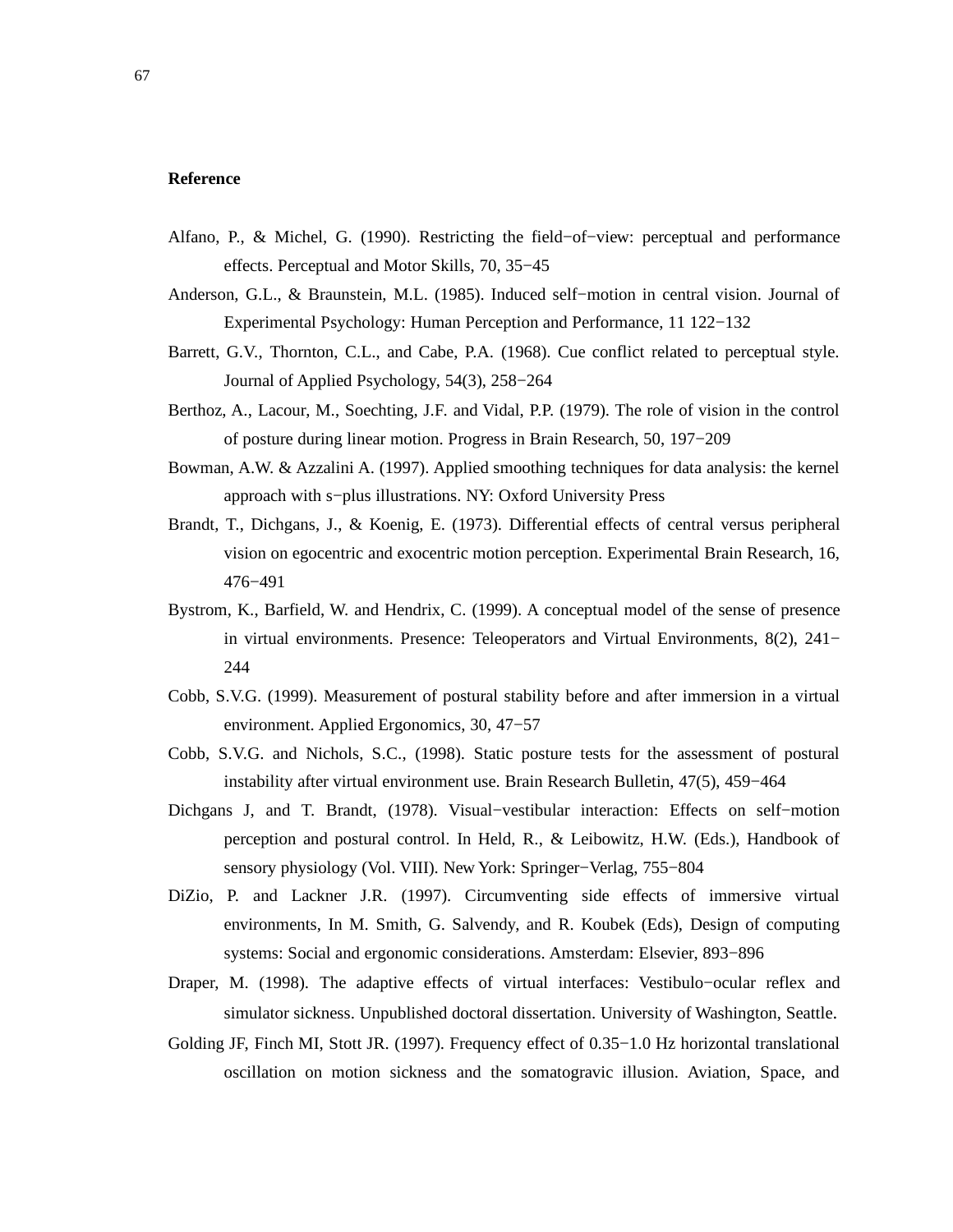Environmental Medicine, 68, 396−402.

- Gould, J.D., Alfaro, L., Finn, R., Haupt, B., and Minuto, A. (1987). Reading from CRT displays can be as fast as reading from paper. Human Factors, 29, 269−299
- Grant W, Best W. (1987). Otolith organ mechanics: lumped parameter model and dynamic response. . Aviation, Space, and Environmental Medicine, 58, 970−976
- Griffin, M. (1990). Handbook of human vibration. London: Academic Press.
- Hamilton, K.M., Kantor, L., and Magee, L.E., (1989). Limitations of postural equilibrium tests for examining simulator sickness. Aviation, Space, and Environment Medicine, 59, 246− 251
- Held, R. (1970). Two modes of processing spatially distributed visual stimulation. In F.O., Schmitt (Eds.), The neurosciences: Second study program. NY: Rockefeller University Press
- Held, R., Dichgans, J., & Bauer, J. (1975). Characteristics of moving visual scenes influencing spatial orientation, Vision Research, 15, 357−365
- Hettinger, L.J., Berbaum, R.S., Kennedy, R.S., Dunlap, W.P. and Nolan, M.D. (1990). Vection and simulator sickness, Military Psychology, 2(3), 171−181
- Hettinger, L.J., Nolan, M.D., Kennedy, R.S., Berbaum, K.S., Schnitzius, K.P. & Edinger, K.M., (1987). Visual display factors contributing to simulator sickness. Proceedings of the Human Factors Society 31st Annual meeting, Santa Monica, CA: Human Factors Society, 497−501
- Howard, I.P. (1986). The perception of posture, self−motion and the visual vertical. In: Boff, K.R., Kaufman, L., Thomas, J.P. (Eds.), Handbook of Perception and Human Performance, vol. 1, Wiley, New York, 18−1 to 18−62.
- Howard, I.P. (1990). The vestibular system. In: K.R., Boff, K.R., Kaufman, J.P. Thomas, (Eds.), Handbook of Perception and Human Performance, vol. 1, Wiley, New York, 11−1 to 11− 30.
- Howard, I.P. and Heckmann, T. (1989). Circular vection as a function of the relative sizes, distances and positions of two competing visual displays. Perception, 18, 657−667
- Howard, I.P., Ohmi, M., Simpson, W. and Landolt, J. (1987). Vection and the spatial disposition of competing moving displays. In Proceedings of the AGARD Confrerence on Motion Cues in Flight Simulation and Simulator sickness. Brussels.
- Howard, W. (Aug 11,2000). Sim dizzy. Salon.com [online], Available: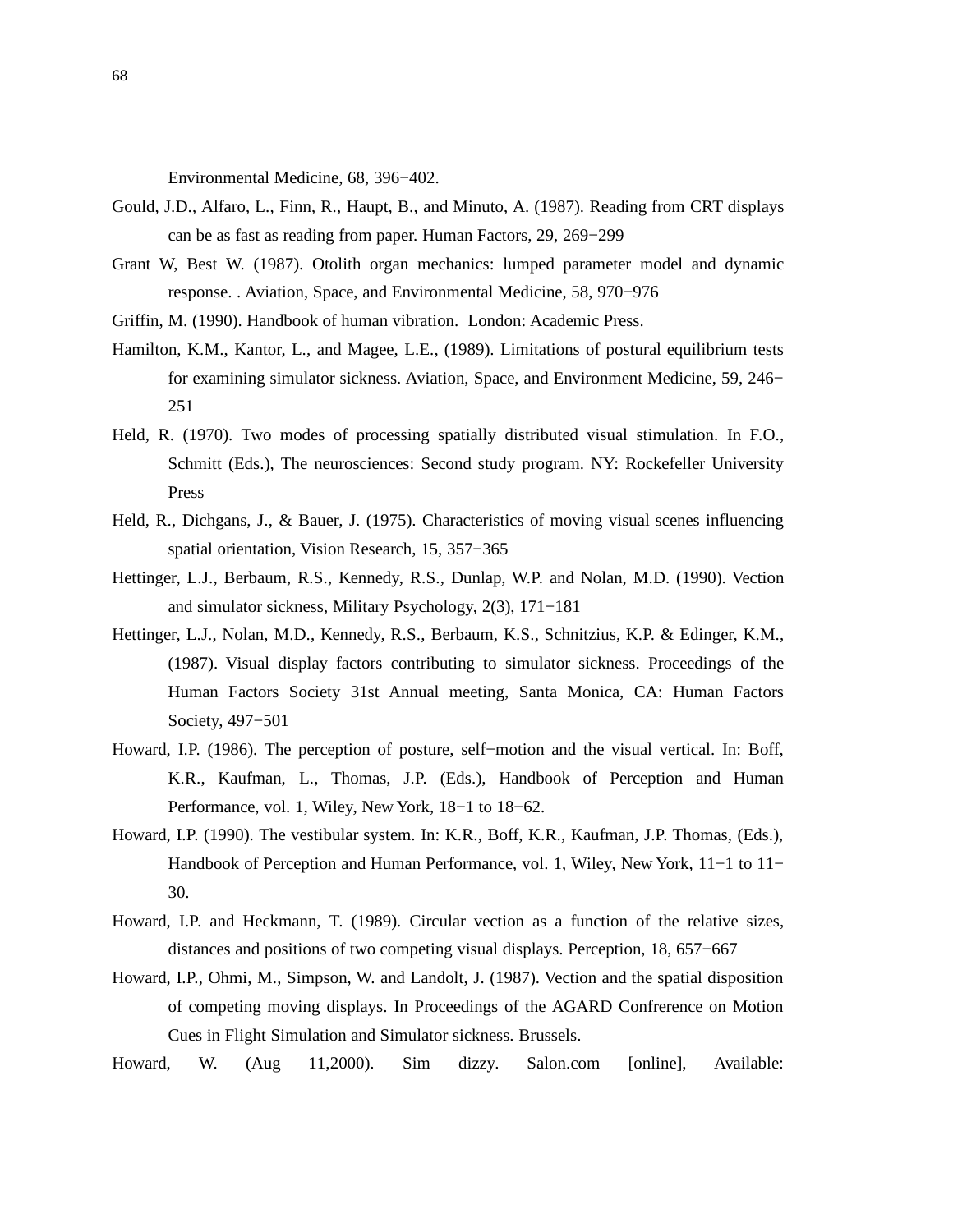http://salon.com/tech/feature/2000/08/11/sim\_sickness/.

- Hulk, J., & Rempt, F. (1983). Vertical optokinetic sensations by limited stimulation of the peripheral field of vision. Ophthalmologica, 186, 97−103
- Isableu, B., Ohlmann, T., Cremieux, J., and Amblard, B. (1997). Selection of spatial frame of reference and postural control variability. Experiment Brain Research, 114, 584−589
- Kennedy, R. S. and Fowlkes, J. E. (1990). What does it mean when we say that " simulator sickness is polygenic and polysymptomatic"? Paper presented at IMAGE V Conference, Phoenix, AZ.
- Kennedy, R. S. and Stanney, K. M. (1996). Postural instability induces by virtual reality exposure: Development of certification protocol. International Journal of Human− computer Interaction, 8(1), 25−47
- Kennedy, R., Lane, N., Berbaum, K., & Lilienthal, M. (1993). Simulator sickness questionnaire: an enhanced method for quantifying simulator sickness. International Journal of Aviation Psychology, 3, 203−220.
- Kennedy, R.S. and Stanney, K.M. (1997). Aftereffects of virtual environment exposure: psychometric issues. In M. Smith, G. Salvendy, and R. Koubek (Eds), Design of computing systems: Social and ergonomic considerations. Amsterdam: Elsevier, 897− 901
- Kennedy, R.S., Hettinger, L.J., &. Lilienthal, M.G. (1990). Simulator sickness. In G.H., Crampton, (Eds.), Motion and space sickness, Boca Ration, FL: CRC Press, 317−341.
- Kenyon, R.V., & Kneller, E.W. (1993). The effects of filed of view size on the control of roll motion. IEEE Transactions on Systems, Man, and Cybernetics. 23(1), 183−193
- Kennedy, R.S., Lilienthal, M.G., Berbaum, K.S., Berbaum, D.R., & McCauley, M.E. (1989). Simulator sickness in U.S. Navy flight simulators. Aviation, space and Environmental Medicine, 60(1), 10−16
- Keshner, E. and Kenyon, R.V., (2000). The influence of an immersive virtual environment on the segmental organization of postural stabilizing responses, Journal of Vestibular Research, 10, 207−220
- Kline, P.B., & Witmer, B.G. (1996). Distance perception in virtual environments: effects of field of view and surface texture at near distances. Proceedings of the Human Factors and Ergonomics Society 40th Annual Meeting, 1112−1116

LaViola Jr, J. J. (2000). A discussion of cybersickness in virtual environments. SIGCHI bulletin,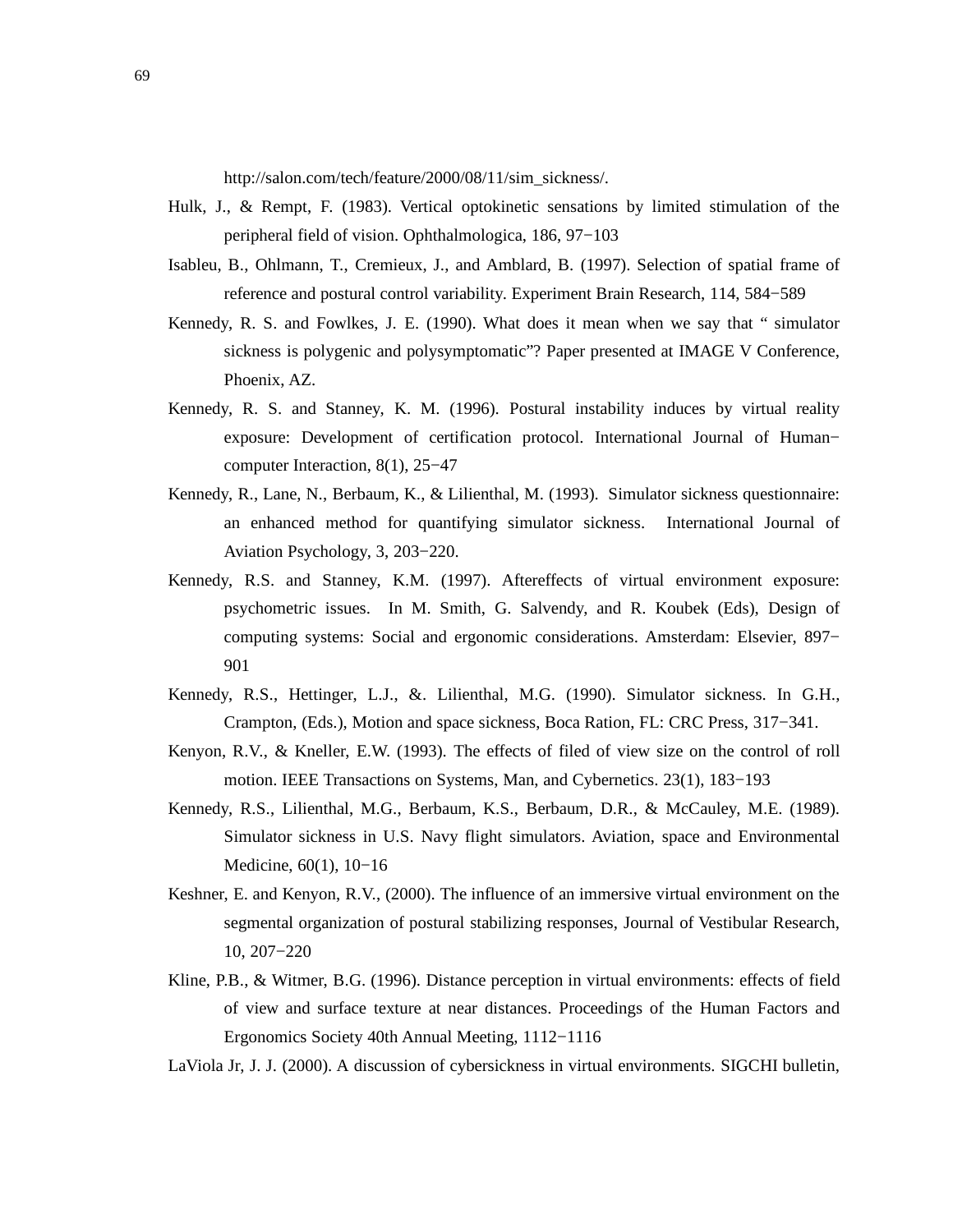32(1), 47−50

- Lawther A, Griffin MJ. (1987). Prediction of the incidence of motion sickness from the magnitude, duration and frequency of vertical oscillation. Journal of. Acoustic. Soc. Am, 82, 956−966
- Leibowitz, H.W., & Post, R. B. (1982). The two modes of processing concept and some implications In Beck, J.(Eds.), Organization and representation in perception. Mahwah, NY: Erlbaum
- Lin, J.J.W. and Duh, H.B.L. (2001). E2i Questionnaire for presence and enjoyment in virtual environments. Progress report, East Kodak Immersive Experience Project.
- McCauley, M.E. and Sharkey, T.J. (1992). Cybersickness: perception of self−motion in virtual environment. Presence: Teleoperators and Virtual Environments, 1(3), 311−318
- McCreary, F.A., & Williges, R.C. (1998). Effects of age and field−of−view on spatial learning in an immersive virtual environment. Proceedings of the Human Factors and Ergonomics Society 42nd Annual Meeting, 1491−1495
- McGreevy, M.W. (1992). The presence of geologists in Mars−like terrain. Presence: Teloperators and Virtual Environments, 1(4), 375−403
- Melvill Jones G., Milsum J. H. (1965). Spatial and dynamic characteristics of visual fixation. IEEE Transactions in Biomedical Engineering, BME−12, 54−62.
- Mills K.L., Griffin M.J. (2000). Effects of seating, vision and direction of horizontal oscillation on motion sickness. Aviation, Space, and Environmental Medicine, 71, 996−1002.
- Nash, E.B., Edwards, G.W., Thompson, J.A. and Barfield, W. (2000). A review of presence and performance in virtual environments. International Journal of Human−Computer Interaction, 12(1), 1−41
- Nichols, S. (1999). Vitrual reality induced symptoms and effects (VRISE): Methodological and Theoretical Issue. Ph.D. Thesis, University of Nottingham
- Nichols, S., Haldane, C., & Wilson, J.R. (2000). Measurement of presence and its consequences in virtual environments. International Journal of Human−Computer Studies, 52, 471−491
- Ohmi, M., Howard, I., and Landolt, J. (1987). Circular vection as a function of foreground− background relationship, Perception, 16, 17−22
- Parker, D.E. and Harm, D.L. (1992). Mental rotation: A key to mitigation of motion sickness in the virtual environment? Presence: Teleoperators and Virtual Environments, 1(3), 329− 333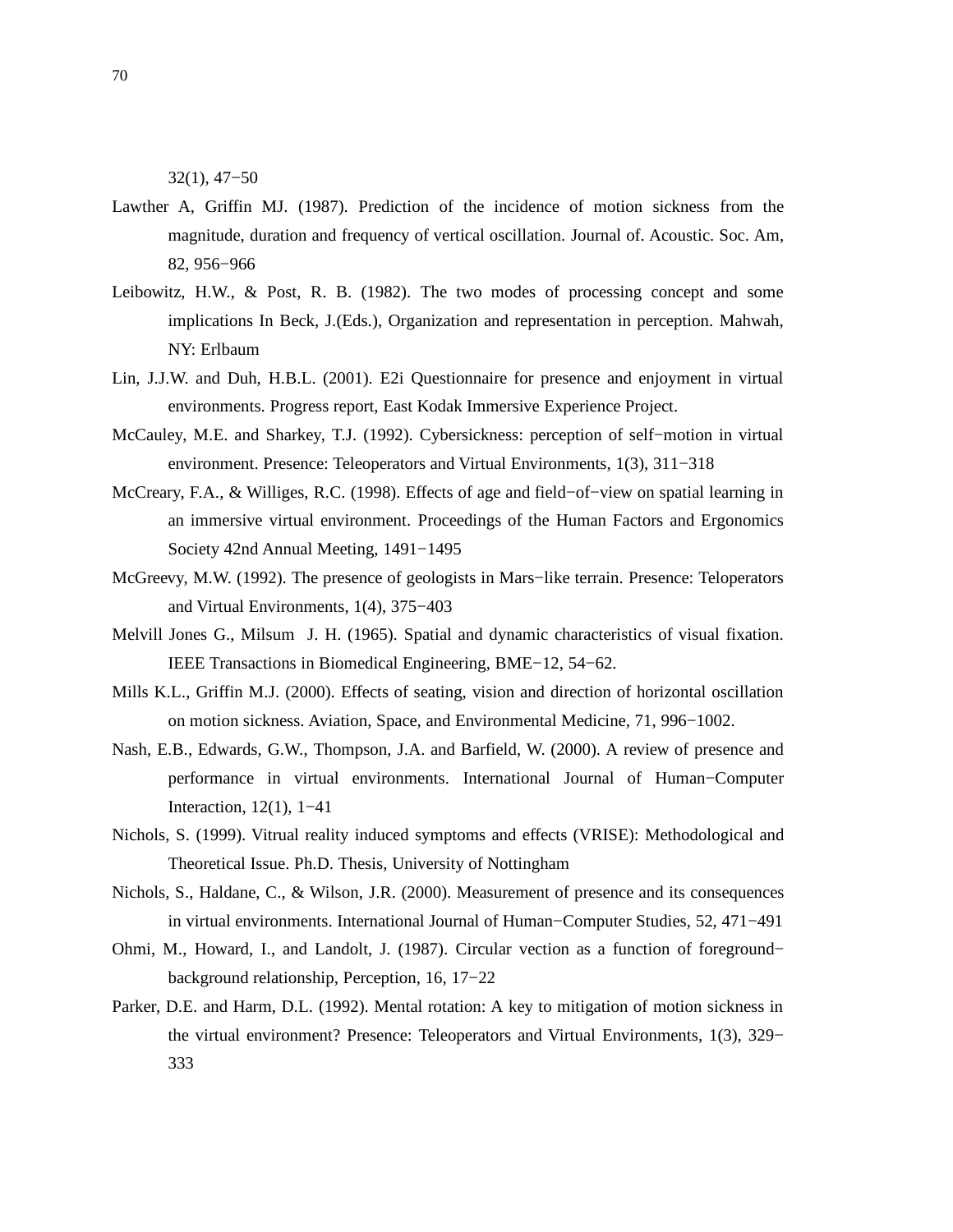- Pausch, R., Crea, T., & Conway, M. (1992). A literature survey for virtual environments: military flight simulator visual systems and simulator sickness. Presence: Teleoperators and Virtual Environments, 1(3), 344−363
- Prothero, J.D. (1998). The role of rest frames in vection, presence and motion sickness. Unpublished dissertation, University of Washinton
- Prothero, J. D., Draper, M. H., Furness, T. A., Parker, D. A., and Wells, M. J. (1999). The use of an Independent visual background to reduce simulator side−effects. Aviation, Space, and Environmental Medicine, 70(3), 277−283.
- Prothero, J.D., and Hoffman, H.D., (1995). Widening the field−of−view increase the sense of presence within immersive virtual environments (Human Interface Technology Laboratory Tech. Rep. R−95−4). Seattle: University of Washington
- Ramsey, A.D., & Wilson, J.R. (1998). Changes in salivary cortisol, heart rate and self report during longer participations in a virtual environment, Manuscript submitted to Journal of Psychosomatic Medicine.
- Reason, J. (1978). Motion sickness adaptation: a neural mismatch model. Journal of the Royal Society of Medicine, 71, 819−829.
- Reason, J.T. and Brand, J.J., (1975). Motion sickness, Academic press, 135−173
- Regan, E.C. and Price, K.R. (1994). The frequency of occurrence and severity of side−effects of immersion virtual reality. Aviation, Space, and Environmental Medicine, 65, 527−530
- Ricco, G. E., and Storffregen, T. A. (1991). An ecological theory of motion sickness and postural instability. Ecological psychology, 3(3), 195−240
- Rolfe, J.M., Staples K.J. (1986). Flight Simulation New York: Cambridge University Press.
- Schachter S. (1968). Obesity and eating, Science, 16, 751−756
- Simonoff, J.S. (1996). Smoothing methods in statistics. NY: Springer
- Singer, M.J. and Witmer, B.G. (1999). On selecting the right yardstick. Presence: Teleoperators and Virtual Environments, 8(5), 566−573
- Slater, M. (1999). Measuring presence: A response to the Witmer and Singer presence questionnaire. Presence: Teleoperators and Virtual Environments, 8(5), 560−565
- Slater, M., Steed, A., McCarthy, J., & Maringelli, F. (1998). The influence of body movement on subjective presence in virtual environments, 40(3), 469−477
- Slater, M. and Usoh, M. (1993). Presence in immersive virtual environments. IEEE Virtual Reality International symposium, 90−96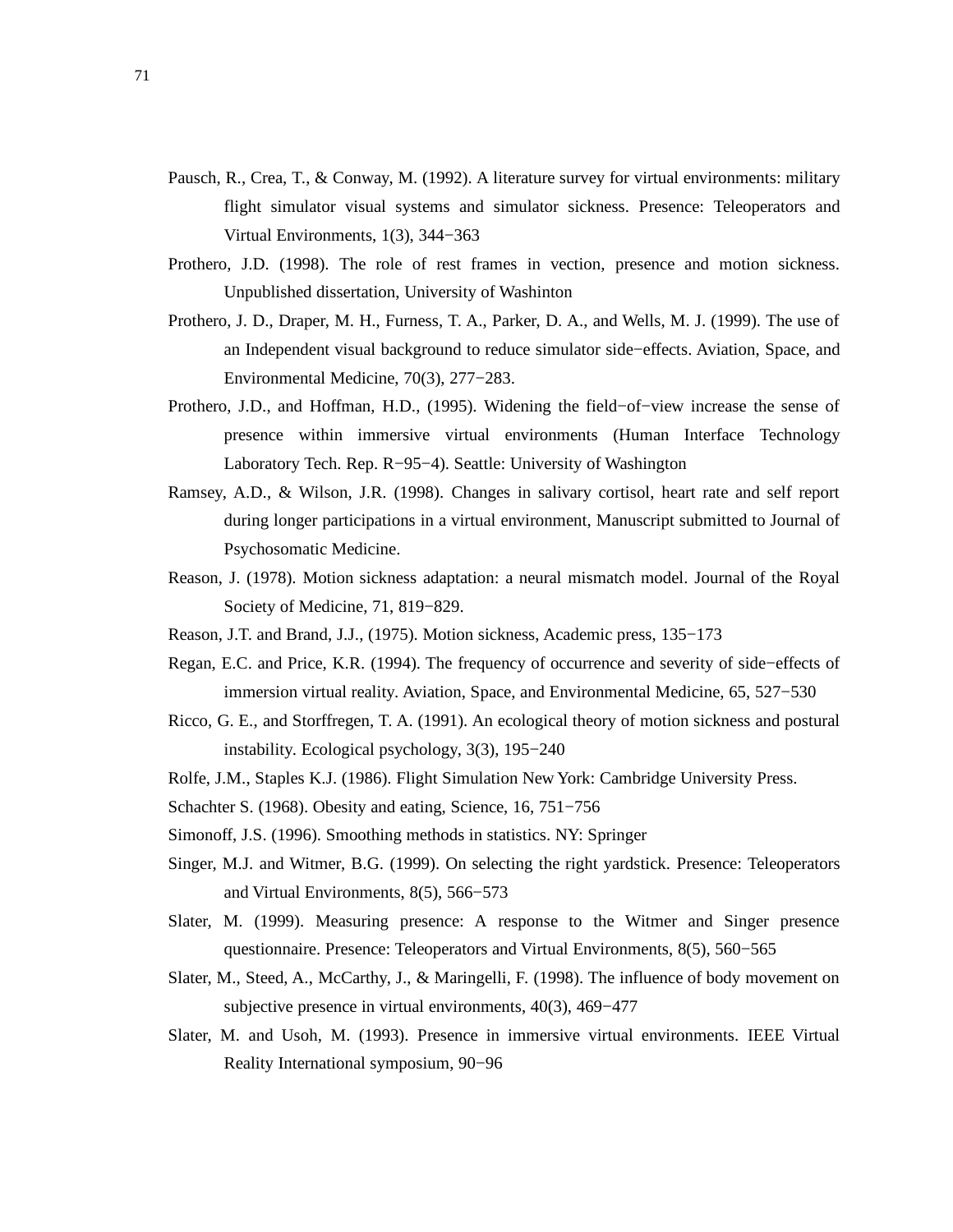- Stanney, K.M., Kennedy, R.S., Drexler, J.M., & Harm, D.L., (1999). Motion sickness and proprioceptive aftereffects following virtual environments exposure. Applied Ergonomics, 30, 27−38.
- Stanney, K. and Salvendy, G. (1998). Aftereffects and sense of presence in virtual environments: Formulation of a research and development agenda. International Journal of Human− Computer Interaction, 10(2), 135−187
- Stoffregen T.A, Hettinger LJ, Haas MW, Smart LJ. (2000). Postural instability and motion sickness in a fixed−base flight simulator. Human Factors, 42, 458−69.
- Stoffregen T.A. and Riccio, G.E. (1991). An ecological critique of sensory conflict theory of motion sickness. Ecological Psychology, 5, 159−194
- Stoffregen, T.A. (1985). Flow structure versus retinal location in the optical control of stance. Journal of Experimental Psychology: Human Perception & Performance, 11, 554−565
- Stoffregen, T.A. and Smart, L.J. (1998). Postural instability precedes motion sickness. Brain Research Bulletin, 47, 437−448
- Usoh, M., Arthur, K., Whitton, M., Bastos, R., Steed, A., Slaer, M., and Brooks, F. (1999). Walking>Waling−in−Place>Flying in virtual environments. Computer Graphics (SIGGRAPH), Annual Conference Series, 359−364
- Von Gierke, H.E. & Parker, D.E. (1994). Differences in otolith and abdominal viscera graviceptor dynamics: implications for motion sickness and perceived body position, Aviation, Space, and Environmental Medicine, 65, 747−751
- Warren, W.H. and Hannon, D.J. (1988). Direction of self−motion is perceived from optical flow, Nature, 336, 162−163
- Warren, W.H. and Kurtz, K.J. (1992). The role of central and peripheral vision in perceiving the direction of self−motion. Perception and Psychophysics. 51(5), 443−454
- Waston, B., Walker, N., Hodges, L.F., & Worden. (1997). Managing level of detail through peripheral degradation: Effects on search performance with a head−mounted display. ACM Transactions on Computer−Human Interaction, 4(4), 323−346
- Welch, R.B. (1997). The presence of aftereffects. In G. Salvendy, M.Smith, & R.Koubek (Eds.), Design of computing systems: Cognitive considerations. Amsterdam:Elsevier, 273−276
- Welch, R.B. (1999). How can we determine if the sense of presence affects task performance. Presence: Teleoperators and Virtual Environments, 8(5), 574−577
- Welch, R.B., Blackmon, T.T., Liu, A., Mellers, B.A., & Stark, L.W. (1996). The effects of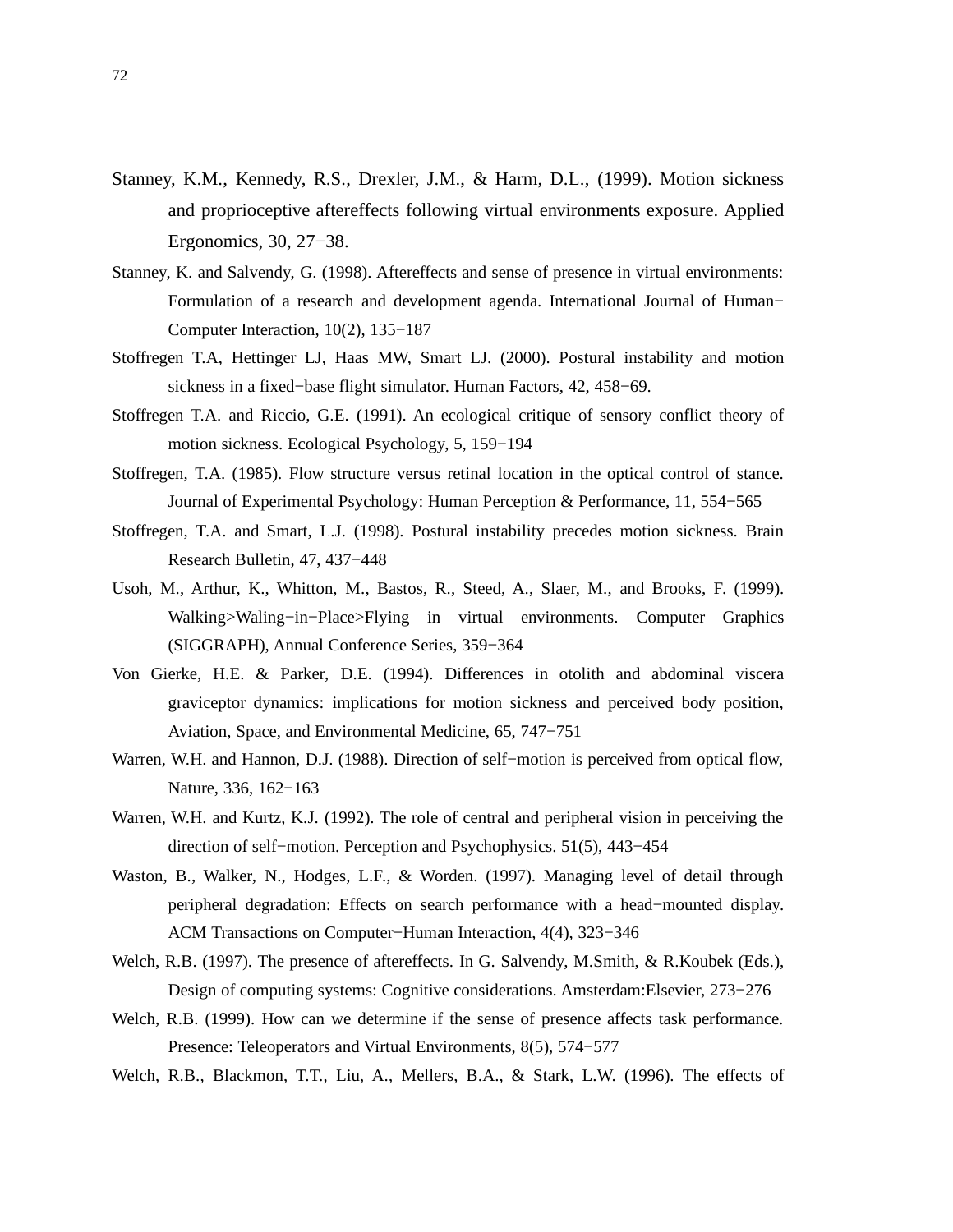pictorial realism, delay of visual feedback, and observer interactivity on the subjective sense of presence. Presence: Teleoperators and Virtual Environments, 5(3), 263−273

- Wilson VJ, Melvill Jones G. (1979). Mammalian vestibular physiology. Plenum Press, New York.
- Wilson, J.R., Nichols, S., & Haldane, C. (1997). Presence and side effects: Complementary or contradictory? In M. Smith, G.. Salvendy, & R. Koubek (Eds.), Design of computing system: Social and ergonomic considerations. Amsterdam: Elsevier. 889−892
- Witmer, B.G., Bailey, J.H. and Knerr, B.W. (1994). Training dismounted soldiers in virtual environments: Route learning and transfer. (ARI Technical Report 1022). Alexandria, VA: U.S. Army Research Institute for the Behavioral and Social Sciences.
- Witmer, B.G. and Singer, M.J. (1998). Measuring presence in virtual environments: Apresence questionnaire. Presence: Teleoperators and Virtual Environments, 7(3), 225−240
- Wolpert, L. (1990) Filed−of−view information for self−motion perception, In R., Warren, & A. H., Wertheim, (Eds), Perception & control of self−motion, NJ: LEA
- Wong, S.C.P. & Frost, B.J. (1978). Subjective motion and acceleration induced by the movement of the observer's entire visual field, Perception and Psychophysics, 24, 115−120
- Ziefle, M., (1998). Effects of display resolution on visual performance. Human Factors, 40(4), 554−568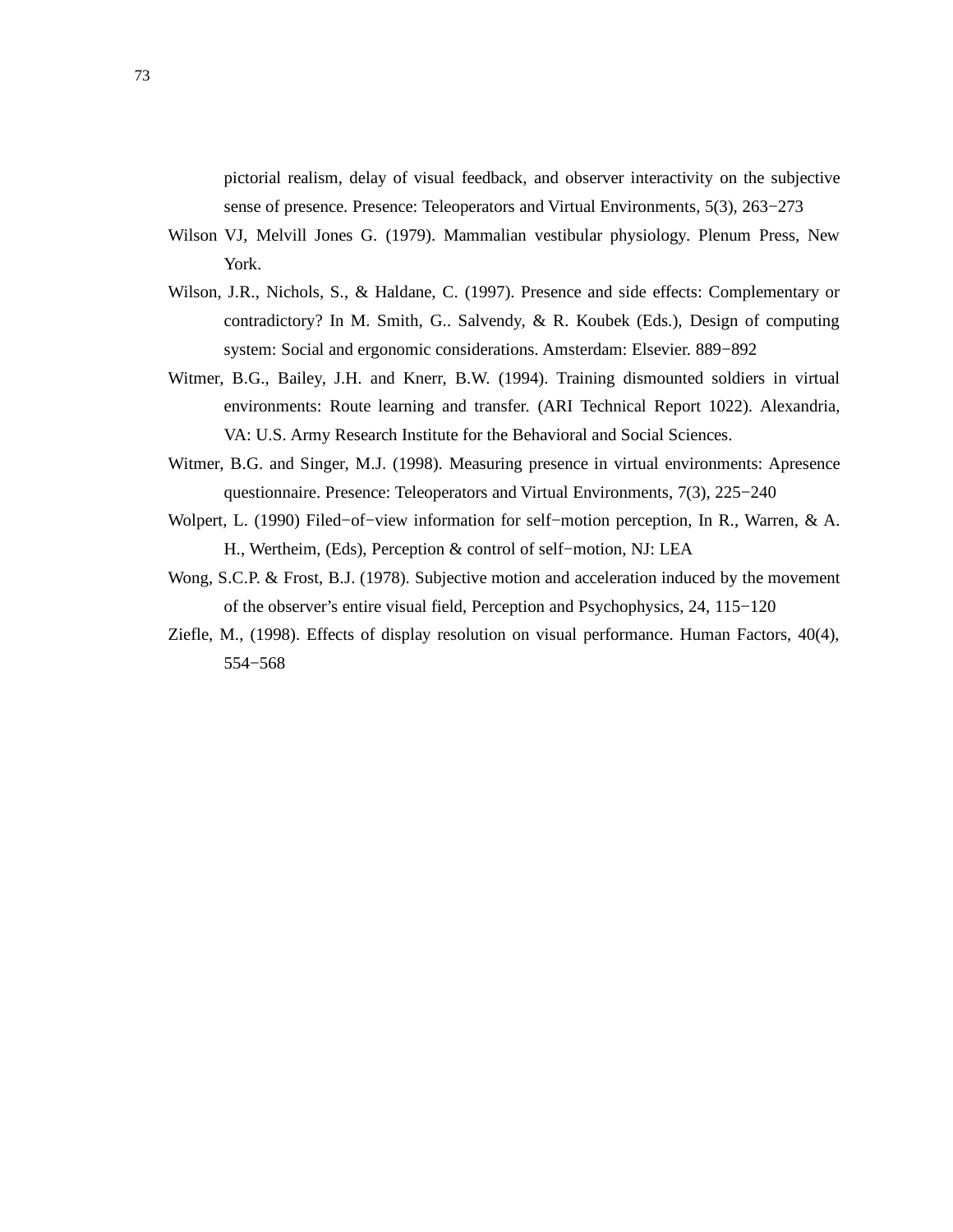# **Appendix A Simulator Sickness Questionnaire**

*Instructions: Circle how much each symptom below is affecting you right now.*

| General discomfort               | None | Slight | Moderate | Severe |
|----------------------------------|------|--------|----------|--------|
| Fatigue                          | None | Slight | Moderate | Severe |
| Headache                         | None | Slight | Moderate | Severe |
| Eye strain                       | None | Slight | Moderate | Severe |
| Difficulty focusing              | None | Slight | Moderate | Severe |
| Salivation increased             | None | Slight | Moderate | Severe |
| Sweating                         | None | Slight | Moderate | Severe |
| Nausea                           | None | Slight | Moderate | Severe |
| Difficulty concentrating         | None | Slight | Moderate | Severe |
| "Fullness of the Head"           | None | Slight | Moderate | Severe |
| <b>Blurred</b> vision            | None | Slight | Moderate | Severe |
| Dizziness with eyes open         | None | Slight | Moderate | Severe |
| Dizziness with eyes closed       | None | Slight | Moderate | Severe |
| Vertigo $(1)$                    | None | Slight | Moderate | Severe |
| Stomach awareness <sup>(3)</sup> | None | Slight | Moderate | Severe |
| <b>Burping</b>                   | None | Slight | Moderate | Severe |

(1) Vertigo is experienced as loss of orientation with respect to vertical upright.

- (2) Visual illusion of movement or false sensations of movement, when not in the simulator, car, or aircraft.
- (3) Stomach awareness is usually used to indicate a feeling of discomfort, which is just short of nausea.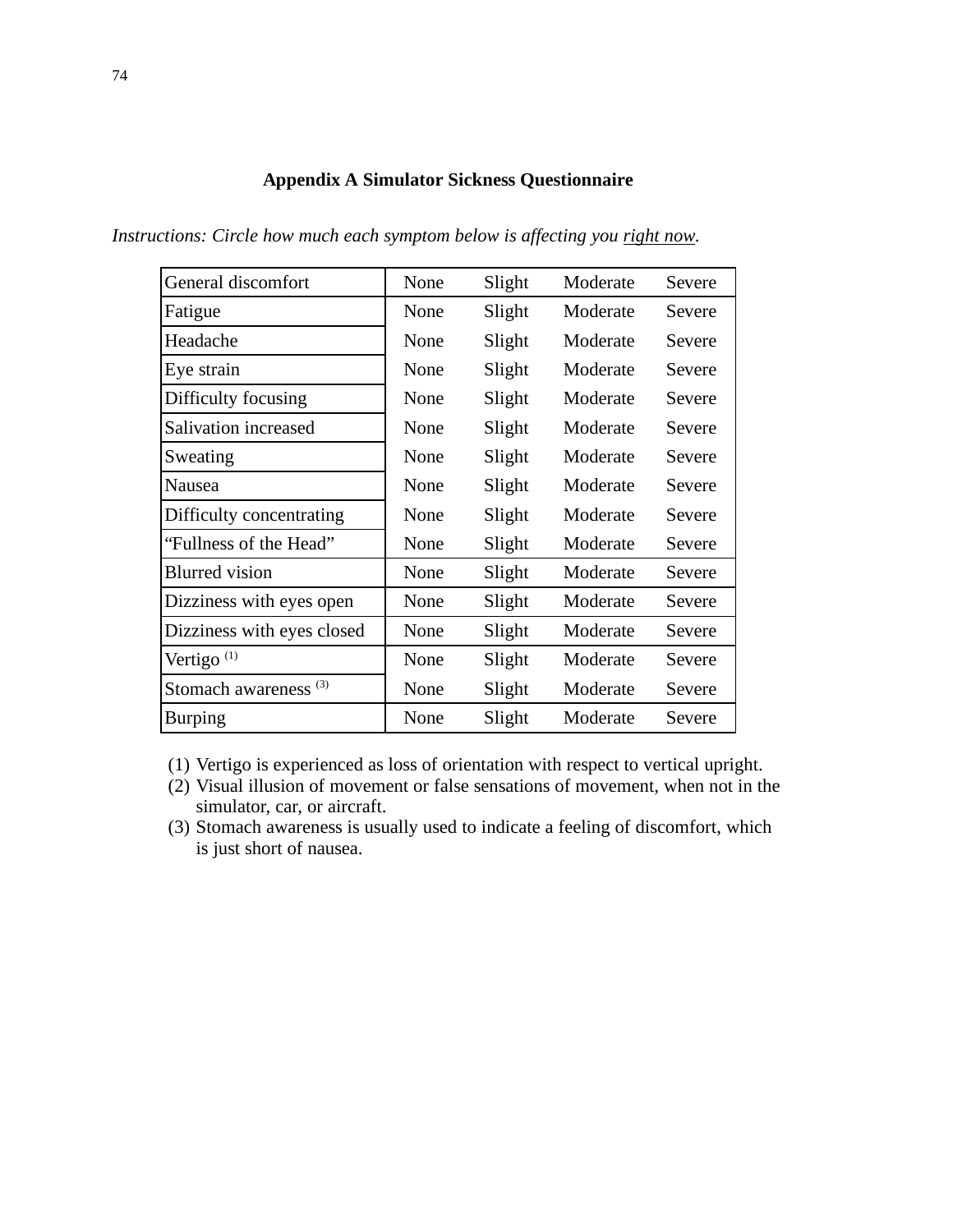## **Appendix B E2i Questionnaire**

- 1. How much did looking at Crayolaland involve you, i.e. how much did the visual scene attract your attention?
- 2. To what extent did events such as noise occurring outside Crayolaland distract your attention from Crayolaland?
- 3. How compelling was your sense of objects moving through space?
- 4. How consist were experiences in the virtual environment, i.e. to what extent did you feel as though you were actually moving through Crayolaland?
- 5. How completely were you able to actively survey or search the environment using vision?
- 6. Were you involved in the memory task to the extent that you lost track of time?
- 7. How much did you have a sense of "being there" in the virtual environment?
- 8. During the time of the experience, which was strongest on the whole, your sense of being in the driving simulator room or in Crayolaland?
- 9. To what degree did you feel sad when the experience was over?
- 10.How much did you enjoy yourself during the experience?
- 11.How much would you like to repeat the experience you just had?
- 12.How interesting was your experience in Crayolaland?
- 13.How much would you be willing to pay to have the similar experience?
- 14.Please write down your comments about the experience with the system.

#### Over all:

## **A few personal questions.**

- 1. What is your age? c under 16 c 16 to 25 c 26 to 35 c 36 to 45 c 46 to 55 c 56 to 65 c over 65
- 2. Are you female or male? c female c male

### **Thanks again for your help and interest!**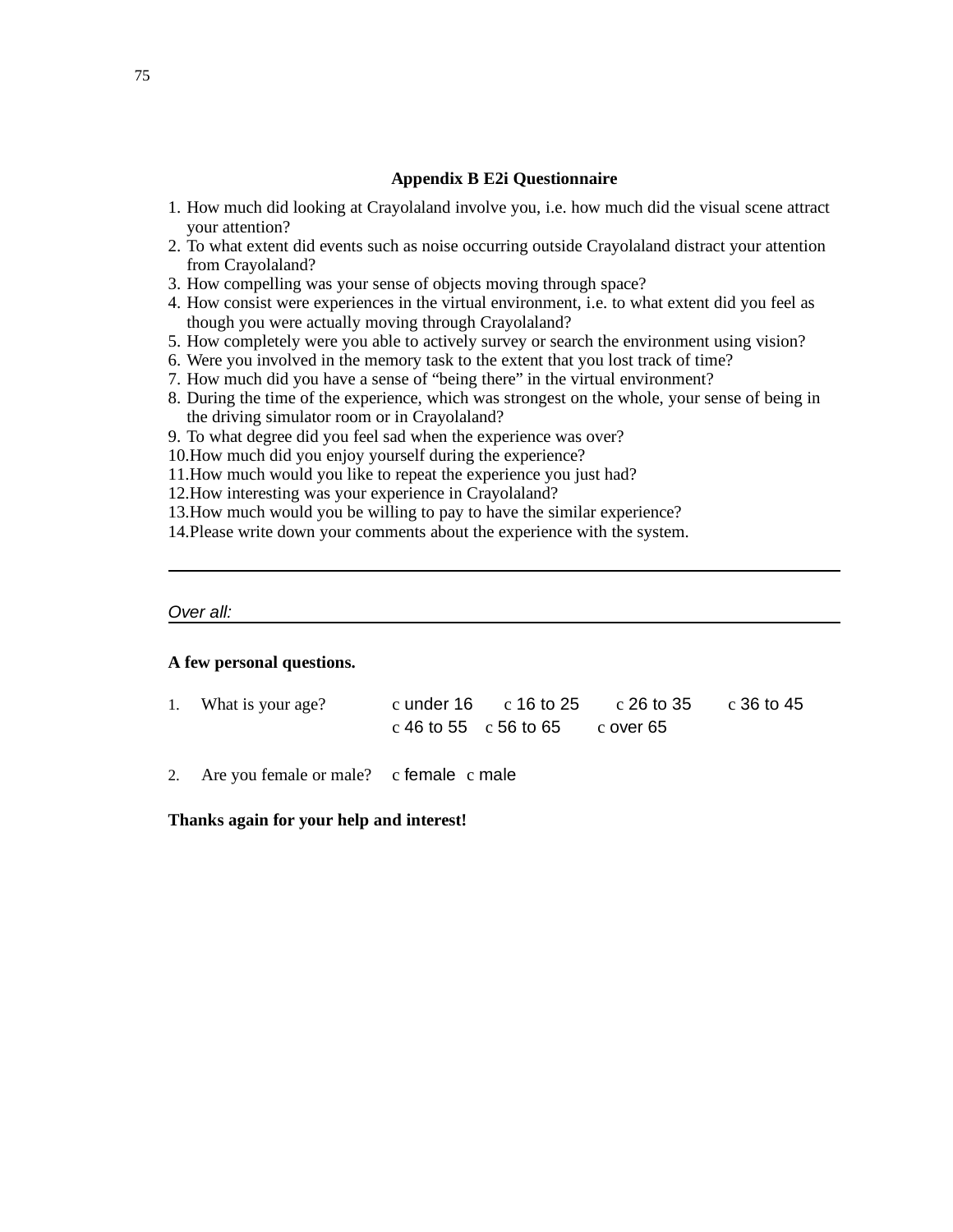# **Appendix C Experimental Procedures for E2i Data**

20 subjects E2i data for Section 5.2.2. are from two separate experiments.

Experiment 1:

*Subjects.* 10 subjects were recruited from the Human Interface Technology Laboratory subject pool. None reported a history of auditory disturbance, balance disorders, back problems, or high susceptibility to motion sickness. All subjects reported they had normal or corrected vision. Subjects were paid \$15/hr. The protocol was approved by the University of Washington Human Subjects Review Committee.

*Apparatus*. The experiment settings are the same as Section 5.2.1.1

Procedure. Scenes were presented at 4 different of FOVs (+/−30º, +/−50º, +/−70º, +/−90º from the center of the visual field). Subject sat in the car and saw a 2 min pre−recorded "movie" of simulated movement of the car through Crayolaland. The simulation included acceleration, de− acceleration, left, and right turns, speed changes and rolling in the x−axis. The subject's eyes were closed except during the visual stimulus trials. Each subject experienced all of the visual stimulus conditions. Subjects were randomly assigned in the 4 visual stimulus conditions. After each exposure, the subjects completed the SSQ and E2i questionnaire. Between trials, subjects rested until they reported that they were fully recovered from previous condition.

### Experiment 2:

*Subjects.* 10 subjects were recruited from the Human Interface Technology Laboratory subject pool. None reported a history of auditory disturbance, balance disorders, back problems, or high susceptibility to motion sickness. All subjects reported they had normal or corrected vision. Subjects were paid \$15/hr. The protocol was approved by the University of Washington Human Subjects Review Committee.

*Apparatus*. The experiment settings are the same as Section 5.2.1.1